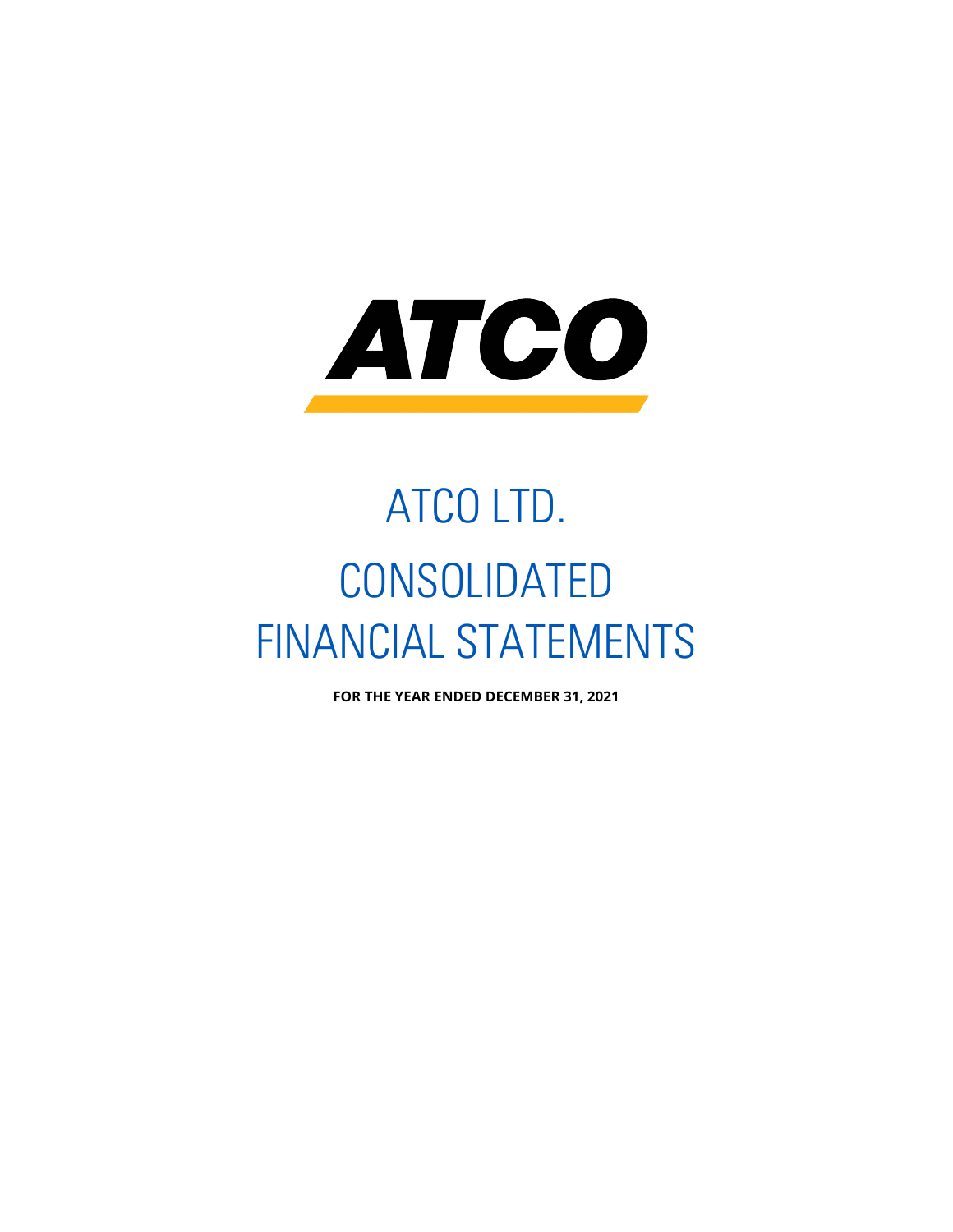## **TABLE OF CONTENTS**

|      |                                                   | 2<br>3 |
|------|---------------------------------------------------|--------|
|      |                                                   | 8      |
|      |                                                   | 9      |
|      |                                                   | 10     |
|      |                                                   | 11     |
|      |                                                   | 12     |
|      | <b>Notes to Consolidated Financial Statements</b> |        |
|      | <b>General Information</b>                        |        |
| 1.   |                                                   | 13     |
| 2.   |                                                   | 13     |
|      | <b>Information on Financial Performance</b>       |        |
| З.   |                                                   | 14     |
| 4.   |                                                   | 21     |
| 5.   |                                                   | 22     |
| 6.   |                                                   | 22     |
| 7.   |                                                   | 23     |
| 8.   |                                                   | 25     |
|      | <b>Information on Financial Position</b>          |        |
| 9.   |                                                   | 25     |
|      |                                                   | 26     |
|      |                                                   | 28     |
|      |                                                   | 29     |
|      |                                                   | 29     |
|      |                                                   | 30     |
|      |                                                   | 31     |
|      |                                                   | 36     |
|      |                                                   | 37     |
|      |                                                   | 39     |
|      | <b>Information on Cash Flow</b>                   |        |
|      |                                                   | 40     |
| Risk |                                                   |        |
|      |                                                   | 42     |
|      |                                                   | 45     |
|      |                                                   | 49     |
|      |                                                   | 50     |
|      | <b>Group Structure</b>                            |        |
|      |                                                   | 53     |
|      |                                                   | 54     |
|      |                                                   | 55     |
|      |                                                   | 55     |
|      |                                                   | 57     |
|      | <b>Other Information</b>                          |        |
|      |                                                   | 59     |
|      |                                                   | 61     |
|      |                                                   | 62     |
|      |                                                   | 62     |
|      |                                                   | 63     |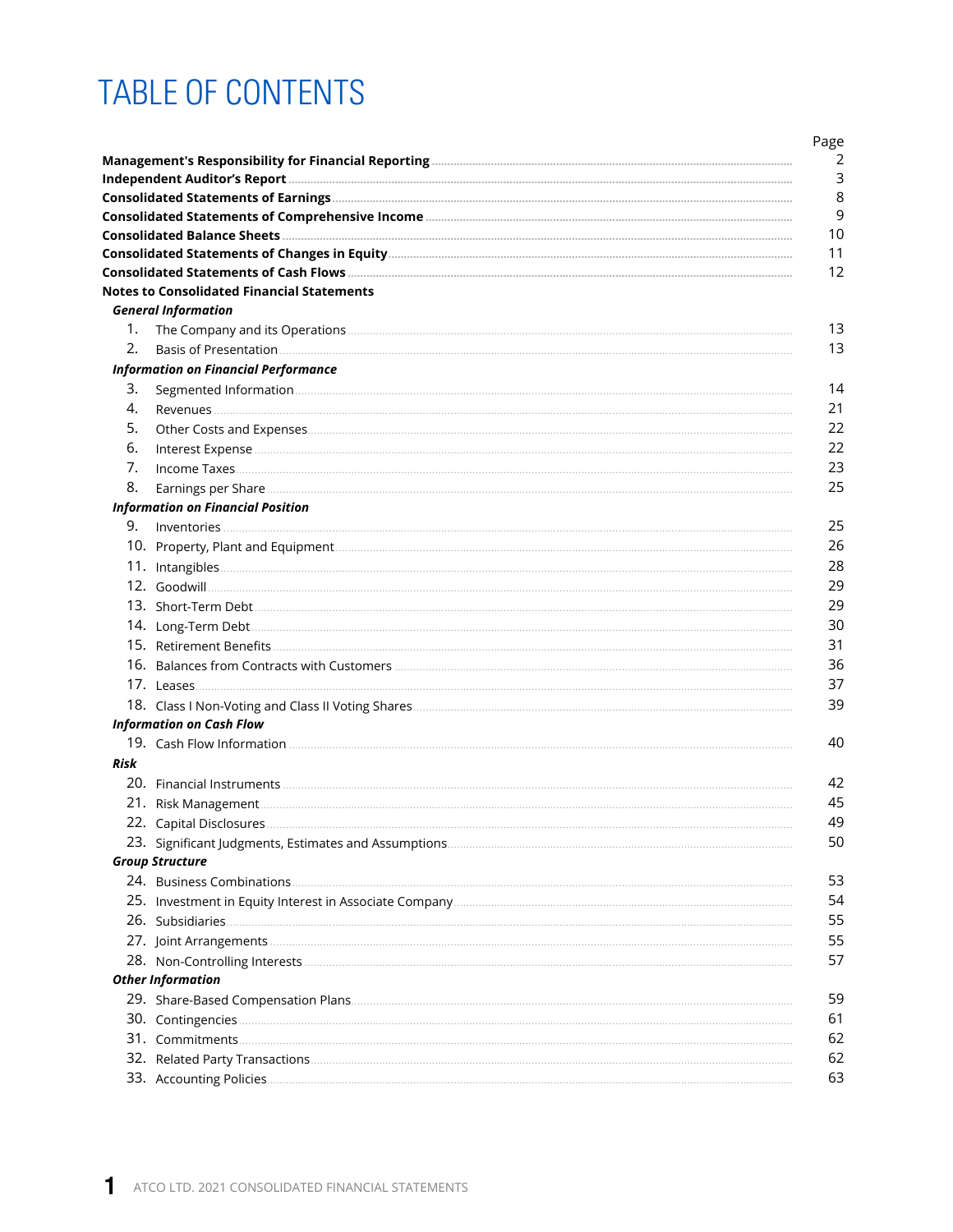## <span id="page-2-0"></span>MANAGEMENT'S RESPONSIBILITY FOR FINANCIAL REPORTING

Management is responsible for preparing the consolidated financial statements of ATCO Ltd. (the Company) in accordance with International Financial Reporting Standards, which include amounts based on estimates and judgments. Management is also responsible for the preparation of the Management's Discussion and Analysis and other financial information contained in the Company's Annual Report, and ensures that it is consistent with the consolidated financial statements.

Management has established internal accounting and financial reporting control systems, which are subject to periodic review by the Company's internal auditors, to meet its responsibility for reliable and accurate reporting. Integral to these control systems are a code of ethics and management policies that provide guidance and direction to employees, as well as a system of corporate governance that provides oversight to the Company's operating, reporting and risk management activities.

The consolidated financial statements are approved by the Board of Directors on the recommendation of the Audit & Risk Committee. The Audit & Risk Committee is comprised entirely of independent Directors. The Audit & Risk Committee meets regularly with management and the independent auditors to review significant accounting and financial reporting matters, to assure that management is carrying out its responsibilities and to review and approve the consolidated financial statements.

PricewaterhouseCoopers LLP, our independent auditors, are engaged to perform an audit of the consolidated financial statements and expresses a professional opinion on the results. The Independent Auditor's Report to the Share Owners appears on the following page. PricewaterhouseCoopers LLP have full and independent access to the Audit & Risk Committee and management to discuss their audit and related matters.

[Original signed by N.C. Southern] [Original signed by K. Patrick]

Chair & Chief Executive Officer Executive Vice President, Chief Financial & Investment Officer

February 23, 2022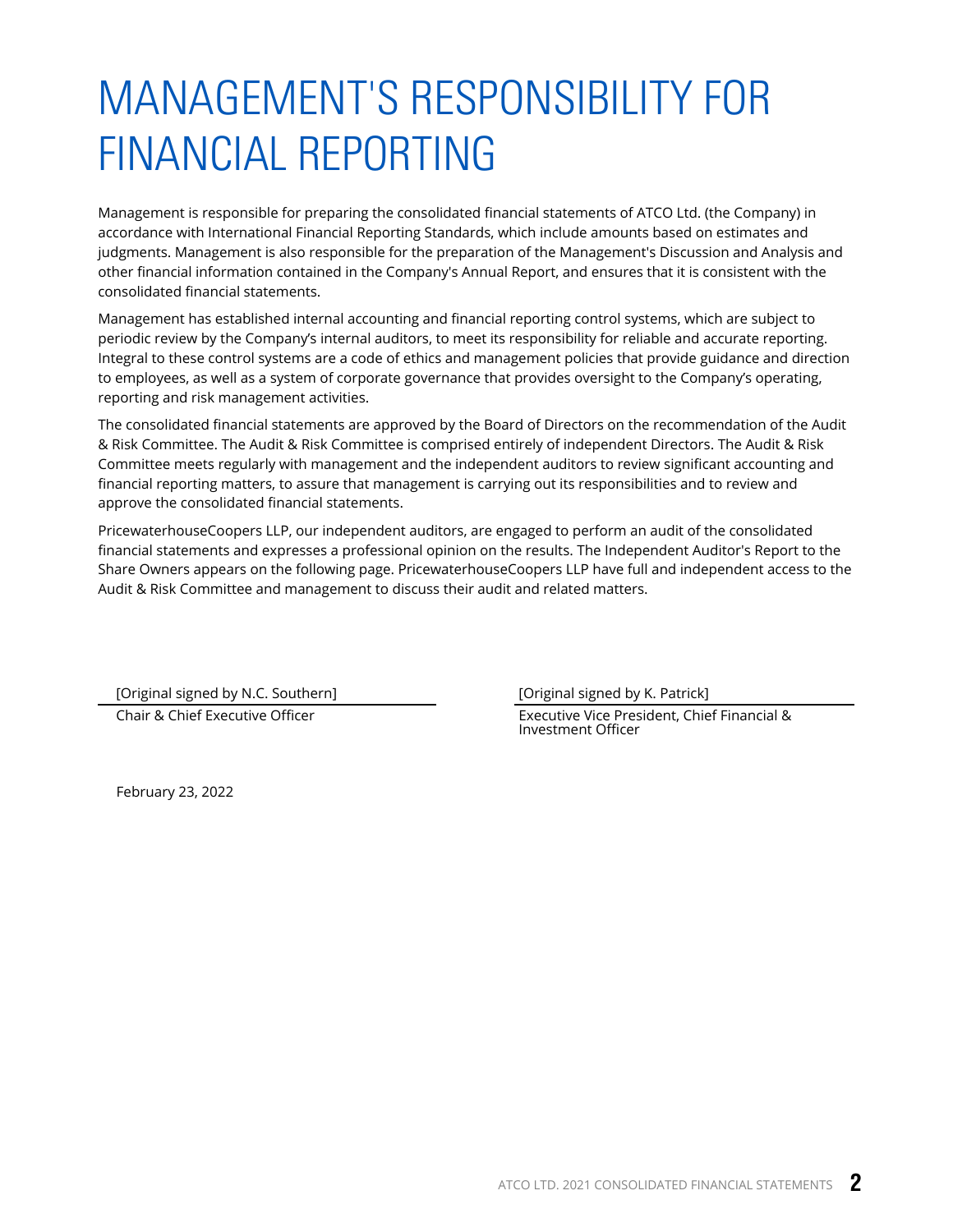<span id="page-3-0"></span>

## Independent auditor's report

To the Share Owners of ATCO Ltd.

## **Our opinion**

In our opinion, the accompanying consolidated financial statements present fairly, in all material respects, the financial position of ATCO Ltd. and its subsidiaries (together, the Company) as at December 31, 2021 and 2020, and its financial performance and its cash flows for the years then ended in accordance with International Financial Reporting Standards as issued by the International Accounting Standards Board (IFRS).

## **What we have audited**

The Company's consolidated financial statements comprise:

- the consolidated statements of earnings for the years ended December 31, 2021 and 2020;
- the consolidated statements of comprehensive income for the years ended December 31, 2021 and 2020;
- the consolidated balance sheets as at December 31, 2021 and 2020;
- the consolidated statements of changes in equity for the years ended December 31, 2021 and 2020;
- the consolidated statements of cash flows for the years ended December 31, 2021 and 2020; and
- the notes to the consolidated financial statements, which include significant accounting policies and other explanatory information.

## **Basis for opinion**

We conducted our audit in accordance with Canadian generally accepted auditing standards. Our responsibilities under those standards are further described in the *Auditor's responsibilities for the audit of the consolidated financial statements* section of our report.

We believe that the audit evidence we have obtained is sufficient and appropriate to provide a basis for our opinion.

## **Independence**

We are independent of the Company in accordance with the ethical requirements that are relevant to our audit of the consolidated financial statements in Canada. We have fulfilled our other ethical responsibilities in accordance with these requirements.

PricewaterhouseCoopers LLP

111-5th Avenue SW, Suite 3100, Calgary, Alberta, Canada T2P 5L3 T: +1 403 509 7500, F: +1 403 781 1825

"PwC" refers to PricewaterhouseCoopers LLP, an Ontario limited liability partnership.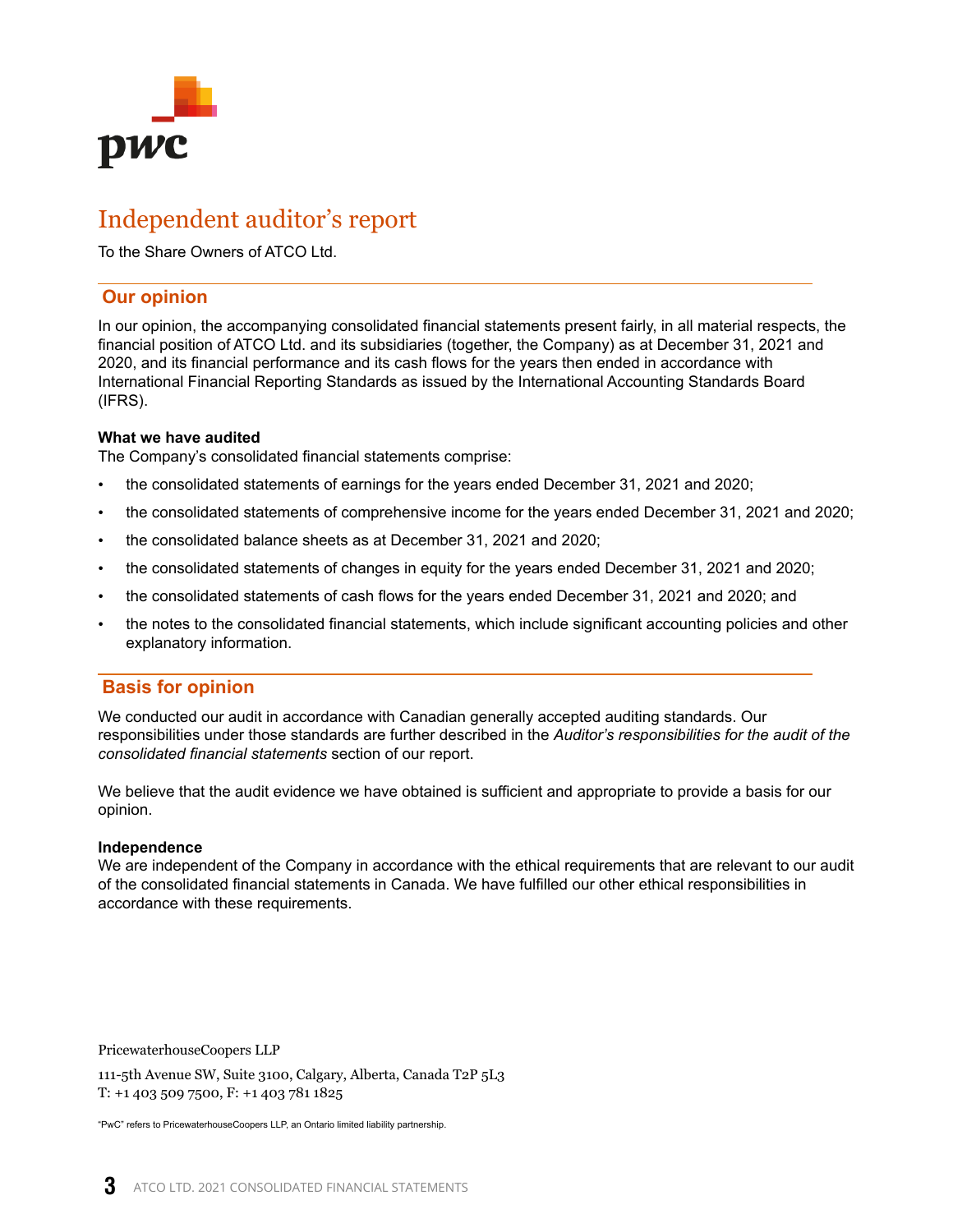

## **Key audit matters**

Key audit matters are those matters that, in our professional judgment, were of most significance in our audit of the consolidated financial statements for the year ended December 31, 2021. These matters were addressed in the context of our audit of the consolidated financial statements as a whole, and in forming our opinion thereon, and we do not provide a separate opinion on these matters.

#### **Assessment of retirement benefit obligations**

*Refer to note 15 – Retirement Benefits and note 23 – Significant Judgments, Estimates and Assumptions to the consolidated financial statements.*

The Company maintains registered defined benefit or defined contribution pension plans for most of its employees. It also provides other post-employment benefits for retirees and their dependents. The Company accrues for its obligations under defined benefit pension and other post-employment benefits plans (the retirement benefit obligations). As at December 31, 2021, total accrued benefit obligations were \$3,283 million and the market value of plan assets was \$3,084 million. These balances are presented net on the consolidated balance sheet, resulting in retirement benefit asset of \$93 million and retirement benefit obligations of \$292 million.

In determining the retirement benefit obligations, management consults with independent actuaries when setting the assumptions used to estimate retirement benefit obligations and the cost of providing retirement benefits during the period. The significant assumptions used by management in determining the Company's retirement benefit obligations include discount rate, long-term inflation rate, future compensation rates, health care cost trend rates and life expectancy rates.

We determined that this is a key audit matter due to the significance of the retirement benefit obligations and the significant judgment made by management in estimating the Company's retirement benefit obligations. In addition, our audit effort involved the use of professionals with specialized skill and knowledge in the field of actuarial services.

#### **Key audit matter How our audit addressed the key audit matter**

Our approach to addressing the matter involved the following procedures, among others:

- Tested how management determined the retirement benefit obligations, which included the following:
	- Utilized professionals with specialized skill and knowledge in the field of actuarial services, who assisted in testing management's process for estimating the total accrued benefit obligations, appropriateness of the methodology and assessed the reasonableness of management's assumptions such as: discount rate, long-term inflation rate, future compensation rates, health care costs trend rates and life expectancy rates;
	- Tested certain underlying data used in the determination of retirement benefit obligations; and
	- The work of management's independent actuaries was used in performing the procedures to evaluate the reasonableness of the retirement benefit obligations. As a basis for using this work, the competence, capabilities and objectivity of management's independent actuaries were evaluated, the work performed was understood and the appropriateness of the work as audit evidence was evaluated. The procedures performed also included evaluation of the methods and assumptions used by management's independent actuaries, tests of the data used by management's independent actuaries and an evaluation of their findings.
- Tested disclosures related to the sensitivity assumptions used in estimating retirement benefit obligations.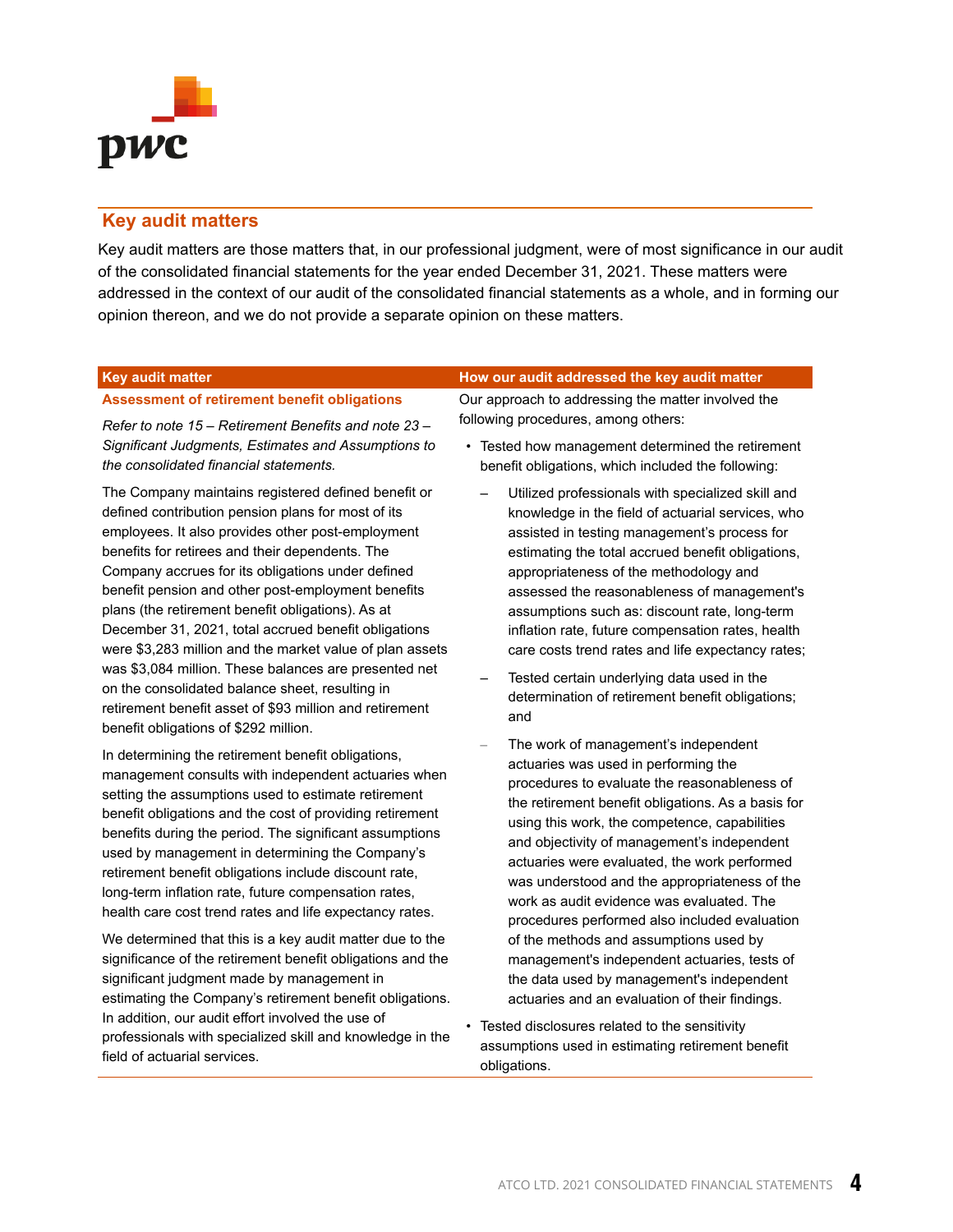

#### **Assessment of unbilled revenue related to the Utilities segment**

*Refer to note 4 – Revenues and note 23 – Significant Judgments, Estimates and Assumptions to the consolidated financial statements.*

The Company had \$156 million of unbilled revenue related to the Utilities segment as at December 31, 2021.

The revenue recognized by the Company includes an estimate of consumption by customers of natural gas and electricity that has not yet been billed (unbilled revenue).

The estimate is derived from unbilled gas and electricity distribution services supplied to customers and is based on historical consumption patterns. Management applies judgment to the measurement and value of the estimated consumption.

We determined that this is a key audit matter due to (i) the significance of the unbilled revenue, (ii) the judgment applied by management to estimate the consumption and (iii) the significant auditor effort in performing procedures to test the estimated amount of unbilled revenue.

#### **Key audit matter How our audit addressed the key audit matter**

Our approach to addressing the matter included the following procedures, among others:

- Tested the reasonableness of the estimate of unbilled revenue through evidence obtained from events occurring up to the date of the auditor's report, which included the following:
	- Tested a sample of billings made after December 31, 2021 and compared the relevant amounts of these billings to the corresponding estimate of unbilled revenue recorded.
	- Agreed the pricing applied to a sample of billings to externally published rates.
	- Tested the operating effectiveness of internal controls relating to unbilled revenue, including information technology (IT) general controls of the relevant IT systems that management uses for meter readings and billings.

## **Other information**

Management is responsible for the other information. The other information comprises the Management's Discussion and Analysis, which we obtained prior to the date of this auditor's report and the information, other than the consolidated financial statements and our auditor's report thereon, included in the annual report, which is expected to be made available to us after that date.

Our opinion on the consolidated financial statements does not cover the other information and we do not and will not express an opinion or any form of assurance conclusion thereon.

In connection with our audit of the consolidated financial statements, our responsibility is to read the other information identified above and, in doing so, consider whether the other information is materially inconsistent with the consolidated financial statements or our knowledge obtained in the audit, or otherwise appears to be materially misstated.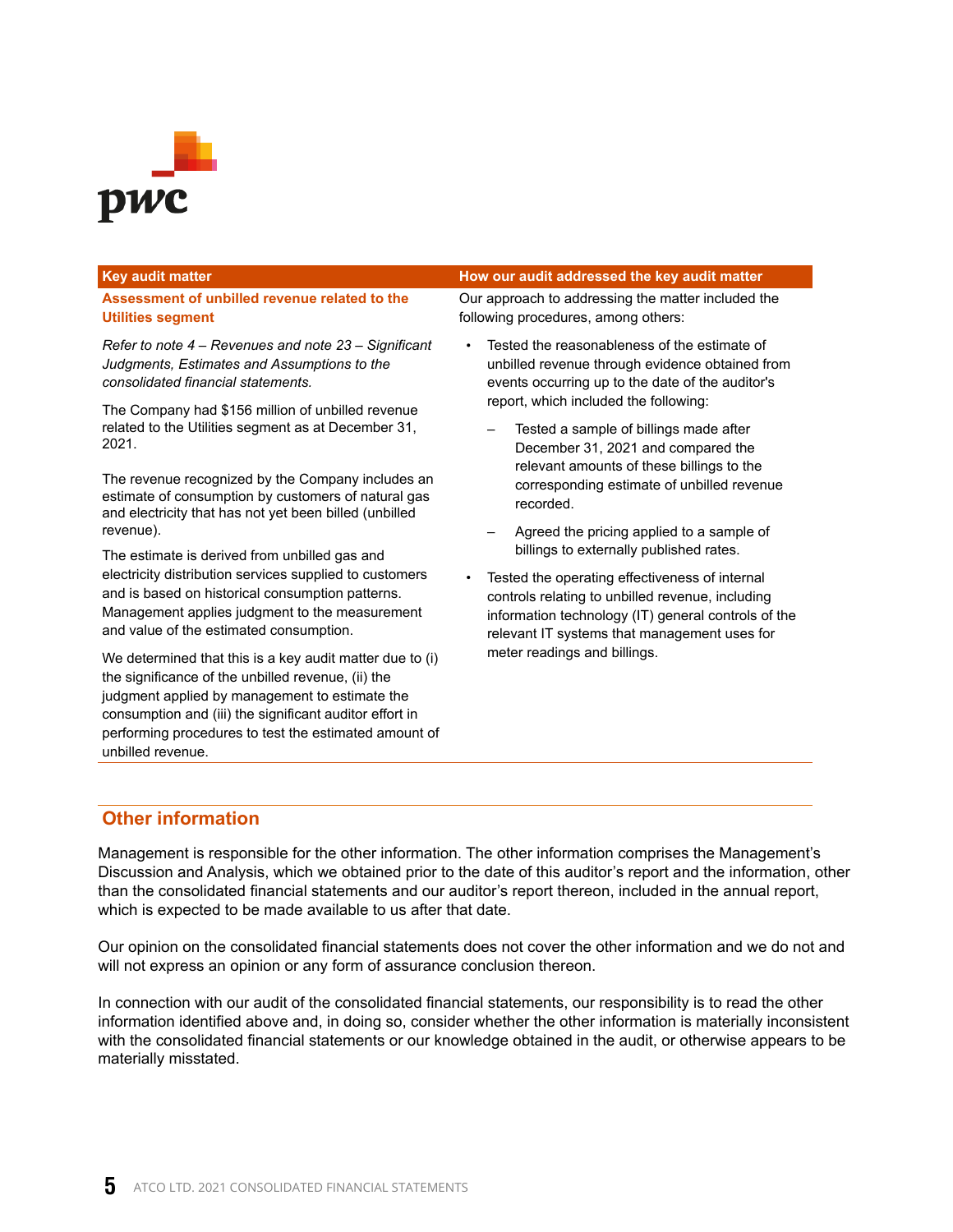

If, based on the work we have performed on the other information that we obtained prior to the date of this auditor's report, we conclude that there is a material misstatement of this other information, we are required to report that fact. We have nothing to report in this regard. When we read the information, other than the consolidated financial statements and our auditor's report thereon, included in the annual report, if we conclude that there is a material misstatement therein, we are required to communicate the matter to those charged with governance.

## **Responsibilities of management and those charged with governance for the consolidated financial statements**

Management is responsible for the preparation and fair presentation of the consolidated financial statements in accordance with IFRS, and for such internal control as management determines is necessary to enable the preparation of consolidated financial statements that are free from material misstatement, whether due to fraud or error.

In preparing the consolidated financial statements, management is responsible for assessing the Company's ability to continue as a going concern, disclosing, as applicable, matters related to going concern and using the going concern basis of accounting unless management either intends to liquidate the Company or to cease operations, or has no realistic alternative but to do so.

Those charged with governance are responsible for overseeing the Company's financial reporting process.

## **Auditor's responsibilities for the audit of the consolidated financial statements**

Our objectives are to obtain reasonable assurance about whether the consolidated financial statements as a whole are free from material misstatement, whether due to fraud or error, and to issue an auditor's report that includes our opinion. Reasonable assurance is a high level of assurance, but is not a guarantee that an audit conducted in accordance with Canadian generally accepted auditing standards will always detect a material misstatement when it exists. Misstatements can arise from fraud or error and are considered material if, individually or in the aggregate, they could reasonably be expected to influence the economic decisions of users taken on the basis of these consolidated financial statements.

As part of an audit in accordance with Canadian generally accepted auditing standards, we exercise professional judgment and maintain professional skepticism throughout the audit. We also:

- Identify and assess the risks of material misstatement of the consolidated financial statements, whether due to fraud or error, design and perform audit procedures responsive to those risks, and obtain audit evidence that is sufficient and appropriate to provide a basis for our opinion. The risk of not detecting a material misstatement resulting from fraud is higher than for one resulting from error, as fraud may involve collusion, forgery, intentional omissions, misrepresentations, or the override of internal control.
- Obtain an understanding of internal control relevant to the audit in order to design audit procedures that are appropriate in the circumstances, but not for the purpose of expressing an opinion on the effectiveness of the Company's internal control.
- Evaluate the appropriateness of accounting policies used and the reasonableness of accounting estimates and related disclosures made by management.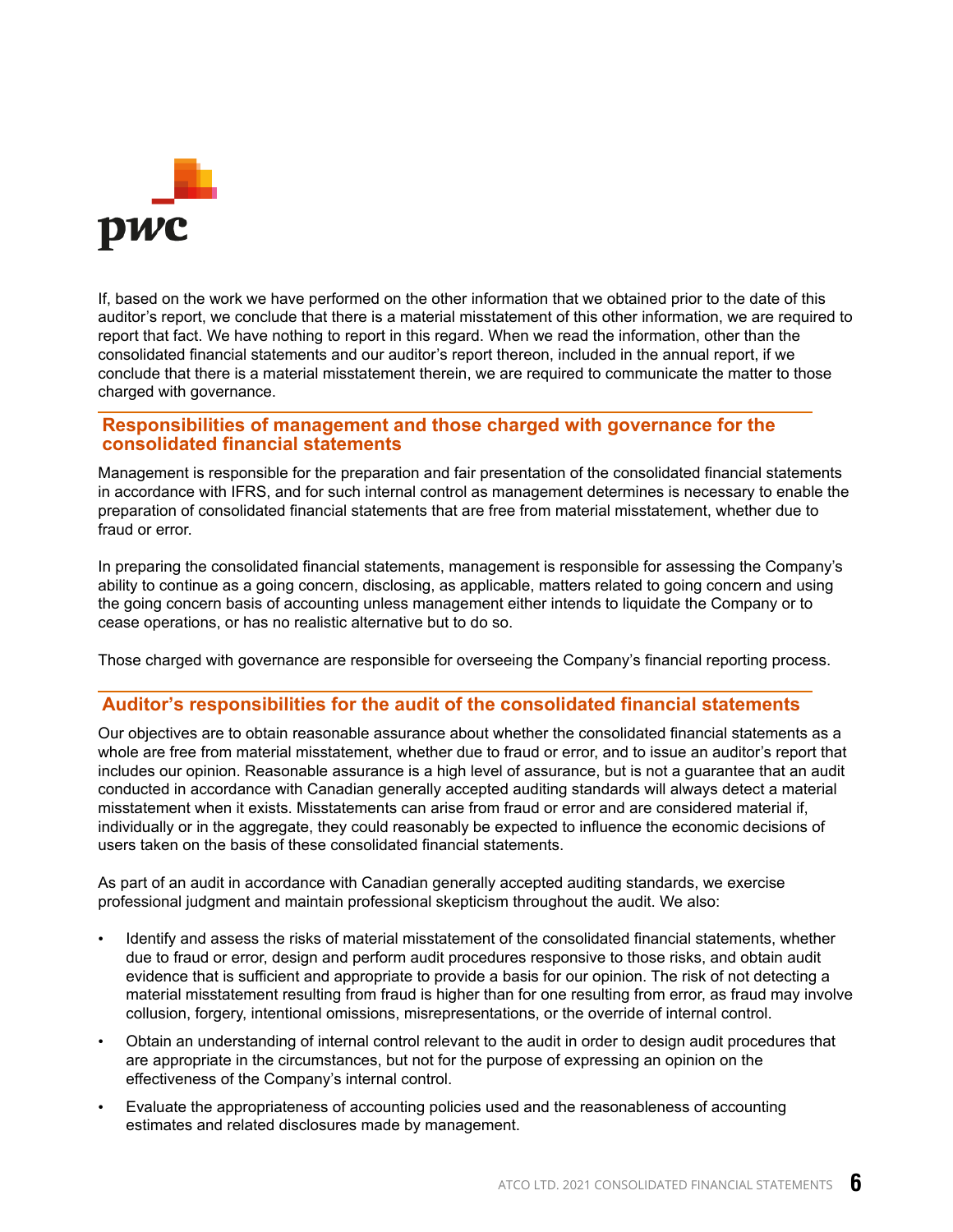

- Conclude on the appropriateness of management's use of the going concern basis of accounting and, based on the audit evidence obtained, whether a material uncertainty exists related to events or conditions that may cast significant doubt on the Company's ability to continue as a going concern. If we conclude that a material uncertainty exists, we are required to draw attention in our auditor's report to the related disclosures in the consolidated financial statements or, if such disclosures are inadequate, to modify our opinion. Our conclusions are based on the audit evidence obtained up to the date of our auditor's report. However, future events or conditions may cause the Company to cease to continue as a going concern.
- Evaluate the overall presentation, structure and content of the consolidated financial statements, including the disclosures, and whether the consolidated financial statements represent the underlying transactions and events in a manner that achieves fair presentation.
- Obtain sufficient appropriate audit evidence regarding the financial information of the entities or business activities within the Company to express an opinion on the consolidated financial statements. We are responsible for the direction, supervision and performance of the group audit. We remain solely responsible for our audit opinion.

We communicate with those charged with governance regarding, among other matters, the planned scope and timing of the audit and significant audit findings, including any significant deficiencies in internal control that we identify during our audit.

We also provide those charged with governance with a statement that we have complied with relevant ethical requirements regarding independence, and to communicate with them all relationships and other matters that may reasonably be thought to bear on our independence, and where applicable, related safeguards.

From the matters communicated with those charged with governance, we determine those matters that were of most significance in the audit of the consolidated financial statements of the current period and are therefore the key audit matters. We describe these matters in our auditor's report unless law or regulation precludes public disclosure about the matter or when, in extremely rare circumstances, we determine that a matter should not be communicated in our report because the adverse consequences of doing so would reasonably be expected to outweigh the public interest benefits of such communication.

The engagement partner on the audit resulting in this independent auditor's report is Shannon Ryhorchuk.

[Original signed by "PricewaterhouseCoopers LLP"]

Chartered Professional Accountants

Calgary, Alberta February 23, 2022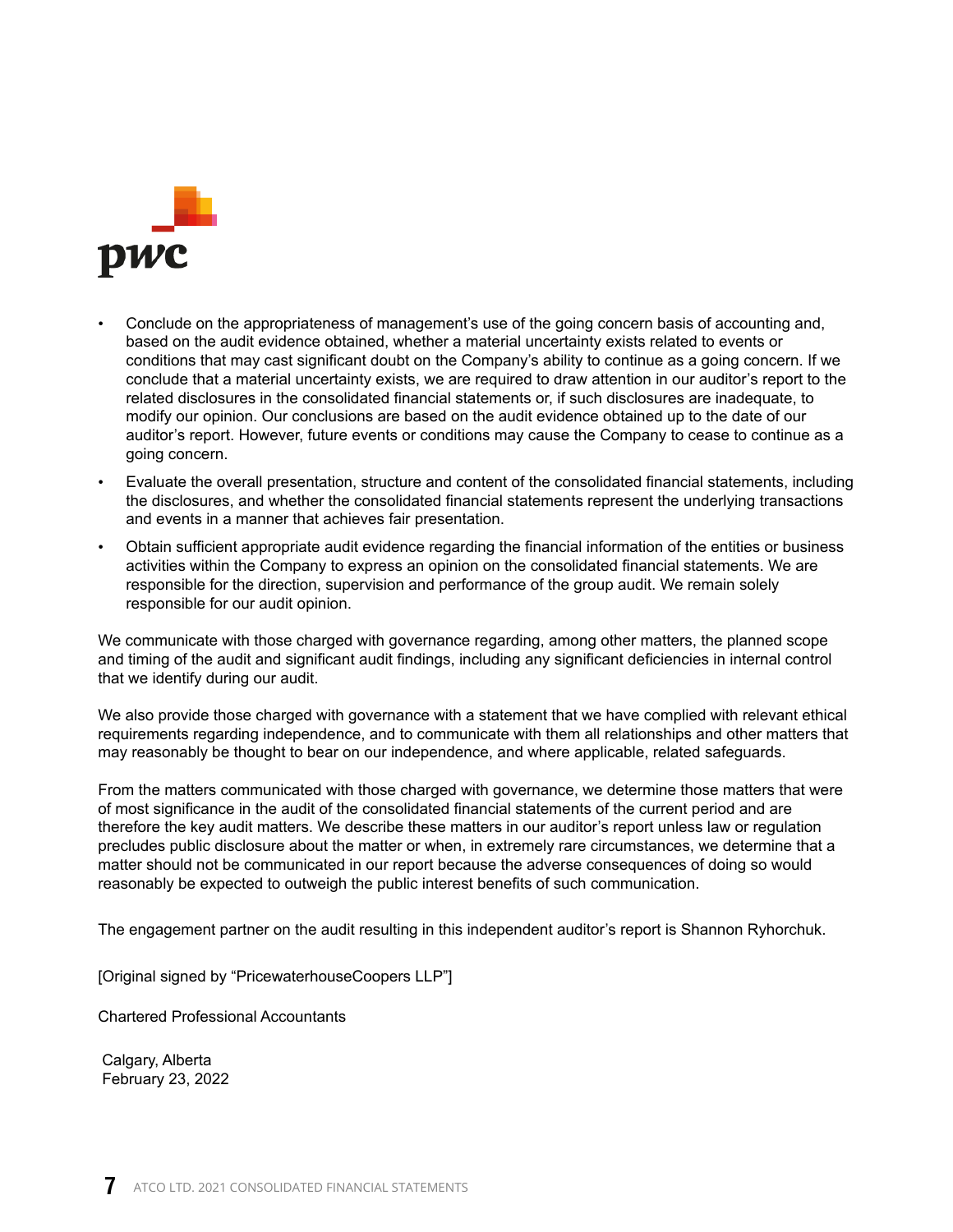## <span id="page-8-0"></span>CONSOLIDATED STATEMENTS OF EARNINGS

|                                                      |             |          | Year Ended<br>December 31 |
|------------------------------------------------------|-------------|----------|---------------------------|
| (millions of Canadian Dollars except per share data) | <b>Note</b> | 2021     | 2020                      |
| <b>Revenues</b>                                      | 4           | 4,289    | 3,944                     |
| <b>Costs and expenses</b>                            |             |          |                           |
| Salaries, wages and benefits                         |             | (573)    | (531)                     |
| Energy transmission and transportation               |             | (267)    | (225)                     |
| Plant and equipment maintenance                      |             | (211)    | (200)                     |
| Fuel costs                                           |             | (116)    | (86)                      |
| Purchased power                                      |             | (296)    | (211)                     |
| Materials and consumables                            |             | (420)    | (388)                     |
| Depreciation, amortization and impairment            | 10,11,17    | (717)    | (669)                     |
| Franchise fees                                       |             | (263)    | (243)                     |
| Property and other taxes                             |             | (74)     | (72)                      |
| Other                                                | 5           | (387)    | (298)                     |
|                                                      |             | (3, 324) | (2, 923)                  |
| Earnings from investment in associate company        | 25          | 13       | 15                        |
| Earnings from investment in joint ventures           | 27          | 62       | 34                        |
| <b>Operating profit</b>                              |             | 1,040    | 1,070                     |
| Interest income                                      |             | 14       | 18                        |
| Interest expense                                     | 6           | (437)    | (425)                     |
| <b>Net finance costs</b>                             |             | (423)    | (407)                     |
| <b>Earnings before income taxes</b>                  |             | 617      | 663                       |
| Income tax expense                                   | 7           | (148)    | (166)                     |
| <b>Earnings for the year</b>                         |             | 469      | 497                       |
| <b>Earnings attributable to:</b>                     |             |          |                           |
| Class I and Class II Shares                          |             | 246      | 252                       |
| Non-controlling interests                            | 28          | 223      | 245                       |
|                                                      |             | 469      | 497                       |
| <b>Earnings per Class I and Class II Share</b>       | 8           | \$2.16   | \$2.21                    |
| Diluted earnings per Class I and Class II Share      | 8           | \$2.15   | \$2.20                    |

*See accompanying Notes to Consolidated Financial Statements.*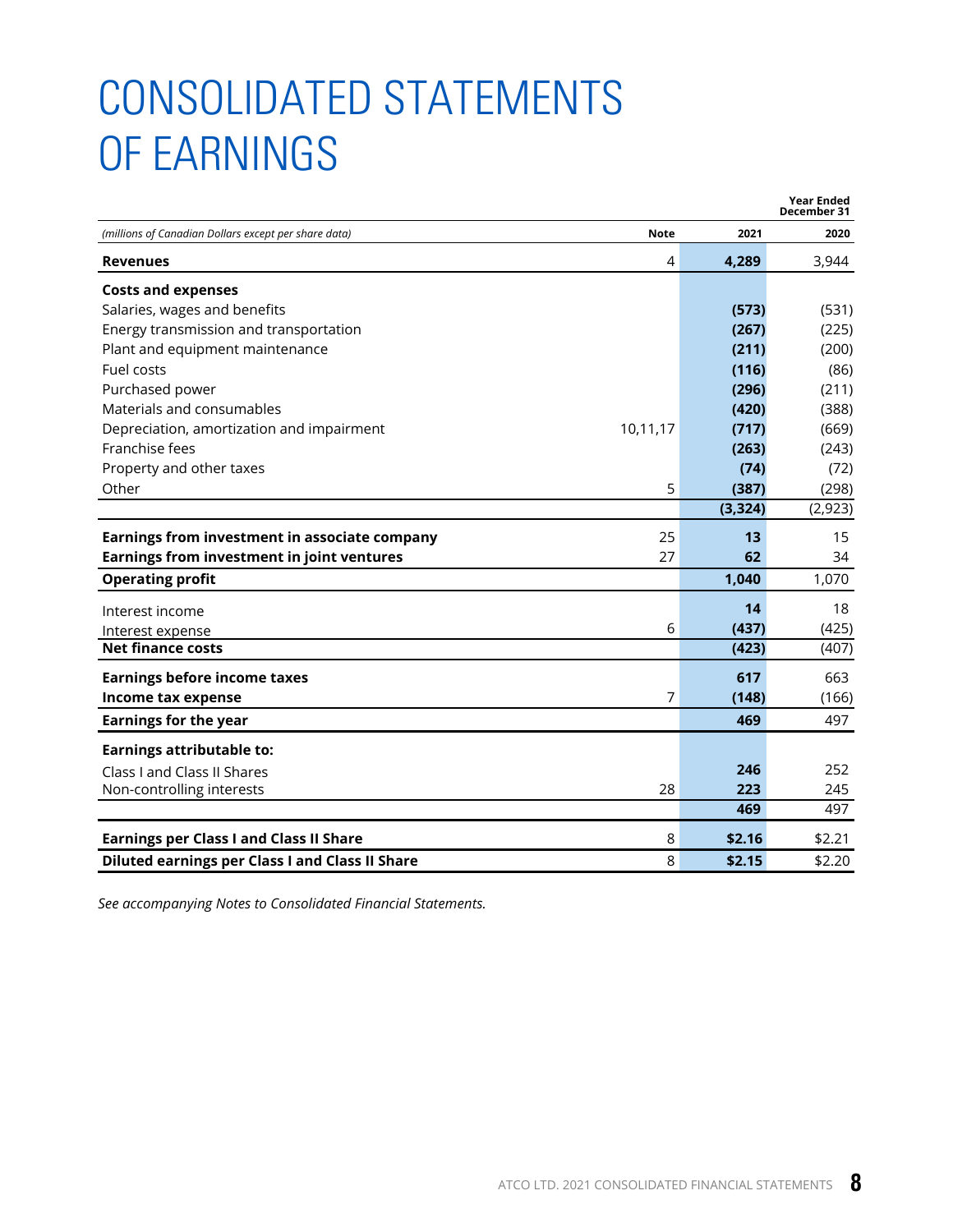## <span id="page-9-0"></span>CONSOLIDATED STATEMENTS OF COMPREHENSIVE INCOME

|                                                                       |             |      | <b>Year Ended</b><br>December 31 |
|-----------------------------------------------------------------------|-------------|------|----------------------------------|
| (millions of Canadian Dollars)                                        | <b>Note</b> | 2021 | 2020                             |
| <b>Earnings for the year</b>                                          |             | 469  | 497                              |
| Other comprehensive income, net of income taxes                       |             |      |                                  |
| Items that will not be reclassified to earnings:                      |             |      |                                  |
| Re-measurement of retirement benefits <sup>(1)</sup>                  | 15          | 189  | 2                                |
| Items that are or may be reclassified subsequently to earnings:       |             |      |                                  |
| Cash flow hedges <sup>(2)</sup>                                       |             | 60   | (13)                             |
| Foreign currency translation adjustment <sup>(3)</sup>                |             | (76) | 25                               |
| Share of other comprehensive loss in associate company <sup>(3)</sup> | 25          | (7)  | (2)                              |
|                                                                       |             | (23) | 10                               |
| Other comprehensive income                                            |             | 166  | $12 \overline{ }$                |
| Comprehensive income for the year                                     |             | 635  | 509                              |
| Comprehensive income attributable to:                                 |             |      |                                  |
| Class I and Class II Shares                                           |             | 324  | 257                              |
| Non-controlling interests                                             |             | 311  | 252                              |
|                                                                       |             | 635  | 509                              |

*(1) Net of income taxes of \$(56) million for the year ended December 31, 2021 (2020 - nil).*

*(2) Net of income taxes of \$(21) million for the year ended December 31, 2021 (2020 - \$6 million).*

*(3) Net of income taxes of nil.*

*See accompanying Notes to Consolidated Financial Statements.*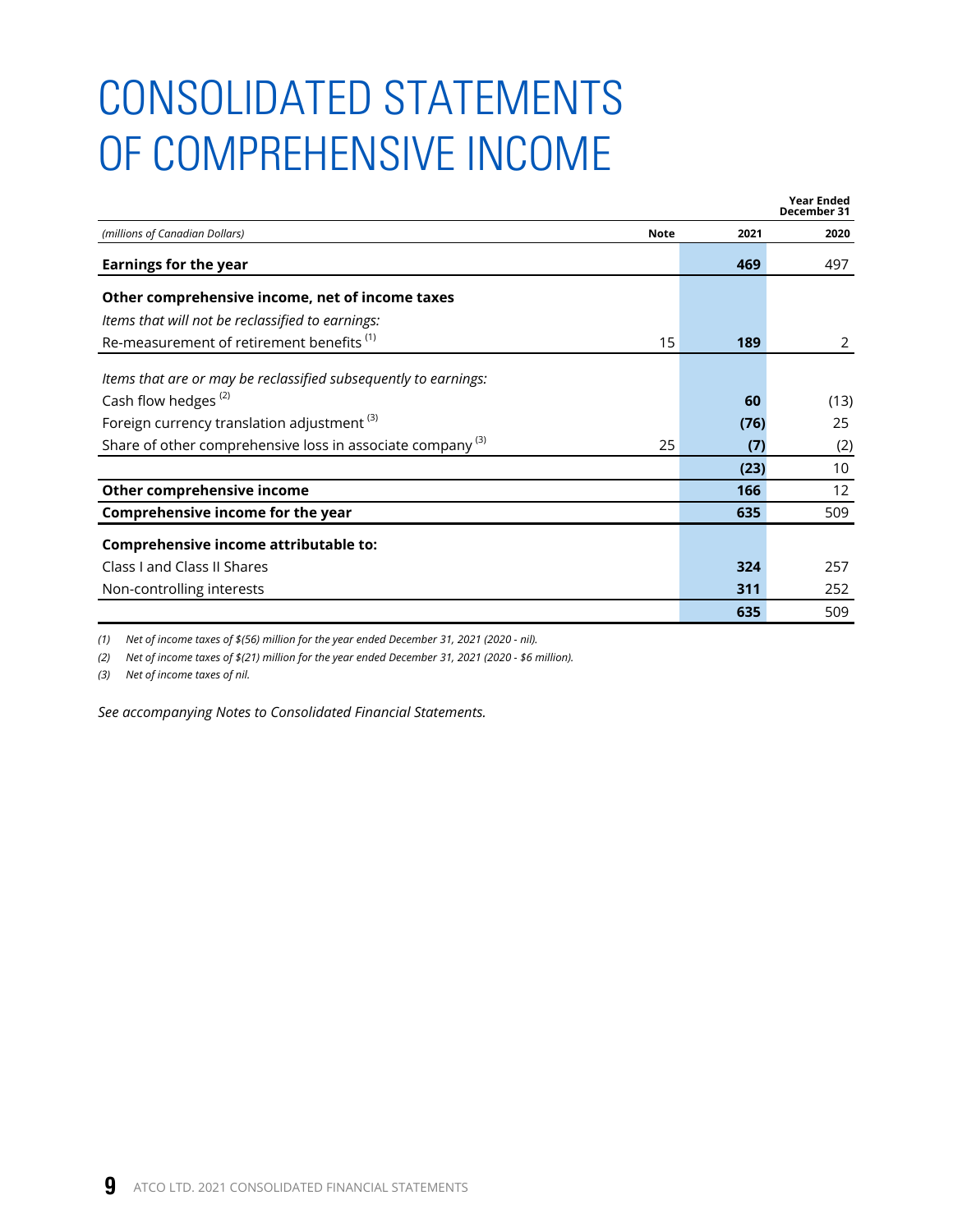## <span id="page-10-0"></span>CONSOLIDATED BALANCE SHEETS

|                                           |             |        | December 31 |
|-------------------------------------------|-------------|--------|-------------|
| (millions of Canadian Dollars)            | <b>Note</b> | 2021   | 2020        |
| <b>ASSETS</b>                             |             |        |             |
| <b>Current assets</b>                     |             |        |             |
| Cash and cash equivalents                 | 19          | 1,091  | 1,103       |
| Accounts receivable and contract assets   | 16          | 844    | 727         |
| Finance lease receivables                 | 17          | 12     | 9           |
| Inventories                               | 9           | 61     | 76          |
| Prepaid expenses and other current assets | 10          | 213    | 124         |
|                                           |             | 2,221  | 2,039       |
| <b>Non-current assets</b>                 |             |        |             |
| Property, plant and equipment             | 10          | 18,791 | 18,327      |
| Intangibles                               | 11          | 752    | 685         |
| Retirement benefit asset                  | 15          | 93     |             |
| Right-of-use assets                       | 17          | 87     | 97          |
| Goodwill                                  | 12          | 73     | 82          |
| Investment in joint ventures              | 27          | 228    | 186         |
| Investment in associate company           | 25          | 445    | 460         |
| Finance lease receivables                 | 17          | 149    | 166         |
| Deferred income tax assets                | 7           | 54     | 85          |
| Other assets                              |             | 111    | 73          |
| <b>Total assets</b>                       |             | 23,004 | 22,200      |
| <b>LIABILITIES</b>                        |             |        |             |
| <b>Current liabilities</b>                |             |        |             |
| <b>Bank indebtedness</b>                  | 19          | 3      | 3           |
| Accounts payable and accrued liabilities  |             | 852    | 695         |
| Lease liabilities                         | 17          | 14     | 16          |
| Provisions and other current liabilities  | 3           | 161    | 164         |
| Short-term debt                           | 13          | 206    |             |
| Long-term debt                            | 14          | 350    | 196         |
|                                           |             | 1,586  | 1,074       |
| <b>Non-current liabilities</b>            |             |        |             |
| Deferred income tax liabilities           | 7           | 1,624  | 1,443       |
| Retirement benefit obligations            | 15          | 292    | 439         |
| Customer contributions                    | 16          | 1,870  | 1,756       |
| Lease liabilities                         | 17          | 76     | 84          |
| Other liabilities                         | 3           | 105    | 132         |
| Long-term debt                            | 14          | 9,502  | 9,423       |
| <b>Total liabilities</b>                  |             | 15,055 | 14,351      |
| <b>EQUITY</b>                             |             |        |             |
| Class I and Class II Share owners' equity |             |        |             |
| Class I and Class II shares               | 18          | 180    | 178         |
| Contributed surplus                       |             | 8      | 6           |
| Retained earnings                         |             | 3,962  | 3,880       |
| Accumulated other comprehensive loss      |             | (39)   | (12)        |
|                                           |             | 4,111  | 4,052       |
| <b>Non-controlling interests</b>          | 28          | 3,838  | 3,797       |
| <b>Total equity</b>                       |             | 7,949  | 7,849       |
| <b>Total liabilities and equity</b>       |             | 23,004 | 22,200      |

*See accompanying Notes to Consolidated Financial Statements.*

[Original signed by N.C. Southern] [Original signed by R.J. Routs]

DIRECTOR DIRECTOR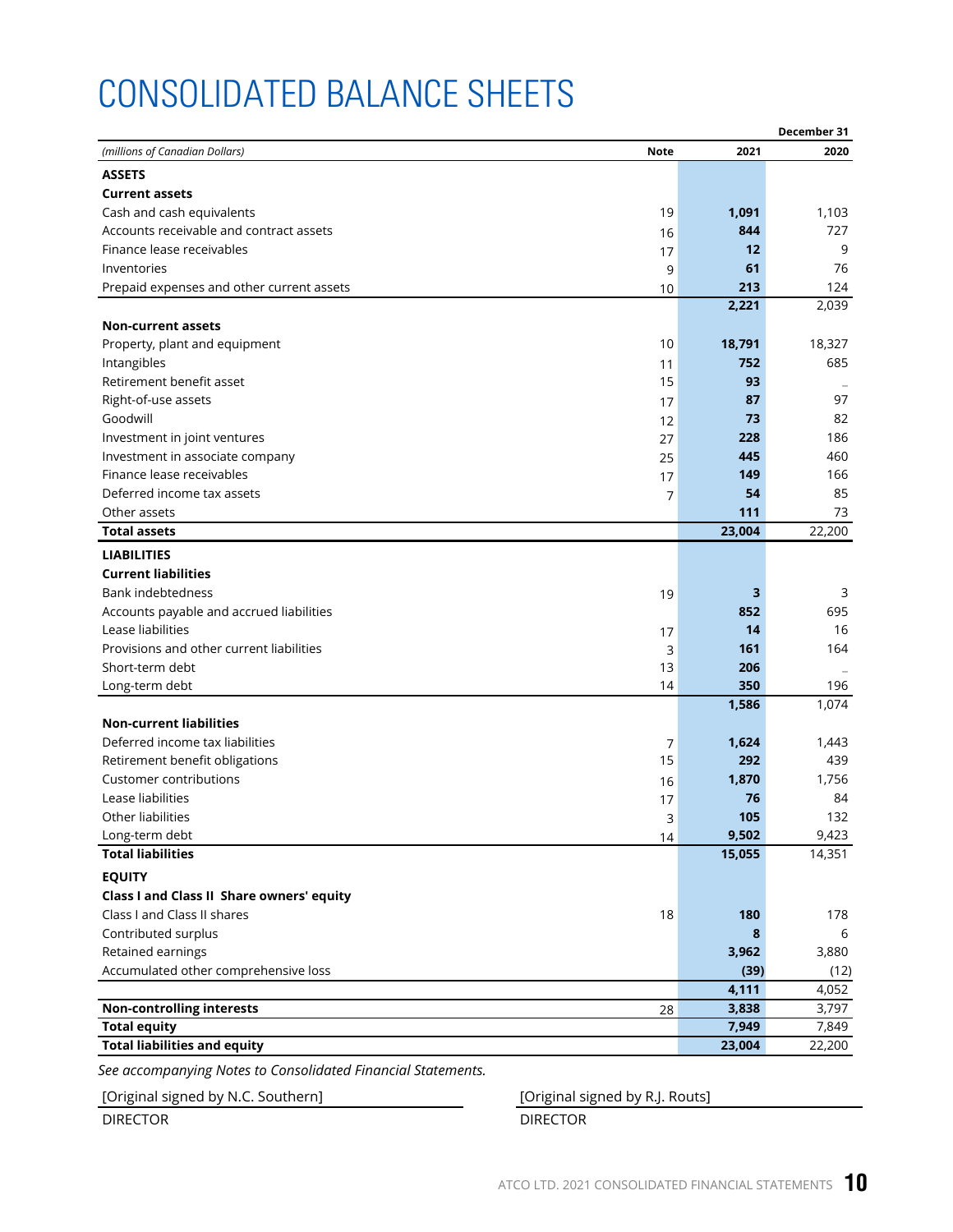# <span id="page-11-0"></span>CONSOLIDATED STATEMENTS OF CHANGES IN EQUITY

|                                                                         |             | Class I and                      |                               |                             | Accumulated<br>Other  |                | Non-                     |                     |
|-------------------------------------------------------------------------|-------------|----------------------------------|-------------------------------|-----------------------------|-----------------------|----------------|--------------------------|---------------------|
| (millions of Canadian Dollars)                                          | <b>Note</b> | <b>Class II</b><br><b>Shares</b> | Contributed<br><b>Surplus</b> | Retained<br><b>Earnings</b> | Comprehensive<br>Loss | Total          | Controlling<br>Interests | <b>Total Equity</b> |
| December 31, 2019                                                       |             | 173                              | 12                            | 3,832                       | (17)                  | 4,000          | 3,858                    | 7,858               |
| Earnings for the year                                                   |             |                                  |                               | 252                         |                       | 252            | 245                      | 497                 |
| Other comprehensive income                                              |             |                                  |                               |                             | 5                     | 5              | 7                        | 12                  |
| Gains on retirement benefits transferred to<br>retained earnings        | 15          |                                  |                               | 2                           | (2)                   |                |                          |                     |
| Shares issued                                                           | 18          | 1                                |                               | ۰                           |                       | 1              |                          |                     |
| Shares purchased and cancelled                                          | 18,28       |                                  |                               | (6)                         |                       | (6)            | (13)                     | (19)                |
| Dividends                                                               | 18,28       |                                  |                               | (200)                       |                       | (200)          | (301)                    | (501)               |
| Share-based compensation                                                | 29          | 4                                | (6)                           | 3                           |                       | 1              |                          |                     |
| Changes in ownership interest in subsidiary company <sup>(1)</sup>      |             |                                  |                               | (3)                         |                       | (2)            | 2                        |                     |
| Other                                                                   |             |                                  | $\overline{\phantom{a}}$      |                             |                       | 1              | (1)                      |                     |
| December 31, 2020                                                       |             | 178                              | 6                             | 3,880                       | (12)                  | 4,052          | 3,797                    | 7,849               |
| Earnings for the year                                                   |             |                                  |                               | 246                         |                       | 246            | 223                      | 469                 |
| Other comprehensive income                                              |             |                                  |                               |                             | 78                    | 78             | 88                       | 166                 |
| Gains on retirement benefits transferred to<br>retained earnings        | 15          |                                  |                               | 104                         | (104)                 |                |                          |                     |
| Net issuance of equity preferred shares issued by<br>subsidiary company | 28          |                                  |                               |                             |                       |                | 88                       | 88                  |
| Shares issued                                                           | 18,28       | $\overline{2}$                   |                               |                             |                       | $\overline{2}$ | $\overline{2}$           | 4                   |
| Shares purchased and cancelled                                          | 18,28       |                                  |                               | (9)                         |                       | (9)            | (119)                    | (128)               |
| Dividends                                                               | 18,28       |                                  | $\equiv$                      | (205)                       |                       | (205)          | (297)                    | (502)               |
| Share-based compensation                                                | 29          |                                  | $\overline{2}$                | 1                           |                       | 3              | (1)                      | $\overline{2}$      |
| Changes in ownership interest in subsidiary company <sup>(1)</sup>      |             |                                  |                               | (56)                        |                       | (56)           | 56                       |                     |
| Other                                                                   |             |                                  |                               | 1                           | (1)                   |                | 1                        | 1                   |
| December 31, 2021                                                       |             | 180                              | 8                             | 3,962                       | (39)                  | 4,111          | 3,838                    | 7,949               |

*(1) The changes in ownership interest in subsidiary company are due to Canadian Utilities Limited's purchases of Class A shares under the normal course issuer bid program. See accompanying Notes to Consolidated Financial Statements.*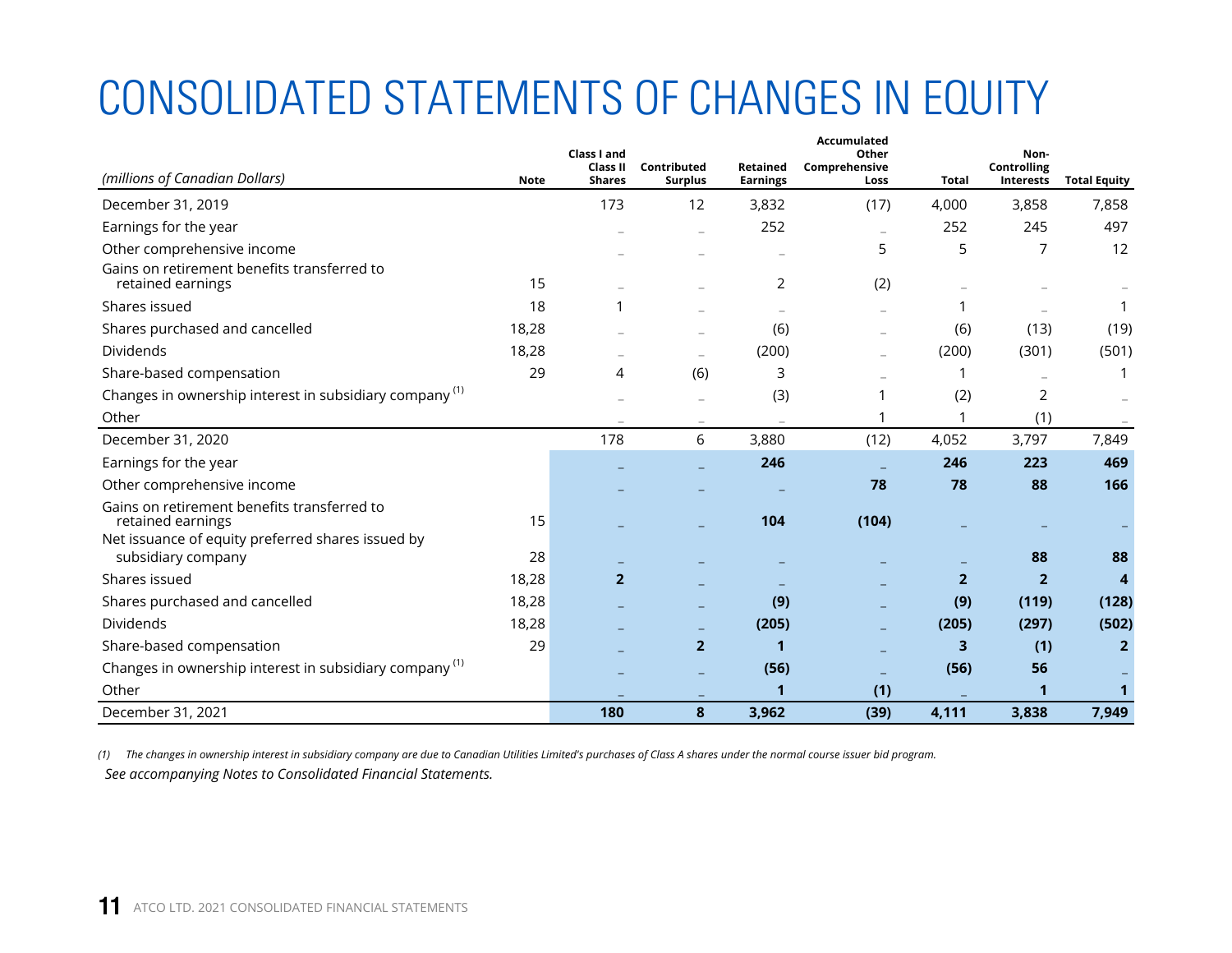## <span id="page-12-0"></span>CONSOLIDATED STATEMENTS OF CASH FLOWS

|                                                                           |             |          | <b>Year Ended</b><br>December 31 |
|---------------------------------------------------------------------------|-------------|----------|----------------------------------|
| (millions of Canadian Dollars)                                            | <b>Note</b> | 2021     | 2020                             |
| <b>Operating activities</b>                                               |             |          |                                  |
| Earnings for the year                                                     |             | 469      | 497                              |
| Adjustments to reconcile earnings to cash flows from operating activities | 19          | 1,391    | 1,307                            |
| Changes in non-cash working capital                                       | 19          | 4        | 39                               |
| Cash flows from operating activities                                      |             | 1,864    | 1,843                            |
| <b>Investing activities</b>                                               |             |          |                                  |
| Additions to property, plant and equipment                                |             | (1, 200) | (940)                            |
| Proceeds on disposal of property, plant and equipment                     |             | 30       | 7                                |
| Additions to intangibles                                                  |             | (146)    | (88)                             |
| Acquisition, net of cash acquired                                         | 24          | (84)     |                                  |
| Investment in joint ventures                                              | 27          | (27)     | (9)                              |
| Changes in non-cash working capital                                       | 19          | 8        | (4)                              |
| Other                                                                     | 3,10        | 36       | (27)                             |
| Cash flows used in investing activities                                   |             | (1, 383) | (1,061)                          |
| <b>Financing activities</b>                                               |             |          |                                  |
| Issue of short-term debt                                                  | 13          | 206      |                                  |
| Issue of long-term debt                                                   | 14,19       | 534      | 348                              |
| Repayment of long-term debt                                               | 14,19       | (261)    | (219)                            |
| Issue of equity preferred shares by subsidiary company                    | 28          | 201      |                                  |
| Redemption of equity preferred shares by subsidiary company               | 28          | (110)    |                                  |
| Repayment of lease liabilities                                            | 17          | (19)     | (18)                             |
| Net purchase of shares by subsidiary company                              |             | (117)    | (12)                             |
| Net purchase of Class I Shares                                            | 18          | (7)      | (5)                              |
| Dividends paid to Class I and Class II Share owners                       | 18          | (205)    | (200)                            |
| Dividends paid to non-controlling interests                               | 28          | (297)    | (301)                            |
| Interest paid                                                             |             | (401)    | (413)                            |
| Other                                                                     |             | (10)     | (3)                              |
| Cash flows used in financing activities                                   |             | (486)    | (823)                            |
| Decrease in cash position <sup>(1)</sup>                                  |             | (5)      | (41)                             |
| Foreign currency translation                                              |             | (7)      | 1                                |
| Beginning of year                                                         |             | 1,100    | 1,140                            |
| <b>End of year</b>                                                        | 19          | 1,088    | 1,100                            |

*(1) Cash position includes \$18 million which is not available for general use by the Company (2020 - \$39 million).*

*See accompanying Notes to Consolidated Financial Statements.*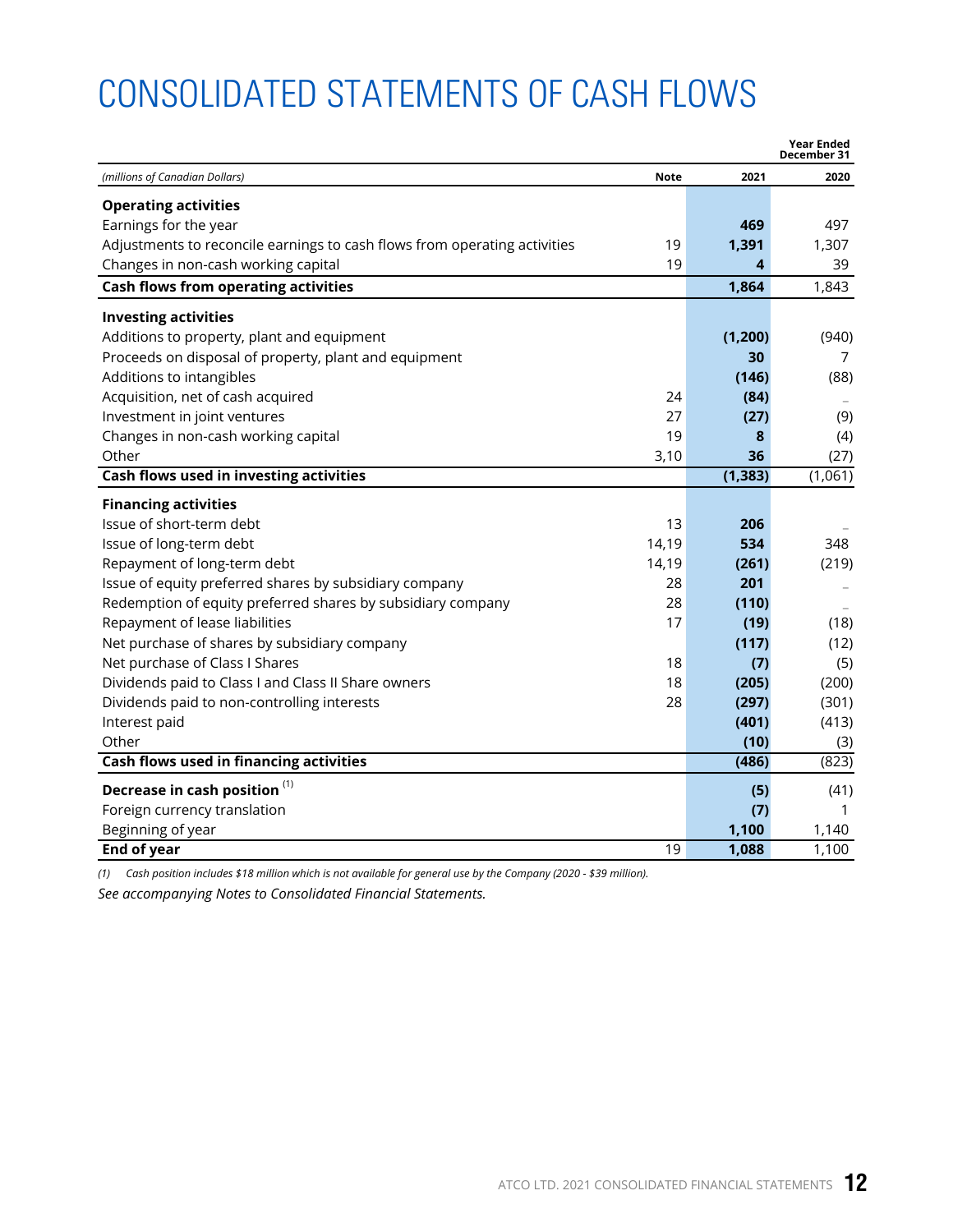## <span id="page-13-0"></span>NOTES TO CONSOLIDATED FINANCIAL STATEMENTS

#### **DECEMBER 31, 2021**

*(Tabular amounts in millions of Canadian Dollars, except as otherwise noted)*

## **1. THE COMPANY AND ITS OPERATIONS**

ATCO Ltd. was incorporated under the laws of the province of Alberta and is listed on the Toronto Stock Exchange. Its head office and registered office is at 4th Floor, West Building, 5302 Forand Street SW, Calgary, Alberta T3E 8B4. ATCO Ltd. is controlled by Sentgraf Enterprises Ltd. and its controlling share owner, the Southern family.

ATCO Ltd. is engaged in the following business activities:

- Structures & Logistics (workforce and residential housing, innovative modular facilities, construction, site support services, workforce lodging services, facility operations and maintenance, defence operations services, and disaster and emergency management services);
- Canadian Utilities Limited, including:
	- Utilities (electricity and natural gas transmission and distribution, and international electricity operations);
	- Energy Infrastructure (electricity generation, energy storage and industrial water solutions);
	- Retail Energy (electricity and natural gas retail sales and whole-home solutions) (included in the Corporate & Other segment); and
- Neltume Ports (ports and transportation logistics) (see Note 25).

The consolidated financial statements include the accounts of ATCO Ltd. and its subsidiaries (see Note 26). The statements also include the accounts of a proportionate share of the Company's investments in joint operations, its equity-accounted investments in joint ventures (see Note 27) and its equity-accounted investment in associate company (see Note 25). In these financial statements, "the Company" means ATCO Ltd., its subsidiaries, joint arrangements and the associate company.

## **2. BASIS OF PRESENTATION**

## **STATEMENT OF COMPLIANCE**

The consolidated financial statements are prepared according to International Financial Reporting Standards (IFRS) as issued by the International Accounting Standards Board (IASB) and interpretations of the IFRS Interpretations Committee (IFRIC).

The Board of Directors (Board) authorized these consolidated financial statements for issue on February 23, 2022.

## **BASIS OF MEASUREMENT**

The consolidated financial statements are prepared on a historic cost basis, except for derivative financial instruments, retirement benefit obligations and cash-settled share-based compensation liabilities which are carried at remeasured amounts or fair value. The Company's significant accounting policies are described in Note 33.

Certain comparative figures have been reclassified to conform to the current presentation.

## **FUNCTIONAL AND PRESENTATION CURRENCY**

The consolidated financial statements are presented in Canadian dollars. Each entity within the Company determines its own functional currency based on the primary economic environment in which it operates.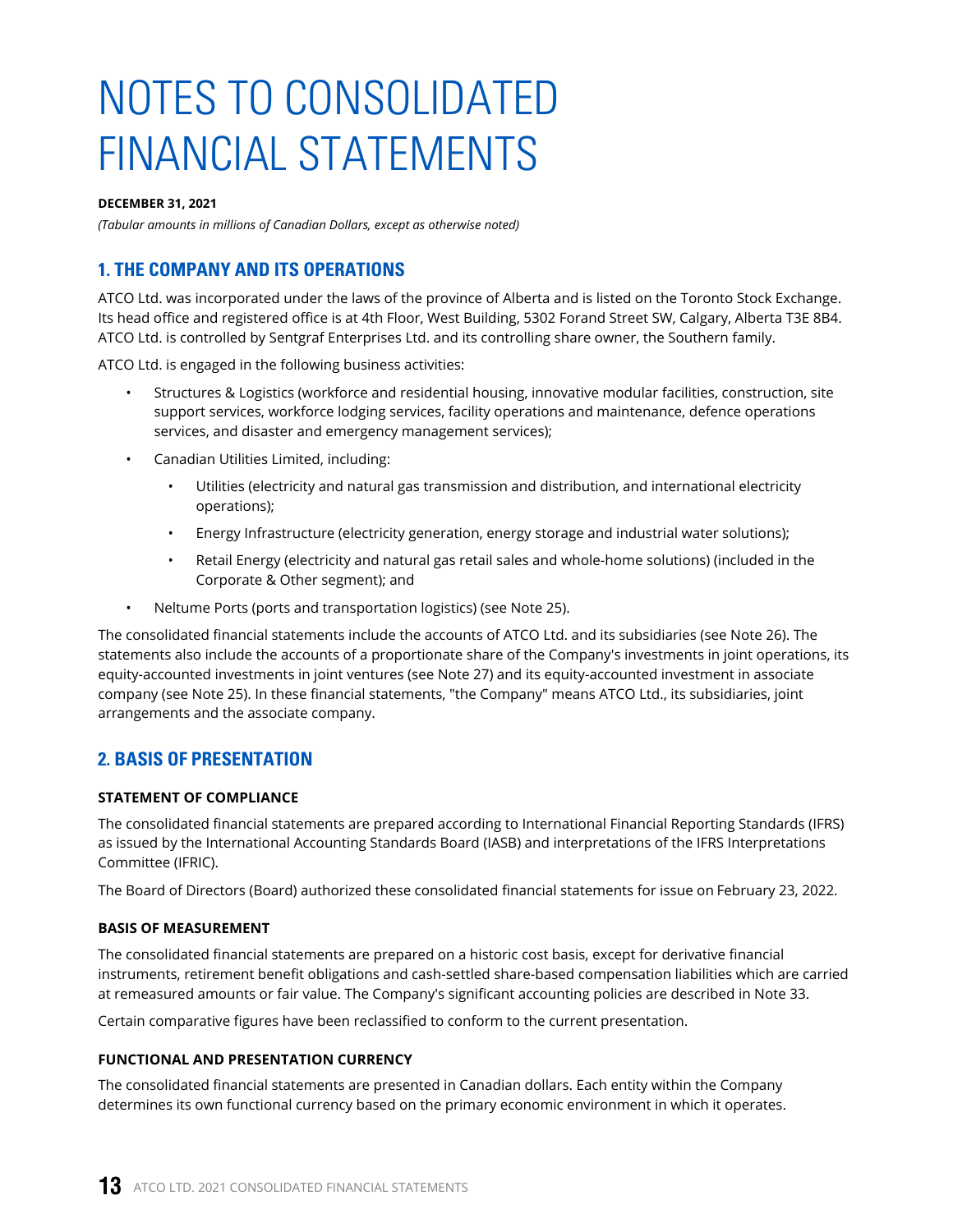#### <span id="page-14-0"></span>**USE OF JUDGMENTS AND ESTIMATES**

Management makes judgments and estimates that could significantly affect how policies are applied, amounts in the consolidated financial statements are reported, and contingent assets and liabilities are disclosed. Most often these judgments and estimates concern matters that are inherently complex and uncertain. Judgments and estimates are reviewed on an on-going basis; changes to accounting estimates are recognized prospectively. The significant judgments, estimates and assumptions are described in Note 23.

### **ADOPTION OF NEW ACCOUNTING INTERPRETATION**

In April 2021, the IFRS Interpretations Committee published a final agenda decision with respect to recognition of certain configuration and customization expenditures related to cloud computing with retrospective application. Costs that do not meet the capitalization criteria should be expensed as incurred. Any changes resulting from the decision were required to be implemented by December 31, 2021.

The analysis of the impacts of the decision did not result in a material change to the consolidated financial statements for the year ended December 31, 2021.

## **3. SEGMENTED INFORMATION**

The Company's operating segments are reported in a manner consistent with the internal reporting provided to the Chief Operating Decision Maker (CODM). The CODM is comprised of the Chair and Chief Executive Officer, and the other members of the Executive Committee.

The accounting policies applied by the segments are the same as those applied by the Company, except for those used in the calculation of adjusted earnings. Intersegment transactions are measured at the exchange amount, as agreed to by the related parties.

Management has determined that the operating subsidiaries in the reportable segments below share similar economic characteristics, as such, they have been aggregated.

The descriptions and principal operating activities of the segments are as follows:

| <b>Structures &amp; Logistics</b>       |                                 |                       | The Structures & Logistics segment includes ATCO Structures & Logistics. This<br>company offers workforce and residential housing, innovative modular facilities,<br>construction, site support services, workforce lodging services, facility<br>operations and maintenance, defence operations services, and disaster and<br>emergency management services.            |
|-----------------------------------------|---------------------------------|-----------------------|--------------------------------------------------------------------------------------------------------------------------------------------------------------------------------------------------------------------------------------------------------------------------------------------------------------------------------------------------------------------------|
| Canadian<br><b>Utilities</b><br>Limited | <b>Utilities</b>                | <b>Electricity</b>    | The Utilities (Electricity) segment includes ATCO Electric, which provides<br>regulated electricity transmission and distribution services in northern and<br>central east Alberta, the Yukon and the Northwest Territories and the<br>Company's 50 per cent ownership interest in LUMA Energy LLC which provides<br>international electricity operations (see Note 26). |
|                                         |                                 | <b>Natural</b><br>Gas | The Utilities (Natural Gas) segment includes ATCO Gas, ATCO Pipelines and<br>ATCO Gas Australia. These businesses provide integrated natural gas<br>transmission and distribution services throughout Alberta, in the Lloydminster<br>area of Saskatchewan and in Western Australia.                                                                                     |
|                                         | <b>Energy</b><br>Infrastructure |                       | The Energy Infrastructure segment includes ATCO Power (2010), ATCO Energy<br>Solutions and ATCO Power Australia. Together these businesses provide<br>electricity generation, natural gas storage, industrial water solutions and related<br>infrastructure development throughout Alberta, the Yukon, the Northwest<br>Territories, Australia, Mexico and Chile.        |
|                                         | <b>Corporate &amp; Other</b>    |                       | Canadian Utilities Limited Corporate & Other includes intersegment eliminations<br>and ATCO Energy, a retail electricity and natural gas business, and a whole-<br>home solution provider.                                                                                                                                                                               |
| <b>Neltume Ports</b>                    |                                 |                       | The Neltume Ports segment includes the equity interest in Neltume Ports S.A., a<br>leading port operator and developer based in South America. Neltume Ports<br>operates seventeen port facilities and six port operation services businesses<br>located in Chile, Uruguay, Argentina, Brazil and the United States.                                                     |
| <b>Corporate &amp; Other</b>            |                                 |                       | ATCO Corporate & Other includes commercial real estate owned by the<br>Company, intersegment eliminations and Ashcor, a business engaged in the<br>processing and marketing of live ash and ash reclaimed from landfill.                                                                                                                                                 |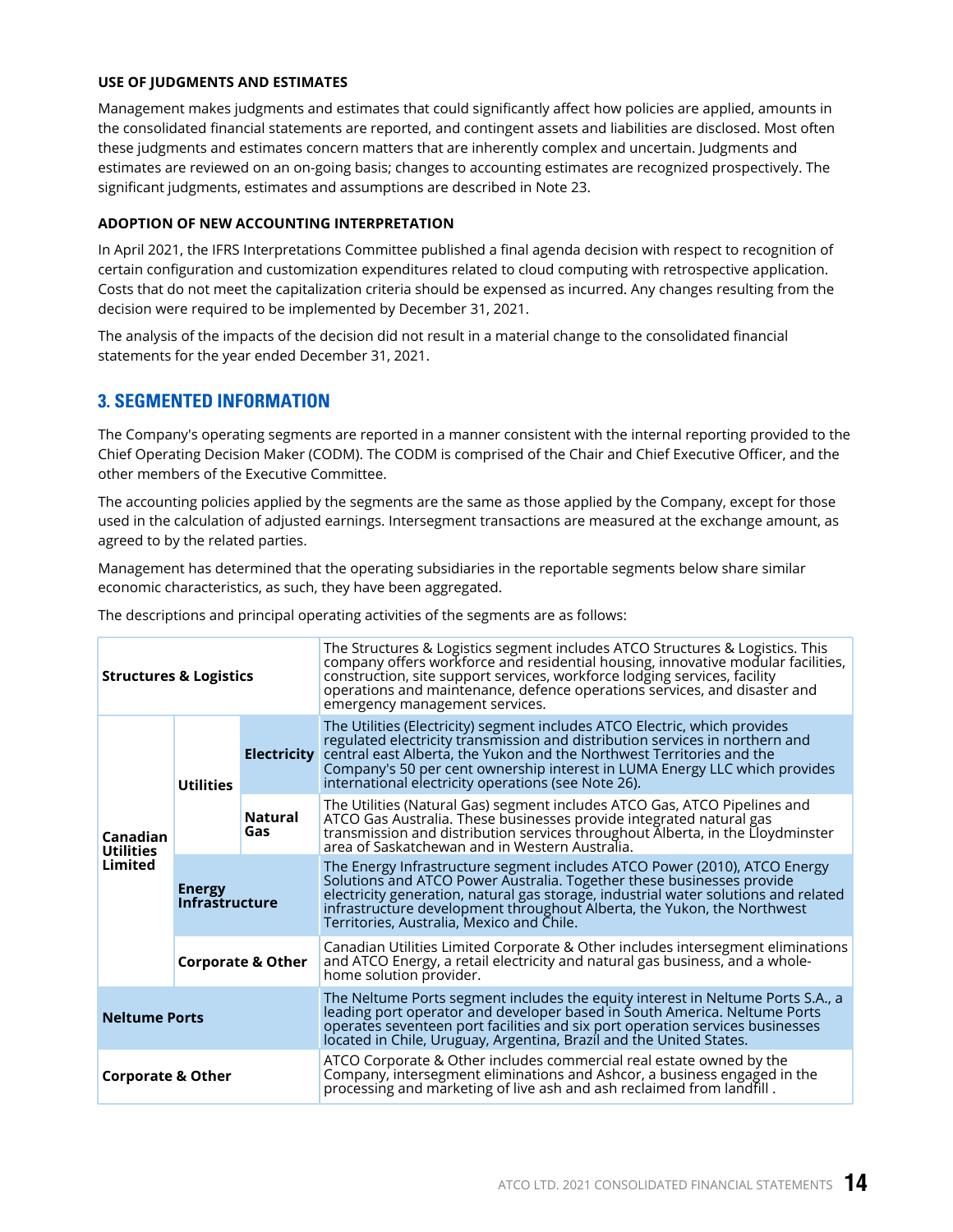Results by operating segment for the year ended December 31 are shown below.

| 2021                                 | <b>Structures</b> | <b>Neltume</b>           | Corporate               |                 | <b>ATCO</b>    |                  |                      |              |
|--------------------------------------|-------------------|--------------------------|-------------------------|-----------------|----------------|------------------|----------------------|--------------|
| 2020                                 | & Logistics       | <b>Ports</b>             | & Other                 | Utilities $(1)$ | Infrastructure | Energy Corporate | & Other Consolidated | Consolidated |
| Revenues - external                  | 777               |                          | (3)                     | 3,030           | 162            | 323              | 3,515                | 4,289        |
|                                      | 714               |                          | (3)                     | 2,907           | 149            | 177              | 3,233                | 3,944        |
| Revenues -                           |                   |                          |                         | 11              | 47             | (58)             |                      |              |
| intersegment                         |                   | $\overline{\phantom{a}}$ |                         | 25              | 46             | (71)             |                      |              |
| Revenues                             | 777               |                          | (3)                     | 3,041           | 209            | 265              | 3,515                | 4,289        |
|                                      | 714               |                          | (3)                     | 2,932           | 195            | 106              | 3,233                | 3,944        |
| Operating expenses <sup>(2)</sup>    | (653)             |                          | 28                      | (1, 513)        | (180)          | (289)            | (1,982)              | (2,607)      |
|                                      | (595)             |                          | 23                      | (1,408)         | (159)          | (115)            | (1,682)              | (2, 254)     |
| Depreciation,<br>amortization and    | (59)              |                          | (7)                     | (599)           | (42)           | (10)             | (651)                | (717)        |
| impairment                           | (52)              |                          | (7)                     | (568)           | (20)           | (22)             | (610)                | (669)        |
| Earnings from<br>investment in       |                   | 13                       |                         |                 |                |                  |                      | 13           |
| associate company                    |                   | 15                       |                         |                 |                |                  |                      | 15           |
| Earnings from<br>investment in joint | 3                 |                          | 1                       | 47              | 11             |                  | 58                   | 62           |
| ventures                             | 3                 |                          |                         | 14              | 17             |                  | 31                   | 34           |
| Net finance costs                    | (7)               |                          | (14)                    | (381)           | (18)           | (3)              | (402)                | (423)        |
|                                      | (7)               |                          | (14)                    | (373)           | (10)           | (3)              | (386)                | (407)        |
| Earnings (loss) before               | 61                | $\overline{13}$          | 5                       | 595             | (20)           | (37)             | 538                  | 617          |
| income taxes                         | 63                | 15                       | (1)                     | 597             | 23             | (34)             | 586                  | 663          |
| Income tax (expense)                 | (14)              |                          | $\overline{\mathbf{4}}$ | (136)           | (6)            | 4                | (138)                | (148)        |
| recovery                             | (14)              |                          |                         | (145)           | (7)            |                  | (152)                | (166)        |
| Earnings (loss) for the              | $\overline{47}$   | $\overline{13}$          | $\overline{9}$          | 459             | (26)           | (33)             | 400                  | 469          |
| year                                 | 49                | 15                       | (1)                     | 452             | 16             | (34)             | 434                  | 497          |
| Adjusted earnings                    | $\overline{53}$   | 13                       | $6\phantom{1}6$         | 336             | 15             | (41)             | 310                  | 382          |
| (loss)                               | 57                | 15                       |                         | 305             | 15             | (40)             | 280                  | 352          |
| <b>Total assets</b>                  | 1,032             | 448                      | 449                     | 18,984          | 1,194          | 897              | 21,075               | 23,004       |
|                                      | 1,069             | 460                      | 375                     | 18,310          | 993            | 993              | 20,296               | 22,200       |
| Capital expenditures <sup>(3)</sup>  | 114               |                          | 11                      | 1,097           | 120            | 10               | 1,227                | 1,352        |
|                                      | 125               |                          | 13                      | 876             | 19             | 8                | 903                  | 1,041        |

*(1) Includes the collective results of the Electricity and the Natural Gas operating segments. Details of the results by operating segments included in the Utilities are disclosed below.*

*(2) Includes total costs and expenses, excluding depreciation, amortization and impairment expense.*

*(3) Includes additions to property, plant and equipment, intangibles and \$6 million of interest capitalized during construction for the year ended December 31, 2021 (2020 - \$13 million).*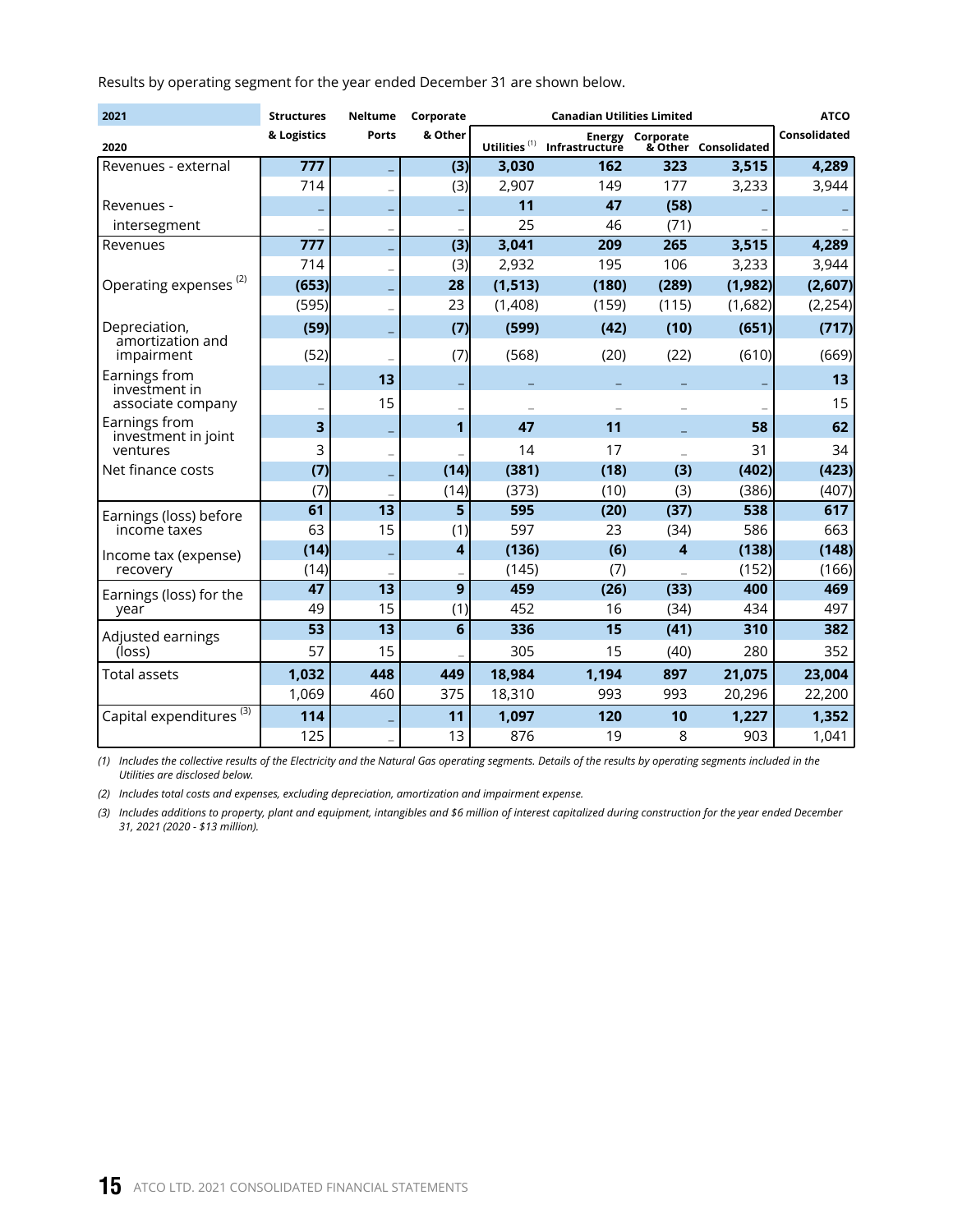Results of the operating segments included in the Utilities for the year ended December 31 are shown below.

| 2021                                       | <b>Utilities</b> |                    |                              |              |  |  |
|--------------------------------------------|------------------|--------------------|------------------------------|--------------|--|--|
| 2020                                       | Electricity      | <b>Natural Gas</b> | Intersegment<br>eliminations | Consolidated |  |  |
| Revenues - external                        | 1,402            | 1,628              |                              | 3,030        |  |  |
|                                            | 1,368            | 1,539              |                              | 2,907        |  |  |
| Revenues - intersegment                    | 12               | 4                  | (5)                          | 11           |  |  |
|                                            | 19               | 9                  | (3)                          | 25           |  |  |
| Revenues                                   | 1,414            | 1,632              | (5)                          | 3,041        |  |  |
|                                            | 1,387            | 1,548              | (3)                          | 2,932        |  |  |
| Operating expenses <sup>(1)</sup>          | (575)            | (943)              | 5                            | (1, 513)     |  |  |
|                                            | (545)            | (866)              | 3                            | (1,408)      |  |  |
| Depreciation and amortization              | (322)            | (277)              |                              | (599)        |  |  |
|                                            | (309)            | (259)              |                              | (568)        |  |  |
| Earnings from investment in joint ventures | 47               |                    |                              | 47           |  |  |
|                                            | 14               |                    |                              | 14           |  |  |
| Net finance costs                          | (232)            | (149)              |                              | (381)        |  |  |
|                                            | (229)            | (144)              |                              | (373)        |  |  |
| Earnings before income taxes               | 332              | 263                |                              | 595          |  |  |
|                                            | 318              | 279                |                              | 597          |  |  |
| Income tax expense                         | (71)             | (65)               |                              | (136)        |  |  |
|                                            | (77)             | (68)               |                              | (145)        |  |  |
| Earnings for the year                      | 261              | 198                |                              | 459          |  |  |
|                                            | 241              | 211                |                              | 452          |  |  |
| Adjusted earnings                          | 184              | $152$              |                              | 336          |  |  |
|                                            | 166              | 139                |                              | 305          |  |  |
| <b>Total assets</b>                        | 10,405           | 8,581              | (2)                          | 18,984       |  |  |
|                                            | 10,326           | 7,985              | (1)                          | 18,310       |  |  |
| Capital expenditures <sup>(2)</sup>        | 350              | 747                |                              | 1,097        |  |  |
|                                            | 366              | 510                |                              | 876          |  |  |

*(1) Includes total costs and expenses, excluding depreciation and amortization expense.*

*(2) Includes additions to property, plant and equipment, intangibles and \$6 million of interest capitalized during construction for the year ended December 31, 2021 (2020 - \$12 million).*

## **GEOGRAPHIC SEGMENTS**

Financial information by geographic area is summarized below.

#### *Revenues - external*

|           | 2021  | 2020  |
|-----------|-------|-------|
| Canada    | 3,678 | 3,428 |
| Australia | 374   | 385   |
| Other     | 237   | 131   |
| Total     | 4,289 | 3,944 |

### *Non-current assets*

|               |        | <b>Property, Plant</b><br>and Equipment | Other Assets <sup>(1)</sup><br><b>Intangible Assets</b> |      |      | Total |        |        |
|---------------|--------|-----------------------------------------|---------------------------------------------------------|------|------|-------|--------|--------|
|               | 2021   | 2020                                    | 2021                                                    | 2020 | 2021 | 2020  | 2021   | 2020   |
| Canada        | 17,177 | 16,567                                  | 732                                                     | 660  | 337  | 277   | 18.246 | 17,504 |
| Australia     | 1,370  | ,402                                    | 11                                                      | 13   | 40   | 53    | 1,421  | 1,468  |
| South America | 43     | 44                                      |                                                         |      | 435  | 461   | 479    | 506    |
| Other         | 201    | 314                                     | 8                                                       | 11   |      | 4     | 214    | 329    |
| Total         | 18,791 | 18,327                                  | 752                                                     | 685  | 817  | 795   | 20,360 | 19,807 |

*(1) Other assets exclude financial instruments, retirement benefit assets, deferred income tax assets and goodwill.*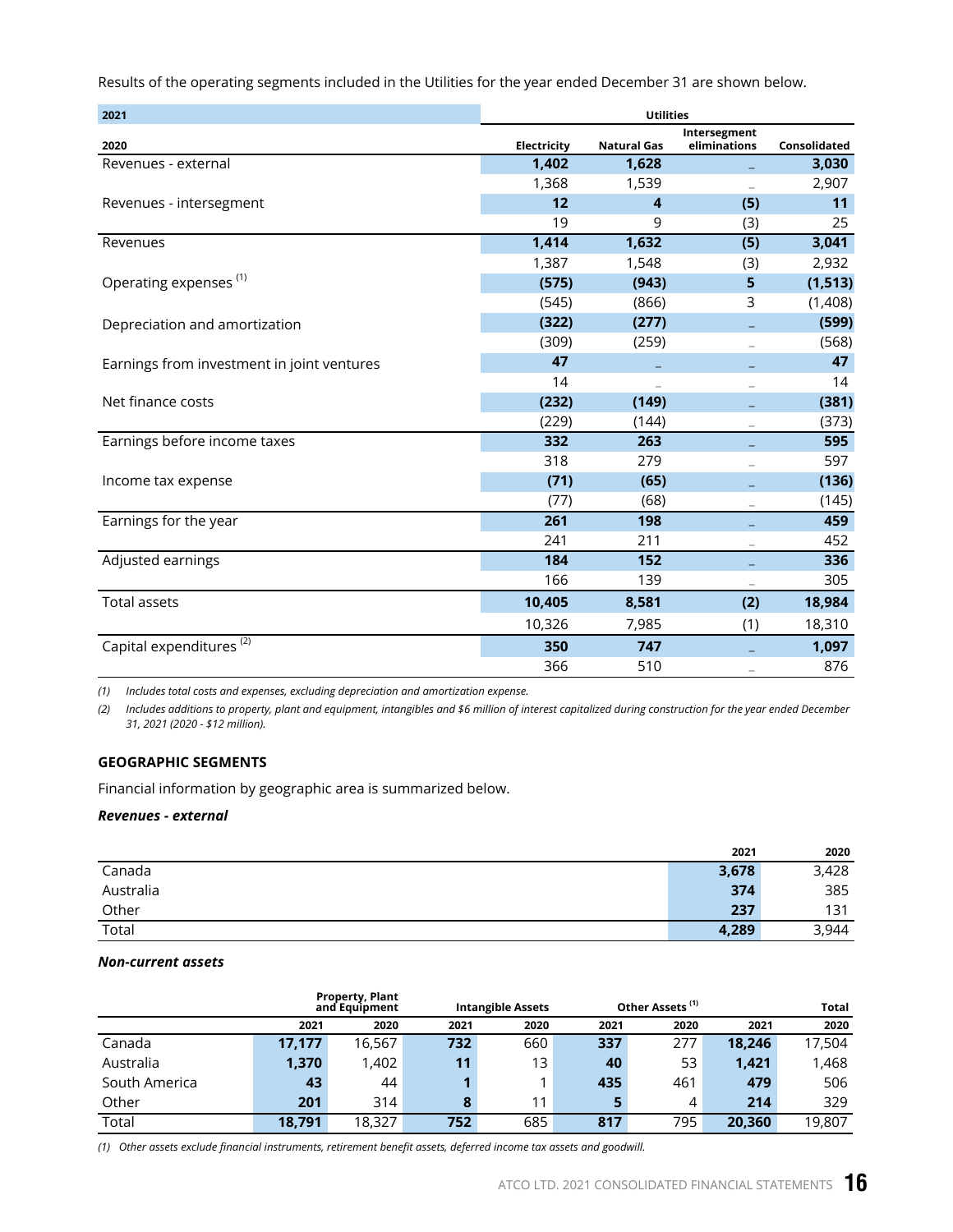## **ADJUSTED EARNINGS**

Adjusted earnings are earnings attributable to Class I and II Shares after adjusting for:

- the timing of revenues and expenses for rate-regulated activities;
- one-time gains and losses;
- unrealized gains and losses on mark-to-market forward and swap commodity contracts;
- impairments; and
- items that are not in the normal course of business or a result of day-to-day operations.

Adjusted earnings are a key measure of segment earnings used by the CODM to assess segment performance and allocate resources. Other accounts in the consolidated financial statements have not been adjusted as they are not used by the CODM for those purposes.

The reconciliation of adjusted earnings and earnings for the year ended December 31 is shown below.

| 2021                                        | <b>Structures</b>        |                          | Neltume Corporate        |                  | <b>Canadian Utilities Limited</b> |           |                      | <b>ATCO</b>  |
|---------------------------------------------|--------------------------|--------------------------|--------------------------|------------------|-----------------------------------|-----------|----------------------|--------------|
| 2020                                        | & Logistics              | Ports                    | & Other                  | <b>Utilities</b> | <b>Energy</b><br>Infrastructure   | Corporate | & Other Consolidated | Consolidated |
| Adjusted earnings                           | 53                       | 13                       | $6\phantom{1}6$          | 336              | 15                                | (41)      | 310                  | 382          |
| (loss)                                      | 57                       | 15                       |                          | 305              | 15                                | (40)      | 280                  | 352          |
| Transition of managed                       | (2)                      | $\overline{\phantom{0}}$ |                          | (20)             | (1)                               | (1)       | (22)                 | (24)         |
| IT services                                 | (3)                      | $\overline{\phantom{0}}$ |                          | (26)             | (1)                               | (2)       | (29)                 | (32)         |
| AUC enforcement                             |                          | -                        |                          | (7)              |                                   |           | (7)                  | (7)          |
| proceeding                                  | $\overline{\phantom{0}}$ | $\qquad \qquad -$        | ۳                        |                  |                                   |           |                      |              |
| Impairment and other                        |                          | -                        | 1                        |                  | (34)                              |           | (34)                 | (33)         |
| costs                                       | (5)                      | $\equiv$                 |                          | (4)              | (2)                               | (9)       | (15)                 | (20)         |
| Unrealized losses on<br>mark-to-market      |                          |                          |                          |                  | (1)                               | (9)       | (10)                 | (10)         |
| forward and swap<br>commodity contracts     |                          | $\overline{\phantom{0}}$ |                          |                  | (2)                               | (2)       | (4)                  | (4)          |
| Rate-regulated                              |                          | -                        |                          | (64)             |                                   |           | (64)                 | (64)         |
| activities                                  |                          | $\overline{\phantom{0}}$ |                          | (34)             |                                   | 2         | (32)                 | (32)         |
| Project cost recovery                       |                          |                          |                          |                  | 9                                 |           | 9                    | 9            |
|                                             | ۳                        | $\qquad \qquad -$        | $\overline{\phantom{0}}$ |                  |                                   |           |                      |              |
| <b>IT Common Matters</b>                    |                          | -                        |                          | (7)              |                                   |           | (7)                  | (7)          |
| decision                                    |                          | $\overline{a}$           |                          | (10)             |                                   |           | (10)                 | (10)         |
| Other                                       |                          |                          | $\overline{2}$           |                  | (2)                               |           | (2)                  |              |
|                                             |                          |                          | (1)                      |                  | (1)                               |           | (1)                  | (2)          |
| Earnings (loss)<br>attributable to Class I  | 51                       | 13                       | $\mathbf{9}$             | 238              | (14)                              | (51)      | 173                  | 246          |
| and Class II Shares                         | 49                       | 15                       | (1)                      | 231              | 9                                 | (51)      | 189                  | 252          |
| Earnings attributable<br>to non-controlling |                          |                          |                          |                  |                                   |           |                      | 223          |
| interests                                   |                          |                          |                          |                  |                                   |           |                      | 245          |
| Earnings for the year                       |                          |                          |                          |                  |                                   |           |                      | 469          |
|                                             |                          |                          |                          |                  |                                   |           |                      | 497          |

#### *Transition of managed IT services*

In 2020, and in the first quarter of 2021, the Company signed Master Services Agreements (MSA) with IBM Canada Ltd. (subsequently novated to Kyndryl Canada Ltd.) and IBM Australia Limited (IBM), respectively, to provide managed information technology (IT) services. These services were previously provided by Wipro Ltd. (Wipro) under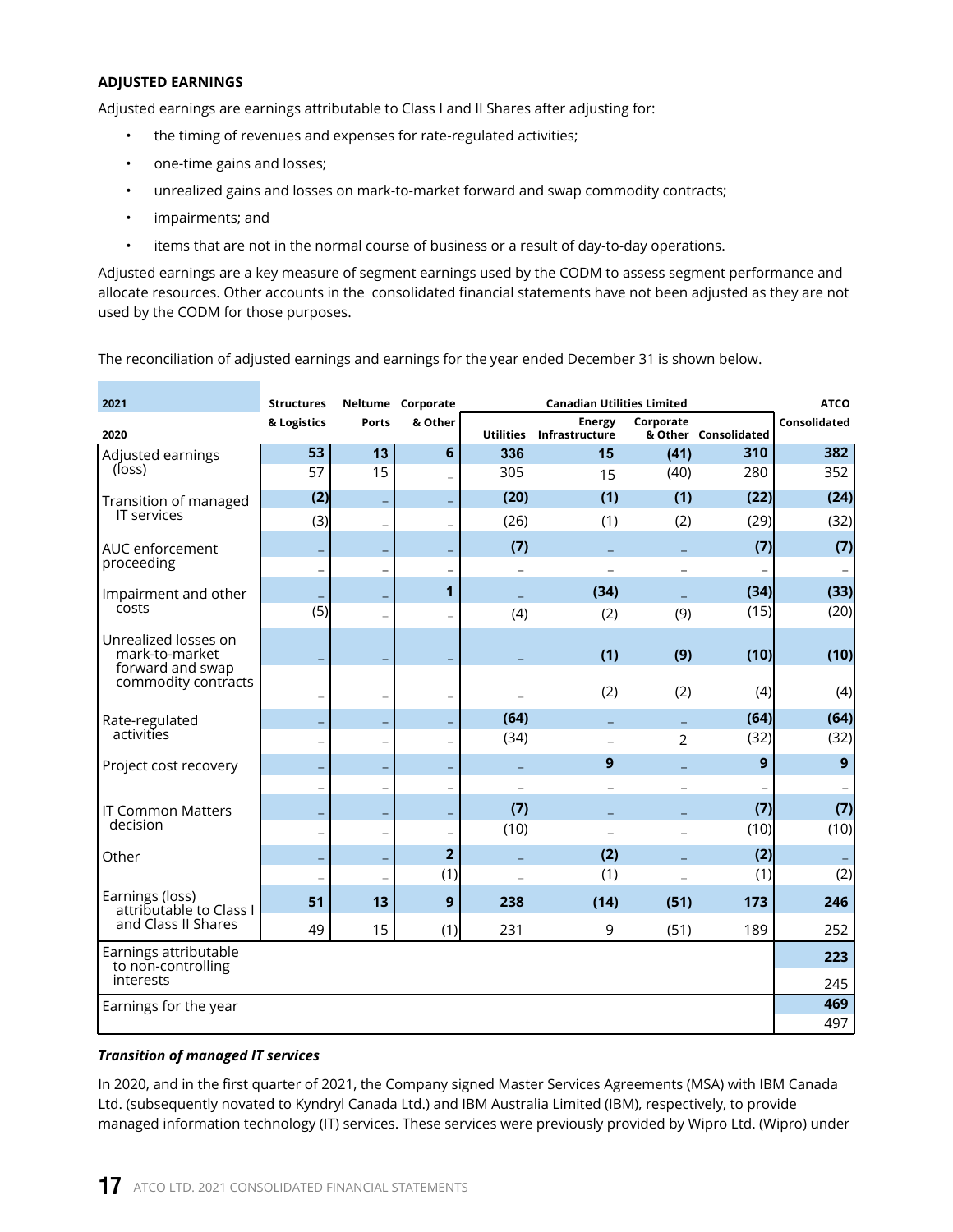a ten-year MSA expiring in December 2024. The transition of the managed IT services from Wipro to IBM commenced on February 1, 2021 and was complete at December 31, 2021.

In 2020, and during the first quarter of 2021, the Company recognized onerous contract provisions of \$75 million (\$32 million after-tax and non-controlling interests (NCI)) and \$6 million (\$2 million after-tax and NCI), respectively, which represents management's best estimate of the costs to exit the Wipro MSAs. The provisions are included in provisions and other current liabilities in the consolidated balance sheets. The provision of \$6 million was recorded in the first quarter of 2021 and is included in other expenses in the consolidated statements of earnings for the year ended December 31, 2021. The onerous contract provision is not in the normal course of business and has been excluded from adjusted earnings.

In addition, the Company recognized transition costs of \$52 million (\$22 million after-tax and NCI) in 2021. The transition costs related to activities to transfer the managed IT services from Wipro to IBM. As these costs are not in the normal course of business, they have been excluded from adjusted earnings.

## *Alberta Utilities Commission (AUC) enforcement proceeding*

On November 29, 2021, the AUC enforcement branch filed an application with the AUC recommending an enforcement proceeding be initiated. This proceeding is to determine whether ATCO Electric Transmission failed to comply with AUC decisions and enactments under the AUC's jurisdiction with respect to the sole source contract for the Jasper interconnection project and the actions leading up to and including the filing of the 2018-2020 Deferral Account Application. This proceeding will also determine any future remedies that may be required.

AUC Enforcement and Electricity Transmission are pursuing settlement discussions prior to the AUC determining the next process steps. In 2021, the Company recognized expenses of \$16 million (\$7 million after-tax and NCI) related to the potential outcome of the proceeding. As this proceeding is not in the normal course of business, these costs have been excluded from adjusted earnings.

#### *Impairment and other costs recorded in 2021*

In 2021, impairments and other costs not in the normal course of business of \$33 million after tax and NCI were recorded, mainly in Mexico, related to Energy Infrastructure's Veracruz hydro facility in the amount of \$28 million after tax and NCI. Other costs recorded were individually immaterial.

The charge reflects an adverse arbitration decision, changes in market regulations, ongoing political uncertainty, and a challenging operating environment, resulting in an impairment of the carrying value of the assets.

The recoverable amount of Energy Infrastructure's Veracruz hydro facility was determined based on fair value less costs of disposal. The expected future cash flows were estimated under an assumption of 43 years of operations, representing the useful life of the Veracruz hydro facility, and were discounted at an after-tax rate of approximately 10 per cent. The fair value measurement is categorized as level 3 on the fair value hierarchy. The recoverable amount of Energy Infrastructure's Veracruz hydro facility was estimated to be \$22 million.

As the charges relate to impairments, they have been excluded from adjusted earnings.

#### *Impairment and other costs recorded in 2020*

In 2020, impairment and other costs not in the normal course of business of \$20 million, after tax and NCI, were recorded. These costs mainly related to certain assets that no longer represent strategic value to the Company.

Canadian Utilities' subsidiary ATCO Oil & Gas Ltd. holds a five per cent working interest in oil and gas assets in Northern Canada. With oil price volatility and the COVID-19 pandemic continuing to cause economic uncertainty, an impairment of \$9 million was recorded in 2020, reflecting the reduced likelihood of future recovery of these costs. The fair value measurement was categorized as level 3 on the fair value hierarchy. The recoverable amount of the oil and gas assets was estimated to be nil.

ATCO Structures & Logistics Ltd. closed its manufacturing facility located in Pocatello, Idaho, relocated materials and equipment to its manufacturing facilities in Calgary, Alberta and Diboll, Texas and recorded \$3 million in one-time closure costs.

The remaining costs mainly related to the continued transformation and realignment of certain functions in the Company, as well as an adjustment to certain real estate assets in small markets within the Company's real estate portfolio due to continued low prices and economic uncertainty.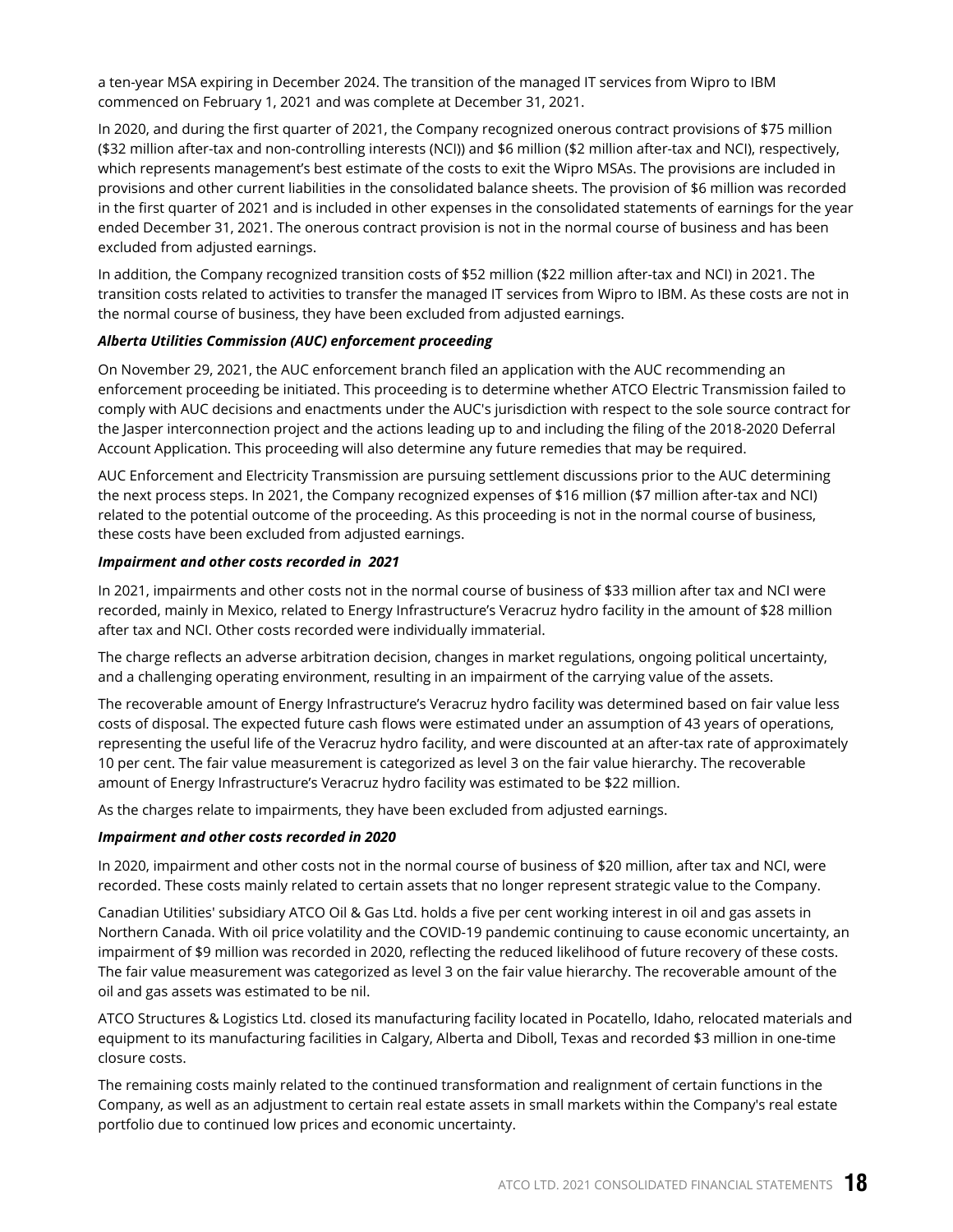## *Unrealized gains and losses on mark-to-market forward and swap commodity contracts*

The Company's retail electricity and natural gas business in Alberta enters into fixed-price swap commodity contracts to manage exposure to electricity and natural gas prices and volumes. These contracts are measured at fair value. Unrealized gains and losses due to changes in the fair value of the fixed-price swap commodity contracts are recognized in the earnings of the Corporate & Other segment.

The CODM believes that removal of the unrealized gains or losses on mark-to-market forward and swap commodity contracts provides a better representation of operating results for the Company's operations.

Realized gains or losses are recognized in adjusted earnings when the commodity contracts are settled.

## *Rate-regulated activities*

ATCO Electric and its subsidiaries, ATCO Electric Yukon, Northland Utilities (NWT) and Northland Utilities (Yellowknife), as well as ATCO Gas, ATCO Pipelines and ATCO Gas Australia are collectively referred to as the Regulated Utilities.

There is currently no specific guidance under IFRS for rate-regulated entities that the Company is eligible to adopt. In the absence of this guidance, the Regulated Utilities do not recognize assets and liabilities from rate-regulated activities as may be directed by regulatory decisions. Instead, the Regulated Utilities recognize revenues in earnings when amounts are billed to customers, consistent with the regulator-approved rate design. Operating costs and expenses are recorded when incurred. Costs incurred in constructing an asset that meet the asset recognition criteria are included in the related property, plant and equipment or intangible asset.

The Company uses standards issued by the Financial Accounting Standards Board (FASB) in the United States as another source of generally accepted accounting principles to account for rate-regulated activities in its internal reporting provided to the CODM. The CODM believes that earnings presented in accordance with the FASB standards are a better representation of the operating results of the Company's rate-regulated activities. Therefore, the Company presents adjusted earnings as part of its segmented disclosures on this basis. Rate-regulated accounting (RRA) standards impact the timing of how certain revenues and expenses are recognized when compared to non-rate regulated activities, to appropriately reflect the economic impact of a regulator's decisions on revenues.

|    | <b>Timing Adjustment</b>                    | <b>Items</b>                                                                                               | <b>RRA Treatment</b>                                                                                                                                                                               | <b>IFRS Treatment</b>                                                                                                                                                                            |
|----|---------------------------------------------|------------------------------------------------------------------------------------------------------------|----------------------------------------------------------------------------------------------------------------------------------------------------------------------------------------------------|--------------------------------------------------------------------------------------------------------------------------------------------------------------------------------------------------|
|    | billed in current<br>year                   | 1. Additional revenues Future removal and site<br>restoration costs, and impact<br>of colder temperatures. | The Company defers the<br>recognition of cash received<br>in advance of future<br>expenditures.                                                                                                    | The Company recognizes<br>revenues when amounts are<br>billed to customers and costs<br>when they are incurred.                                                                                  |
| 2. | Revenues to be<br>billed in future<br>years | Deferred income taxes,<br>impact of warmer<br>temperatures, and impact of<br>inflation on rate base.       | The Company recognizes<br>revenues associated with<br>recoverable costs in advance<br>of future billings to<br>customers.                                                                          | The Company recognizes<br>costs when they are incurred,<br>but does not recognize their<br>recovery until customer rates<br>are changed and amounts<br>are collected through future<br>billings. |
| 3. | Regulatory<br>decisions received            | Regulatory decisions received<br>which relate to current and<br>prior years.                               | The Company recognizes the<br>earnings from a regulatory<br>decision pertaining to<br>current and prior years when<br>the decision is received.                                                    | The Company does not<br>recognize earnings from a<br>regulatory decision when it is<br>received as regulatory assets<br>and liabilities are not<br>recorded under IFRS.                          |
|    | 4. Settlement of<br>regulatory<br>items     | Settlement of amounts<br>receivable or payable to<br>decisions and other customers and other items.        | The Company recognizes the<br>amount receivable or<br>payable to customers as a<br>reduction in its regulatory<br>assets and liabilities when<br>collected or refunded<br>through future billings. | The Company recognizes<br>earnings when customer<br>rates are changed and<br>amounts are recovered or<br>refunded to customers<br>through future billings.                                       |

Rate-regulated accounting differs from IFRS in the following ways: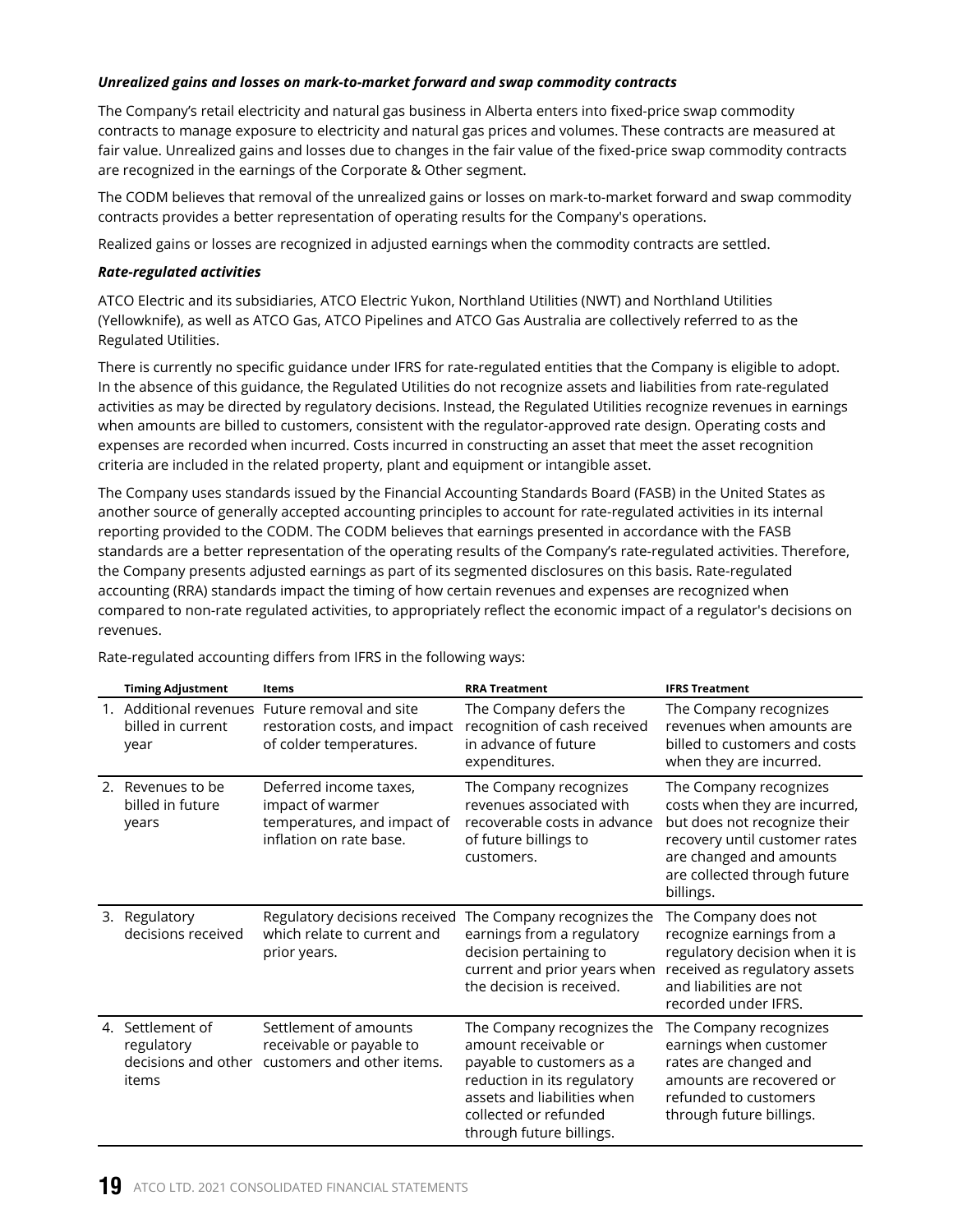For the year ended December 31, the significant timing adjustments as a result of the differences between rateregulated accounting and IFRS are as follows:

|                                                          | 2021 | 2020 |
|----------------------------------------------------------|------|------|
| Additional revenues billed in current period             |      |      |
| Future removal and site restoration costs <sup>(1)</sup> | 56   | 41   |
| Impact of colder temperatures <sup>(2)</sup>             |      |      |
| Revenues to be billed in future periods                  |      |      |
| Deferred income taxes <sup>(3)</sup>                     | (56) | (55) |
| Distribution rate relief <sup>(4)</sup>                  | (63) |      |
| Impact of warmer temperatures <sup>(2)</sup>             | (1)  |      |
| Impact of inflation on rate base <sup>(5)</sup>          | (17) | (3)  |
| Settlement of regulatory decisions and other items (6)   | 17   | (16) |
|                                                          | (64) | (32) |

*(1) Removal and site restoration costs are billed to customers over the estimated useful life of the related assets based on forecast costs to be incurred in future years.*

- *(2) ATCO Gas Distribution's customer rates are based on a forecast of normal temperatures. Fluctuations in temperatures may result in more or less revenue being recovered from customers than forecast. Revenues above or below the normal in the current year are refunded to or recovered from customers in future years.*
- *(3) Income taxes are billed to customers when paid by the Company.*
- *(4) In 2021, in response to the ongoing COVID-19 Pandemic, ATCO Electric Distribution and ATCO Gas Distribution applied for interim rate relief for customers to hold current distribution base rates in place. Following approval by the AUC, ATCO Electric Distribution and ATCO Gas Distribution recorded a decrease in earnings \$63 million. This will be recovered from customers in 2022 and 2023.*
- *(5) The inflation-indexed portion of ATCO Gas Australia's (part of Natural Gas Distribution) rate base is billed to customers through the recovery of depreciation in subsequent years based on the actual or forecasted annual rate of inflation. Under rate-regulated accounting, revenue is recognized in the current year for the inflation component of rate base when it is earned. Differences between the amounts earned and the amounts billed to customers are deferred and recognized in revenues over the service life of the related assets.*
- *(6) In 2021, ATCO Gas Distribution collected \$28 million related to depreciation and transmission rate riders which was partly offset by a decrease in earnings of \$15 million related to payments of transmission costs. In 2020, ATCO Electric Distribution recorded a decrease in earnings of \$14 million related to payments to customers for transmission costs and capital related items.*

#### *Project cost recovery*

During the fourth quarter of 2021, the Company recorded earnings of \$9 million (\$110 million in project costs recovered net of abandonment costs, accretion, income taxes and NCI of \$101 million) following the conclusion of the Company's involvement in an international project. As these are not a result of day-to-day operations they have been excluded from adjusted earnings.

#### *IT Common Matters decision*

Consistent with the treatment of the gain on sale in 2014 from the IT services business by the Company, financial impacts associated with the IT Common Matters decision are excluded from adjusted earnings. The amount excluded from adjusted earnings in 2021 was \$7 million (2020 - \$10 million).

## *Other*

The Company adjusts the deferred tax asset which was recognized as a result of the 2015 Tula Pipeline Project impairment. In 2021, the Company recorded a foreign exchange loss of \$2 million after tax and NCI (2020 - a foreign exchange loss of \$1 million) due to a difference between the tax base currency, which is the Mexican peso, and the U.S. dollar functional currency.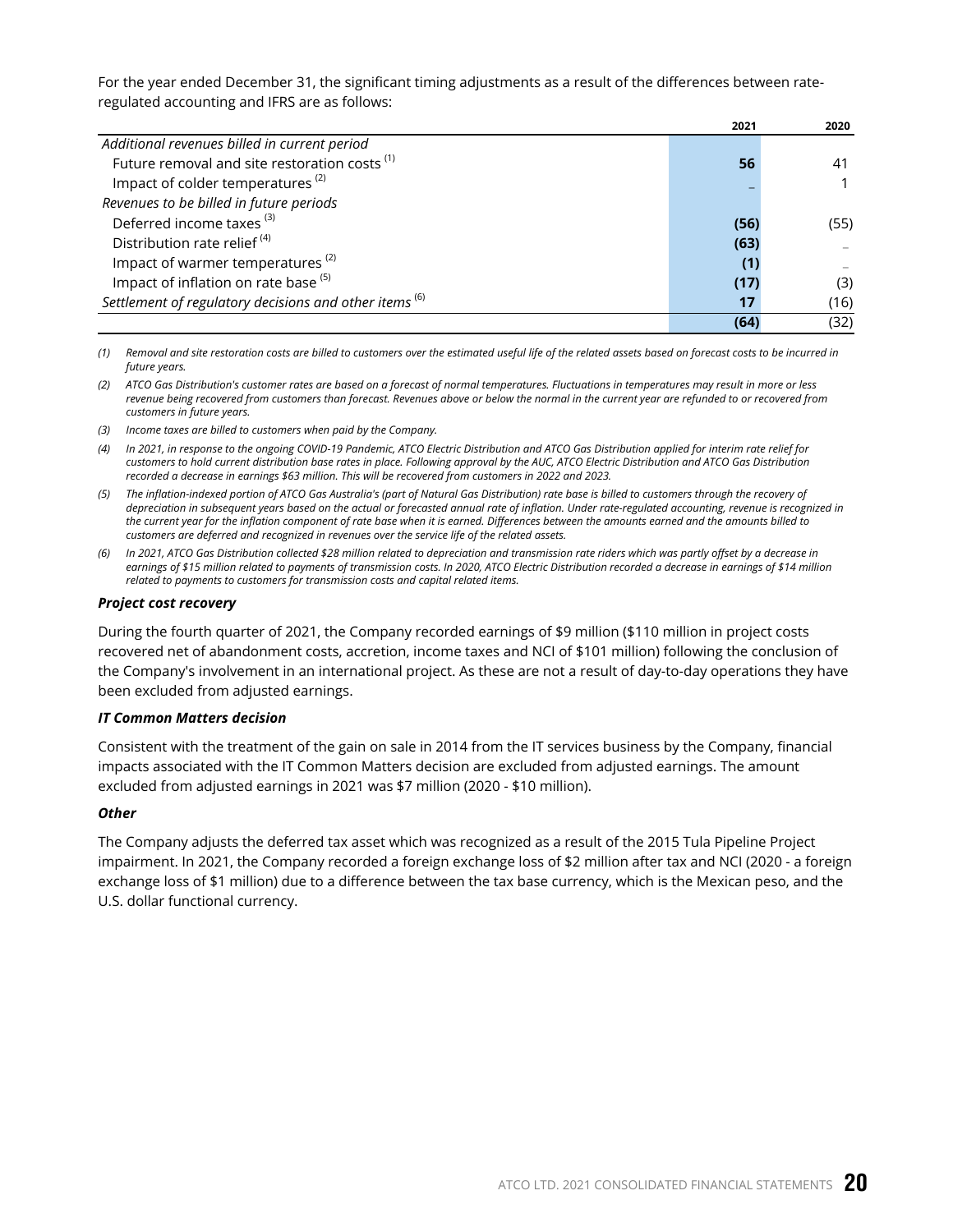## <span id="page-21-0"></span>**4. REVENUES**

The Company disaggregates revenues based on the nature of revenue streams. The disaggregation of revenues by each operating segment for the year ended December 31 is shown below:

| 2021                                     | <b>Structures</b>        | <b>Utilities</b>         |                                                       |              | <b>Energy</b>   |                                     |                  |
|------------------------------------------|--------------------------|--------------------------|-------------------------------------------------------|--------------|-----------------|-------------------------------------|------------------|
| 2020                                     | & Logistics              |                          | Electricity <sup>(1)</sup> Natural Gas <sup>(1)</sup> | <b>Total</b> | Infrastructure  | Corporate<br>& Other <sup>(2)</sup> | Consolidated     |
| <b>Revenue Streams</b>                   |                          |                          |                                                       |              |                 |                                     |                  |
| <b>Rendering of Services</b>             |                          |                          |                                                       |              |                 |                                     |                  |
| <b>Distribution services</b>             |                          | 548                      | 1,036                                                 | 1,584        |                 |                                     | 1,584            |
|                                          |                          | 531                      | 969                                                   | 1,500        |                 |                                     | 1,500            |
| <b>Transmission services</b>             |                          | 712                      | 308                                                   | 1,020        |                 |                                     | 1,020            |
|                                          |                          | 716                      | 296                                                   | 1,012        |                 | $\overline{\phantom{0}}$            | 1,012            |
| Modular structures -                     | 183                      |                          |                                                       |              |                 |                                     | 183              |
| services                                 | 276                      |                          |                                                       |              |                 |                                     | 276              |
| Logistics and facility<br>operations and | 104                      |                          |                                                       |              |                 |                                     | 104              |
| maintenance services                     | 97                       |                          |                                                       |              |                 |                                     | 97               |
| Lodging and support                      | 92                       |                          |                                                       |              |                 |                                     | 92               |
|                                          | 90                       |                          |                                                       |              |                 |                                     | 90               |
| <b>Customer contributions</b>            |                          | 33                       | 22                                                    | 55           |                 |                                     | 55               |
|                                          | $\overline{\phantom{a}}$ | 34                       | 22                                                    | 56           |                 |                                     | 56               |
| Franchise fees                           |                          | 34                       | 229                                                   | 263          |                 |                                     | 263              |
|                                          | $\overline{\phantom{a}}$ | 31                       | 212                                                   | 243          |                 |                                     | 243              |
| Retail electricity and natural           | -                        |                          |                                                       |              |                 | 304                                 | 304              |
| gas services                             | $\overline{\phantom{0}}$ |                          |                                                       |              |                 | 162                                 | 162              |
| Storage and industrial water             | -                        |                          |                                                       |              | 28              |                                     | 28               |
|                                          |                          |                          |                                                       |              | 27              |                                     | 27               |
| Total rendering of services              | 379                      | 1,327                    | 1,595                                                 | 2,922        | $\overline{28}$ | 304                                 | 3,633            |
|                                          | 463                      | 1,312                    | 1,499                                                 | 2,811        | 27              | 162                                 | 3,463            |
| <b>Sale of Goods</b>                     |                          |                          |                                                       |              |                 |                                     |                  |
| Electricity generation and               |                          |                          |                                                       |              | 38              |                                     | 38               |
| delivery                                 | ۰                        |                          |                                                       |              | 31<br>52        |                                     | 31<br>63         |
| Commodity sales                          |                          |                          |                                                       |              | 28              | 11<br>8                             | 36               |
|                                          | 241                      |                          |                                                       |              |                 |                                     | 241              |
| Modular structures - goods               | 124                      |                          |                                                       |              |                 |                                     | 124              |
|                                          | 241                      |                          |                                                       |              | 90              | $\overline{11}$                     | 342              |
| Total sale of goods                      | 124                      |                          |                                                       |              | 59              | 8                                   | 191              |
|                                          |                          |                          |                                                       |              |                 |                                     |                  |
| Lease income                             |                          |                          |                                                       |              |                 |                                     |                  |
| Finance lease                            |                          |                          |                                                       |              | 16              |                                     | 16               |
|                                          | 1                        |                          |                                                       |              | 17              | ٠                                   | 18               |
| Operating lease                          | 157<br>126               |                          |                                                       |              |                 |                                     | 157<br>126       |
|                                          | $\overline{157}$         | $\overline{\phantom{0}}$ |                                                       |              | $\overline{16}$ |                                     | $\overline{173}$ |
| Total lease income                       | 127                      |                          |                                                       |              | 17              | ÷                                   | 144              |
|                                          |                          | -                        |                                                       |              |                 |                                     |                  |
| <b>Other</b>                             |                          | 75                       | 33                                                    | 108          | 28              | 5                                   | 141              |
|                                          | $\overline{\phantom{0}}$ | 56                       | 40                                                    | 96           | 46              | 4                                   | 146              |
| <b>Total</b>                             | 777                      | 1,402                    | 1,628                                                 | 3,030        | 162             | 320                                 | 4,289            |
|                                          | 714                      | 1,368                    | 1,539                                                 | 2,907        | 149             | 174                                 | 3,944            |

*(1) For the year ended December 31, 2021, Electricity and Natural Gas segments include \$156 million of unbilled revenue (2020 - \$132 million). At December 31, 2021, \$156 million of the unbilled revenue is included in trade accounts receivable and contract assets (2020 - \$132 million).*

*(2) Includes revenues from the Corporate & Other in Canadian Utilities Limited and ATCO Ltd.*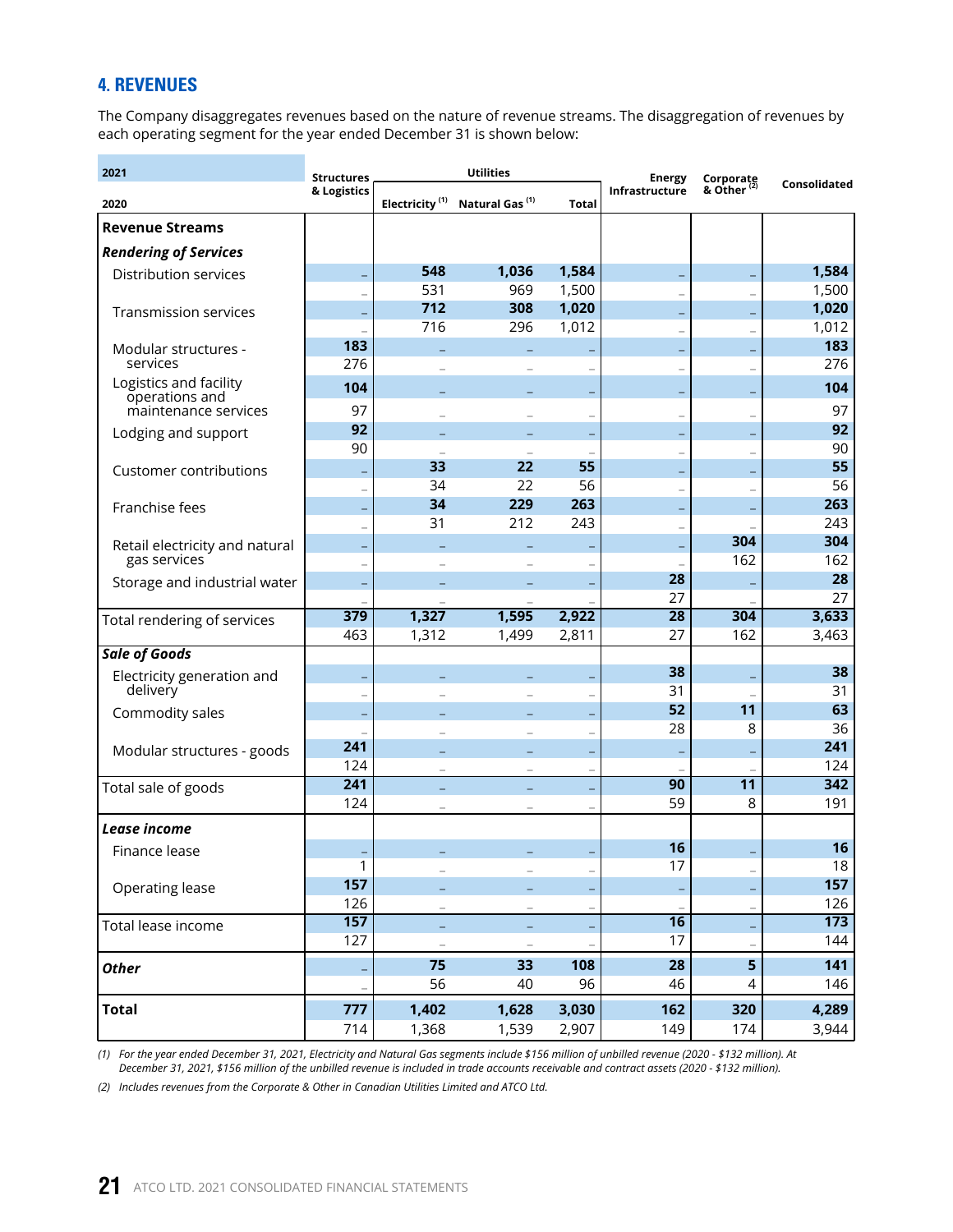## <span id="page-22-0"></span>*Remaining performance obligations*

The Company is party to performance obligations, which have a duration of more than one year, are not subject to the Right-to-Invoice practical expedient, and do not include variable consideration which is constrained (remaining performance obligations). At December 31, 2021, the most significant remaining performance obligations are as follows:

- (i) the Company's 35-year service agreement to operate Fort McMurray 500 kV Transmission project that amounts to \$0.8 billion. The Company expects that approximately 2 per cent of the amount will be recognized as revenue during the year ending December 31, 2022, subject to satisfaction of related performance obligations;
- (ii) provision of storage and industrial water services over the life of a contract that in aggregate approximates \$0.3 billion. The Company expects that approximately 7 per cent of the amount will be recognized as revenue during the year ending December 31, 2022; and
- (iii) manufacturing of transportable workforce housing and space rental products under the terms of fixed price contracts that in aggregate approximates \$0.2 billion. The Company expects that approximately 75 per cent will be recognized as revenue during the year ending December 31, 2022.

## **5. OTHER COSTS AND EXPENSES**

In addition to rent, utilities, and goods and services such as professional fees, contractor costs, technology related expenses, advertising and other general and administrative expenses, in 2021, other costs and expenses included costs related to the transition of managed information technology services of \$58 million (2020 - \$75 million) (see Note 3).

## **6. INTEREST EXPENSE**

Interest expense primarily arises from interest on long-term debentures. The components of interest expense are summarized below.

|                                                  | 2021 | 2020 |
|--------------------------------------------------|------|------|
| Long-term debt                                   | 409  | 413  |
| Retirement benefits interest expense             | 13   | 14   |
| Accretion expense on asset retirement obligation | 10   |      |
| Amortization of deferred financing charges       |      | 3    |
| Short-term debt                                  |      |      |
| Interest expense on lease liabilities (Note 17)  |      | 3    |
| Other                                            |      |      |
|                                                  | 443  | 438  |
| Less: interest capitalized (Notes 10, 11)        | (6)  | (13) |
|                                                  | 437  | 425  |

Borrowing costs capitalized to property, plant and equipment and intangibles during 2021 were calculated by applying a weighted average interest rate of 4.31 per cent (2020 - 4.45 per cent) to expenditures on qualifying assets.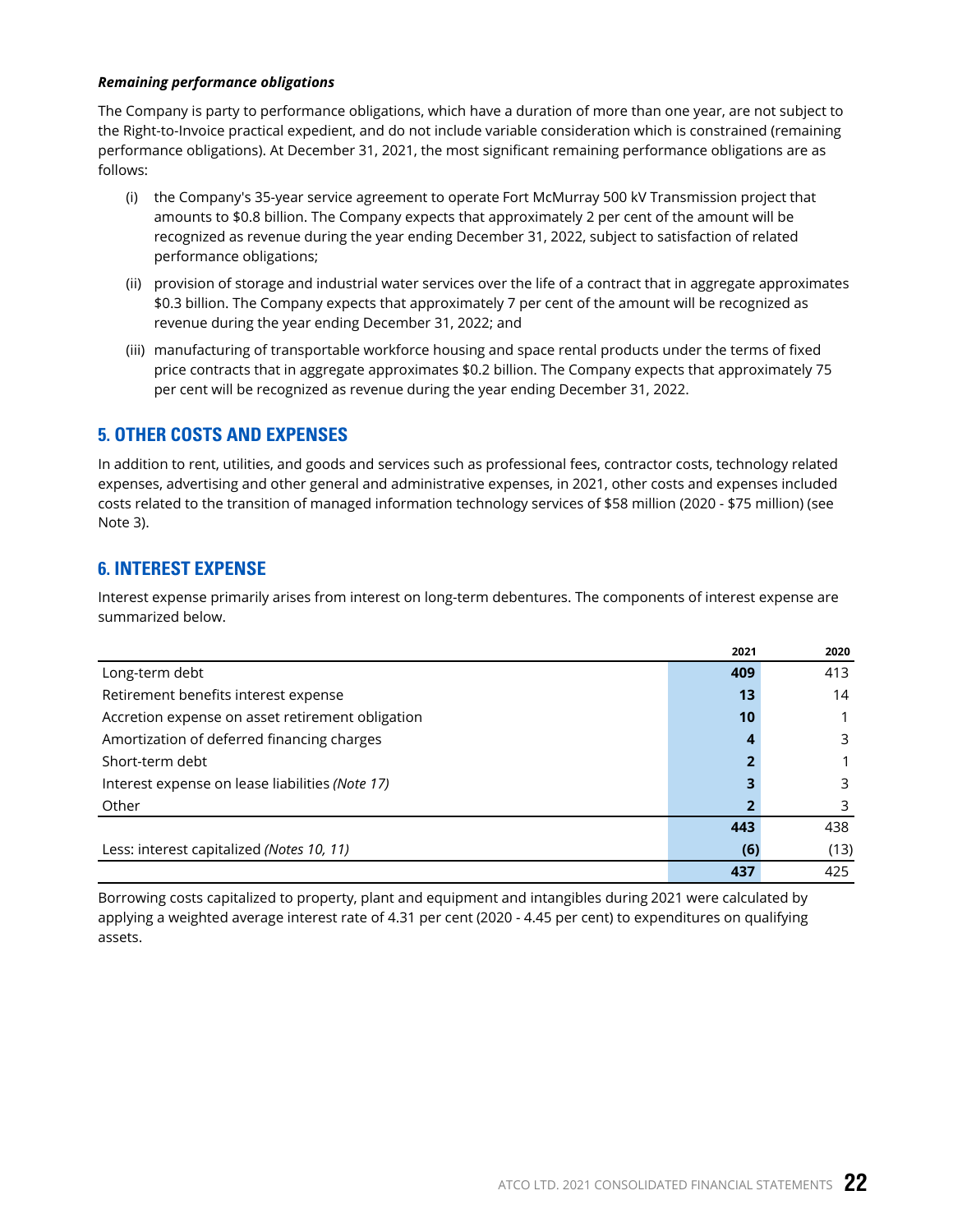## <span id="page-23-0"></span>**7. INCOME TAXES**

## **INCOME TAX EXPENSE**

The income tax rate for 2021 is 23.0 per cent (2020 - 24.0 per cent).

The components of income tax expense for the year ended December 31 are summarized below.

|                                                                                 | 2021 | 2020 |
|---------------------------------------------------------------------------------|------|------|
| <b>Current income tax expense</b>                                               |      |      |
| Canada                                                                          | 48   | 40   |
| Australia                                                                       | (18) | (10) |
| <b>United States</b>                                                            | (2)  | 10   |
| Other                                                                           | (2)  | 3    |
| Adjustment in respect of prior years                                            | 6    | (4)  |
|                                                                                 | 32   | 39   |
| Deferred income tax expense                                                     |      |      |
| Reversal of temporary differences                                               | 122  | 119  |
| Change in income taxes resulting from decrease in provincial corporate tax rate |      | 5    |
| Adjustment in respect of prior years                                            | (7)  | 3    |
|                                                                                 | 116  | 127  |
|                                                                                 | 148  | 166  |

The reconciliation of statutory and effective income tax expense is as follows:

|                                                                                    |      | 2021          |     | 2020  |
|------------------------------------------------------------------------------------|------|---------------|-----|-------|
| Earnings before income taxes                                                       | 617  | $\frac{9}{6}$ | 663 | %     |
| Income taxes, at statutory rates                                                   | 142  | 23.0          | 159 | 24.0  |
| Equity earnings                                                                    | (12) | (1.9)         | (8) | (1.2) |
| Unrecognized deferred income tax assets                                            | 14   | 2.3           | 12  | 1.8   |
| Tax cost on equity preferred shares financing                                      | 5    | 0.8           | 5   | 0.8   |
| International financing                                                            | (5)  | (0.8)         |     |       |
| Change in income taxes resulting from decrease in<br>provincial corporate tax rate | 1    | 0.2           | 5   | 0.8   |
| Other                                                                              |      | 0.4           | (7) | (1.2) |
|                                                                                    | 148  | 24.0          | 166 | 25.0  |

## **INCOME TAX ASSETS AND LIABILITIES**

Income tax assets and liabilities in the consolidated balance sheets at December 31 are summarized below.

|                        | <b>Balance Sheet Presentation</b>         | 2021  | 2020  |
|------------------------|-------------------------------------------|-------|-------|
| Income tax assets      |                                           |       |       |
| Current                | Prepaid expenses and other current assets | 42    | 47    |
| Deferred               | Deferred income tax assets                | 54    | 85    |
|                        |                                           | 96    | 132   |
| Income tax liabilities |                                           |       |       |
| Current                | Provisions and other current liabilities  | 12    | 37    |
| Deferred               | Deferred income tax liabilities           | 1,624 | 1,443 |
|                        |                                           | 1,636 | 1,480 |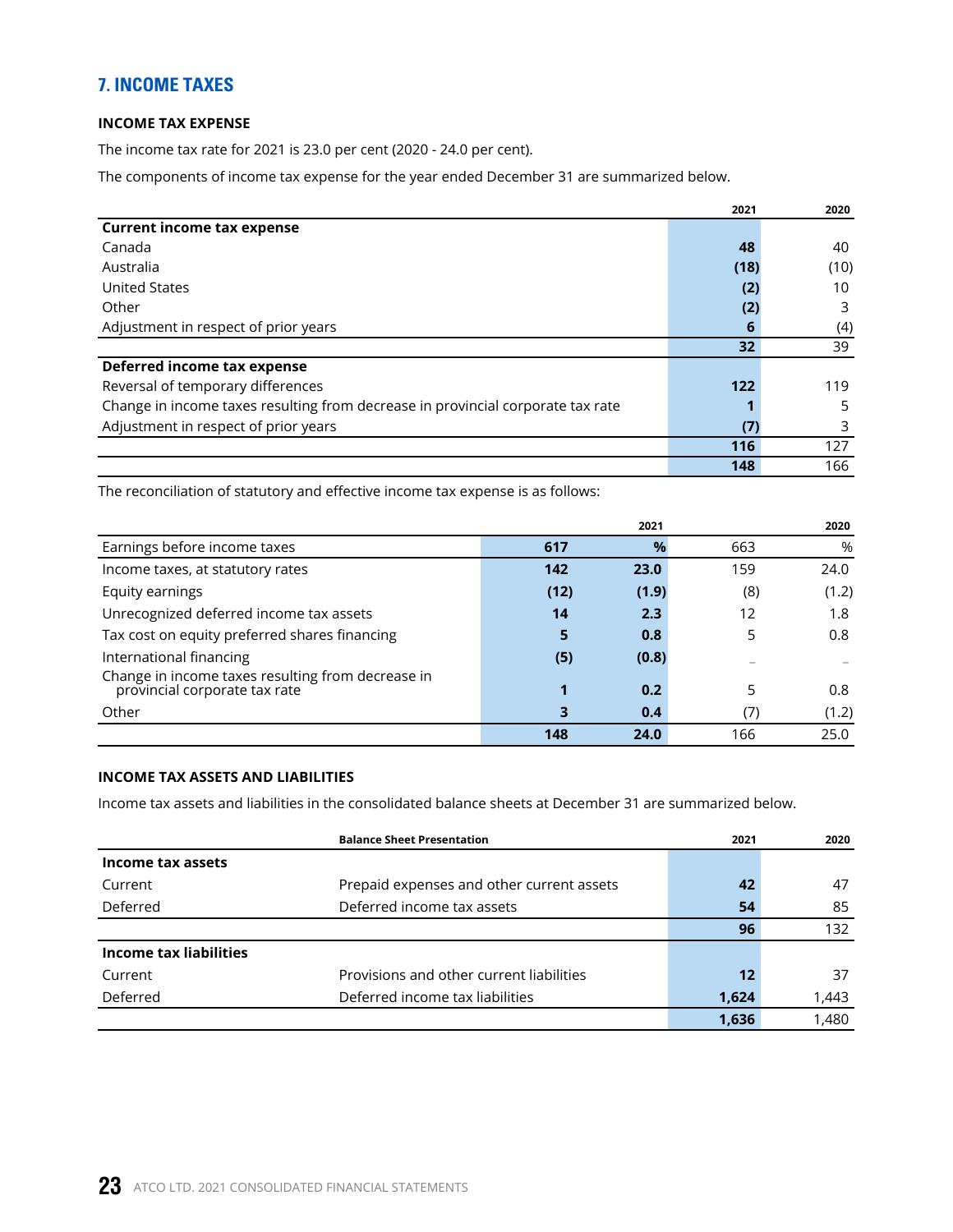## **DEFERRED INCOME TAXES**

The changes in deferred income tax assets are as follows:

|                                      | Property,<br>Plant and |             |          | Tax Loss Carry<br><b>Forwards and</b> | Retirement<br>Benefit |                |       |
|--------------------------------------|------------------------|-------------|----------|---------------------------------------|-----------------------|----------------|-------|
| <b>Movements</b>                     | Equipment              | Intangibles | Reserves | <b>Tax Credits</b>                    | <b>Obligations</b>    | Other          | Total |
| December 31, 2019                    | (9)                    | (2)         | 4        | 69                                    | 18                    | 3              | 83    |
| Credit (charge) to earnings          | 20                     |             | (4)      | (13)                                  | (6)                   | 2              |       |
| Charge to other comprehensive income |                        |             | (1)      |                                       |                       |                | (1)   |
| <b>Business combinations</b>         |                        |             |          |                                       |                       |                |       |
| Foreign exchange adjustment          |                        |             |          |                                       |                       |                |       |
| Other                                |                        |             |          |                                       |                       |                |       |
| December 31, 2020                    | 11                     | (1)         | (1)      | 57                                    | 12                    |                | 85    |
| (Charge) credit to earnings          | (13)                   | 1           | 7        | (10)                                  | (1)                   | $\overline{2}$ | (14)  |
| Charge to other comprehensive income |                        |             | (12)     |                                       | (1)                   |                | (13)  |
| Other                                |                        |             |          |                                       |                       | (4)            | (4)   |
| December 31, 2021                    | (2)                    |             | (6)      | 47                                    | 10                    | 5              | 54    |

The Company does not expect any deferred income tax assets to reverse within the next twelve months.

The changes in deferred income tax liabilities are as follows:

|                                                                                    | Property,<br><b>Plant</b> and |                      |      | <b>Tax Loss Carry</b><br>Forwards and | Retirement<br>Benefit |       |       |
|------------------------------------------------------------------------------------|-------------------------------|----------------------|------|---------------------------------------|-----------------------|-------|-------|
| <b>Movements</b>                                                                   | Equipment                     | Intangibles Reserves |      | <b>Tax Credits</b>                    | <b>Obligations</b>    | Other | Total |
| December 31, 2019                                                                  | 1,430                         | 97                   | (14) | (83)                                  | (127)                 | 16    | 1,319 |
| Charge (credit) to earnings                                                        | 190                           | 9                    | (12) | (20)                                  | (10)                  | (35)  | 122   |
| Credit to other<br>comprehensive income                                            |                               |                      | (7)  |                                       |                       |       | (7)   |
| Change in income taxes resulting from<br>decrease in provincial corporate tax rate |                               |                      |      | 5                                     |                       |       | 5     |
| Foreign exchange adjustment                                                        | 4                             |                      |      |                                       |                       | (2)   | 3     |
| Other                                                                              |                               |                      |      |                                       |                       |       |       |
| December 31, 2020                                                                  | 1,624                         | 106                  | (33) | (97)                                  | (137)                 | (20)  | 1,443 |
| Charge (credit) to earnings                                                        | 123                           | (1)                  | (1)  | 8                                     | 2                     | (28)  | 103   |
| Charge to other<br>comprehensive income                                            |                               |                      | 9    |                                       | 55                    |       | 64    |
| Change in income taxes resulting from<br>decrease in provincial corporate tax rate | (1)                           |                      |      |                                       |                       |       | (1)   |
| Acquisition ( <i>Note 24</i> )                                                     | 24                            |                      |      |                                       |                       |       | 24    |
| Foreign exchange adjustment                                                        | (6)                           |                      |      |                                       |                       |       | (5)   |
| Other                                                                              | (2)                           |                      |      |                                       |                       | (2)   | (4)   |
| December 31, 2021                                                                  | 1,762                         | 105                  | (25) | (89)                                  | (80)                  | (49)  | 1,624 |

The Company does not expect any of its deferred income tax liabilities to reverse within the next twelve months.

At December 31, 2021, the Company had \$614 million of non-capital tax losses and credits which expire between 2025 and 2041 and \$31 million of tax losses which do not expire. The Company recognized deferred income tax assets of \$136 million for these losses and credits.

The Company had \$110 million of aggregate temporary differences for investments in subsidiaries, branches and joint ventures for which deferred income tax liabilities were not recognized (2020 - \$125 million). The Company had \$95 million of aggregate temporary differences for which no deferred tax assets were recognized (2020 - \$87 million).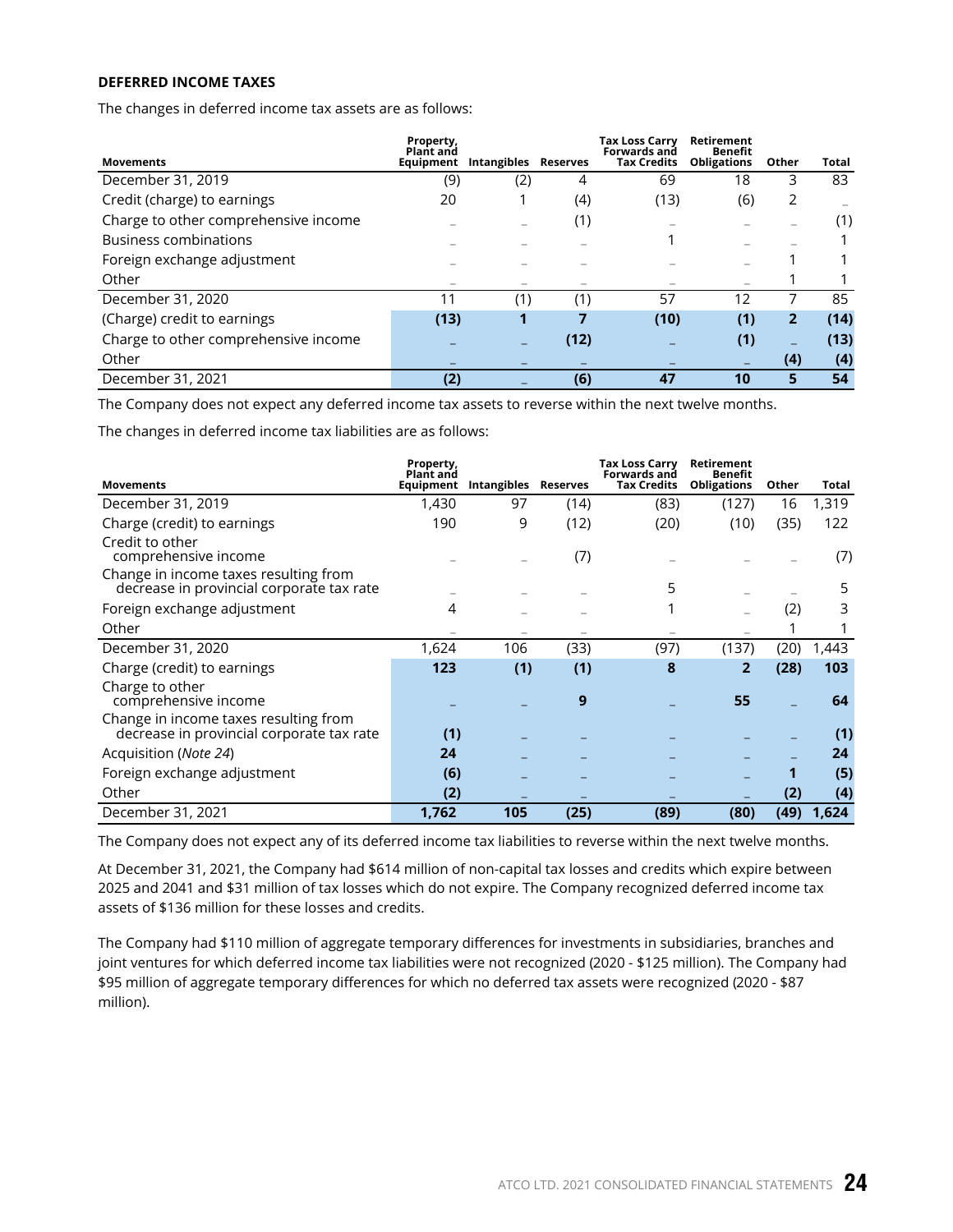## <span id="page-25-0"></span>**8. EARNINGS PER SHARE**

Earnings per Class I Non-Voting (Class I) and Class II Voting (Class II) Share are calculated by dividing the earnings attributable to Class I and Class II Shares by the weighted average shares outstanding. Diluted earnings per share are calculated using the treasury stock method, which reflects the potential exercise of stock options and vesting of shares under the Company's mid-term incentive plan (MTIP) on the weighted average Class I and Class II Shares outstanding.

The earnings and average number of shares used to calculate earnings per share for the year ended December 31 are as follows:

|                                                                 | 2021          | 2020        |
|-----------------------------------------------------------------|---------------|-------------|
| <b>Average shares</b>                                           |               |             |
| Weighted average shares outstanding                             | 114, 171, 978 | 114,396,312 |
| Effect of dilutive stock options                                | 35,451        | 50,697      |
| Effect of dilutive MTIP                                         | 242,222       | 265,547     |
| Weighted average dilutive shares outstanding                    | 114,449,651   | 114,712,556 |
| Earnings for earnings per share calculation                     |               |             |
| Earnings for the year                                           | 469           | 497         |
| Non-controlling interests                                       | (223)         | (245)       |
| Earnings attributable to Class I and Class II Shares            | 246           | 252         |
| Earnings and diluted earnings per Class I and<br>Class II Share |               |             |
| Earnings per Class I and Class II Share                         | \$2.16        | \$2.21      |
| Diluted earnings per Class I and Class II Share                 | \$2.15        | \$2.20      |

## **9. INVENTORIES**

Inventories at December 31 are comprised of:

|                                 | 2021 | 2020 |
|---------------------------------|------|------|
| Natural gas and fuel in storage | 15   | 20   |
| Raw materials and consumables   | 17   | 38   |
| Work-in-progress                | 25   | 15   |
| Finished goods                  | Δ    |      |
|                                 | 61   | 76   |

For the year ended December 31, 2021, inventories of \$285 million were used in operations and expensed (2020 - \$256 million).

Inventories with a carrying value of \$12 million were pledged as security for liabilities at December 31, 2021 (2020 - \$11 million).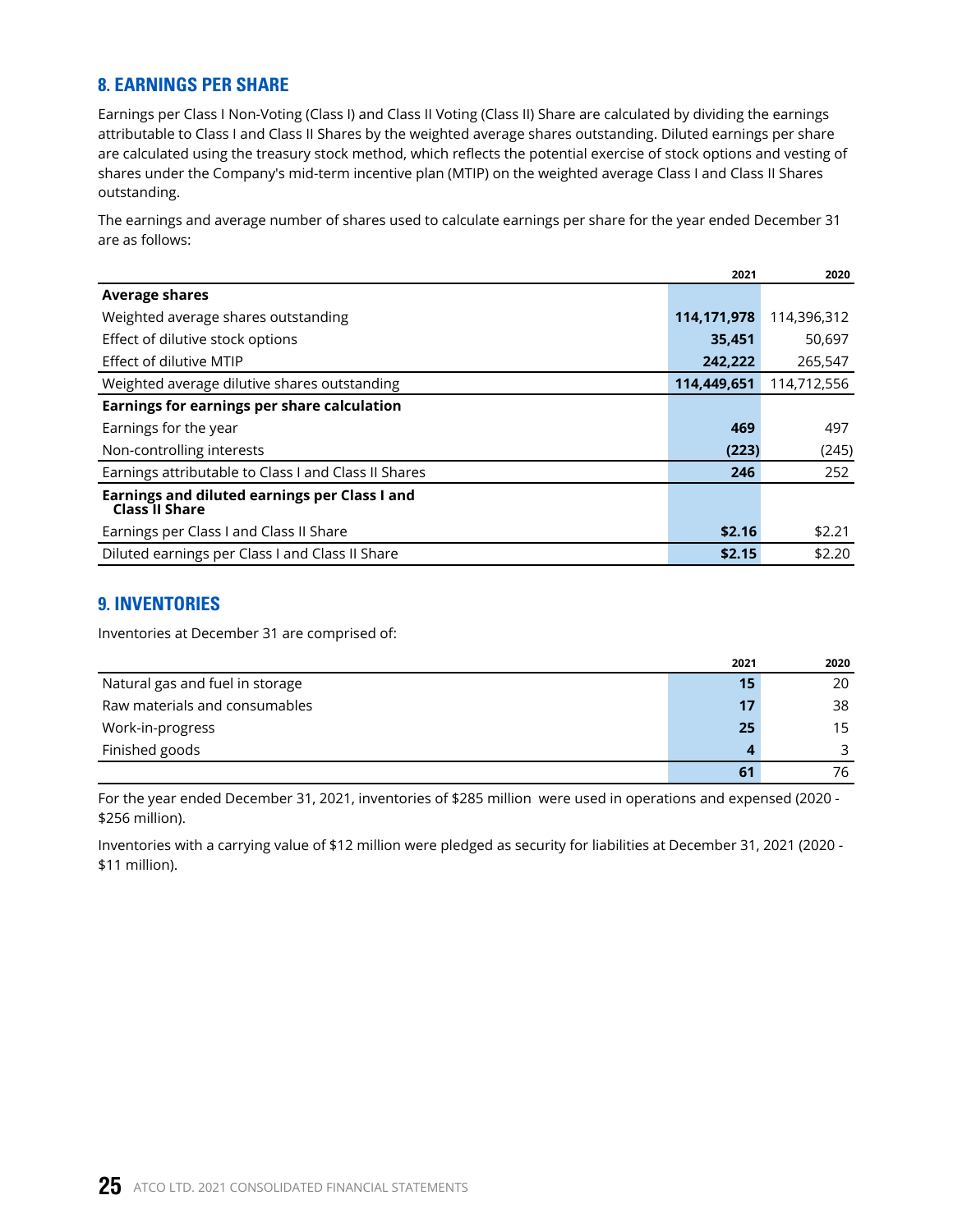## <span id="page-26-0"></span>**10. PROPERTY, PLANT AND EQUIPMENT**

A reconciliation of the changes in the carrying amount of property, plant and equipment is as follows:

|                                                   | Utility<br>Transmission | <b>Energy</b><br>& Distribution Infrastructure | <b>Land and</b><br><b>Buildings</b> | Construction<br>Work-in-<br><b>Progress</b> | Rental<br>Assets | Other | <b>Total</b> |
|---------------------------------------------------|-------------------------|------------------------------------------------|-------------------------------------|---------------------------------------------|------------------|-------|--------------|
| Cost                                              |                         |                                                |                                     |                                             |                  |       |              |
| December 31, 2019                                 | 20,082                  | 389                                            | 996                                 | 751                                         | 589              | 859   | 23,666       |
| Additions                                         | 46                      | 5                                              | 2                                   | 823                                         | 72               | 26    | 974          |
| <b>Transfers</b>                                  | 855                     | 8                                              | 7                                   | (922)                                       | 20               | 32    |              |
| Retirements and disposals                         | (75)                    | (1)                                            | (18)                                | 1                                           | (65)             | (30)  | (188)        |
| Acquisition of ATCO Sabinco<br>(Note 27)          |                         |                                                | 7                                   |                                             | 36               |       | 43           |
| Changes to asset retirement<br>costs              | 1                       | (2)                                            |                                     |                                             |                  |       | (1)          |
| Foreign exchange rate<br>adjustment               | 95                      | (6)                                            | 4                                   | (2)                                         | 5                | 3     | 99           |
| December 31, 2020                                 | 21,004                  | 393                                            | 998                                 | 651                                         | 657              | 890   | 24,593       |
| Additions                                         | 65                      |                                                | 59                                  | 1,025                                       | 75               | (5)   | 1,219        |
| Transfers                                         | 895                     | 8                                              | 13                                  | (1,052)                                     | 70               | 66    |              |
| Retirements and disposals                         | (110)                   |                                                | (3)                                 | (175)                                       | (66)             | (44)  | (398)        |
| Acquisition (Note 24)                             |                         | 104                                            | $\overline{2}$                      |                                             |                  |       | 106          |
| Foreign exchange rate<br>adjustment               | (83)                    | (4)                                            | (7)                                 | (4)                                         | (18)             | (4)   | (120)        |
| Changes to asset retirement<br>costs              |                         | (1)                                            |                                     |                                             |                  |       | (1)          |
| December 31, 2021                                 | 21,771                  | 500                                            | 1,062                               | 445                                         | 718              | 903   | 25,399       |
| <b>Accumulated depreciation and</b><br>impairment |                         |                                                |                                     |                                             |                  |       |              |
| December 31, 2019                                 | 4,720                   | 145                                            | 211                                 | 78                                          | 254              | 401   | 5,809        |
| Depreciation and<br>impairment                    | 455                     | 9                                              | 21                                  |                                             | 44               | 73    | 602          |
| Retirements and disposals                         | (75)                    |                                                | (18)                                |                                             | (45)             | (30)  | (168)        |
| Foreign exchange rate<br>adjustment               | 19                      | (1)                                            | 2                                   | (1)                                         | $\overline{2}$   | 2     | 23           |
| December 31, 2020                                 | 5,119                   | 153                                            | 216                                 | 77                                          | 255              | 446   | 6,266        |
| Depreciation and<br>impairment                    | 486                     | 32                                             | 27                                  | 69                                          | 41               | 55    | 710          |
| Retirements and disposals                         | (110)                   |                                                | (3)                                 | (148)                                       | (34)             | (44)  | (339)        |
| Foreign exchange rate<br>adjustment               | (17)                    | (1)                                            | (2)                                 |                                             | (6)              | (3)   | (29)         |
| December 31, 2021                                 | 5,478                   | 184                                            | 238                                 | (2)                                         | 256              | 454   | 6,608        |
| Net book value                                    |                         |                                                |                                     |                                             |                  |       |              |
| December 31, 2020                                 | 15,885                  | 240                                            | 782                                 | 574                                         | 402              | 444   | 18,327       |
| December 31, 2021                                 | 16,293                  | 316                                            | 824                                 | 447                                         | 462              | 449   | 18,791       |

In 2021, the Company reorganized the groups of property, plant and equipment to align presentation with the reportable segments. This resulted in reclassification of comparative figures to conform to the current presentation.

The additions to property, plant and equipment included \$2 million of interest capitalized during construction for the year ended December 31, 2021 (2020 - \$10 million).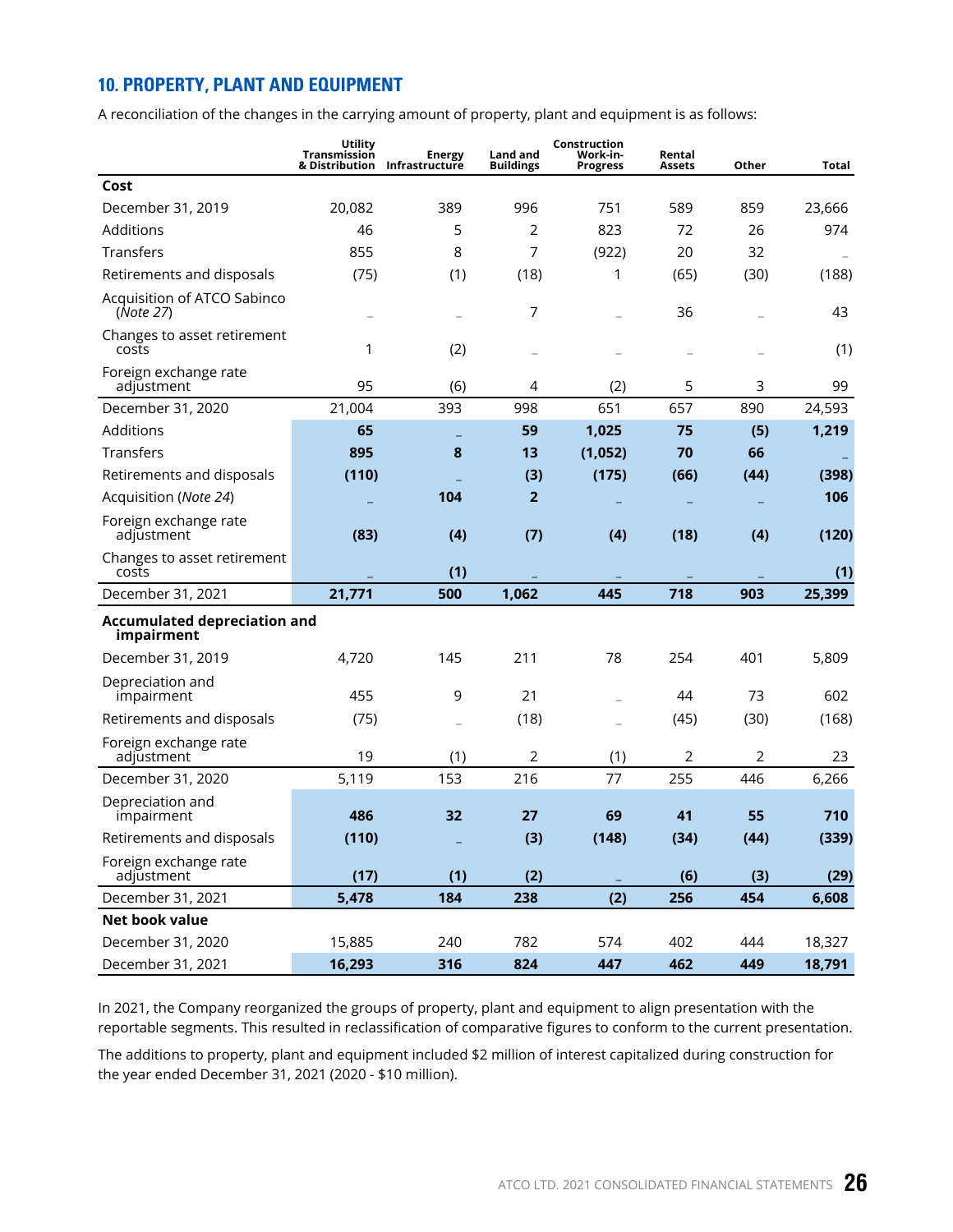## **PIONEER NATURAL GAS PIPELINE ACQUISITION**

In 2020, ATCO Gas and Pipelines Ltd., a wholly owned subsidiary of CU Inc., entered into an agreement to acquire the Pioneer Pipeline from Tidewater Midstream & Infrastructure Ltd. and its partner TransAlta Corporation, subject to customary conditions including regulatory approvals by the Alberta Utilities Commission (AUC) and Canada Energy Regulator.

The 131 km natural gas pipeline runs from the Drayton Valley area to the Wabamum area west of Edmonton. On June 15, 2021, the AUC issued a decision approving the acquisition of the Pioneer Pipeline and associated costs, totaling \$265 million.

Consistent with the geographic areas defined in the Integration Agreement, ATCO Gas and Pipelines Ltd. will transfer to Nova Gas Transmission Ltd. (NGTL) the 30 km segment of pipeline that is located in the NGTL footprint for approximately \$65 million.

The transaction to acquire the Pioneer Pipeline closed in 2021. The transfer to NGTL received approval from the Canada Energy Regulator on December 22, 2021, and is expected to close in the first quarter of 2022. As a result, \$197 million was recorded in additions to property, plant and equipment in the consolidated balance sheets and the consolidated statements of cash flows. The costs incurred for the segment of the pipeline that will be sold to NGTL, amounting to \$64 million, were recorded as assets held-for-sale in prepaid expenses and other current assets in the consolidated balance sheets, and were included in other investing activities in the consolidated statements of cash flows. Pipeline integration costs of \$1 million are expected to be incurred in the first half of 2022, which would result in total costs of \$262 million, \$3 million less than the approved amount of \$265 million.

ATCO Gas and Pipelines Ltd. applied the optional IFRS 3 *Business combinations* concentration test to the acquisition of the Pioneer Pipeline, which has resulted in the acquired asset being accounted for as an asset acquisition.

## **IMPAIRMENTS**

## *Impairment recorded in 2021 - Energy Infrastructure Segment*

In 2021, impairment of \$21 million was recorded in respect of Energy Infrastructure's Veracruz hydro facility. The charge reflects an adverse arbitration decision, changes in market regulations, ongoing political uncertainty, and a challenging operating environment, resulting in an impairment of the carrying value of the assets. The recoverable amount of Energy Infrastructure's Veracruz hydro facility was determined based on fair value less costs of disposal. The expected future cash flows were estimated under an assumption of 43 years of operations, representing the useful life of the Veracruz hydro facility, and were discounted at an after-tax rate of approximately 10 per cent. The fair value measurement is categorized as level 3 on the fair value hierarchy. The recoverable amount of Energy Infrastructure's Veracruz hydro facility was estimated to be \$22 million.

## *Impairment recorded in 2020 - Corporate & Other Segment*

ATCO Oil & Gas Ltd., a subsidiary of Canadian Utilities Limited, holds a five per cent working interest in oil and gas assets in Northern Canada. With oil price volatility and the COVID-19 pandemic continuing to cause economic uncertainty (see Note 21), the Company determined that the total net book value of these assets was not recoverable due to reduced likelihood of future development of the assets, and, therefore, impaired these assets in full, recognizing an impairment of \$18 million in 2020. The impairment was included in depreciation, amortization and impairment expense. After recognizing the impairment, the recoverable amount of these assets was nil.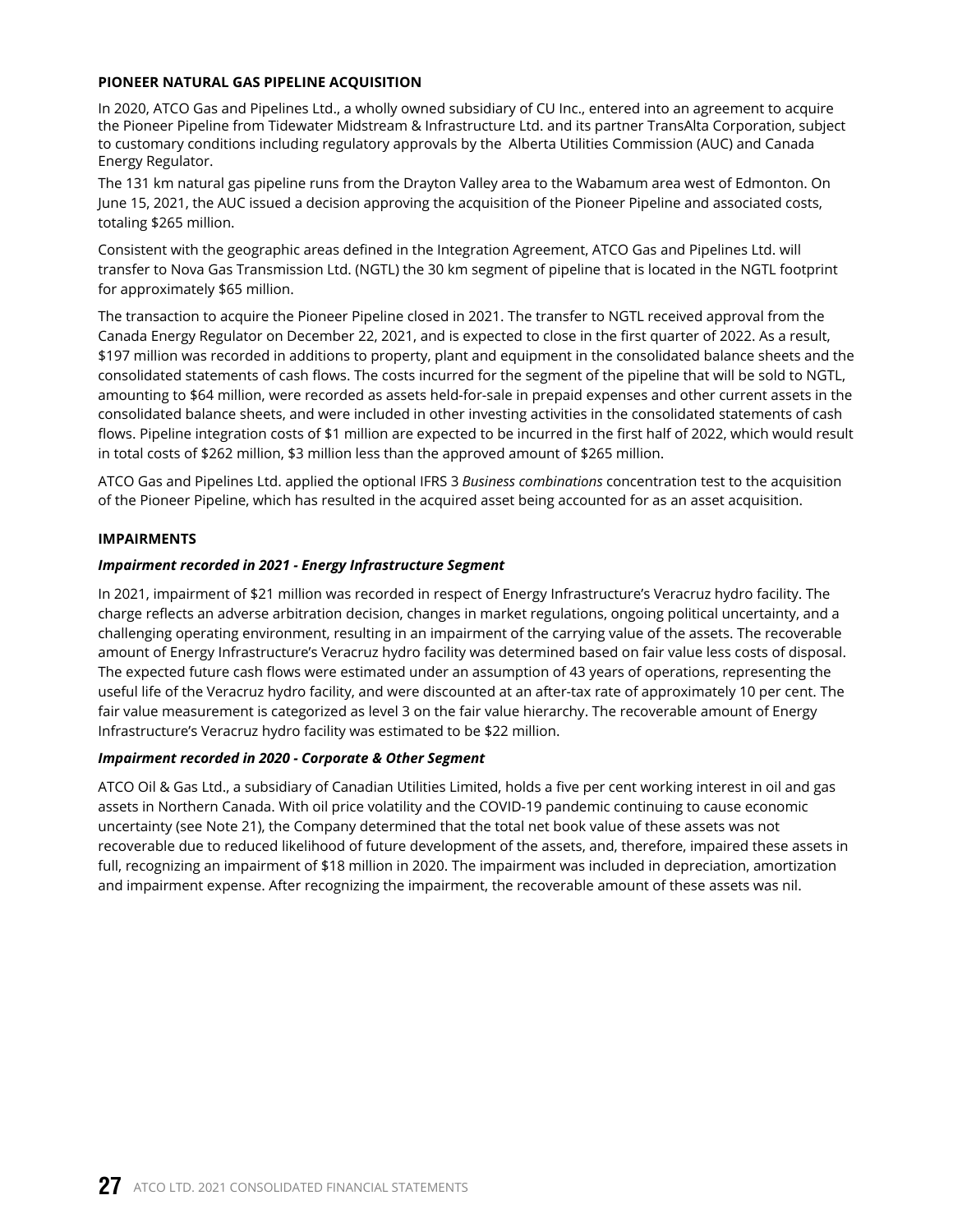## <span id="page-28-0"></span>**11. INTANGIBLES**

Intangible assets consist mainly of computer software not directly attributable to the operation of property, plant and equipment and land rights. Goodwill is also an intangible asset. A reconciliation of the changes in the carrying amount of intangible assets is as follows:

|                                                   | Computer<br>Software | Land<br><b>Rights</b> | Work-in-<br><b>Progress</b> | Other          | Total |
|---------------------------------------------------|----------------------|-----------------------|-----------------------------|----------------|-------|
| Cost                                              |                      |                       |                             |                |       |
| December 31, 2019                                 | 560                  | 383                   | 81                          | 63             | 1,087 |
| Additions                                         | 1                    |                       | 88                          | 1              | 90    |
| Transfers                                         | 58                   | 24                    | (82)                        |                |       |
| Retirements                                       | (177)                |                       |                             | (2)            | (179) |
| Foreign exchange rate adjustment                  | 1                    |                       |                             |                | 1     |
| December 31, 2020                                 | 443                  | 407                   | 87                          | 62             | 999   |
| Additions                                         | 6                    | 1                     | 141                         | (2)            | 146   |
| Transfers                                         | 46                   | 24                    | (72)                        | $\overline{2}$ |       |
| Acquisition (Note 24)                             |                      | 5                     |                             |                | 5     |
| Retirements                                       | (33)                 |                       |                             | (2)            | (35)  |
| Foreign exchange rate adjustment                  | (3)                  |                       |                             |                | (3)   |
| December 31, 2021                                 | 459                  | 437                   | 156                         | 60             | 1,112 |
| <b>Accumulated amortization and</b><br>impairment |                      |                       |                             |                |       |
| December 31, 2019                                 | 360                  | 53                    |                             | 12             | 425   |
| Amortization                                      | 53                   | 7                     |                             | 4              | 64    |
| Retirements                                       | (176)                |                       |                             |                | (176) |
| Foreign exchange rate adjustment                  | 1                    |                       |                             |                | 1     |
| December 31, 2020                                 | 238                  | 60                    |                             | 16             | 314   |
| Amortization and impairment                       | 49                   | 5                     |                             | 26             | 80    |
| Retirements                                       | (31)                 |                       |                             | (2)            | (33)  |
| Foreign exchange rate adjustment                  | (1)                  |                       |                             |                | (1)   |
| December 31, 2021                                 | 255                  | 65                    |                             | 40             | 360   |
| <b>Net book value</b>                             |                      |                       |                             |                |       |
| December 31, 2020                                 | 205                  | 347                   | 87                          | 46             | 685   |
| December 31, 2021                                 | 204                  | 372                   | 156                         | 20             | 752   |

The additions to intangibles include interest capitalized during construction of \$4 million for the year ended December 31, 2021 (2020 - \$3 million).

## **IMPAIRMENT**

#### *Energy Infrastructure Segment*

In 2021, impairment of \$24 million was recorded in respect of Energy Infrastructure's Veracruz hydro facility. The charge reflects an adverse arbitration decision, changes in market regulations, ongoing political uncertainty, and a challenging operating environment, resulting in an impairment of the carrying value of the assets. The recoverable amount of Energy Infrastructure's Veracruz hydro facility was determined based on fair value less costs of disposal. The expected future cash flows were estimated under an assumption of 43 years of operations, representing the useful life of the Veracruz hydro facility, and were discounted at an after-tax rate of approximately 10 per cent. The fair value measurement is categorized as level 3 on the fair value hierarchy. The recoverable amount of Energy Infrastructure's Veracruz hydro facility was estimated to be \$22 million.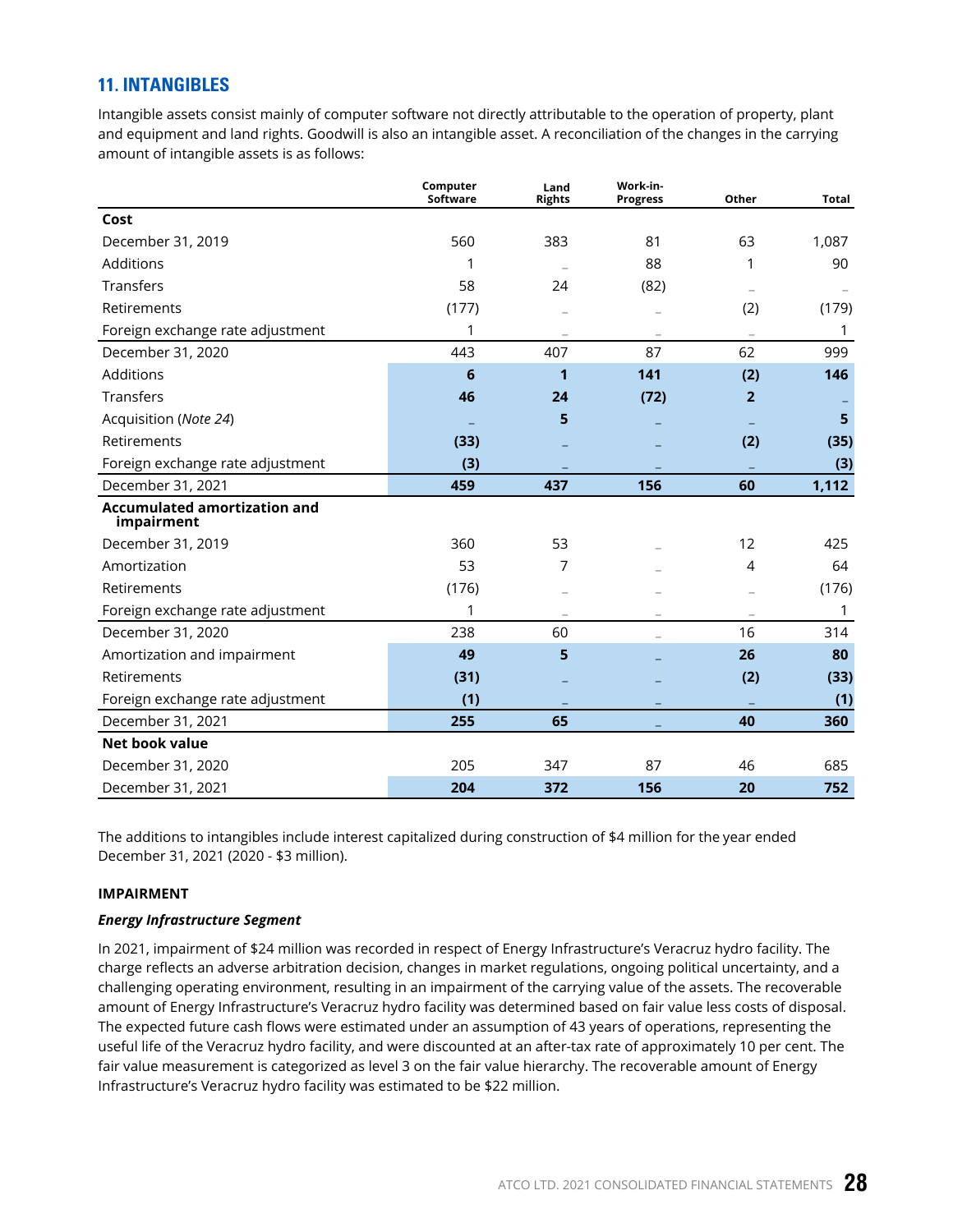## <span id="page-29-0"></span>**12. GOODWILL**

The carrying value of goodwill for the Utilities and Structures & Logistics segments is shown below.

|                        | 2021 | 2020 |
|------------------------|------|------|
| Utilities, Electricity | 38   | 47   |
| Utilities, Natural gas | 33   | 33   |
| Structures & Logistics | n    |      |
| Carrying value         | 73   | 82   |

The recoverable amount of goodwill is measured based on each segment's fair value less costs of disposal, which is calculated using publicly available enterprise values and price-to-earnings multiples of comparable, actively traded companies. Each segment's fair value less costs of disposal is compared to its carrying value and is sufficient to support the carrying value of allocated goodwill.

The Company used an average enterprise value-to-earnings before interest, taxes, depreciation, and amortization of 12.9 and 12.7 (2020 - 11.5 and 9.8) and price-to-earnings value of 26.2 and 24.9 (2020 - 17.0 and 13.3) for the Electricity and Natural gas segments, respectively, to calculate fair value less costs of disposal.

The fair value measurements are categorized in Level 3 of the fair value hierarchy.

## **13. SHORT-TERM DEBT**

At December 31, 2021, the Company had \$206 million of commercial paper outstanding at an effective interest rate of 0.32 per cent, maturing in January 2022, issued under a long-term committed credit line (Note 21) (2020 - nil). The outstanding balance was fully repaid in January 2022.

The commercial paper is supported by the Company's long-term committed credit facilities.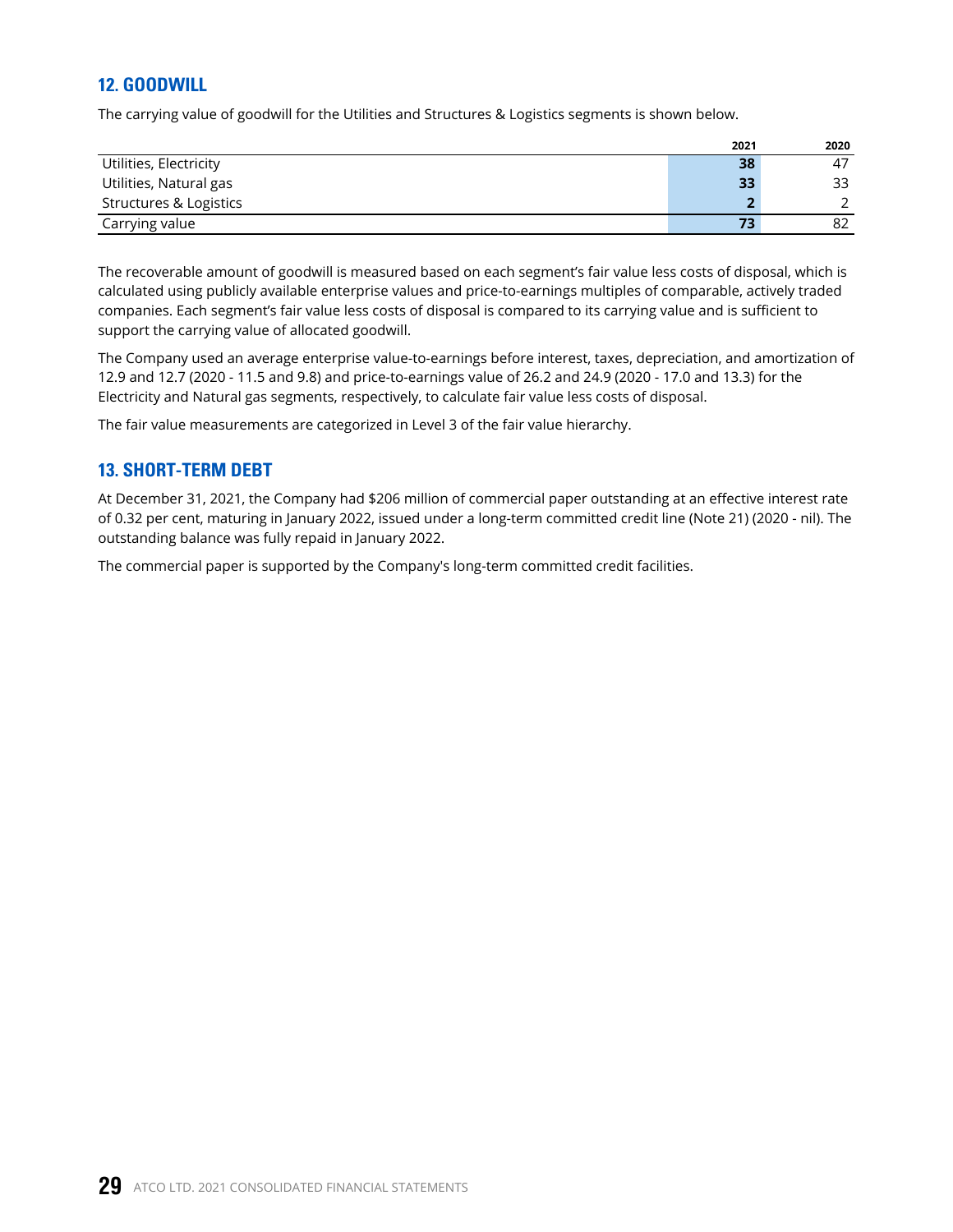## <span id="page-30-0"></span>**14. LONG-TERM DEBT**

Long-term debt outstanding at December 31 is as follows:

|                                                                                                                                                                                                          | <b>Effective</b><br><b>Interest</b><br>Rate | 2021  | 2020  |
|----------------------------------------------------------------------------------------------------------------------------------------------------------------------------------------------------------|---------------------------------------------|-------|-------|
| CU Inc. debentures - unsecured (1)                                                                                                                                                                       | 4.410% (2020 - 4.487%)                      | 8,440 | 8,140 |
| CU Inc. other long-term obligation, due June 2023 - unsecured <sup>(2)</sup>                                                                                                                             | 2.45% (2020 - 2.45%)                        | 7     | 6     |
| Canadian Utilities Limited debentures - unsecured,<br>3.122%, due November 2022                                                                                                                          | 3.187%                                      | 200   | 200   |
| ATCO Power Australia credit facility, payable in Australian dollars,<br>at BBSY Rates, due June 2025, secured by a pledge of project assets and<br>contracts, \$58 million AUD (2020 - \$58 million AUD) | Floating <sup>(4)</sup>                     | 47    | 56    |
| ATCO Gas Australia revolving credit facility, payable in Australian dollars, at<br>BBSY rates, due August 2024, \$350 million AUD (2020 - \$275 million AUD) <sup>(3)</sup>                              | Floating $(4)$                              | 322   | 268   |
| ATCO Gas Australia revolving credit facility, payable in Australian dollars, at<br>BBSY rates, due August 2026, \$330 million AUD (2020 - \$405 million AUD) <sup>(3)</sup>                              | Floating <sup>(4)</sup>                     | 304   | 394   |
| Electricidad del Golfo credit facility, payable in Mexican pesos, at Mexican<br>Interbank rates, due March 2023, \$570 million MXP (2020 - \$570 million<br>MXP)                                         | Floating $(4)$                              | 35    | 36    |
| ATCO Investments Ltd. mortgage, at BA rates, payable in Canadian dollars,<br>due March 2028                                                                                                              | Floating $(4)$                              | 90    | 93    |
| ATCO Ltd. extendible revolving credit facility, at BA rates, due November<br>2024 <sup>(3)</sup>                                                                                                         | Floating                                    | 129   | 138   |
| ATCO Ltd. fixed-to-floating rate subordinated notes, due November 2078                                                                                                                                   | 5.50% (5)                                   | 200   | 200   |
| ATCO Structures & Logistics credit facility, at BA and Libor rates, due August<br>$2023^{(3)}$                                                                                                           | Floating                                    | 81    | 106   |
| ATCO Structures & Logistics credit facility, at BBSY rates, due July 2025, \$31.5<br>million AUD (2020 - \$20 million AUD)                                                                               | Floating                                    | 29    | 20    |
| ATCO Sabinco credit facilities, payable in Chilean pesos, 2.86%, due April<br>2021, \$4 billion CLP (2019 - nil) <sup>(6)</sup>                                                                          | 3.221%                                      |       | 7     |
| ATCO Sabinco credit facility, payable in Chilean pesos, 2.88%, due February<br>2021, \$2 billion CLP (2019 - nil) <sup>(6)</sup>                                                                         | 3.221%                                      |       | 4     |
| ATCO Sabinco credit facility, payable in Chilean pesos, at Libor rates, due<br>September 2023, \$13 billion CLP (2020 - nil) <sup>(7)</sup>                                                              | Floating                                    | 18    |       |
| Less: deferred financing charges                                                                                                                                                                         |                                             | (50)  | (49)  |
|                                                                                                                                                                                                          |                                             | 9,852 | 9,619 |
| Less: amounts due within one year                                                                                                                                                                        |                                             | (350) | (196) |
|                                                                                                                                                                                                          |                                             | 9,502 | 9,423 |

*BBSY - Bank Bill Swap Benchmark Rate*

*BA - Bankers' Acceptance*

*Libor - London Inter-Bank Offered Rate*

*(1) Interest rate is the average effective interest rate weighted by principal amounts outstanding.*

*(2) During 2021, the expiry date of the CU Inc. other long-term obligation was extended from June 2022 to June 2023.*

*(3) During 2021, the above interest rates had additional margin fees at a weighted average rate of 0.92 per cent (2020* - *1.22 per cent). The margin fees are subject to escalation.* 

*(4) Floating interest rates have been partially or completely hedged with interest rate swaps (see Note 20).*

*(5) The rate of 5.50 per cent is fixed for the period from November 1, 2018 to October 31, 2028. Starting November 1, 2028, on every interest reset date (February 1, May 1, August 1, November 1) of each year until November 1, 2048, the interest rate will be reset to the three month BA plus 2.92 per cent. Starting November 1, 2048, on every interest reset date of each year until November 1, 2078, the interest rate will be reset to BA rate plus 3.67 per cent.*

*(6) ATCO Sabinco credit facilities were acquired as part of the increase in ownership interest in ATCO Sabinco S.A. (see Note 27).*

*(7) During 2021, the above interest rate had an additional margin fee of 2.60 per cent.*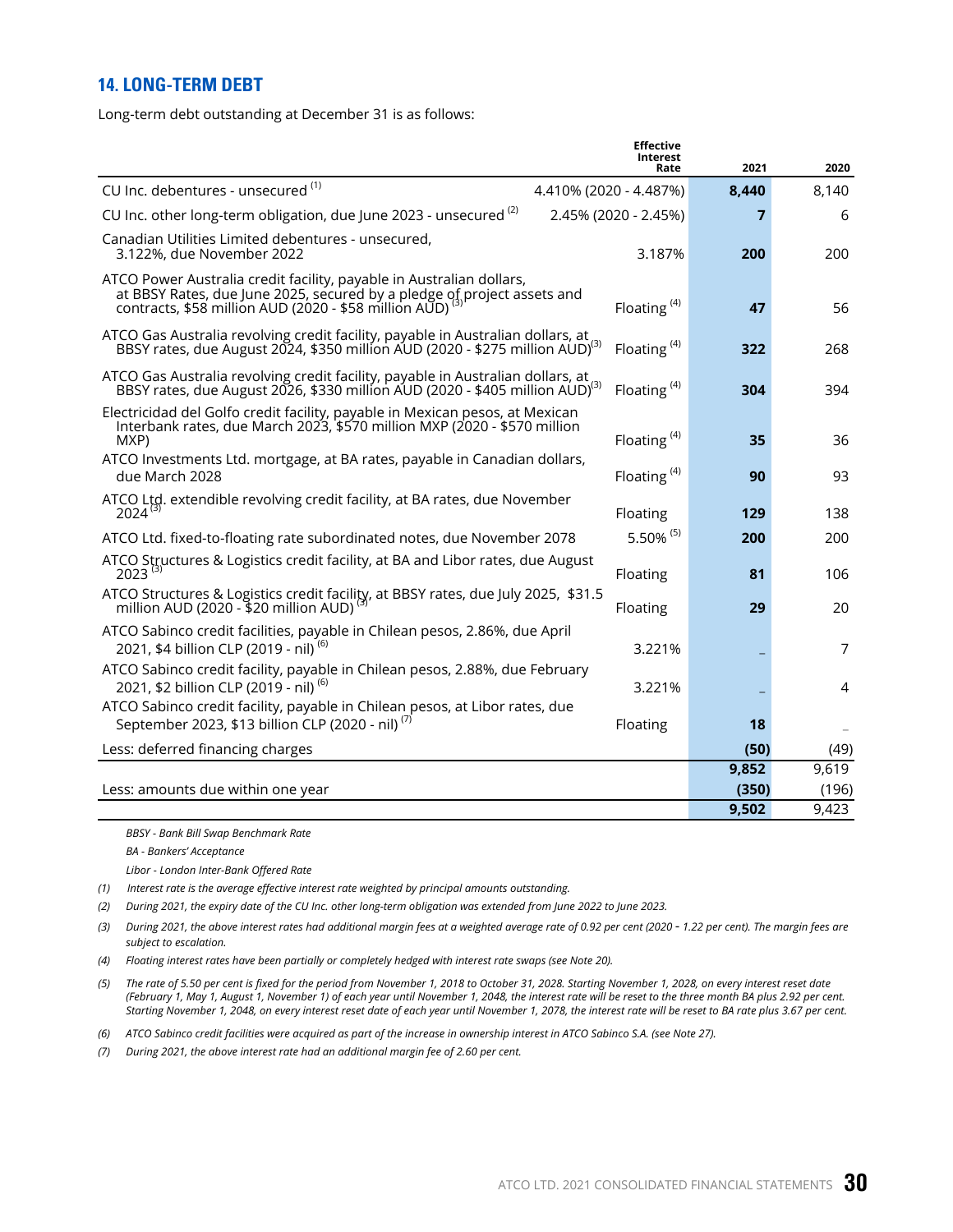### <span id="page-31-0"></span>**DEBENTURE ISSUANCES AND REPAYMENTS**

On September 3, 2021, CU Inc., a wholly owned subsidiary of Canadian Utilities Limited, issued \$460 million of 3.174 per cent debentures maturing on September 5, 2051. CU Inc. also repaid repaid \$160 million of 4.801 per cent debentures on November 22, 2021.

On September 28, 2020, CU Inc. issued \$150 million of 2.609 per cent debentures maturing on September 28, 2050. CU Inc. also repaid \$100 million of 11.77 per cent debentures on November 30, 2020.

### **OTHER LONG-TERM DEBT ISSUANCES AND REPAYMENTS**

#### *ATCO Power Australia re-financing*

In 2020, ATCO Power Australia, a subsidiary of Canadian Utilities Limited, refinanced its credit facility with a new lender at Bank Bill Swap Benchmark Rate (BBSY) plus margin fee, extending the credit facility's maturity from February 2020 to June 2025. The floating BBSY interest rate is hedged to June 23, 2025 with an interest rate swap agreement which fixes the interest rate at 1.68 per cent.

#### **PLEDGED ASSETS**

The ATCO Power Australia credit facility is guaranteed by Canadian Utilities Limited and is secured by a mortgage on certain assets of the Karratha Power Plant and an assignment of certain contracts and agreements. The Karratha Power Plant is accounted for as a finance lease receivable.

The ATCO Investments Limited mortgage is secured by certain of the Company's real estate holdings.

The ATCO Structures & Logistics credit facilities are secured by a general assignment of ATCO Structures & Logistics' present and future property, assets, undertakings and equity interests in certain of its restricted subsidiaries and joint ventures.

At December 31, 2021, the book value of assets pledged to maintain the Company's long-term credit facilities was \$825 million (2020 - \$860 million).

## **15. RETIREMENT BENEFITS**

The Company maintains registered defined benefit or defined contribution pension plans for most of its employees. It also provides other post-employment benefits (OPEB), principally health, dental and life insurance, for retirees and their dependents. The defined benefit pension plans provide for pensions based on employees' length of service and final average earnings. As of 1997, new employees of Canadian Utilities Limited and its subsidiaries, and, as of 2005, new employees of ATCO Structures & Logistics, automatically participate in the defined contribution pension plans.

The Company also maintains non-registered, non-funded defined benefit pension plans for certain officers and key employees.

The majority of benefit payments are made from trustee-administered funds; however, there are a number of unfunded plans where the Company makes the benefit payments. Plan assets held in trusts are governed by provincial and federal legislation and regulations, as is the relationship between the Company and the trustee. The Pension Committees of the Boards of Directors of Canadian Utilities Limited and ATCO Structures & Logistics are responsible for governance of the funded plans and policy decisions related to benefit design, liability management, and funding and investment, including selection of investment managers and investment options for the plans.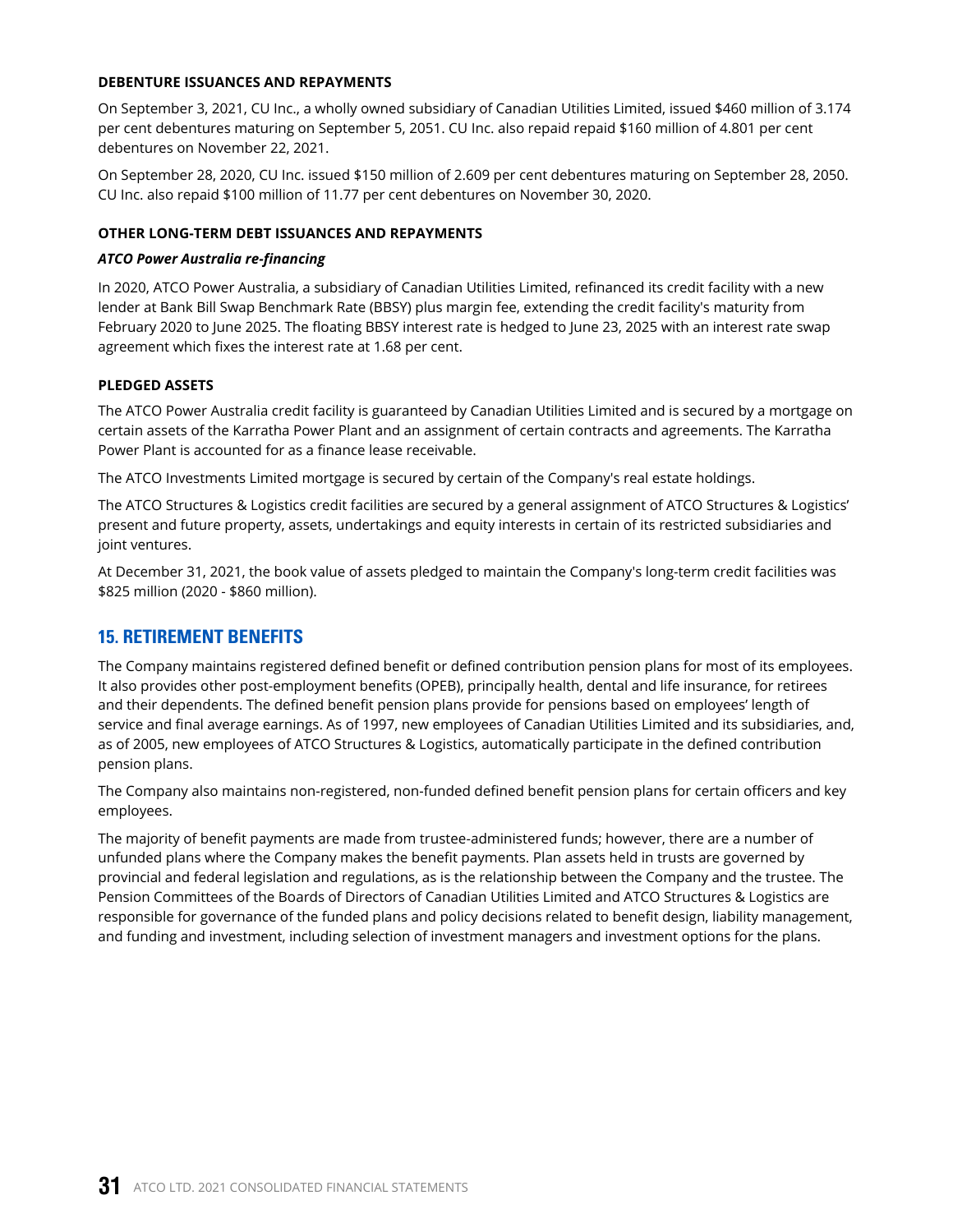## **BENEFIT PLAN ASSETS, OBLIGATIONS AND FUNDED STATUS**

The changes in Company's pension and OPEB plan assets and obligations are as follows:

|                                                                                  |                                 | 2021              |                                 | 2020              |
|----------------------------------------------------------------------------------|---------------------------------|-------------------|---------------------------------|-------------------|
|                                                                                  | Pension<br><b>Benefit Plans</b> | <b>OPEB Plans</b> | Pension<br><b>Benefit Plans</b> | <b>OPEB Plans</b> |
| Market value of plan assets                                                      |                                 |                   |                                 |                   |
| Beginning of year                                                                | 3,105                           |                   | 2,903                           |                   |
| Interest income                                                                  | 76                              |                   | 87                              |                   |
| Employee contributions                                                           |                                 |                   | 1                               |                   |
| <b>Employer contributions</b>                                                    | 12                              |                   | 13                              |                   |
| Benefit payments                                                                 | (138)                           |                   | (139)                           |                   |
| Return on plan assets, excluding amounts included<br>in interest income          | 29                              |                   | 240                             |                   |
| End of year                                                                      | 3,084                           |                   | 3,105                           |                   |
| <b>Accrued benefit obligations</b>                                               |                                 |                   |                                 |                   |
| Beginning of year                                                                | 3,405                           | 139               | 3,207                           | 125               |
| Current service cost                                                             | 14                              | 3                 | 16                              | 2                 |
| Interest cost                                                                    | 85                              | 4                 | 97                              | $\overline{4}$    |
| Employee contributions                                                           |                                 |                   | 1                               |                   |
| Benefit payments from plan assets                                                | (138)                           |                   | (139)                           |                   |
| Benefit payments by employer                                                     | (9)                             | (4)               | (7)                             | (4)               |
| Actuarial (gains) losses                                                         | (201)                           | (15)              | 226                             | 12                |
| Past service cost                                                                |                                 |                   | 4                               |                   |
| End of year $(1)$                                                                | 3,156                           | 127               | 3,405                           | 139               |
| <b>Funded status</b>                                                             |                                 |                   |                                 |                   |
| Net retirement benefit obligations                                               | 72                              | 127               | 300                             | 139               |
| Included in net retirement benefit obligations are:                              |                                 |                   |                                 |                   |
| Registered funded defined benefit pension plan (asset)<br>liability <sup>(</sup> | (93)                            |                   | 120                             |                   |
| Non-registered, non-funded defined benefit pension<br>plans benefit obligation   | 165                             |                   | 180                             |                   |
| <b>OPEB Plans</b>                                                                |                                 | 127               |                                 | 139               |
|                                                                                  | 72                              | 127               | 300                             | 139               |

*(1) The registered funded defined benefit pension plan was in the asset position of \$93 million at December 31, 2021 due to the impacts of returns on plan assets, increase in the liability discount rate, experience adjustments, and the restriction of the net retirement benefit asset by the asset ceiling adjustment.*

*(2) In the Company's non-registered, non-funded defined benefit pension plans, accrued benefit obligations decreased to \$165 million at December 31, 2021 due to an increase in the liability discount rate and experience adjustments (2020 - increased to \$180 million due to a decrease in the liability discount rate and experience adjustments).*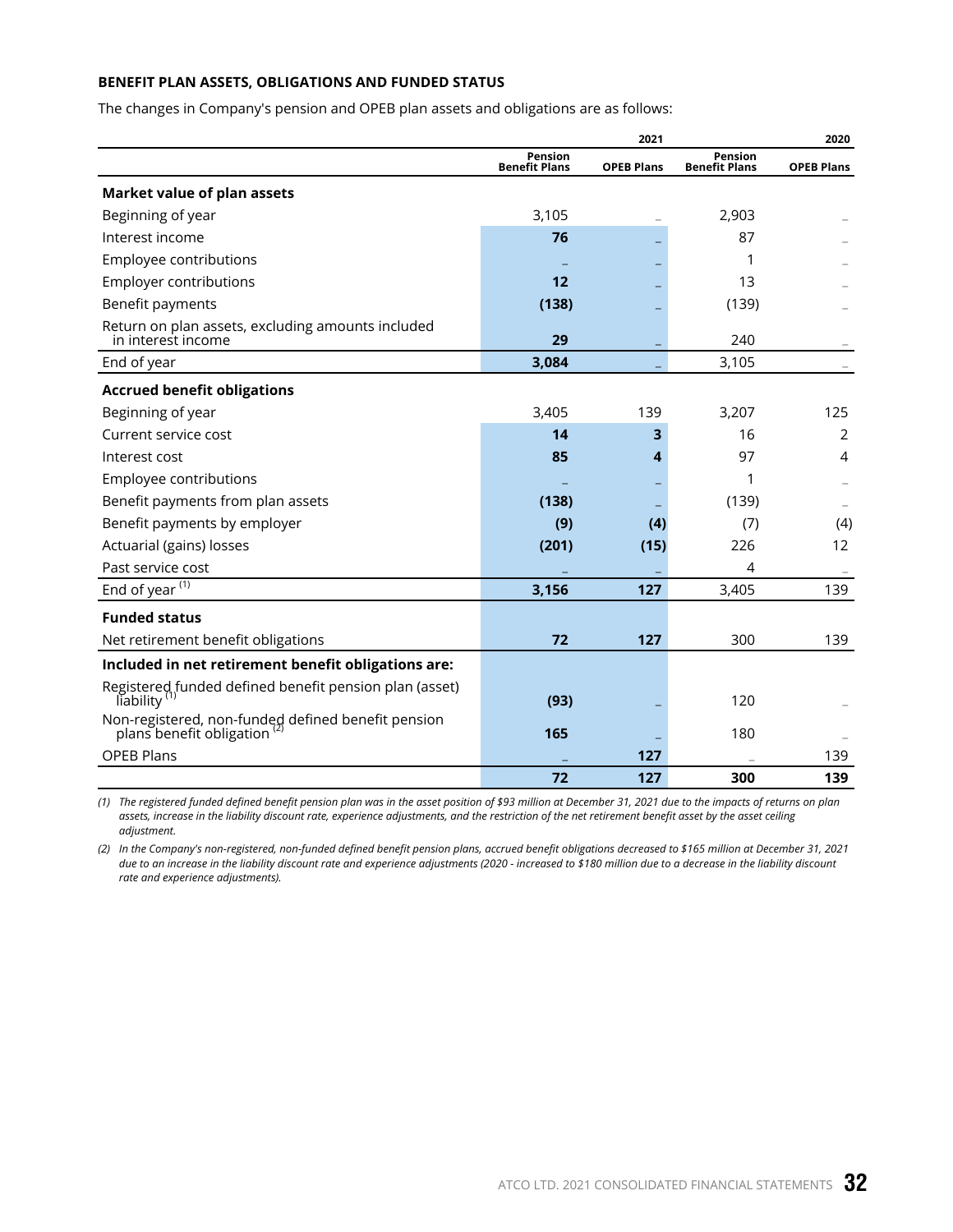## **BENEFIT PLAN COST**

The components of benefit plan cost are as follows:

|                                 |                                 | 2020              |                                 |                   |
|---------------------------------|---------------------------------|-------------------|---------------------------------|-------------------|
|                                 | Pension<br><b>Benefit Plans</b> | <b>OPEB Plans</b> | Pension<br><b>Benefit Plans</b> | <b>OPEB Plans</b> |
| Current service cost            | 14                              |                   | 16                              | 2                 |
| Interest cost                   | 85                              |                   | 97                              | $\overline{4}$    |
| Interest income                 | (76)                            |                   | (87)                            |                   |
| Past service cost               |                                 |                   | 4                               |                   |
| Defined benefit plans cost      | 23                              |                   | 30                              | 6                 |
| Defined contribution plans cost | 30                              |                   | 29                              |                   |
| Total cost                      | 53                              |                   | 59                              | 6                 |
| Less: capitalized               | 20                              |                   | 24                              | 3                 |
| Net cost recognized             | 33                              |                   | 35                              | 3                 |

### **RE-MEASUREMENT OF RETIREMENT BENEFITS**

Re-measurements of the pension and OPEB plans are as follows:

|                                                                              | 2021                            |                   |                                        | 2020              |  |
|------------------------------------------------------------------------------|---------------------------------|-------------------|----------------------------------------|-------------------|--|
|                                                                              | Pension<br><b>Benefit Plans</b> | <b>OPEB Plans</b> | <b>Pension</b><br><b>Benefit Plans</b> | <b>OPEB Plans</b> |  |
| <b>Gains on plan assets from:</b>                                            |                                 |                   |                                        |                   |  |
| Return on plan assets, excluding amounts included<br>in net interest expense | 29                              |                   | 240                                    |                   |  |
| Gains (losses) on plan obligations from:                                     |                                 |                   |                                        |                   |  |
| Changes in financial assumptions                                             | 201                             | 15                | (226)                                  | (12)              |  |
| Gains (losses) recognized in other<br>comprehensive income $(1)$             | 230                             | 15                | 14                                     | (12)              |  |

*(1) Gains net of income taxes were \$189 million for the year ended December 31, 2021 (2020 - gains net of income taxes of \$2 million).*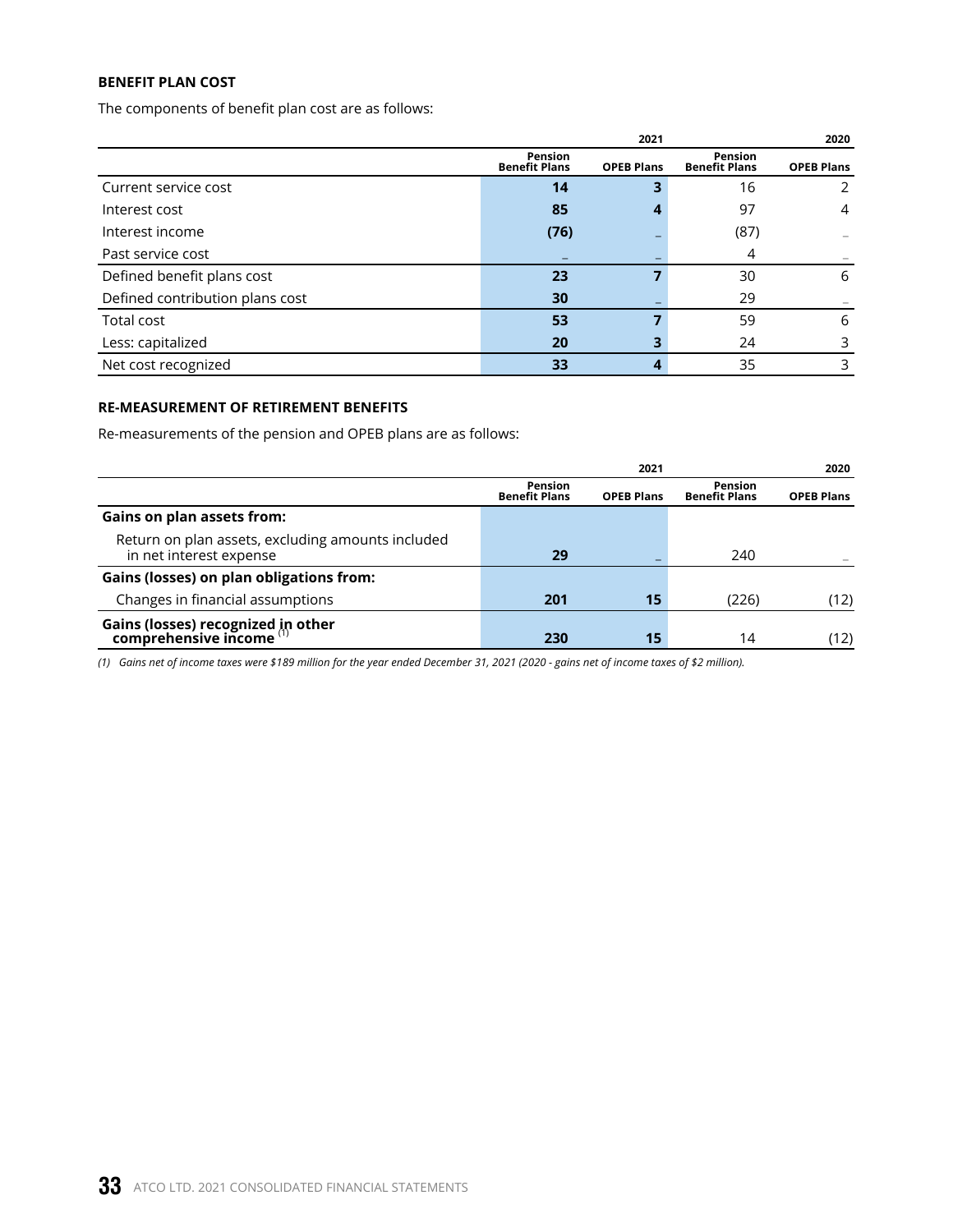## **PLAN ASSETS**

The market values of the Company's defined benefit pension plan assets at December 31 are as follows:

|                                  |                         |                |                | 2021                    |        |           |              | 2020           |
|----------------------------------|-------------------------|----------------|----------------|-------------------------|--------|-----------|--------------|----------------|
| Plan asset mix                   | Quoted                  | Un-quoted      | <b>Total</b>   | %                       | Quoted | Un-quoted | <b>Total</b> | %              |
| Equity securities                |                         |                |                |                         |        |           |              |                |
| Public                           |                         |                |                |                         |        |           |              |                |
| Canada                           | $\overline{\mathbf{3}}$ |                | 3              |                         | 17     |           | 17           |                |
| <b>United States</b>             | 161                     |                | 161            |                         | 379    |           | 379          |                |
| International                    | 90                      |                | 90             |                         | 288    |           | 288          |                |
| Private                          |                         | $\overline{2}$ | $\overline{2}$ |                         |        | 3         | 3            |                |
|                                  | 254                     | $\overline{2}$ | 256            | 8                       | 684    | 3         | 687          | 22             |
| Fixed income securities          |                         |                |                |                         |        |           |              |                |
| Government bonds                 | 1,457                   |                | 1,457          |                         | 1,141  |           | 1,141        |                |
| Corporate bonds                  |                         |                |                |                         |        |           |              |                |
| and debentures                   | 839                     |                | 839            |                         | 764    |           | 764          |                |
| Securitizations                  | 50                      |                | 50             |                         | 131    |           | 131          |                |
| Mortgages                        | 5                       | 149            | 154            |                         | 4      | 106       | 110          |                |
|                                  | 2,351                   | 149            | 2,500          | 81                      | 2,040  | 106       | 2,146        | 69             |
| Real estate                      |                         |                |                |                         |        |           |              |                |
| Land and building <sup>(1)</sup> |                         | 14             | 14             |                         |        | 23        | 23           |                |
| Real estate funds                |                         | 212            | 212            |                         |        | 198       | 198          |                |
|                                  |                         | 226            | 226            | $\overline{7}$          |        | 221       | 221          | $\overline{7}$ |
| Cash and other assets            |                         |                |                |                         |        |           |              |                |
| Cash                             | 49                      |                | 49             |                         | 16     |           | 16           |                |
| Short-term notes and             |                         |                |                |                         |        |           |              |                |
| money market funds               | 44                      |                | 44             |                         | 20     |           | 20           |                |
| Accrued interest and             |                         |                |                |                         |        |           |              |                |
| dividends receivable             | 9                       |                | 9              |                         | 15     |           | 15           |                |
|                                  | 102                     |                | 102            | $\overline{\mathbf{A}}$ | 51     |           | 51           | $\overline{2}$ |
|                                  | 2,707                   | 377            | 3,084          | 100                     | 2,775  | 330       | 3,105        | 100            |

*(1) The land and building are leased by the Company.*

## **FUNDING**

In 2021, an actuarial valuation for funding purposes as of December 31, 2020 was completed for the registered defined benefit pension plans. The estimated contribution for 2022 is \$11 million. The next actuarial valuation for funding purposes must be completed as of December 31, 2023.

## **WEIGHTED AVERAGE ASSUMPTIONS**

The significant assumptions used to determine the benefit plan cost and accrued benefit obligation are as follows:

|                                            | 2021                            |                   |                                        | 2020              |  |
|--------------------------------------------|---------------------------------|-------------------|----------------------------------------|-------------------|--|
|                                            | Pension<br><b>Benefit Plans</b> | <b>OPEB Plans</b> | <b>Pension</b><br><b>Benefit Plans</b> | <b>OPEB Plans</b> |  |
| Benefit plan cost                          |                                 |                   |                                        |                   |  |
| Discount rate for the year                 | 2.58 %                          | 2.58 %            | 3.10 %                                 | 3.10 %            |  |
| Average compensation increase for the year | 2.25%                           | n/a               | 2.50 %                                 | n/a               |  |
| <b>Accrued benefit obligations</b>         |                                 |                   |                                        |                   |  |
| Discount rate at December 31               | 3.16 %                          | 3.16 %            | 2.58 %                                 | 2.58 %            |  |
| Long-term inflation rate                   | 2.00 %                          | n/a               | 2.00%                                  | n/a               |  |
| Health care cost trend rate:               |                                 |                   |                                        |                   |  |
| Drug costs <sup>(1)</sup>                  | n/a                             | 5.05 %            | n/a                                    | 5.11%             |  |
| Other medical costs                        | n/a                             | 4.00 %            | n/a                                    | 4.00 %            |  |
| Dental costs                               | n/a                             | 4.00 %            | n/a                                    | 4.00 %            |  |

*(1) The Company uses a graded drug cost trend rate, which assumes 5.05 per cent rate per annum, grading down to 4.00 per cent in and after 2040.*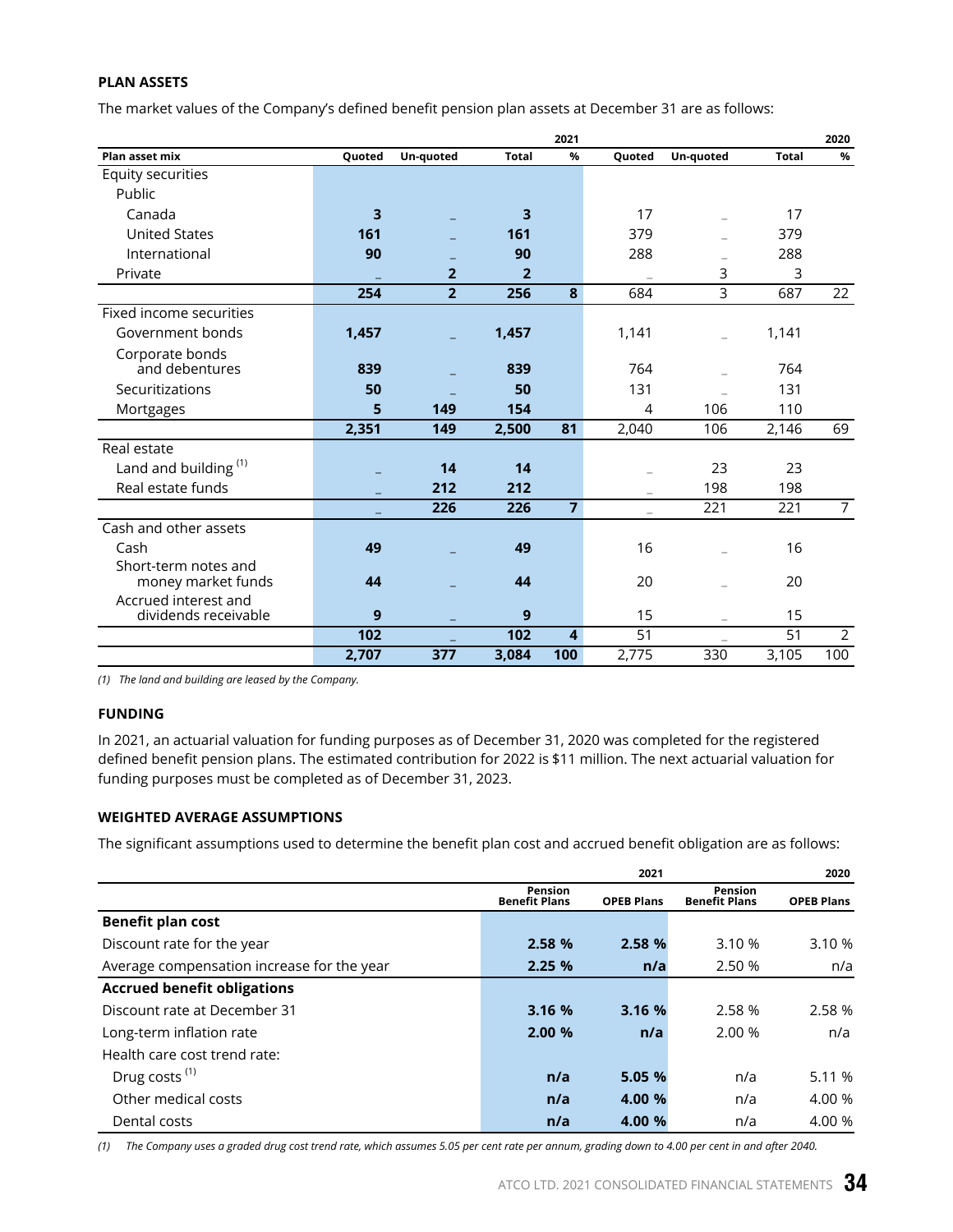The weighted average duration of the defined benefit obligation is 13.4 years.

## **RISKS**

The Company is exposed to a number of risks related to its defined benefit pension plans and OPEB plans. The most significant risks are described below.

### *Investment risk*

The Company makes investment decisions for its funded plans using an asset-liability matching framework. Within this framework, the Company's objective over time is to increase the proportion of plan assets in fixed income securities with maturities that match the expected benefit payments as they fall due. However, due to the long-term nature of the benefit obligations, the strength of the Company, and the belief that a diversified portfolio offers an appropriate risk-return profile, the Company continues to invest in equity securities, global fixed income and Canadian real estate in addition to Canadian fixed income. The Company has not changed the processes used to manage its risks from previous periods.

## *Interest rate risk*

A decrease in long-term interest rates will increase accrued benefit obligations, which will be partially offset by an increase in the value of the plans' bond holdings. Other things remaining the same, a further decrease in long-term interest rates will cause the funded status to deteriorate, while increases in interest rates will result in gains.

#### *Compensation risk*

The present value of the accrued benefit obligations is calculated using the estimated future compensation of plan participants. Should future compensation be higher than estimated, benefit obligations will increase.

## *Inflation risk*

Accrued benefit obligations are linked to inflation, and higher inflation will lead to increased obligations. For the defined benefit pension plans, inflation risk is mitigated because the indexing of benefit payments is capped at an annual increase of 3.0 per cent.

The majority of plan assets are also affected by inflation. As inflation rises, long-term interest rates will likely rise, pushing up bond yields and reducing the value of existing fixed rate bonds. The relationship between equities and inflation is not as clear, but generally speaking, high inflation has a negative impact on equity valuations. Overall, rising inflation will likely reduce a plan surplus or increase a deficit.

## *Life expectancy*

Should pensioners live longer than assumed, benefit obligations and liabilities will be larger than expected.

## **SENSITIVITIES**

The 2021 sensitivities of significant assumptions used in measuring the Company's pension and OPEB plans are as follows:

| Assumption                              |                    |                           | <b>Accrued Benefit Obligation</b> | <b>Net Benefit Plan Cost</b>     |                           |
|-----------------------------------------|--------------------|---------------------------|-----------------------------------|----------------------------------|---------------------------|
|                                         | Per cent<br>Change | Increase in<br>Assumption | Decrease in<br><b>Assumption</b>  | Increase in<br><b>Assumption</b> | Decrease in<br>Assumption |
| Discount rate                           | %                  | (403)                     | 499                               | 8                                | (11)                      |
| Future compensation rate                | %                  |                           | (6)                               |                                  |                           |
| Long-term inflation rate <sup>(1)</sup> | $\frac{9}{6}$      | 467                       | (385)                             | 8                                | (7)                       |
| Health care cost trend rate             | %                  | 11                        | (9)                               | -                                |                           |
| Life expectancy                         | 10 %               | (95)                      | 107                               |                                  |                           |

*(1) The long-term inflation rate for pension plans reflects the fact that pension plan benefit payments have historically been indexed annually to increases in the Canadian Consumer Price Index to a maximum increase of 3.0 per cent per annum.*

The above sensitivities have been calculated independently of each other. Actual experience may result in changes in a number of assumptions simultaneously.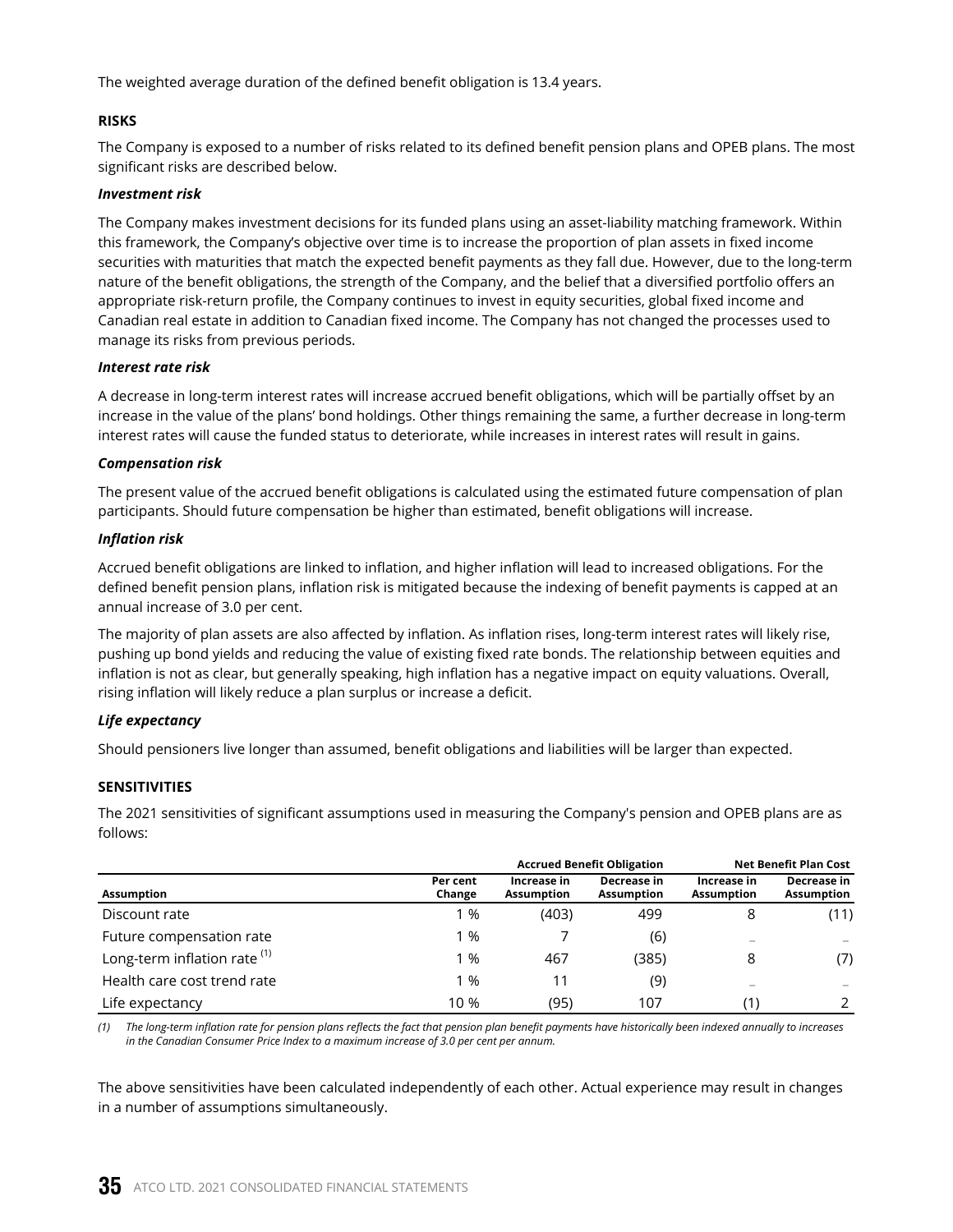# **16. BALANCES FROM CONTRACTS WITH CUSTOMERS**

Balances from contracts with customers are comprised of accounts receivable and contract assets and customer contributions.

## **ACCOUNTS RECEIVABLE AND CONTRACT ASSETS**

At December 31, accounts receivable and contract assets are as follows:

|                                               | 2021 | 2020 |
|-----------------------------------------------|------|------|
| Trade accounts receivable and contract assets | 811  | 712  |
| Other accounts receivable                     | 33   | 15   |
|                                               | 844  | 727  |
| Contract assets included in other assets      |      |      |
|                                               | 847  | 729  |

A reconciliation of the changes in trade accounts receivable and contract assets during the year ended December 31 are as follows:

|                                                           | 2021     | 2020    |
|-----------------------------------------------------------|----------|---------|
| Beginning of year                                         | 714      | 711     |
| Revenue from satisfied performance obligations            | 3,989    | 3,644   |
| Customer billings and other items not included in revenue | 582      | 411     |
| Acquisitions (Notes 24, 27)                               |          | 16      |
| Credit loss allowance, net                                | (5)      | (2)     |
| Payments received                                         | (4, 465) | (4,070) |
| Foreign exchange rate adjustment and other                | (2)      | 4       |
| End of year                                               | 814      | 714     |

## **CUSTOMER CONTRIBUTIONS**

Certain additions to property, plant and equipment, mainly in the utilities, are made with the assistance of nonrefundable cash contributions from customers. These contributions are made when the estimated revenue is less than the cost of providing service or where the customer needs special equipment. Since these contributions will provide customers with on-going access to the supply of natural gas or electricity, they represent deferred revenues and are recognized in revenues over the life of the related asset.

Changes in customer contributions balance during the year ended December 31 are summarized below.

|                                                                       | 2021  | 2020  |
|-----------------------------------------------------------------------|-------|-------|
| Beginning of year                                                     | 1.756 | 1.720 |
| Receipt of customer contributions                                     | 169   | 82    |
| Amortization                                                          | (55)  | (56)  |
| Transfers from other liabilities and foreign exchange rate adjustment |       | 10    |
| End of year                                                           | 1,870 | 1.756 |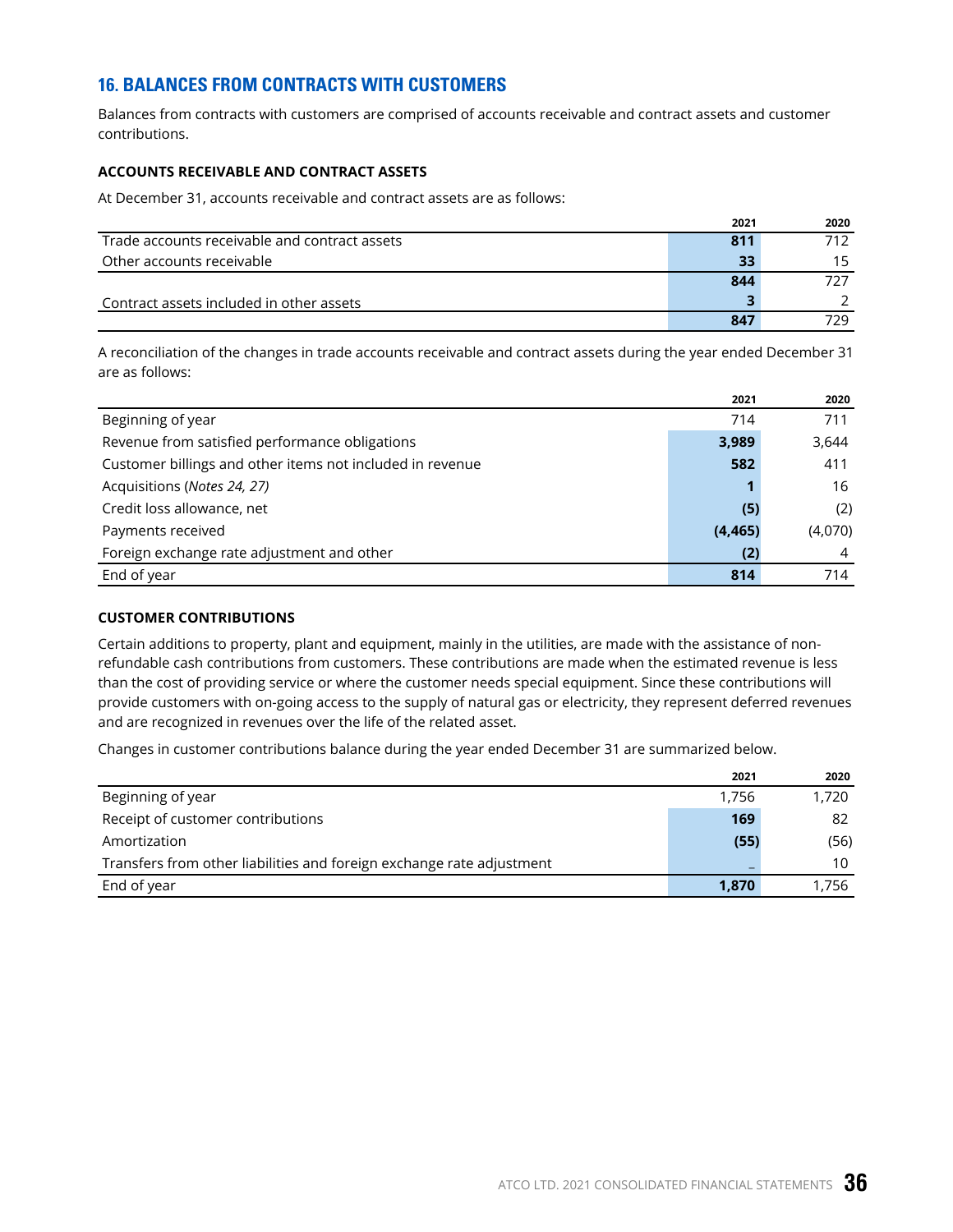## **17. LEASES**

## **THE COMPANY AS LESSEE**

## *Right-of-use assets*

The Company's right-of-use assets mainly relate to the lease of land and buildings. A reconciliation of the changes in the carrying amount of right-of-use assets for the year ended December 31 is as follows:

|                                  | 2021 | 2020 |
|----------------------------------|------|------|
| Cost                             |      |      |
| Beginning of year                | 129  | 114  |
| Additions                        | 8    | 15   |
| Disposals                        | (1)  | (2)  |
| Foreign exchange rate adjustment | (2)  | 2    |
| End of year                      | 134  | 129  |
| <b>Accumulated depreciation</b>  |      |      |
| Beginning of year                | 32   | 18   |
| Depreciation                     | 16   | 16   |
| Disposals                        | (1)  | (2)  |
| End of year                      | 47   | 32   |
| Net book value                   | 87   | 97   |

## *Lease liabilities*

The Company has recognized lease liabilities in relation to the arrangements to lease the right-of-use assets. A reconciliation of movements in lease liabilities during the year ended December 31 is as follows:

| <b>Note</b>                       | 2021   | 2020 |
|-----------------------------------|--------|------|
| Beginning of year                 | 100    | 99   |
| Additions                         | 8      | 15   |
| Interest expense                  | 3<br>6 | 3    |
| Lease payments                    | (19)   | (18) |
| Foreign exchange rate adjustment  | (2)    |      |
| End of year                       | 90     | 100  |
| Less: amounts due within one year | (14)   | (16) |
| End of year                       | 76     | 84   |

The maturity analysis of the undiscounted contractual balances of the lease liabilities is as follows:

| In one year or less                                 |     |
|-----------------------------------------------------|-----|
| In more than one year, but not more than five years |     |
| In more than five years                             | 44  |
|                                                     | 118 |

The amounts expensed in the consolidated statements of earnings for the year ended December 31, in relation to short-term leases and low-value leases are as follows:

|                   | 2021 | 2020    |
|-------------------|------|---------|
| Short-term leases | 11   | a       |
| Low-value leases  |      | b       |
|                   | 15   | 15<br>- |

During the years ended December 31, 2021 and 2020, no expenses were incurred in relation to leases with variable payments.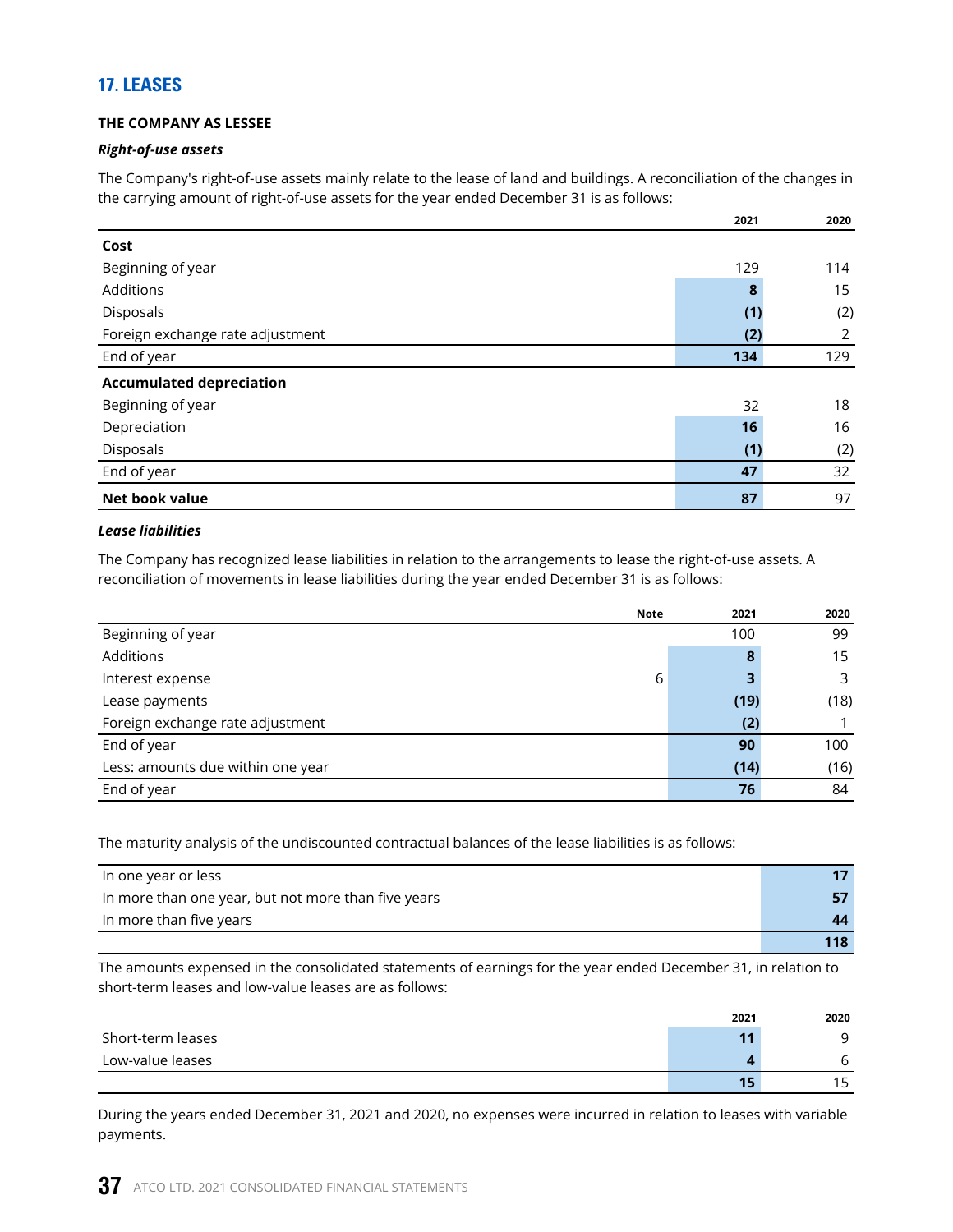#### **THE COMPANY AS LESSOR**

The Company is party to certain arrangements that convey the right to use electricity generation and non-regulated electricity transmission assets. These arrangements are classified as finance leases, with the Company as the lessor.

As at December 31, 2021 and 2020, the Company's operating leases include rentals of modular structures.

#### *Finance leases*

The total net investment in finance leases at December 31 is shown below. Finance lease income is recognized in revenues.

|                                                     | 2021  | 2020  |
|-----------------------------------------------------|-------|-------|
| Net investment in finance leases                    |       |       |
| Finance lease - gross investment                    | 277   | 315   |
| Unearned finance income                             | (116) | (140) |
|                                                     | 161   | 175   |
| Current portion                                     | 12    | 9     |
| Non-current portion                                 | 149   | 166   |
|                                                     | 161   | 175   |
| <b>Gross receivables from finance leases</b>        |       |       |
| In one year or less                                 | 28    | 27    |
| In more than one year, but not more than five years | 102   | 109   |
| In more than five years                             | 147   | 179   |
|                                                     | 277   | 315   |
| Net investment in finance leases                    |       |       |
| In one year or less                                 | 12    | 9     |
| In more than one year, but not more than five years | 50    | 49    |
| In more than five years                             | 99    | 117   |
|                                                     | 161   | 175   |

During the year ended December 31, 2021, \$2 million of contingent rent was recognized as income from these finance leases (2020 - \$1 million).

#### *Operating leases*

The aggregate future minimum lease payments receivable under non-cancellable operating leases are:

|                                                     | 2021 | 2020 |
|-----------------------------------------------------|------|------|
| Minimum lease payments receivable                   |      |      |
| In one year or less                                 | 63   | 79   |
| In more than one year, but not more than five years | 27   | 72.  |
| In more than five years                             |      |      |
|                                                     | 90   | 152. |

During the years ended December 31, 2021 and 2020, no contingent rent was recognized as income from these operating leases.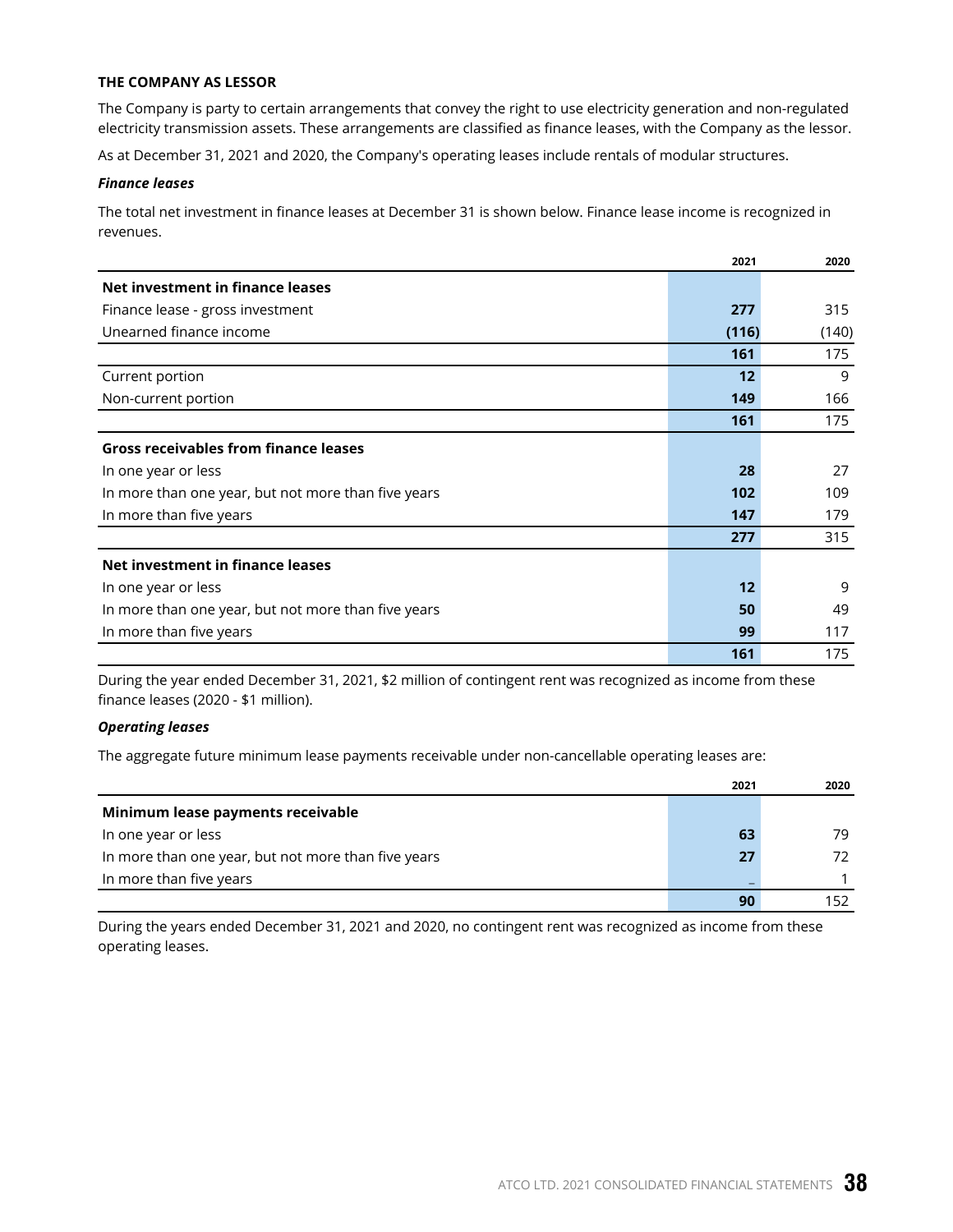# **18. CLASS I NON-VOTING AND CLASS II VOTING SHARES**

A reconciliation of the number and dollar amount of outstanding Class I and Class II Shares at December 31 is shown below.

|                                |               | <b>Class I Non-Voting</b> |               | <b>Class II Voting</b> |               | <b>Total</b> |
|--------------------------------|---------------|---------------------------|---------------|------------------------|---------------|--------------|
|                                | <b>Shares</b> | Amount                    | <b>Shares</b> | Amount                 | <b>Shares</b> | Amount       |
| Authorized:                    | 300,000,000   |                           | 50,000,000    |                        | 350,000,000   |              |
| Issued and outstanding:        |               |                           |               |                        |               |              |
| December 31, 2019              | 101,463,781   | 185                       | 13,202,947    | 2                      | 114,666,728   | 187          |
| Purchased and cancelled        | (150,000)     |                           |               |                        | (150,000)     |              |
| Stock options exercised        | 27,300        |                           |               |                        | 27,300        |              |
| Converted: Class II to Class I | 6,818         |                           | (6, 818)      |                        |               |              |
| December 31, 2020              | 101,347,899   | 186                       | 13,196,129    | 2                      | 114,544,028   | 188          |
| Purchased and cancelled        | (220,000)     |                           |               |                        | (220,000)     |              |
| Stock options exercised        | 59,750        | 2                         |               |                        | 59,750        | 2            |
| December 31, 2021              | 101,187,649   | 188                       | 13,196,129    | $\mathbf{2}$           | 114,383,778   | 190          |

## **AUTHORIZED AND ISSUED**

Class I and Class II Shares have no par value.

## **MID-TERM INCENTIVE PLAN**

The Company's MTIP trust is considered a special purpose entity which is consolidated in these financial statements. The Class I Shares, while held in trust, are accounted for as a reduction of share capital. The consolidated Class I and Class II Shares outstanding at December 31 is shown below.

|                                                      |               | 2021   |               | 2020   |
|------------------------------------------------------|---------------|--------|---------------|--------|
|                                                      | <b>Shares</b> | Amount | <b>Shares</b> | Amount |
| Shares issued and outstanding                        | 114,383,778   | 190    | 114,544,028   | 188    |
| Shares held in trust for the mid-term incentive plan | (243, 638)    | (10)   | (244, 209)    | (10)   |
| Shares outstanding, net of shares held in trust      | 114,140,140   | 180    | 114,299,819   | 178    |

## **DIVIDENDS**

The Company declared and paid cash dividends of \$1.7932 per Class I and Class II Share during 2021 (2020 - \$1.7408). The Company's policy is to pay dividends quarterly on its Class I and Class II Shares. The payment and amount of any quarterly dividend is at the discretion of the Board and depends on the financial condition of the Company and other factors.

On January 13, 2022, the Company declared a first quarter dividend of \$0.4617 per Class I and Class II Share.

## **SHARE OWNER RIGHTS**

Each Class II Share may be converted into one Class I Share at any time at the share owner's option. If an offer to purchase all Class II Shares is made, and such offer is accepted and taken up by the owners of a majority of the Class II Shares, and if, at the same time, an offer is not made to the Class I Share owners on the same terms and conditions, then the Class I Shares will be entitled to the same voting rights as the Class II Shares. The two share classes rank equally in all other respects, except for voting rights.

## **NORMAL COURSE ISSUER BID**

On March 9, 2021, ATCO Ltd. began a normal course issuer bid (NCIB) to purchase up to 1,013,478 outstanding Class I Shares. The bid expires on March 8, 2022. The prior year NCIB to purchase up to 1,014,684 outstanding Class I Shares began on March 9, 2020 and expired on March 8, 2021.

During the year ended December 31, 2021, 220,000 Class I shares were purchased for \$9 million, resulting in a decrease to share capital of less than \$1 million and a decrease to retained earnings of \$9 million (2020 - 150,000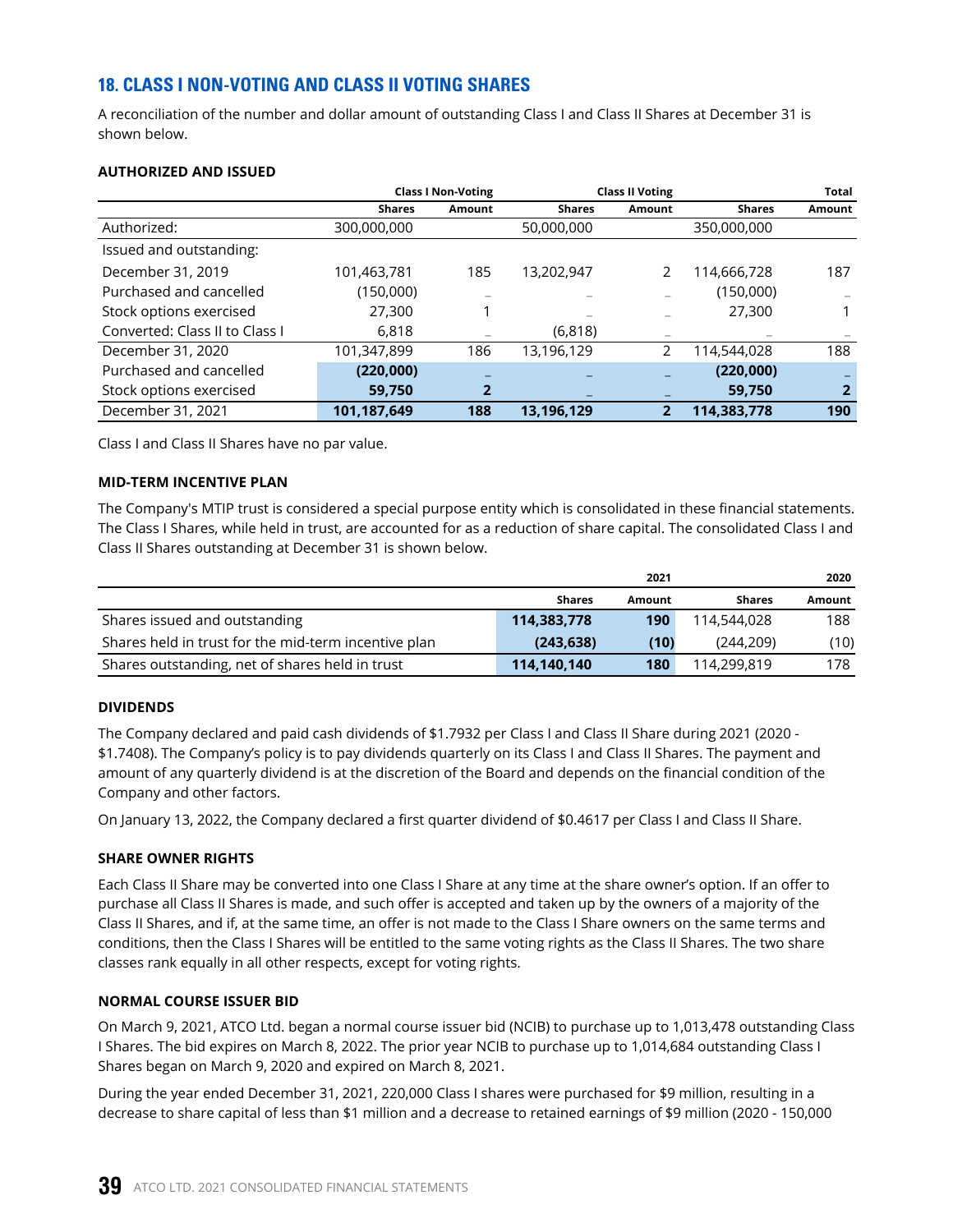shares were purchased for \$6 million, resulting in a decrease to share capital of less than \$1 million and a decrease to retained earnings of \$6 million).

# **19. CASH FLOW INFORMATION**

## **ADJUSTMENTS TO RECONCILE EARNINGS TO CASH FLOWS FROM OPERATING ACTIVITIES**

Adjustments to reconcile earnings to cash flows from operating activities for the year ended December 31 are summarized below.

|                                                                                                    | 2021  | 2020  |
|----------------------------------------------------------------------------------------------------|-------|-------|
| Depreciation, amortization and impairment                                                          | 717   | 669   |
| Earnings from investment in associate company                                                      | (13)  | (15)  |
| Dividends received from associate company                                                          | 15    | 17    |
| Earnings from investment in joint ventures                                                         | (62)  | (34)  |
| Dividends and distributions received from investment in joint ventures                             | 46    | 20    |
| Income tax expense                                                                                 | 148   | 166   |
| Unrealized losses on derivative financial instruments                                              | 26    | 10    |
| Contributions by customers for extensions to plant                                                 | 169   | 82    |
| Amortization of customer contributions                                                             | (55)  | (56)  |
| Net finance costs                                                                                  | 423   | 407   |
| Income taxes paid                                                                                  | (51)  | (31)  |
| Provision on early termination of the master service agreement for managed<br>IT services (Note 3) | 6     | 75    |
| Other                                                                                              | 22    | (3)   |
|                                                                                                    | 1,391 | 1,307 |

## **CHANGES IN NON-CASH WORKING CAPITAL**

The changes in non-cash working capital for the year ended December 31 are summarized below.

|                                           | 2021  | 2020              |
|-------------------------------------------|-------|-------------------|
| <b>Operating activities</b>               |       |                   |
| Accounts receivable and contract assets   | (110) | 28                |
| Inventories                               | 12    | (2)               |
| Prepaid expenses and other current assets | (4)   | (4)               |
| Accounts payable and accrued liabilities  | 115   | $12 \overline{ }$ |
| Provisions and other current liabilities  | (9)   | 5                 |
|                                           |       | 39                |
| <b>Investing activities</b>               |       |                   |
| Accounts receivable and contract assets   | (12)  | (4)               |
| Accounts payable and accrued liabilities  | 20    |                   |
|                                           | 8     | (4)               |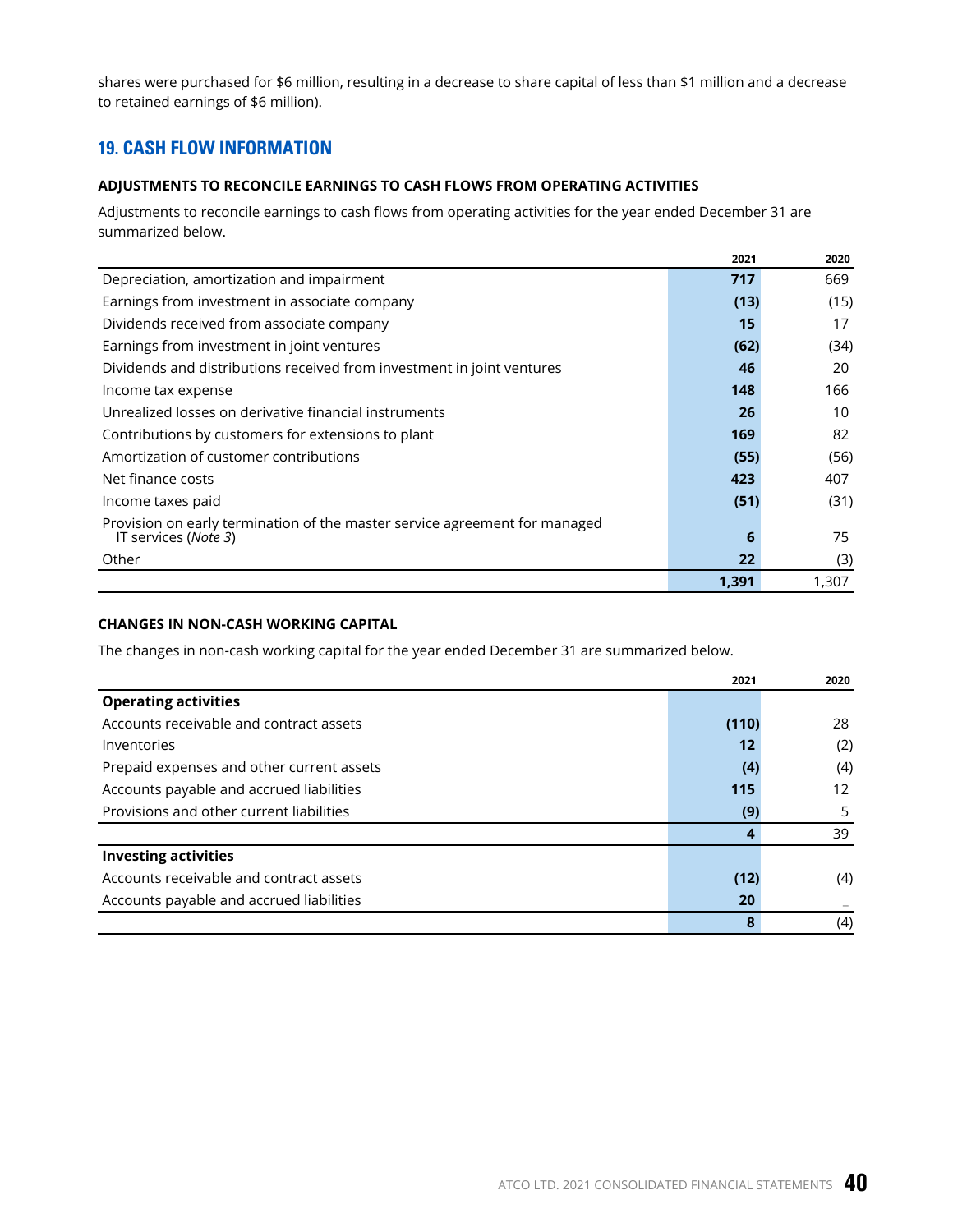#### **DEBT RECONCILIATION**

The reconciliation of the changes in debt for the year ended December 31 is shown below.

|                                              | Short-term<br>debt | Long-term<br>debt |
|----------------------------------------------|--------------------|-------------------|
| <b>Liabilities from financing activities</b> |                    |                   |
| December 31, 2019                            |                    | 9,436             |
| Net issue of debt                            |                    | 129               |
| Acquisition (Note 27)                        |                    | 11                |
| Foreign currency translation                 |                    | 43                |
| Debt issue costs                             |                    | (3)               |
| Amortization of deferred financing charges   |                    | 3                 |
| December 31, 2020                            |                    | 9,619             |
| Net issue of debt                            | 206                | 273               |
| Foreign currency translation                 |                    | (39)              |
| Debt issue costs                             |                    | (5)               |
| Amortization of deferred financing charges   |                    | 4                 |
| December 31, 2021                            | 206                | 9,852             |

See Note 17 for the reconciliation of the changes in lease liability for the years ended December 31, 2021 and 2020.

#### **CASH POSITION**

Cash position at December 31 is comprised of:

|                                | 2021  | 2020  |
|--------------------------------|-------|-------|
| Cash                           | 1,072 | 1,059 |
| Short-term investments         |       |       |
| Restricted cash <sup>(1)</sup> | 18    | 39    |
| Cash and cash equivalents      | 1,091 | 1,103 |
| Bank indebtedness              | (3)   | (3)   |
|                                | 1,088 | 1,100 |

*(1) Cash balances which are restricted under the terms of joint arrangement agreements are considered not available for general use by the Company.*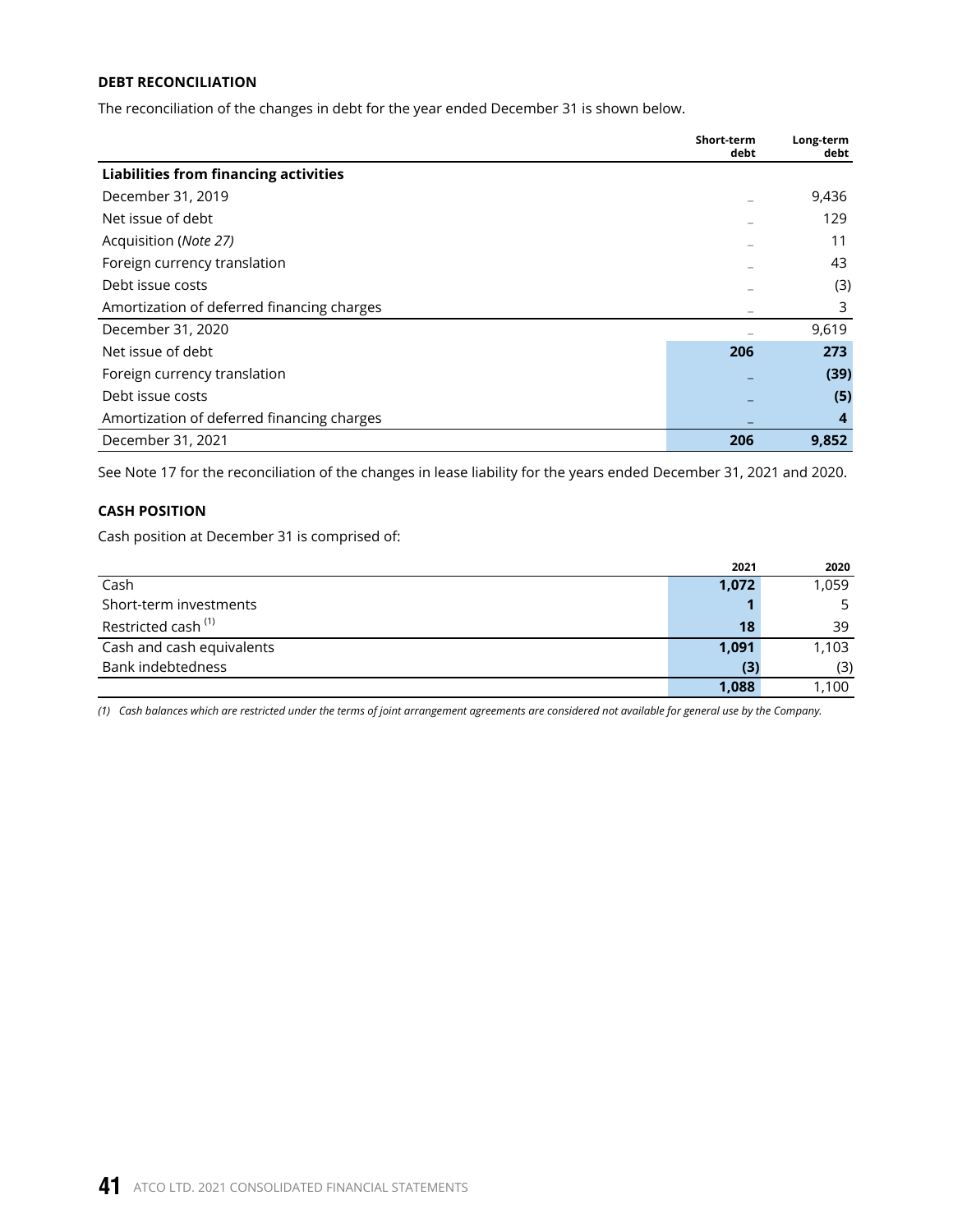## **20. FINANCIAL INSTRUMENTS**

#### **FAIR VALUE MEASUREMENT**

Financial instruments are measured at amortized cost or fair value. Fair value represents the estimated amounts at which financial instruments could be exchanged between knowledgeable and willing parties in an arm's length transaction. Determining fair value requires management judgment. The valuation methods used to determine the fair value of each financial instrument and its associated level in the fair value hierarchy is described below.

| <b>Financial Instruments</b>                                                                                                                                 | <b>Fair Value Method</b>                                                                                                                                                                                                                                                               |
|--------------------------------------------------------------------------------------------------------------------------------------------------------------|----------------------------------------------------------------------------------------------------------------------------------------------------------------------------------------------------------------------------------------------------------------------------------------|
| <b>Measured at Amortized Cost</b>                                                                                                                            |                                                                                                                                                                                                                                                                                        |
| Cash and cash equivalents, accounts receivable<br>and contract assets, bank indebtedness,<br>accounts payable and accrued liabilities and<br>short-term debt | Assumed to approximate carrying value due to their<br>short-term nature.                                                                                                                                                                                                               |
| Finance lease receivables                                                                                                                                    | Determined using a risk-adjusted interest rate to discount<br>future cash receipts (Level 2).                                                                                                                                                                                          |
| Long-term debt                                                                                                                                               | Determined using quoted market prices for the same or similar<br>issues. Where the market prices are not available, fair values<br>are estimated using discounted cash flow analysis based on<br>the Company's current borrowing rate for similar borrowing<br>arrangements (Level 2). |
| <b>Measured at Fair Value</b>                                                                                                                                |                                                                                                                                                                                                                                                                                        |
| Interest rate swaps                                                                                                                                          | Determined using interest rate yield curves at period-end<br>(Level 2).                                                                                                                                                                                                                |
| Foreign currency contracts                                                                                                                                   | Determined using quoted forward exchange rates at<br>period-end (Level 2).                                                                                                                                                                                                             |
| Commodity contracts                                                                                                                                          | Determined using observable period-end forward curves and<br>quoted spot market prices with inputs validated by publicly<br>available market providers (Level 2).                                                                                                                      |
|                                                                                                                                                              | Determined using statistical techniques to derive period-end<br>forward curves using unobservable inputs or extrapolation<br>from spot prices in certain commodity contracts (Level 3).                                                                                                |

#### **FINANCIAL INSTRUMENTS MEASURED AT AMORTIZED COST**

The fair values of the Company's financial instruments measured at amortized cost at December 31 are as follows:

|                                  |                   | 2021          |                   | 2020          |
|----------------------------------|-------------------|---------------|-------------------|---------------|
| Recurring<br><b>Measurements</b> | Carrying<br>Value | Fair<br>Value | Carrying<br>Value | Fair<br>Value |
| <b>Financial Assets</b>          |                   |               |                   |               |
| Finance lease receivables        | 161               | 217           | 175               | 254           |
| <b>Financial Liabilities</b>     |                   |               |                   |               |
| Long-term debt                   | 9,852             | 11,395        | 9.619             | 11.987        |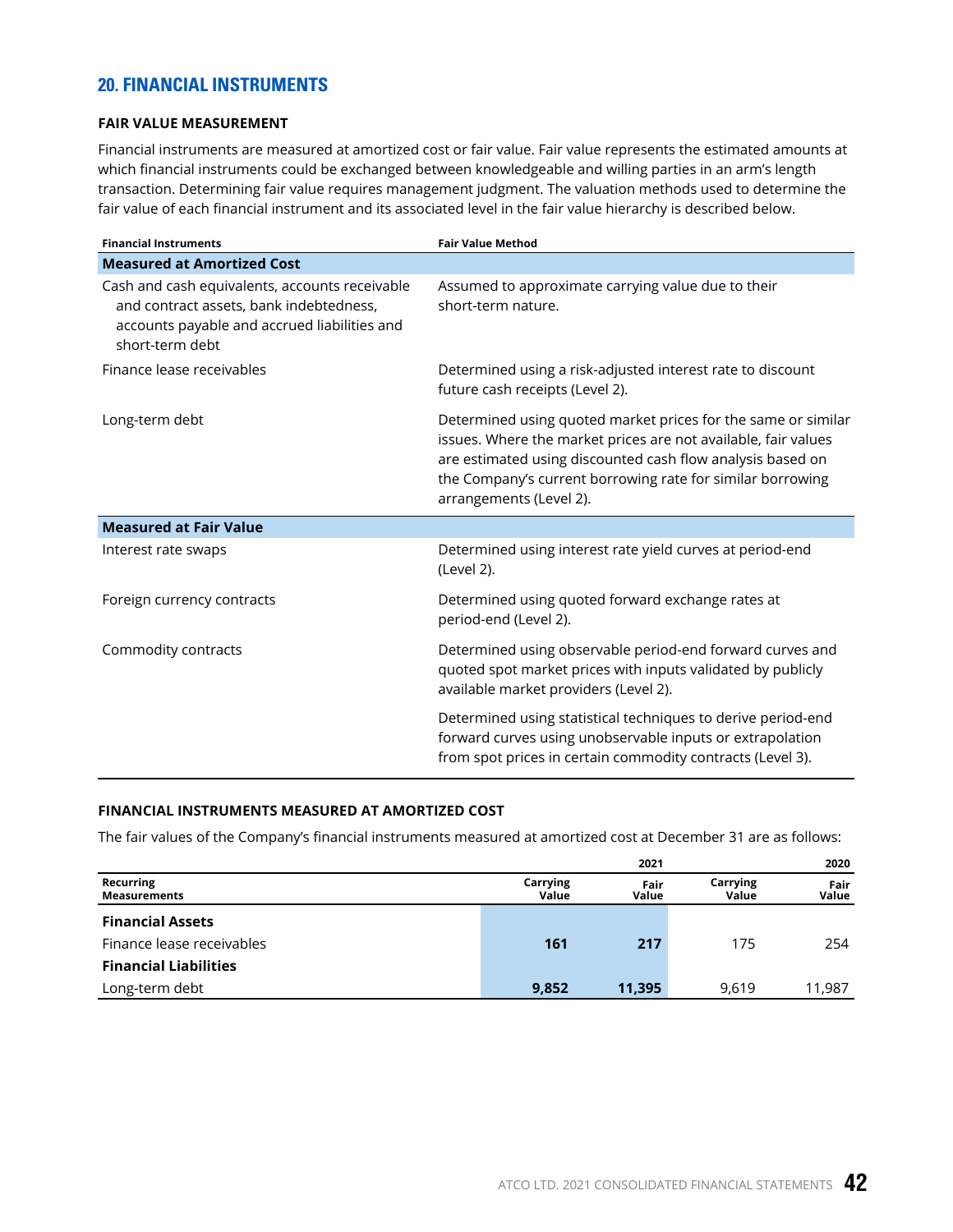## **FINANCIAL INSTRUMENTS MEASURED AT FAIR VALUE**

The Company's derivative instruments are measured at fair value. At December 31, 2021 and 2020, the following derivative instruments were outstanding:

- interest rate swaps for the purpose of limiting interest rate risk on the variable future cash flows of longterm debt;
- foreign currency forward contracts for the purpose of limiting exposure to exchange rate fluctuations; and
- natural gas and forward power sale and purchase contracts for the purpose of limiting exposure to electricity and natural gas market price movements.

The balance sheet classification and fair values of the Company's derivative financial instruments are as follows:

|                                                          | <b>Subject to Hedge</b><br><b>Accounting</b> |                    | <b>Not Subject</b><br>to Hedge<br><b>Accounting</b> |                                                     |  |
|----------------------------------------------------------|----------------------------------------------|--------------------|-----------------------------------------------------|-----------------------------------------------------|--|
| <b>Recurring Measurements</b>                            | <b>Interest</b><br><b>Rate Swaps</b>         | <b>Commodities</b> | <b>Commodities</b>                                  | <b>Total Fair</b><br>Value of<br><b>Derivatives</b> |  |
| December 31, 2021                                        |                                              |                    |                                                     |                                                     |  |
| <b>Financial Assets</b>                                  |                                              |                    |                                                     |                                                     |  |
| Prepaid expenses and other current assets <sup>(1)</sup> |                                              | 52                 | 2                                                   | 54                                                  |  |
| Other assets <sup>(1)</sup>                              | 8                                            | 35                 | 6                                                   | 49                                                  |  |
| <b>Financial Liabilities</b>                             |                                              |                    |                                                     |                                                     |  |
| Provisions and other current liabilities <sup>(1)</sup>  | 2                                            | 12                 | 20                                                  | 34                                                  |  |
| Other liabilities <sup>(1)</sup>                         | 3                                            | 8                  | 6                                                   | 17                                                  |  |
| December 31, 2020                                        |                                              |                    |                                                     |                                                     |  |
| <b>Financial Assets</b>                                  |                                              |                    |                                                     |                                                     |  |
| Prepaid expenses and other current assets <sup>(1)</sup> |                                              | 25                 | 5                                                   | 30                                                  |  |
| Other assets <sup>(1)</sup>                              |                                              | 12                 | 4                                                   | 16                                                  |  |
| <b>Financial Liabilities</b>                             |                                              |                    |                                                     |                                                     |  |
| Provisions and other current liabilities                 | ς                                            | 6                  | 8                                                   | 17                                                  |  |
| Other liabilities <sup>(1)</sup>                         | 27                                           | 4                  | 3                                                   | 34                                                  |  |

*(1) At December 31, 2021, financial liabilities and financial assets include \$26 million and \$8 million, respectively, of Level 3 derivative financial instruments (2020 - financial liabilities and financial assets include \$9 million and \$8 million, respectively, of Level 3 derivative financial instruments).*

During the year ended December 31, 2021, gains before income taxes of \$111 million were recognized in other comprehensive income (OCI) (2020 - losses of \$22 million), and \$30 were reclassified to the statement of earnings (2020 - \$3 million).

Hedge ineffectiveness of \$14 million was recognized in the consolidated statements of earnings during 2021 (2020 - \$3 million). Over the next 12 months, the Company estimates that net gains before income taxes of \$33 million will be reclassified from accumulated other comprehensive income (AOCI) to earnings.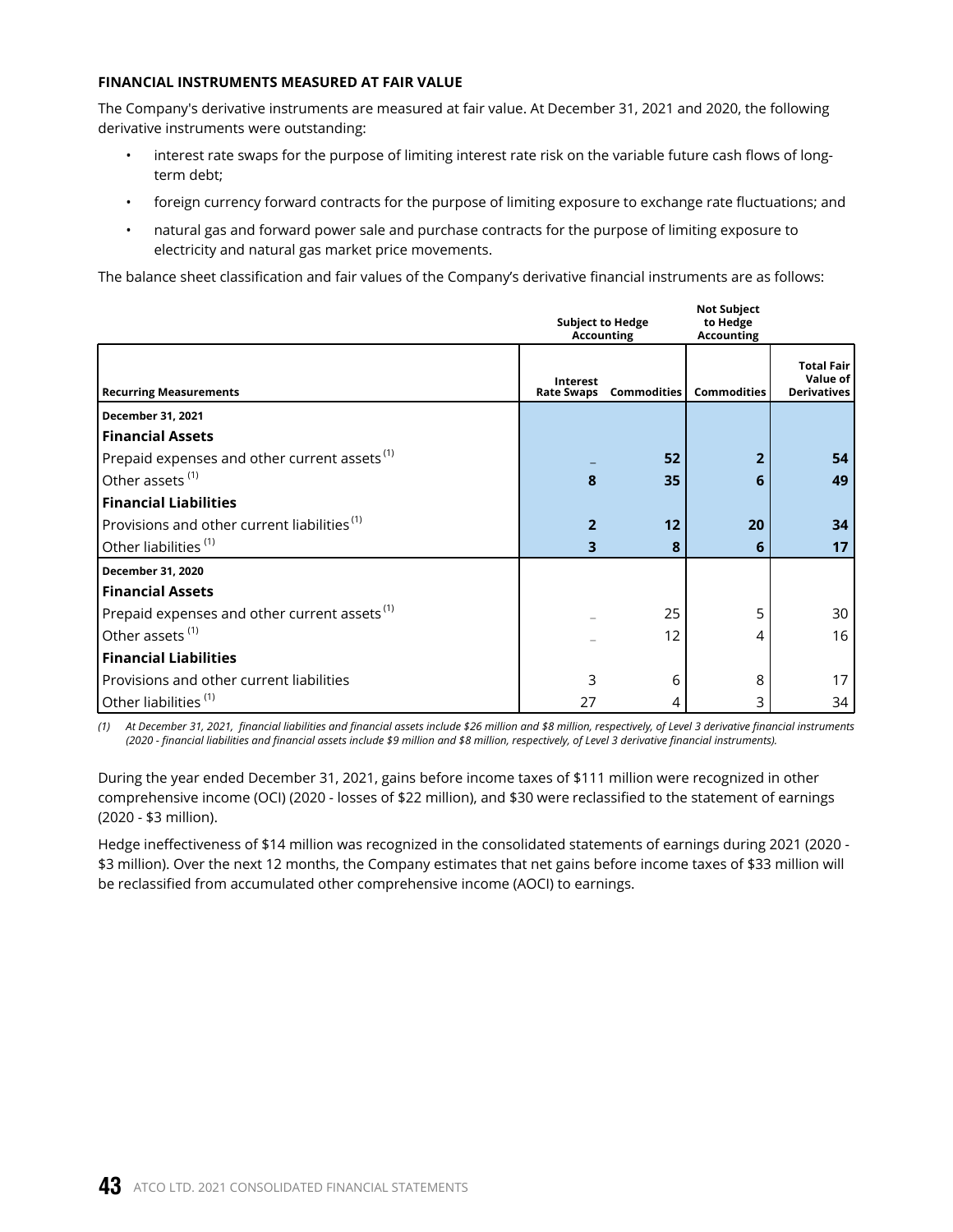#### *Notional and maturity summary*

The notional value and maturity dates of the Company's derivative instruments outstanding are as follows:

|                             |                                      | <b>Subject to Hedge Accounting</b> |                      | <b>Not Subject to Hedge Accounting</b>             |                             |                      |                                                    |
|-----------------------------|--------------------------------------|------------------------------------|----------------------|----------------------------------------------------|-----------------------------|----------------------|----------------------------------------------------|
| Notional value and maturity | <b>Interest Rate</b><br><b>Swaps</b> | <b>Natural</b><br>Gas $(1)$        | Power <sup>(2)</sup> | Foreign<br>Currency<br>Forward<br><b>Contracts</b> | <b>Natural</b><br>Gas $(1)$ | Power <sup>(2)</sup> | Foreign<br>Currency<br>Forward<br><b>Contracts</b> |
| December 31, 2021           |                                      |                                    |                      |                                                    |                             |                      |                                                    |
| Purchases <sup>(3)</sup>    |                                      | 23,062,900                         | 3,240,005            |                                                    |                             |                      |                                                    |
| Sales <sup>(3)</sup>        |                                      | 2,313,227                          | 526,314              |                                                    | 11,015,969                  | 1,232,616            |                                                    |
| Currency                    |                                      |                                    |                      |                                                    |                             |                      |                                                    |
| Canadian dollars            | 88                                   |                                    |                      |                                                    |                             |                      |                                                    |
| Australian dollars          | 732                                  |                                    |                      |                                                    |                             |                      |                                                    |
| Mexican pesos               | 570                                  |                                    |                      |                                                    |                             |                      | 79                                                 |
| U.S. dollars                |                                      |                                    |                      | $\overline{2}$                                     |                             |                      |                                                    |
| Maturity                    | 2023-2028                            | 2022-2026                          | 2022-2026            | 2022                                               | 2022-2024                   | 2022-2024            | 2022                                               |
| December 31, 2020           |                                      |                                    |                      |                                                    |                             |                      |                                                    |
| Purchases <sup>(3)</sup>    |                                      | 10,593,800                         | 2,203,836            |                                                    |                             |                      |                                                    |
| Sales <sup>(3)</sup>        |                                      | 3,238,242                          | 759,246              |                                                    | 7,867,560                   | 1,089,495            |                                                    |
| Currency                    |                                      |                                    |                      |                                                    |                             |                      |                                                    |
| Canadian dollars            | 93                                   |                                    |                      |                                                    |                             |                      |                                                    |
| Australian dollars          | 738                                  |                                    |                      |                                                    |                             |                      |                                                    |
| Mexican pesos               | 570                                  |                                    |                      |                                                    |                             |                      | 100                                                |
| Maturity                    | 2023-2028                            | 2021-2025                          | 2021-2025            |                                                    | 2021-2024                   | 2021-2024            | 2021                                               |

*(1) Notional amounts for the natural gas purchase contracts are the maximum volumes that can be purchased over the terms of the contracts.*

*(2) Notional amounts for the forward power sale and purchase contracts are the commodity volumes committed in the contracts.*

*(3) Volumes for natural gas and power derivatives are in GJ and MWh, respectively.* 

#### **OFFSETTING FINANCIAL ASSETS AND LIABILITIES**

Netting arrangements and similar agreements provide counterparties the legal right to set-off liabilities against assets received. The following financial assets and financial liabilities are subject to offsetting at December 31:

|                                          | <b>Effects of Offsetting on the Balance Sheet</b> |                                      |                                 |  |
|------------------------------------------|---------------------------------------------------|--------------------------------------|---------------------------------|--|
|                                          | <b>Gross Amount</b>                               | <b>Gross Amount</b><br><b>Offset</b> | <b>Net Amount</b><br>Recognized |  |
| 2021                                     |                                                   |                                      |                                 |  |
| <b>Financial Assets</b>                  |                                                   |                                      |                                 |  |
| Derivative assets <sup>(1)(2)</sup>      | 95                                                |                                      | 95                              |  |
| Accounts receivable and contract assets  | 65                                                | (39)                                 | 26                              |  |
| <b>Financial Liabilities</b>             |                                                   |                                      |                                 |  |
| Derivative liabilities <sup>(1)(3)</sup> | 46                                                |                                      | 46                              |  |
| 2020                                     |                                                   |                                      |                                 |  |
| <b>Financial Assets</b>                  |                                                   |                                      |                                 |  |
| Derivative assets <sup>(1)(2)</sup>      | 45                                                |                                      | 45                              |  |
| Accounts receivable and contract assets  | 61                                                | (39)                                 | 22                              |  |
| <b>Financial Liabilities</b>             |                                                   |                                      |                                 |  |
| Derivative liabilities <sup>(1)(3)</sup> | 20                                                |                                      | 20                              |  |

*(1) The Company enters into derivative transactions based on master agreements in which there is a set-off provision under certain circumstances, such as default. The agreements do not meet the criteria for offsetting in the consolidated balance sheet since the Company does not presently have a legally enforceable right to set-off. This right is enforceable only if certain credit events occur in the future.*

*(2) At December 31, 2021, \$54 million is included in prepaid expenses and other assets, and \$41 million is included in other assets in the consolidated balance sheets (2020 - \$29 million and \$16 million).*

*(3) At December 31, 2021, \$32 million is included in provisions and other current liabilities, and \$14 million is included in other liabilities in the consolidated balance sheets (2020 - \$13 million and \$7 million).*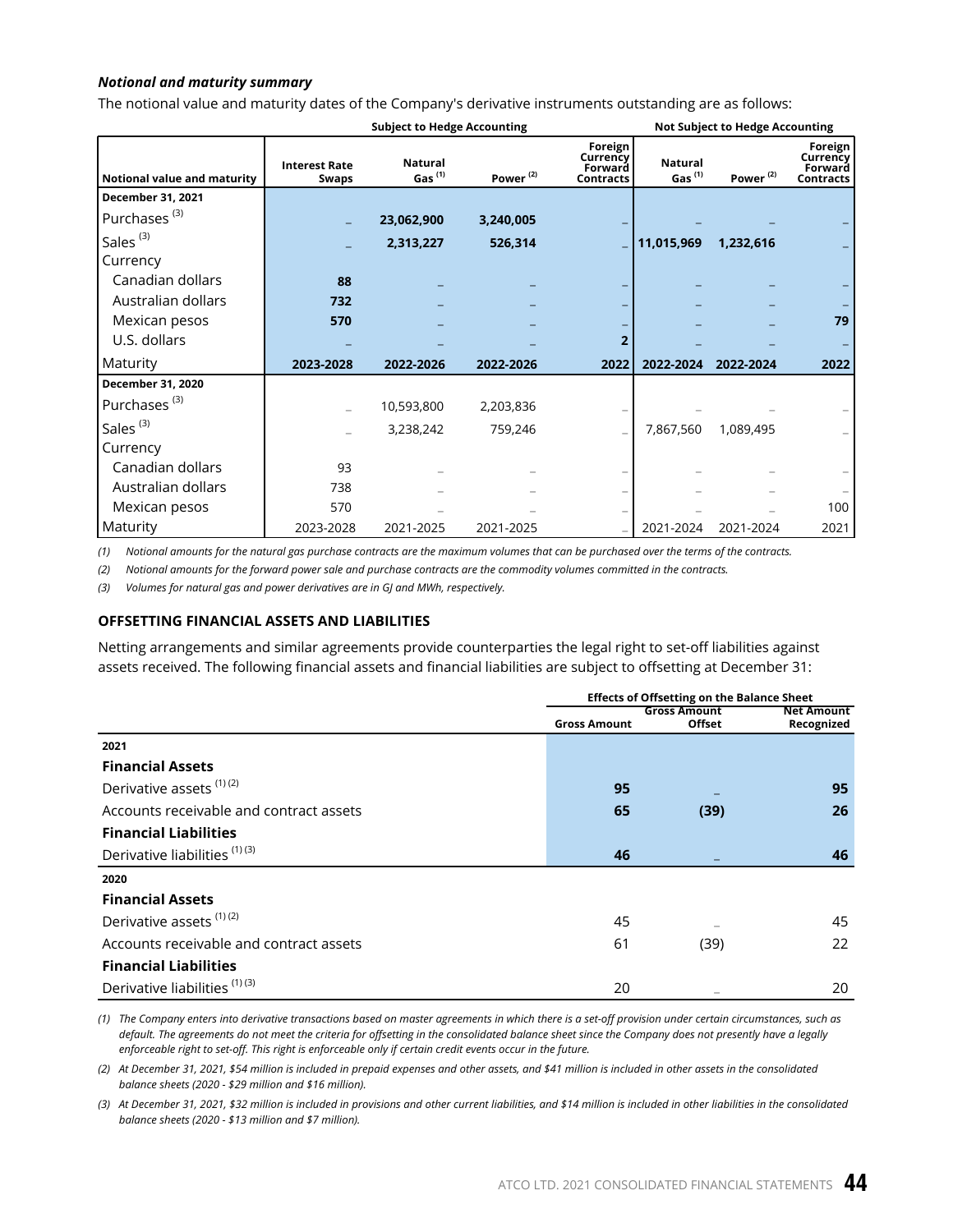## **21. RISK MANAGEMENT**

The Company's Board is responsible for understanding the principal risks of the Company's business, achieving a proper balance between risks incurred and the potential return to share owners, and confirming there are controls in place to effectively monitor and manage those risks with a view to the long-term viability of the Company. The Board established the Audit & Risk Committee to review significant risks associated with future performance, growth and lost opportunities identified by management that could materially affect the Company's ability to achieve its strategic or operational targets. This committee is responsible for confirming that management has procedures in place to mitigate identified risks.

The Company is exposed to a variety of risks associated with the use of financial instruments: market risk, credit risk and liquidity risk. The Company may use various derivative financial instruments to manage its exposure in these areas. All such instruments are used to manage risk and are not for trading purposes.

The source of risk exposure and how each is managed is outlined below.

#### **MARKET RISK**

#### *Interest rate risk*

Interest rate risk is the risk that the fair value of future cash flows of a financial instrument will fluctuate due to changes in interest rates. The Company's interest-bearing assets and liabilities include cash and cash equivalents, bank indebtedness and long-term debt. The interest rate risk faced by the Company is primarily due to its cash and cash equivalents and floating rate long-term debt.

Cash and cash equivalents include fixed rate instruments with maturities of generally 90 days or less that are reinvested as they mature. The Company is exposed to interest rate movements after these investments mature.

The Company's risk management policy is to hedge all material interest rate risk exposures related to long-term financings when the risk is incurred, unless commercial arrangements or mechanisms are in place to offset such interest rate risk. The Company has fixed interest rates, either directly or through interest rate swap agreements, on 97 per cent (2020 - 97 per cent) of total long-term debt. Consequently, the exposure to fluctuations in market interest rates is limited.

A 25 basis point increase or decrease in interest rates would increase or decrease earnings by less than \$1 million. This analysis has been determined based on the exposure to interest rates for financial instruments outstanding at December 31, 2021.

#### *Foreign exchange risk*

Foreign exchange risk is the risk that the fair value or future cash flows of a financial instrument will fluctuate due to changes in foreign exchange rates. The Company operates internationally and is exposed to foreign exchange risk from financial instruments denominated in currencies other than the functional currency of an operation and on its net investments in foreign subsidiaries. The majority of this currency risk arises from exposure to the U.S. dollar and Australian dollar. The Company offsets foreign exchange volatility in part by entering into foreign currency derivative contracts and by financing with foreign-denominated debt. The Company's risk management policy is to hedge all material transactions with foreign exchange risks arising from the sale or purchase of goods and services where revenue or the costs to be incurred are denominated in a currency other than the functional currency of the transacting company.

A 10 per cent increase or decrease in foreign exchange rates would each increase or decrease OCI by the following:

|                   | OCI            |
|-------------------|----------------|
| U.S. dollar       |                |
| Australian dollar | $-\circ$<br>၁၀ |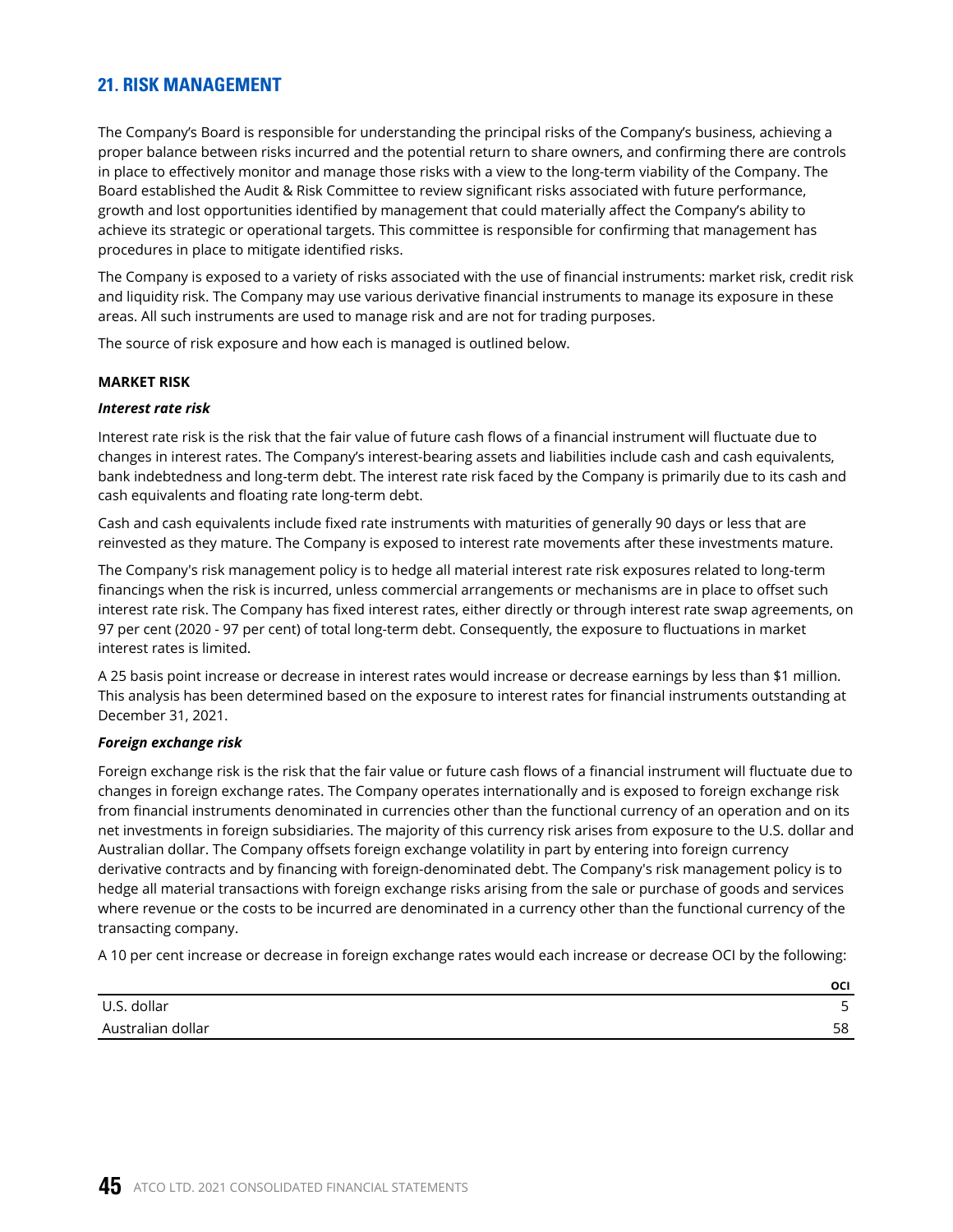The sensitivity analysis is based on management's assessment that an average 10 per cent increase or decrease in these currencies relative to the Canadian dollar is a reasonable potential change over the next year. This analysis has been determined based on the exposure to foreign exchange for financial instruments outstanding at December 31, 2021.

The sensitivity analysis excludes translation risk associated with the translation of subsidiaries that have a different functional currency than the functional currency of the Company.

#### *Energy commodity price risk*

Energy commodity price risk is the risk that the fair value or future cash flows of natural gas and electricity sales and purchases will fluctuate due to changes in market prices. Fluctuations in market prices result from changes in supply and customer demand, fuel costs, market conditions, weather, regulatory policies, and other factors. The Company's retail energy and natural gas storage businesses are exposed to commodity price movements, particularly to the market price of natural gas and electricity.

Anticipated price risks are calculated based on the Company's customer demand requirements and supply requirements to natural gas and electricity. These are consistently observed and analyzed to ensure that operational and commercial strategic policies to mitigate pricing risk are met.

The Company manages its price risk as part of its strategy by entering into hedging contracts, including short-term and long-term fixed price sale and purchase contracts. Management actively monitors its derivative transactions in accordance with its risk management policy. This policy sets out pre-defined risks and financial parameters so that price fluctuations do not materially affect the margins the Company ultimately receives.

The Company is also exposed to seasonal natural gas price spreads in its natural gas storage operations. Management mitigates this risk by entering into short-term and long-term firm capacity arrangements, where appropriate.

The Company's natural gas and electricity contracts associated with financial derivatives are significantly influenced by the variability of forward spot prices.

A 10 per cent increase or decrease in the forward price of natural gas or electricity would increase or decrease earnings by \$11 million, and would increase or decrease OCI by \$21 million. This analysis assumes that changes in the forward price of natural gas and electricity affects the mark-to-market adjustment of the purchase and sale contracts.

## **CREDIT RISK**

Credit risk is the risk of financial loss due to a counterparty's inability to discharge their contractual obligations to the Company. The Company is exposed to credit risk on its cash and cash equivalents, accounts receivable and contract assets, finance lease receivable and derivative instrument assets. The exposure to credit risk represents the total carrying amount of these financial instruments in the consolidated balance sheet.

The Company manages its credit risk on cash and cash equivalents by investing in instruments issued by creditworthy financial institutions and in short-term instruments issued by the federal government.

Accounts receivable and contract assets and finance lease receivable credit risk is reduced by transacting with credit-worthy customers in accordance with the established credit approval policies, diversified customer base and through collateral arrangements such as letters of credit, corporate guarantees and cash deposits. The utilities are also able to recover an estimate for their credit loss allowances through approved customer rates and to request recovery through customer rates for any losses from retailers beyond the retailer security mandated by provincial regulations.

Derivative credit risk arises from the possibility that a counterparty to a contract fails to perform according to its terms and conditions. This risk is mitigated by dealing with large, credit-worthy counterparties and continuous monitoring of the counterparty risk exposure. The Company has in certain instances entered into master netting agreements with its derivative counterparties, which provides a right to offset for certain exposures between the parties.

The Company does not have a concentration of credit risk with any counterparty, except for finance lease receivables, which by its nature is with a single counterparty.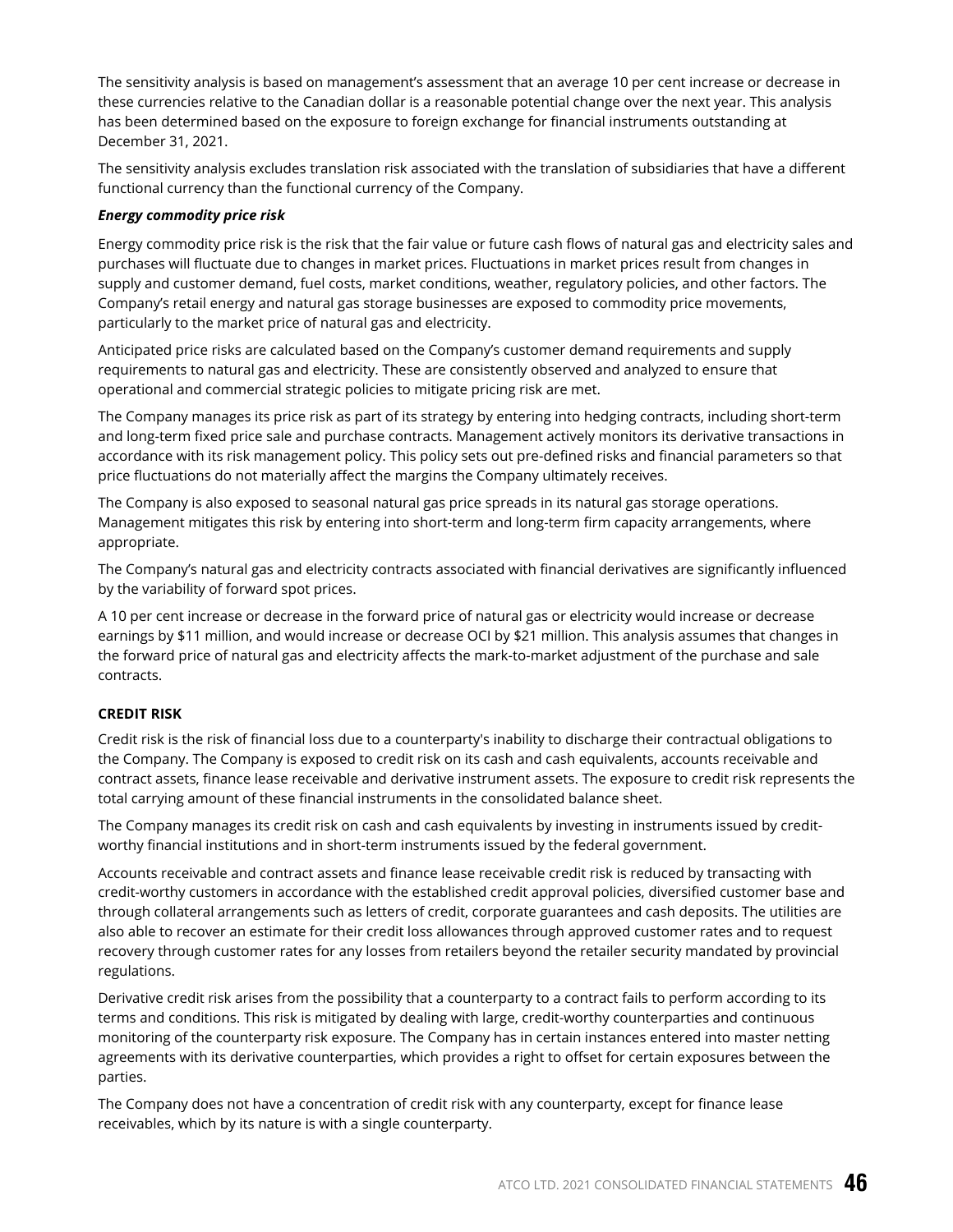Depending on the nature of accounts receivable and contract assets, the Company estimates credit losses based on the expected credit loss rates for respective credit ratings. At December 31, the summary of the expected credit loss rates for respective credit ratings is as follows:

|                   | High<br>(AA to AAA) | Medium<br>(BBB to A)             | (BB and<br>below) |
|-------------------|---------------------|----------------------------------|-------------------|
| December 31, 2021 |                     | 0%-0.02% 0.05%-0.15% 0.48%-3.13% |                   |
| December 31, 2020 |                     | 0%-0.02% 0.05%-0.16% 0.51%-3.20% |                   |

At December 31, 2021, the Company had approximately \$57 million of accounts receivable and contract assets classified as Low (BB and below) (2020 - approximately \$90 million).

Where the Company believes there is a high probability of a customer default, additional credit allowances are recorded.

The reconciliation of changes in the Company's credit loss allowance for the year ended December 31 is as follows:

|                                      | 2021 | 2020 |
|--------------------------------------|------|------|
| Beginning of year                    |      | h    |
| Credit loss allowance                | h    | 1つ   |
| Utilization of credit loss allowance | 11.  | (10) |
| End of year                          | 13   |      |

The aging analysis of the trade receivables that are past due but not impaired at December 31 is as follows:

|               | 2021 | 2020 |
|---------------|------|------|
| Up to 30 days | 734  | 652  |
| 31 to 60 days | 21   | 18   |
| 61 to 90 days | -    | 6    |
| Over 90 days  | 24   | 16   |
|               | 786  | 692  |

At December 31, 2021, the Company held \$285 million in letters of credit for certain counterparty receivables (2020 - \$237 million). The Company did not take possession of any collateral it holds as security in 2021 or 2020. The Company has also entered into guarantee arrangements with the parent company of Direct Energy Partnership (NRG Energy) relating to the retail energy supply functions performed by Direct Energy (see Note 30).

## **LIQUIDITY RISK**

Liquidity risk is the risk that the Company will not be able to meet its financial obligations associated with its financial liabilities that are settled in cash or another financial asset. Liquidity risk arises from the Company's general funding needs and in the management of its assets, liabilities and capital structure. The Company considers it prudent to maintain sufficient liquidity to fund approximately one full year of cash requirements to preserve strong financial flexibility. Cash flow from operations provides a substantial portion of the Company's cash requirements. Additional cash requirements are met with the use of existing cash balances, bank borrowings and issuance of long-term debt and preferred shares. Commercial paper borrowings and short-term bank loans are also used under available credit lines to provide flexibility in the timing and amounts of long-term financing.

## *Lines of credit*

At December 31, the Company has the following lines of credit that enable it to obtain financing for general business purposes:

|                      |              |             | 2021      |              |             | 2020      |
|----------------------|--------------|-------------|-----------|--------------|-------------|-----------|
|                      | <b>Total</b> | <b>Used</b> | Available | <b>Total</b> | <b>Used</b> | Available |
| Long-term committed  | 3,128        | 1.208       | 1,920     | 2,914        | 814         | 2,100     |
| Short-term committed | -            | -           | -         | 150          | 138         | 12        |
| Uncommitted          | 584          | 186         | 398       | 571          | 154         | 417       |
|                      | 3,712        | 1.394       | 2,318     | 3,635        | 1.106       | 2,529     |

Long-term committed credit facilities have maturities greater than one year. Uncommitted credit facilities have no set maturity and the lender can demand repayment at any time.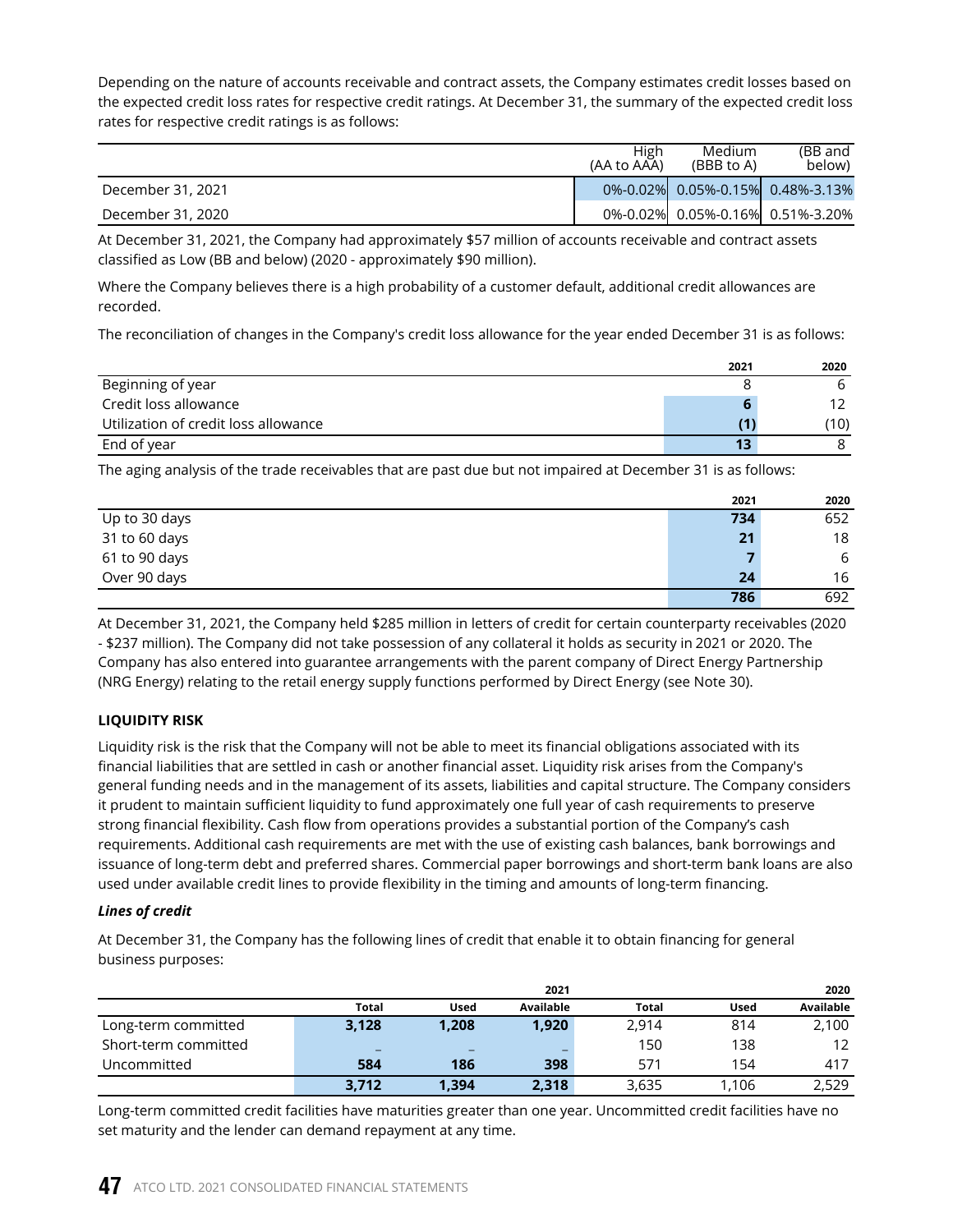Lines of credit utilized at December 31 are comprised of:

|                   | 2021  | 2020             |
|-------------------|-------|------------------|
| Short-term debt   | 206   | $\hspace{0.5cm}$ |
| Long-term debt    | 941   | 906              |
| Letters of credit | 247   | 200              |
|                   | 1,394 | 1,106            |

#### *Commercial paper*

The Company is authorized to issue \$1.2 billion of commercial paper against its long-term committed credit facilities.

#### *Maturity analysis of financial obligations*

The table below analyzes the remaining contractual maturities at December 31, 2021 of the Company's financial liabilities based on the contractual undiscounted cash flows.

|                                          | 2022  | 2023 | 2024 | 2025 | 2026 | 2027 and<br>thereafter |
|------------------------------------------|-------|------|------|------|------|------------------------|
| Accounts payable and accrued liabilities | 852   |      |      |      |      |                        |
| Short-term debt                          | 206   | -    |      |      |      |                        |
| Long-term debt:                          |       |      |      |      |      |                        |
| Principal                                | 351   | 233  | 451  | 62   | 432  | 8,373                  |
| Interest expense <sup>(1)</sup>          | 371   | 371  | 363  | 358  | 365  | 7,006                  |
| Derivatives <sup>(2)</sup>               | 32    | q    | 4    |      |      |                        |
|                                          | 1.812 | 613  | 818  | 421  | 797  | 15,379                 |

*(1) Interest payments on floating rate debt have been estimated using rates in effect at December 31, 2021. Interest payments on debt that has been hedged have been estimated using hedged rates.*

*(2) Payments on outstanding derivatives have been estimated using exchange rates and commodity prices in effect at December 31, 2021.*

The table below analyzes the remaining contractual maturities at December 31, 2020 of the Company's financial liabilities based on the contractual undiscounted cash flows, as reported in the consolidated financial statements for the year ended December 31, 2020.

|                                          | 2021  | 2022                     | 2023  | 2024   | 2025 | 2026 and<br>thereafter |
|------------------------------------------|-------|--------------------------|-------|--------|------|------------------------|
| Accounts payable and accrued liabilities | 695   | $\overline{\phantom{a}}$ |       |        |      |                        |
| Long-term debt:                          |       |                          |       |        |      |                        |
| Principal                                | 329   | 379                      | 817   | 129    | 35   | 7,979                  |
| Interest expense <sup>(1)</sup>          | 398   | 384                      | 364   | 343    | 342  | 6,986                  |
| Derivatives <sup>(2)</sup>               | 13    |                          |       | $\sim$ |      |                        |
|                                          | 1.435 | 768                      | 1,183 | 472    | 377  | 14.965                 |

*(1) Interest payments on floating rate debt have been estimated using rates in effect at December 31, 2020. Interest payments on debt that has been hedged have been estimated using hedged rates.*

*(2) Payments on outstanding derivatives have been estimated using exchange rates and commodity prices in effect at December 31, 2020.*

## **PANDEMIC RISK**

An outbreak of infectious disease, a pandemic or a similar public health threat, such as the COVID-19 pandemic, could adversely impact the Company. This includes causing operating, supply chain and project development delays and disruptions, labor shortages and shutdowns as a result of government regulation and prevention measures, increased strain on employees and compromised levels of customer service, any of which could have a negative impact on the Company's operations.

Any deterioration in general economic and market conditions resulting from a public health threat could negatively affect demand for electricity and natural gas, revenue, operating costs, timing and extent of capital expenditures, results of financing efforts, or credit risk and counterparty risk; any of which could have a negative impact on the Company's business.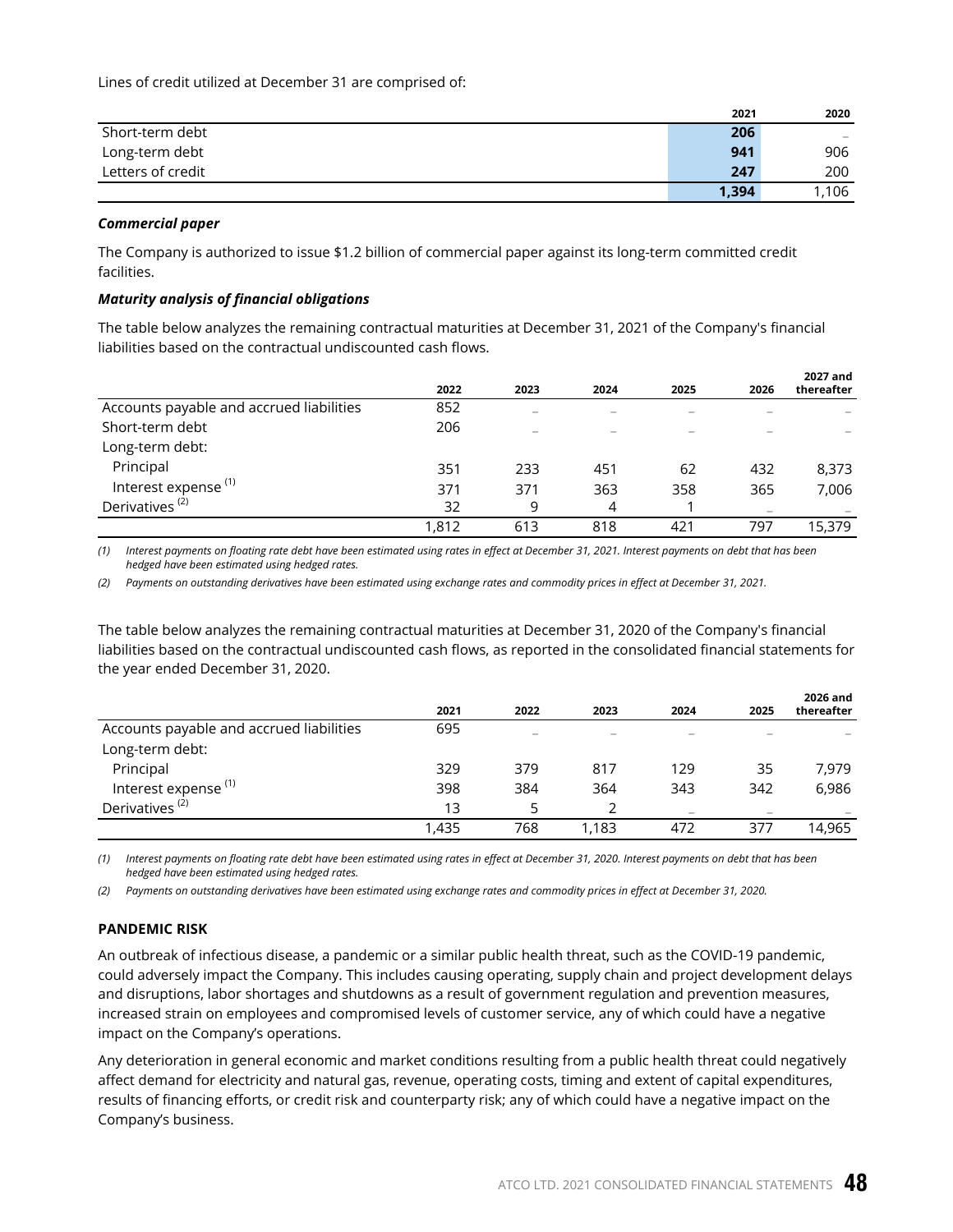While the Company's investments are largely focused on regulated utilities and long-term contracted businesses with strong counterparties creating a resilient investment portfolio, the extent of the COVID-19 pandemic and its future impact on the Company remains uncertain. In response to the evolving situation, the Company's Pandemic Plan was activated in February 2020. The plan included travel restrictions, limited access to facilities, a direction to work from home whenever possible, physical distancing measures and other protocols (including the use of personal protective equipment while at a work premise). Since then, the Company has been following recommendations by local and national public health authorities across the globe to adjust operational requirements as needed to ensure a coordinated approach across the Company. As a result of these efforts and the Company's experience in crisis response, the Company's operations, financial position and performance have not been significantly impacted for the year ended December 31, 2021.

## **CLIMATE CHANGE RISK**

The Company manages climate risks related to assets, including preparing for, and responding to, extreme weather events through activities such as proactive route and site selection, asset hardening, regular maintenance, and insurance. The Company follows regulated engineering codes and continues to evaluate ways to create greater system reliability and resiliency. When planning for capital expenditures or acquiring assets, the Company considers site specific climate and weather factors, such as flood plain mapping and extreme weather history.

The Company also continues to explore and implement opportunities in clean fuels, renewable energy, and energy efficiency. This includes looking at ways to modernize the Company's energy infrastructure to accommodate new and innovative sources of energy as well as ways to further use energy more efficiently. This process is associated with risks and uncertainties, and is highly dependent on changes in legislation, market price volatility, local and global demand on energy, as well as the timing of when the local and global markets transition to a more energy efficient and cleaner fuels-based economy. The extent and significance of the future impact of such risks and uncertainties remain unknown.

## **22. CAPITAL DISCLOSURES**

The Company's objectives when managing capital are to:

- 1. Safeguard the Company's ability to continue as a going concern so it can continue to provide returns to share owners and benefits for other stakeholders.
- 2. Maintain strong investment-grade credit ratings in order to provide efficient and cost-effective access to funds required for operations and growth.

The Company considers both its regulated and non-regulated operations, as well as changes in economic conditions and risks impacting its operations, in managing its capital structure. The Company may adjust the dividends paid to share owners, issue or purchase Class I and Class II Shares, issue or redeem preferred shares, and issue or repay short-term debt, long-term debt and non-recourse long-term debt. Financing decisions are based on assessments by management in line with the Company's objectives, with a goal of managing the financial risk to the Company as a whole.

While the Alberta based Utilities have as their objective to be capitalized according to the AUC-approved capital structure, the Company as a whole is not restricted in the same manner. The Company sets its capital structure relative to risk and to meet financial and operational objectives, while factoring in the decisions of the regulator.

The Company also manages capital to comply with the customary covenants on its debt. A common financial covenant for the Company's debentures and credit facilities is that total debt divided by total capitalization must be less than 75 per cent. The Company defines total debt as the sum of bank indebtedness, short-term debt and longterm debt (including its respective current portion). It defines total capitalization as the sum of Class I and Class II Shares, contributed surplus, retained earnings, AOCI, NCI and total debt. Management maintains the debt capitalization ratio well below 75 per cent to sustain access to cost-effective financing.

Debt capitalization does not have standardized meaning under IFRS and might not be comparable to similar measures presented by other companies. Also, the definitions of total debt and total capitalization vary slightly in the Company's debt-related agreements.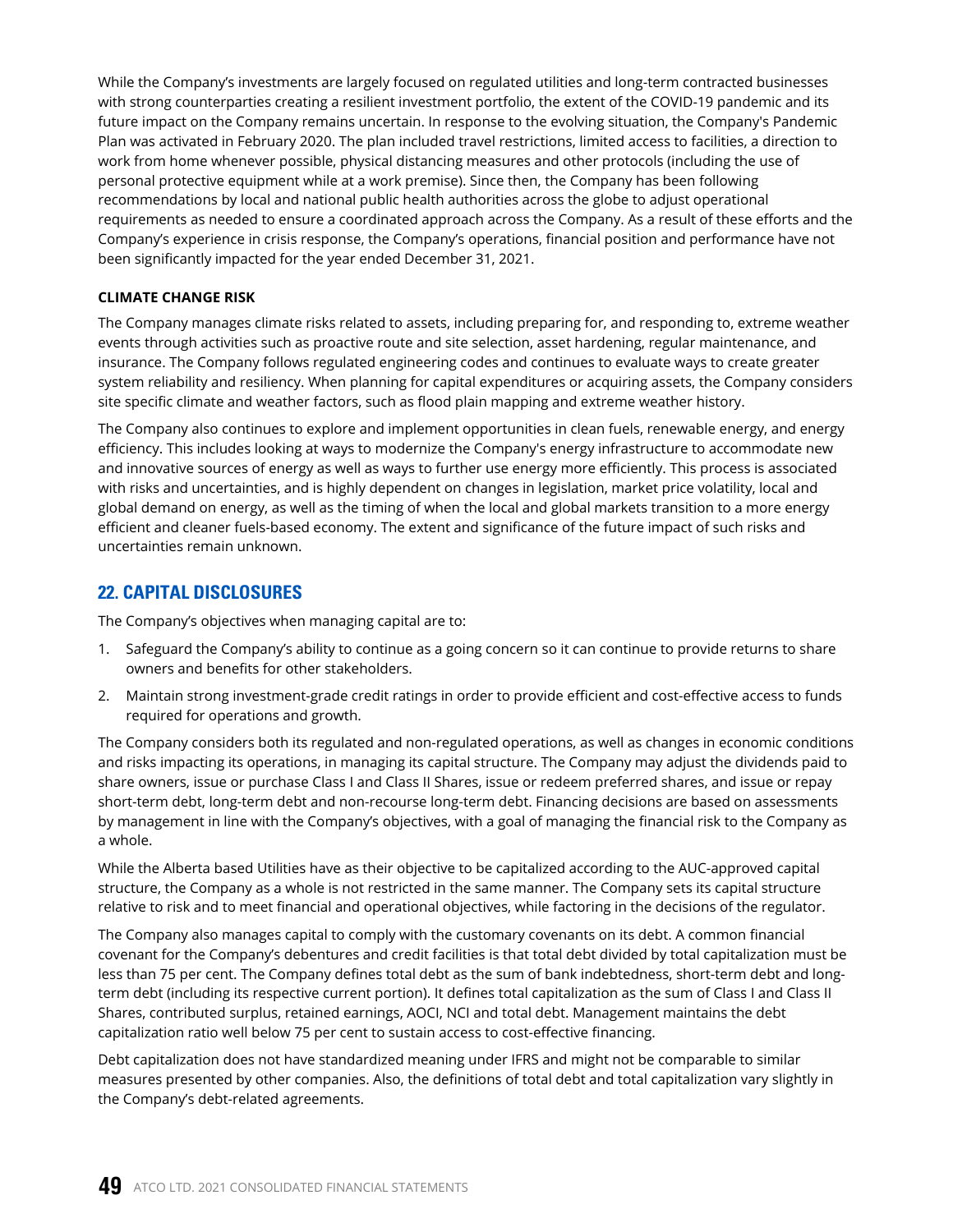The Company's capitalization at December 31 is as follows:

|                                      | 2021   | 2020   |
|--------------------------------------|--------|--------|
| <b>Bank indebtedness</b>             | 3      | 3      |
| Short-term debt                      | 206    |        |
| Long-term debt                       | 9,852  | 9,619  |
| Total debt                           | 10,061 | 9,622  |
| Class I and Class II Shares          | 180    | 178    |
| Contributed surplus                  | 8      | 6      |
| Retained earnings                    | 3,962  | 3,880  |
| Accumulated other comprehensive loss | (39)   | (12)   |
| Non-controlling interests            | 3,838  | 3,797  |
| Total equity                         | 7,949  | 7,849  |
| Total capitalization                 | 18,010 | 17,471 |
| Debt capitalization                  | 56 %   | 55 %   |

For the year ended December 31, 2021, the Company complied with externally imposed requirements on its capital, including covenants related to debentures and credit facilities.

# **23. SIGNIFICANT JUDGMENTS, ESTIMATES AND ASSUMPTIONS**

Significant judgments, estimates and assumptions made by the Company are outlined below.

## **SIGNIFICANT ACCOUNTING JUDGMENTS**

#### *Revenue related items*

The Company makes judgments with respect to: determining whether the promised goods and services are considered distinct performance obligations by considering the relationship of such promised goods and services; allocating the transaction price for each distinct performance obligation identified through stand-alone selling price; evaluating when a customer obtains control of the goods or services promised; and evaluating whether the Company acts as principal or agent on certain flow-through charges to customers.

## *Impairment of financial assets*

The impairment loss allowance for financial assets is based on assumptions about risk of default and expected loss rates. The Company makes judgments in making these assumptions and selecting the inputs to the impairment calculation, based on the Company's past history, existing market conditions as well as forward looking estimates at the end of each reporting period.

## *Associates*

Judgment is required when assessing the classification of an investment as an associate. When making this assessment, the Company considers the structure of the investment, the legal form of any separate vehicles, the contractual terms of the investment, and other facts and circumstances.

#### *Joint arrangements*

Judgment is required when assessing the classification of a joint arrangement as a joint operation or a joint venture. When making this assessment, the Company considers the structure of the arrangements, the legal form of any separate vehicles, the contractual terms of the arrangements, and other facts and circumstances.

## *Impairment of long-lived assets*

Indicators of impairment are considered when evaluating whether or not an asset is impaired. Factors which could indicate an impairment exists include: significant underperformance relative to historical or projected operating results, significant changes in the way in which an asset is used or in the Company's overall business strategy, significant negative industry or economic trends, or adverse decisions by regulators. Events indicating an impairment may be clearly identifiable or based on an accumulation of individually insignificant events over a period of time. Measurement uncertainty is increased where the Company is not the operator of a facility. The Company continually monitors its operating facilities and the markets and business environment in which it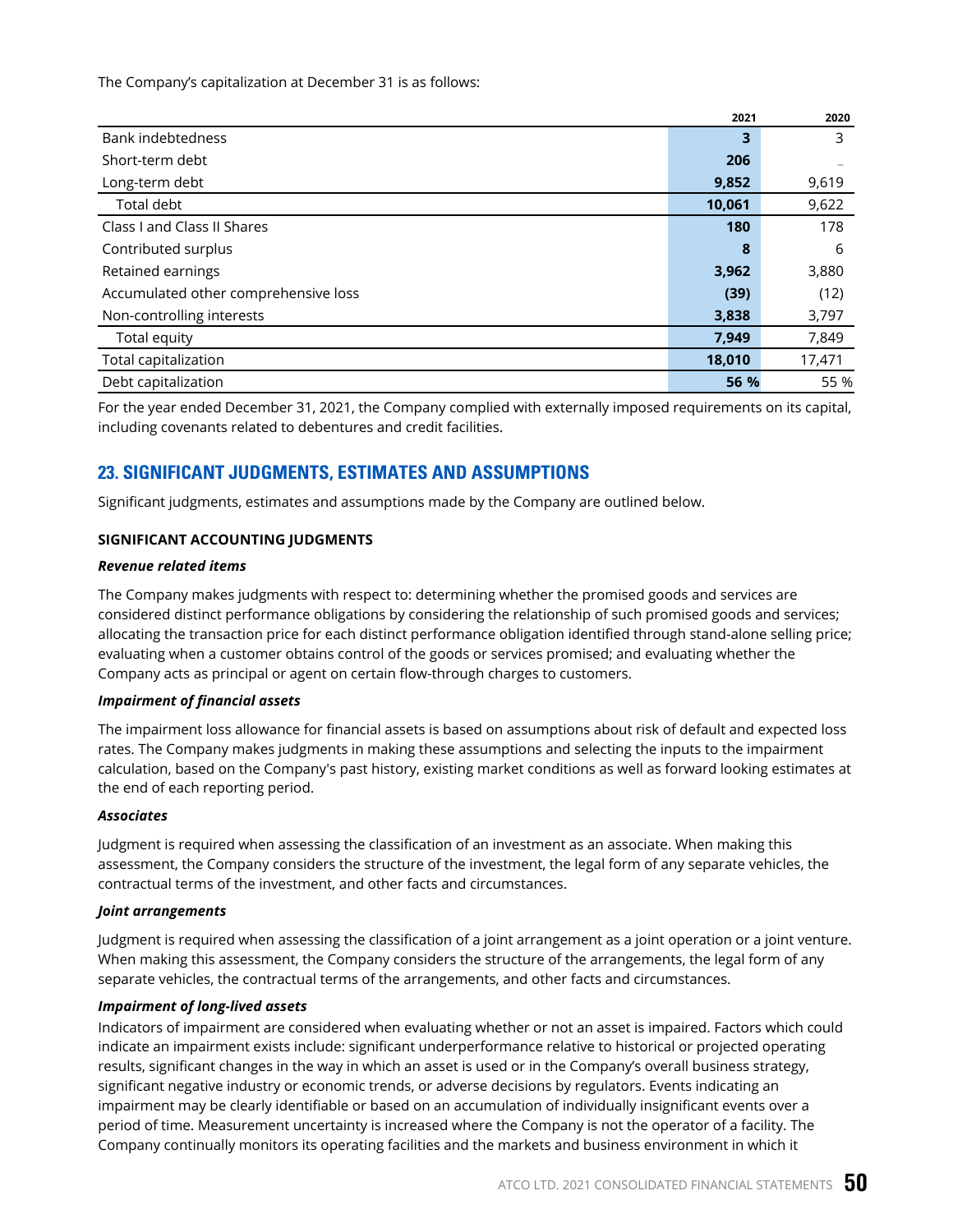operates. Judgments and assessments about conditions and events are made in order to conclude whether a possible impairment exists.

## *Property, plant and equipment and intangibles*

The Company makes judgments to: assess the nature of the costs to be capitalized and the time period over which they are capitalized in the purchase or construction of an asset; evaluate the appropriate level of componentization where an asset is made up of individual components for which different depreciation and amortization methods and useful lives are appropriate; distinguish major overhauls to be capitalized from repair and maintenance activities to be expensed; and determine the useful lives over which assets are depreciated and amortized.

#### *Leases*

The Company evaluates contract terms and conditions to determine whether they contain or are leases. Where a lease exists, the Company determines whether substantially all of the significant risks and rewards of ownership are transferred to the customer, in which case it is accounted for as a finance lease, or remain with the Company, in which case it is accounted for as an operating lease.

In the situation where the implicit interest rate in the lease is not readily determined, the Company uses judgment to estimate the incremental borrowing rate for discounting the lease payments. The Company's incremental borrowing rate generally reflects the interest rate that the Company would have to pay to borrow a similar amount at a similar term and with a similar security. The Company estimates the lease term by considering the facts and circumstances that create an economic incentive to exercise an extension or termination option. Certain qualitative and quantitative assumptions are used when evaluating these incentives.

#### *Income taxes*

The Company makes judgments with respect to changes in tax legislation, regulations and interpretations thereof. Judgment is also applied to estimating probable outcomes, when temporary differences will reverse, and whether tax assets are realizable.

When tax legislation is subject to interpretation, management periodically evaluates positions taken in tax filings and records provisions where appropriate. The provisions are management's best estimates of the expenditures required to settle the present obligations at the balance sheet date, using a probability weighting of possible outcomes.

## **SIGNIFICANT ACCOUNTING ESTIMATES AND ASSUMPTIONS**

#### *Revenue recognition*

An estimate of usage not yet billed is included in revenues from the regulated distribution of natural gas and electricity. The estimate is derived from unbilled gas and electricity distribution services supplied to customers and is based on historical consumption patterns. Management applies judgment to the measure and value of the estimated consumption.

## *Impairment of financial assets*

The impairment loss allowance for financial assets are based on assumptions about risk of default and expected loss rates. For details regarding significant assumptions and key inputs used to calculate impairment loss allowance, see Note 21.

## *Useful lives of property, plant and equipment and intangibles*

Useful lives are estimated based on current facts and past experience taking into account the anticipated physical life of the asset, existing long-term sales agreements and contracts, current and forecast demand, and the potential for technological obsolescence.

## *Impairment of long-lived assets*

The Company continually monitors its long-lived assets and the markets and business environment in which it operates for indications of asset impairment. Where necessary, the Company estimates the recoverable amount for the cash generating unit (CGU) to determine if an impairment loss is to be recognized. These estimates are based on assumptions, such as the price for which the assets in the CGU could be obtained or future cash flows that will be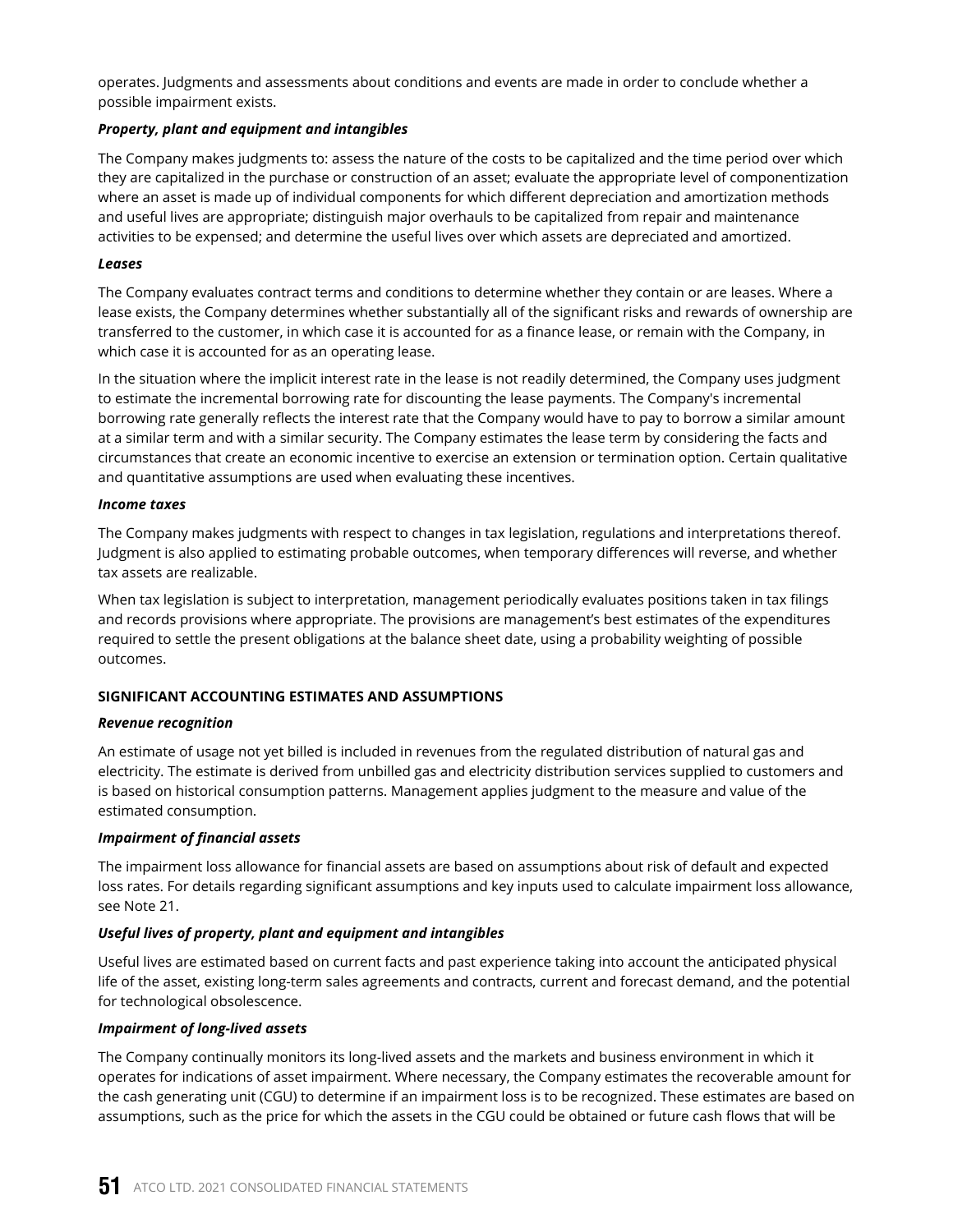produced by the CGU, discounted at an appropriate rate. Subsequent changes to these estimates or assumptions could significantly impact the carrying value of the assets in the CGU.

#### *Leases*

Useful lives of right-of-use assets are based on current facts and past experience taking into account the anticipated physical life of the asset, existing long-term sales agreements and contracts, current and forecast demand, and the potential for technological obsolescence.

#### *Onerous contracts*

In assessing the unavoidable costs of meeting obligations under an onerous contract at the reporting date, the Company identifies and quantifies any compensation or penalties, other costs arising from the need to terminate a contract or inability to fulfil it. This process involves judgment about the future events, interpretation of legal terms of a contract, as well as estimates on the timing and amount of future cash flows. The change in used estimates and underlying assumptions can significantly impact the amount of recognized provision in relation to onerous contracts.

#### *Retirement benefits*

The Company consults with qualified actuaries when setting the assumptions used to estimate retirement benefit obligations and the cost of providing retirement benefits during the period. These assumptions reflect management's best estimates of the long-term inflation rate, projected salary increases, retirement age, discount rate, health care costs trend rates, life expectancy and termination rates. The discount rate is determined by reference to market yields on high quality corporate bonds. Since the discount rate is based on current yields, it is only a proxy for future yields. Significant assumptions used to determine the retirement benefit cost and obligation are shown in Note 15.

## *Asset retirement obligations*

The Company's estimates regarding asset retirement costs and related obligations change as a result of changes in cost estimates, legal and constructive requirements, market rates and technological advancement. The significant assumptions used to record asset retirement obligations include, but are not limited to, expected timing of retirement of an asset, scope and costs of retirement and reclamation activities, rates of inflation and a pre-tax riskfree discount rate. The estimates and assumptions for asset retirement obligations are reviewed at each reporting period. Changes to the estimates or assumptions could significantly impact the carrying values of the asset retirement obligations.

## *Income taxes*

Management periodically evaluates positions taken in tax filings where tax legislation is subject to interpretation, and records provisions where appropriate. The provisions are management's best estimates of the expenditures required to settle the present obligations at the balance sheet date measured using a probability weighting of possible outcomes.

## *Use of judgments and estimates around the COVID-19 pandemic*

For the year ended December 31, 2021, the Company performed an assessment of the impacts of uncertainties around the COVID-19 pandemic on its consolidated financial position, financial performance and cash flows. The assessment required use of judgments and estimates and resulted in no material impacts to the consolidated financial statements.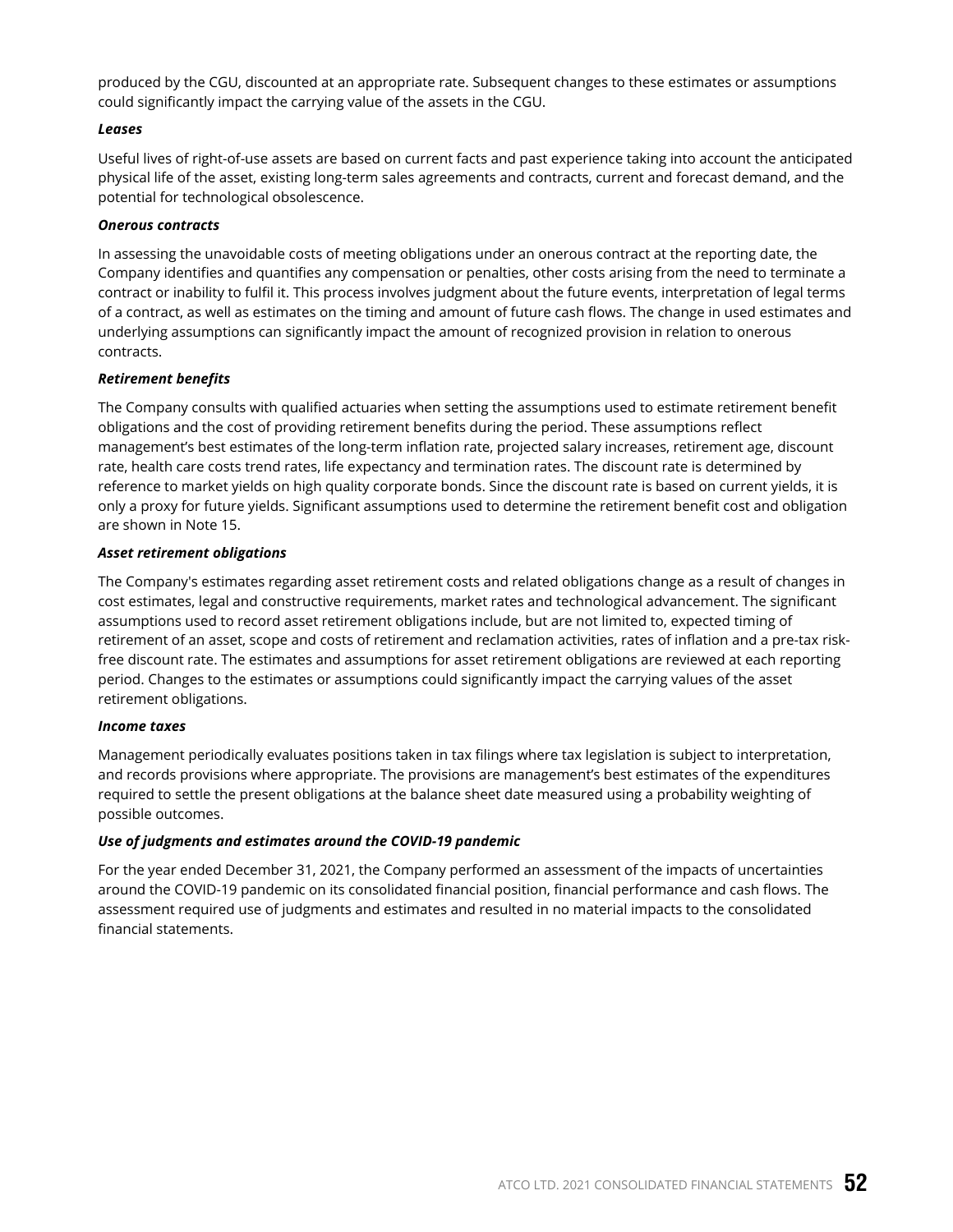# **24. BUSINESS COMBINATIONS**

#### *Acquisition of the natural gas storage business in Canada*

On December 2, 2021, ATCO Energy Solutions Ltd., a subsidiary of Canadian Utilities Limited, acquired a 100 per cent ownership interest in Alberta Hub, an underground natural gas storage business in Alberta, Canada. The acquisition is reported in the Energy Infrastructure segment.

The aggregate consideration paid for Alberta Hub was \$135 million, which is comprised of \$84 million cash paid, net of cash acquired of \$51 million. There is no contingent consideration with this acquisition.

The fair values of the identifiable assets acquired and liabilities assumed were as follows:

| Accounts receivable and contract assets |      |
|-----------------------------------------|------|
| Property, plant & equipment             | 106  |
| Intangible assets                       |      |
| Deferred income tax liabilities         | (24) |
| Other liabilities                       | (4)  |
| Total identifiable net assets acquired  | 84   |

The fair value of the acquired accounts receivable approximated the carrying value due to their short-term nature. None of the accounts receivable acquired were impaired.

From the date of acquisition, revenues of \$1 million and earnings attributable to earnings attributable to Class I and Class II shares of less than \$1 million were included in the consolidated statements of earnings for the year ended December 31, 2021, as a result of the acquisition. Transaction costs of \$1 million for incremental legal and advisory services fees were expensed during the year ended December 31, 2021 and included in other costs and expenses in the consolidated statements of earnings.

The Company's pro-forma consolidated revenues and earnings attributable to Class I and Class II shares for the year ended December 31, 2021, would have been \$4,314 million and \$252 million, respectively, if the acquisition had occurred on January 1, 2021. These pro-forma adjustments reflect the Company's historic natural gas storage margin and adjustments for depreciation and amortization assuming the fair values attributed in the purchase price allocation occurred on January 1, 2021. These pro-forma results may not necessarily be indicative of actual results had the acquisition occurred on January 1, 2021.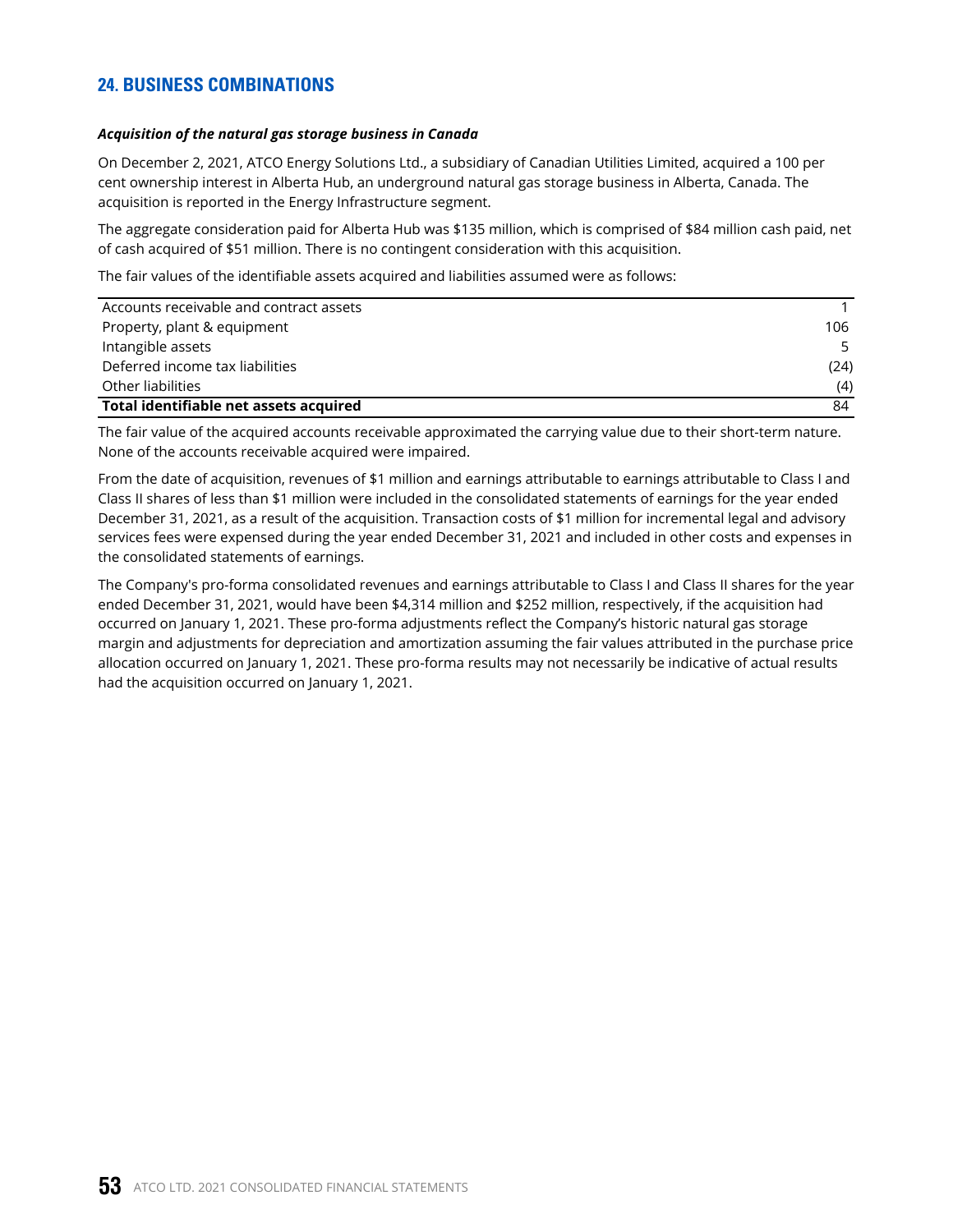# **25. INVESTMENT IN EQUITY INTEREST IN ASSOCIATE COMPANY**

The summarized financial information for the Company's 40 per cent interest in Neltume Ports S.A., over which the Company has significant influence, is provided below. This includes the balance sheets and selected information from the statements of earnings and comprehensive income.

|                                      | December 31<br>2021 | December 31<br>2020 |
|--------------------------------------|---------------------|---------------------|
| <b>Balance sheet</b>                 |                     |                     |
| Cash and cash equivalents            | 265                 | 307                 |
| Other current assets                 | 70                  | 63                  |
| Current assets                       | 335                 | 370                 |
| Non-current assets                   | 1,172               | 1,180               |
| Total assets                         | 1,507               | 1,550               |
| Financial liabilities <sup>(1)</sup> | (48)                | (53)                |
| Other current liabilities            | (65)                | (45)                |
| <b>Current liabilities</b>           | (113)               | (98)                |
| Financial liabilities <sup>(1)</sup> | (169)               | (197)               |
| Other non-current liabilities        | (112)               | (104)               |
| Non-current liabilities              | (281)               | (301)               |
| <b>Total liabilities</b>             | (394)               | (399)               |
| <b>Net assets</b>                    | 1,113               | 1,151               |
| ATCO's share of net assets           | 445                 | 460                 |

*(1) Financial liabilities are comprised mainly of long-term debt.*

Selected information from the statement of earnings and comprehensive income for the year ended December 31 is as follows:

|                                          | 2021 | 2020 |
|------------------------------------------|------|------|
| Revenues                                 | 346  | 326  |
| Depreciation and amortization            | (60) | (65) |
|                                          |      |      |
| Interest income                          |      | 2    |
| Interest expense                         | (11) | (13) |
| Income taxes                             | (7)  | (4)  |
|                                          |      |      |
| Earnings                                 | 33   | 40   |
| Other comprehensive loss                 | (17) | (5)  |
|                                          |      |      |
| <b>ATCO's share of earnings</b>          | 13   | 15   |
| ATCO's share of other comprehensive loss | (7   | (2)  |

A reconciliation of the carrying amount of the investment in associate company for the year ended December 31 is as follows:

|                                          | 2021 | 2020 |
|------------------------------------------|------|------|
| Beginning of year                        | 460  | 468  |
| ATCO's share of net earnings             | 13   | 15   |
| ATCO's share of other comprehensive loss | (7)  | (2)  |
| Dividends received                       | (15) | (17) |
| Foreign exchange                         | (6)  | (3)  |
| Other                                    |      | (1)  |
| End of year                              | 445  | 460  |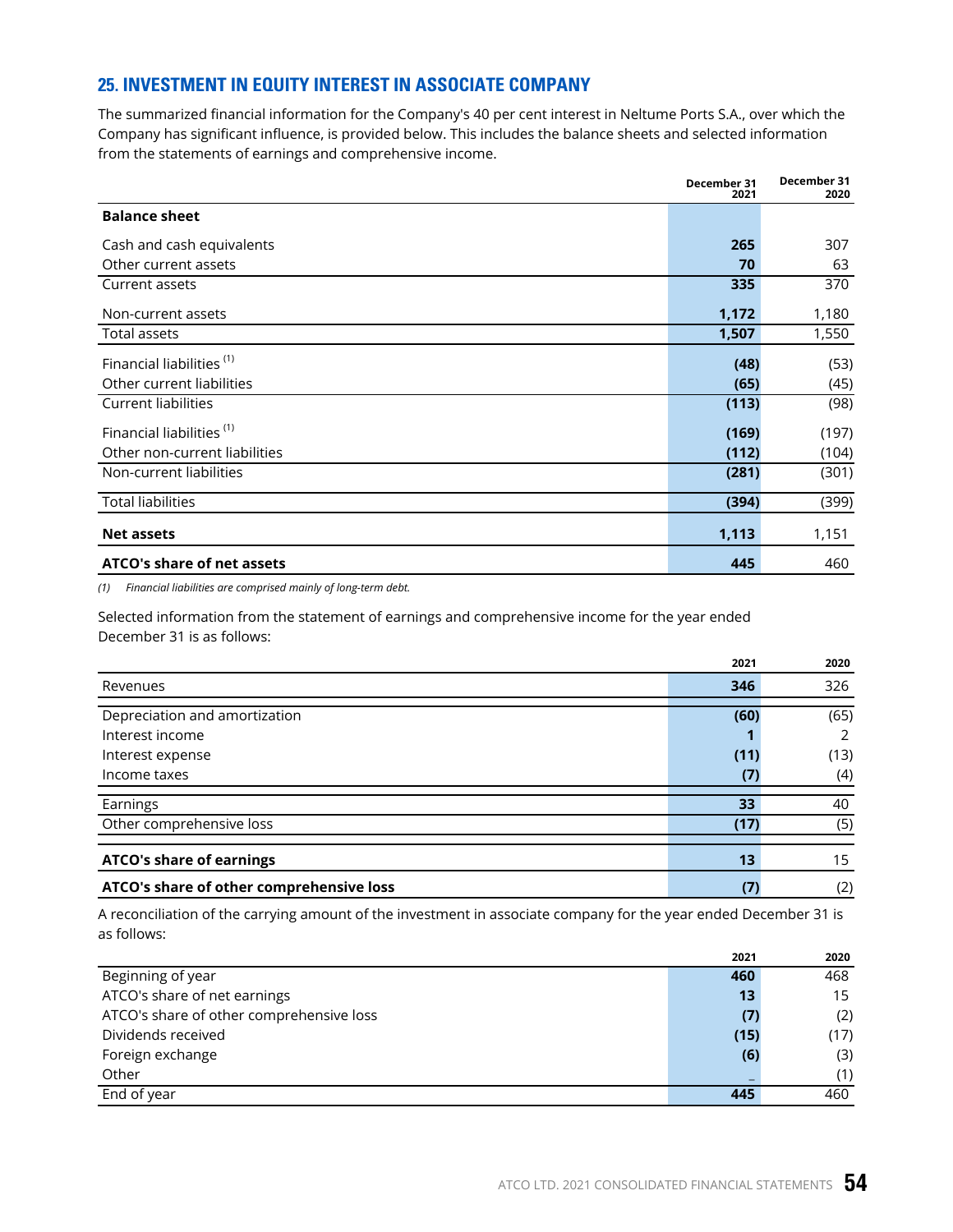# **26. SUBSIDIARIES**

Principal operating subsidiaries are listed below. Subsidiaries are wholly owned, unless otherwise indicated.

| <b>Principal Operating Subsidiaries</b>   | <b>Principal Place</b><br>of Business | <b>Principal Activity</b>                                                                                              |
|-------------------------------------------|---------------------------------------|------------------------------------------------------------------------------------------------------------------------|
| ATCO Structures & Logistics               | Canada                                | Workforce housing, modular facilities, construction, site support<br>services and logistics and operations management. |
| Inversiones ATCO Chile Limitada           | Chile                                 | Holds 40% investment in associate, Neltume Ports S.A.                                                                  |
| Canadian Utilities Limited <sup>(1)</sup> | Canada                                | Holding company                                                                                                        |
| ATCO Energy Solutions                     | Canada                                | Develops, owns and operates non-regulated energy and water-<br>related infrastructure                                  |
| Electricidad del Golfo                    | Mexico                                | Electricity generation and related infrastructure services                                                             |
| ATCO Gas Australia                        | Australia                             | Natural gas distribution                                                                                               |
| ATCO Power Australia                      | Australia                             | Electricity generation                                                                                                 |
| <b>ATCO Energy</b>                        | Canada                                | Electricity and natural gas retailer and a solution provider for<br>home and business                                  |
| ATCO Power (2010)                         | Canada                                | Electricity generation and related infrastructure services                                                             |
| CU Inc.                                   | Canada                                | Holding company                                                                                                        |
| ATCO Electric                             | Canada                                | Electricity transmission, distribution and related infrastructure<br>development                                       |
| ATCO Gas <sup>(2)</sup>                   | Canada                                | Natural gas distribution and related infrastructure development                                                        |
| ATCO Pipelines <sup>(2)</sup>             | Canada                                | Natural gas transmission and related infrastructure development                                                        |

*(1) At December 31, 2021, ATCO Ltd. has an ownership interest of 53.0 per cent (2020 - 52.3 per cent).*

*(2) ATCO Gas and ATCO Pipelines are divisions of ATCO Gas and Pipelines Ltd.*

# **27. JOINT ARRANGEMENTS**

#### **JOINT VENTURES**

The following joint ventures are considered the most significant; however, they are not individually material to the operations of the Company.

| <b>Significant Joint Ventures</b>                       | Segment                      | <b>Operating</b><br><b>lurisdiction</b> | Ownership % | <b>Principal Activity</b>             |
|---------------------------------------------------------|------------------------------|-----------------------------------------|-------------|---------------------------------------|
| LUMA Energy LLC                                         | Utilities, Electricity       | Puerto Rico                             | 50          | Operations and<br>management services |
| <b>Osborne Cogeneration Plant</b>                       | Energy Infrastructure        | Australia                               | 50          | Electricity generation                |
| Strathcona Storage Limited<br>Partnership               | Energy Infrastructure Canada |                                         | 60          | Hydrocarbon storage                   |
| Joint venture during the period ended December 31, 2020 |                              |                                         |             |                                       |
| Sabinco Soluciones Modulares S.A. (1)                   | Structures & Logistics Chile |                                         | 50          | Modular structures                    |
|                                                         |                              |                                         |             |                                       |

*(1) A joint venture during the period ended December 31, 2020.*

#### *ATCO Sabinco*

On December 30, 2020, the Company increased its ownership in Sabinco Soluciones Modulares S.A. (ATCO Sabinco) from 50 per cent to 100 per cent. The increase in ownership was accounted for using the acquisition method. The aggregate consideration paid was \$20 million and is included in other investing activities in the consolidated statements of cash flows. ATCO Sabinco was previously accounted for as a joint venture, and, effective December 30, 2020, is consolidated. Significant assets and liabilities acquired and, as a result included in the consolidated balance sheets at December 31, 2020, include \$43 million of property, plant and equipment, \$16 million of trade accounts receivable and contract assets, and \$11 million of long-term debt.

ATCO Sabinco is reported in the Structures & Logistics segment.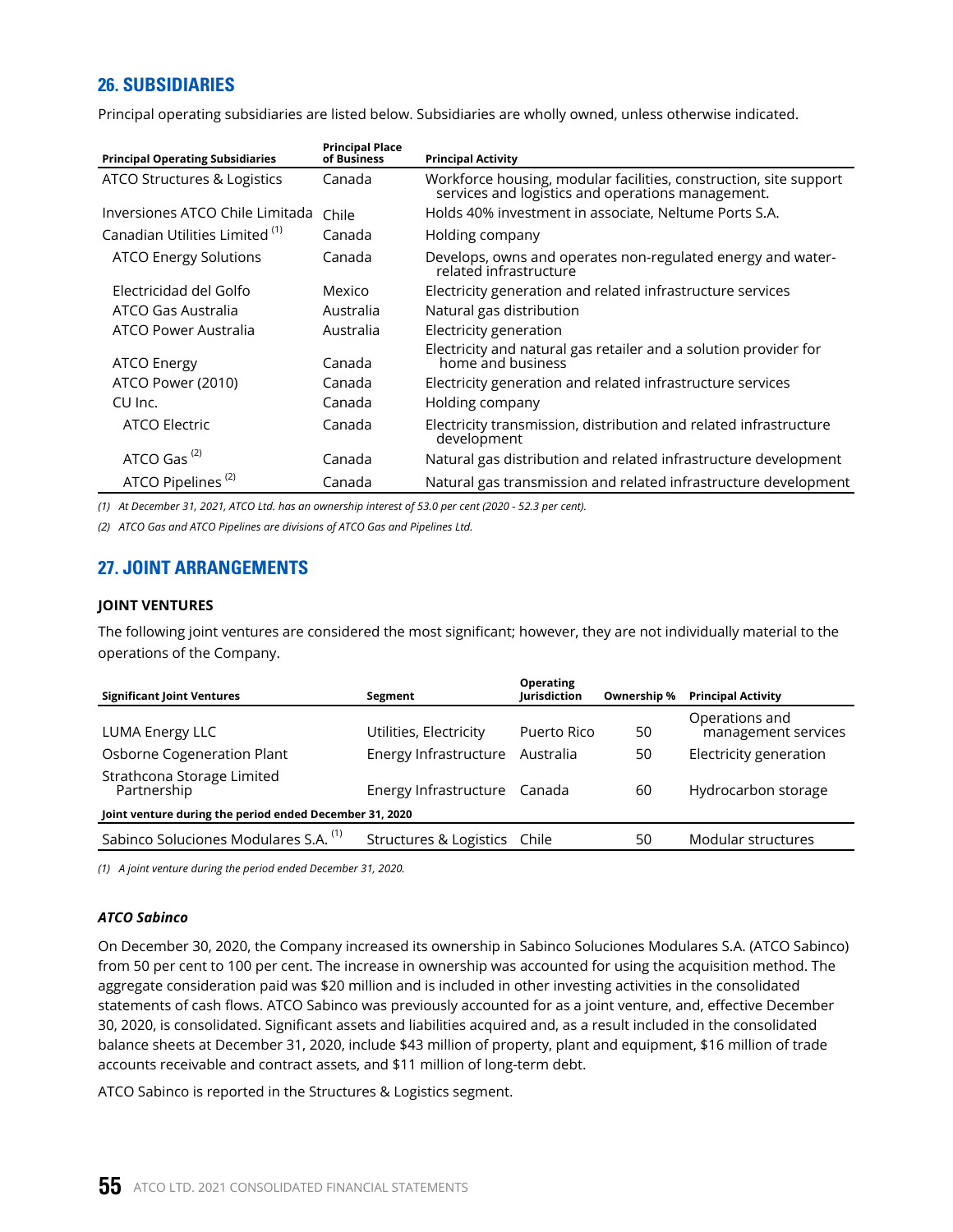## *LUMA Energy LLC*

On June 22, 2020, LUMA Energy LLC (LUMA), a Commonwealth of Puerto Rico based joint venture between the Company and Quanta Services, Inc., where each party holds a 50 per cent ownership interest, was selected by the Puerto Rico Public-Private Partnerships Authority to modernize and operate Puerto Rico's electric transmission and distribution system over a term of 15 years after a one year transition period which commenced in June 2020.

LUMA contractual arrangements do not assume ownership of any electric transmission and distribution assets. The functional currency of LUMA is US dollars.

The Company has accounted for its 50 per cent ownership interest as a joint venture, whereby the initial investment shall be adjusted for the Company's share of LUMA's earnings, other comprehensive income, dividends received from LUMA, and foreign exchange. When making the assessment on whether LUMA represents a joint venture, the Company considered the structure, legal form and contractual terms of the arrangement with Quanta Services, Inc., as well as other facts and circumstances.

LUMA is reported in the Utilities, Electricity segment.

## *Joint Ventures financial information*

Aggregate information for the Company's interest in joint ventures is shown below.

|                                                          | 2021 | 2020 |
|----------------------------------------------------------|------|------|
| Earnings and comprehensive income for the year           | 62   | 34   |
| Dividends received                                       | 46   | 20   |
| Aggregate carrying amount of interests in joint ventures | 228  | 186  |

Contributions in the Company's joint ventures during the year ended December 31 were as follows:

|                                        | 2021 | 2020                     |
|----------------------------------------|------|--------------------------|
| LUMA Energy LLC                        |      | $\overline{\phantom{a}}$ |
| Strathcona Storage Limited Partnership | 19   | a                        |
|                                        | 27   | a                        |

## *Commitments*

The joint ventures have contractual obligations in the normal course of business. The Company's total share of these unrecognized commitments, based on the contractual undiscounted cash flows, was \$25 million at December 31, 2021 (2020 - \$25 million).

## *Dividends and Distributions*

The Company requires approval from its joint venture partners before any dividends or distributions can be paid.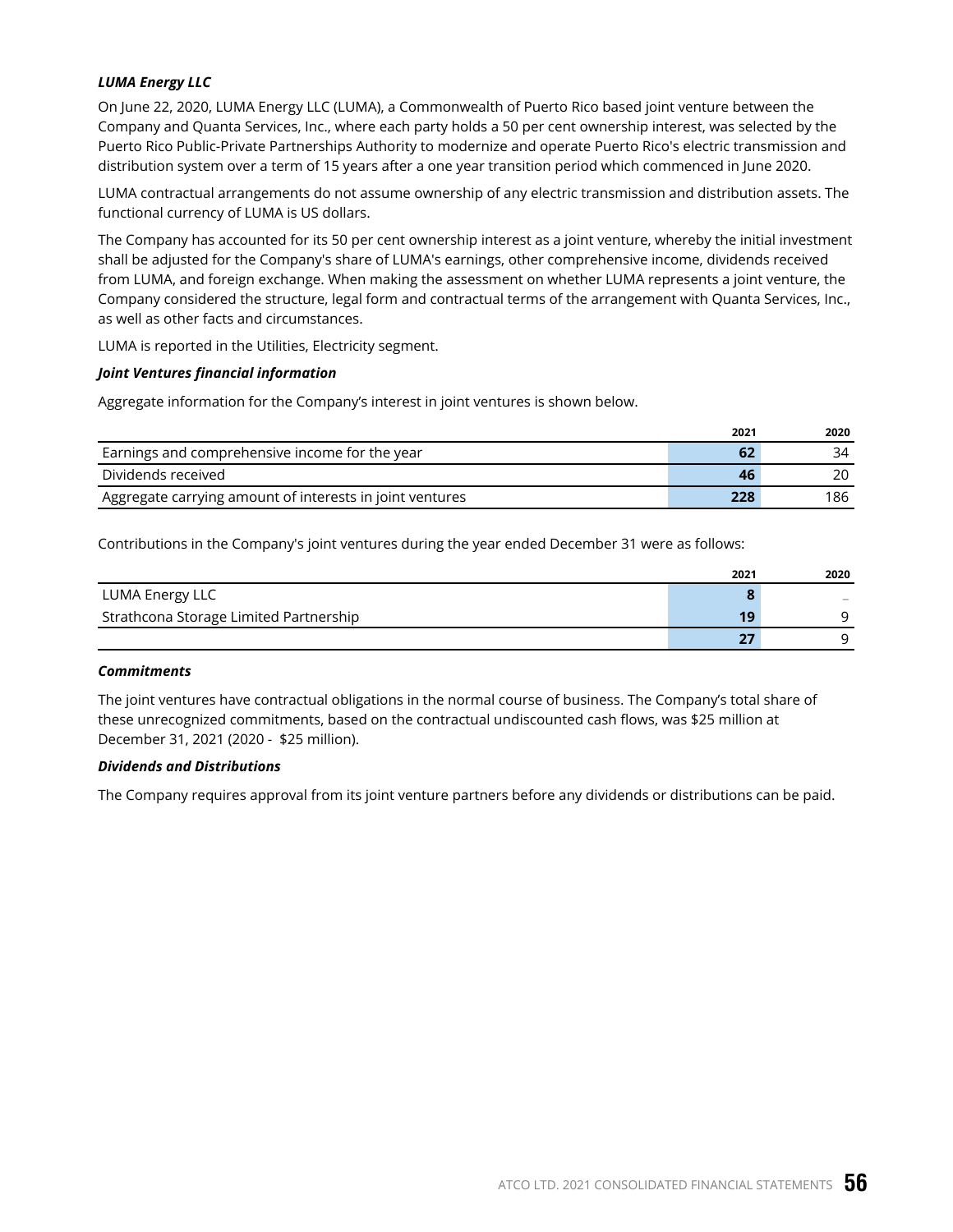# **28. NON-CONTROLLING INTERESTS**

Non-controlling interests at December 31 are as follows:

|                                                                                                           | 2021  | 2020  |
|-----------------------------------------------------------------------------------------------------------|-------|-------|
| NCI in Canadian Utilities Limited                                                                         | 3.834 | 3.794 |
| NCI in ATCO Espaciomovil S.A.P.I. de C.V., 70 per cent owned subsidiary of<br>ATCO Structures & Logistics |       |       |
|                                                                                                           | 3.838 | 3.797 |

## **NCI in CANADIAN UTILITIES LIMITED**

Non-controlling interests in Canadian Utilities Limited at December 31 are as follows:

|                                                                                                   | 2021 | 2020 |
|---------------------------------------------------------------------------------------------------|------|------|
| Class A non-voting shares and Class B common shares                                               | %    | %    |
| Total ownership interest held                                                                     | 47.0 | 47.7 |
| Proportion of voting rights held (Class B Common shares of Canadian Utilities Limited)            | 8.4  | 9.7  |
| Proportion of non-voting rights held (Class A Non-voting shares of Canadian Utilities<br>Limited) | 61.2 | 61.7 |

The summarized consolidated financial information for Canadian Utilities Limited, before inter-company eliminations, is provided below.

|                                                        | 2021      | 2020      |
|--------------------------------------------------------|-----------|-----------|
| <b>Consolidated Statements of Comprehensive Income</b> |           |           |
| Revenues                                               | 3,515     | 3,233     |
| Earnings for the year                                  | 400       | 434       |
| Total comprehensive income                             | 589       | 451       |
| Attributable to NCI:                                   |           |           |
| Earnings for the year                                  | 223       | 245       |
| Total comprehensive income                             | 311       | 252       |
| <b>Consolidated Balance Sheets</b>                     |           |           |
| Current assets                                         | 1,731     | 1,559     |
| Non-current assets                                     | 19,344    | 18,737    |
| Current liabilities                                    | (1, 418)  | (856)     |
| Non-current liabilities                                | (12, 835) | (12, 632) |
| Net assets                                             | 6,822     | 6,808     |
| Attributable to NCI                                    | 3,834     | 3,794     |
| <b>Consolidated Statements of Cash Flows</b>           |           |           |
| Cash flows from operating activities                   | 1,718     | 1,631     |
| Cash flows used in investing activities                | (1, 262)  | (905)     |
| Cash flows used in financing activities                | (478)     | (924)     |
| Decrease in cash position                              | (22)      | (198)     |
| <b>Dividends paid to NCI</b>                           |           |           |
| Class A and Class B share owners                       | 225       | 227       |
| Equity preferred shares                                | 72        | 74        |
|                                                        | 297       | 301       |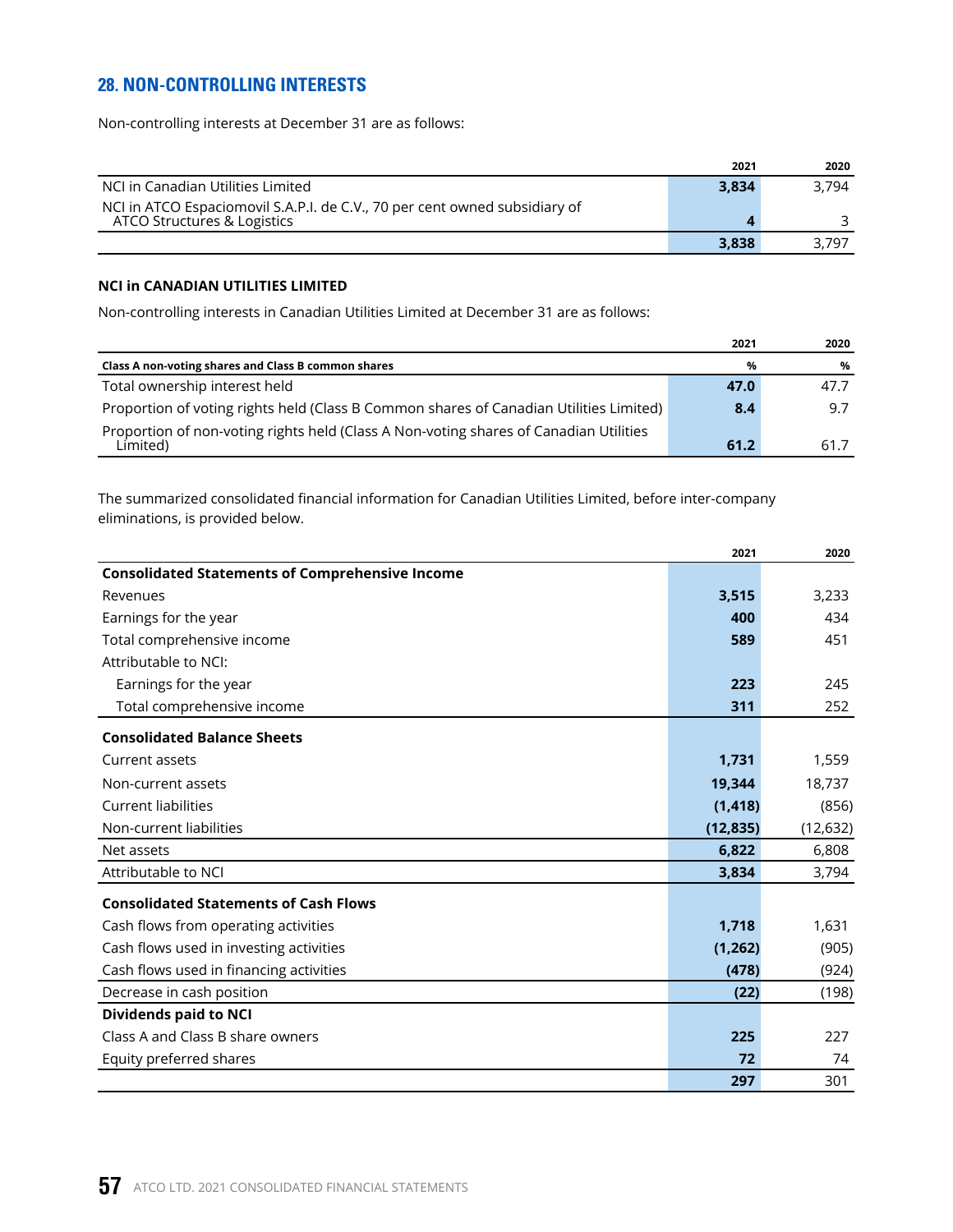#### **EQUITY PREFERRED SHARES**

Equity preferred shares held by non-controlling interests at December 31 are shown below.

|                                                                           | 2021  | 2020  |
|---------------------------------------------------------------------------|-------|-------|
| <b>CU Inc. Equity Preferred Shares</b>                                    |       |       |
| Cumulative Redeemable Preferred Shares, at 2.292% to 4.60% <sup>(1)</sup> | 190   | 190   |
| <b>Canadian Utilities Limited Equity Preferred Shares</b>                 |       |       |
| Cumulative Redeemable Second Preferred Shares, at 3.403% to 5.25%         | 1,601 | 1.400 |
| Perpetual Cumulative Second Preferred Shares, at 4.60%                    |       | 110   |
| <b>Issuance costs</b>                                                     | (30)  | (30)  |
|                                                                           | 1.761 | 1.670 |

*(1) Effective June 1, 2021, the annual dividend rate for the Series 4 Preferred Shares was reset at 2.292 per cent for the five-year period from June 1, 2021 to May 31, 2026. Prior to the reset on June 1, 2021, the annual dividend rate was 2.24 per cent.*

On August 27, 2021, Canadian Utilities Limited redeemed all of the issued 4.60 per cent Perpetual Cumulative Second Preferred Shares for \$110 million plus accrued dividends.

In December 2021, the Company issued 8,050,000 Series HH Preferred Shares yielding 4.75 per cent per annum for gross proceeds of \$201 million.

#### *Rights and privileges*

| <b>Preferred shares</b>                       | Redemption<br>Amount <sup>(1)</sup> | Quarterly Dividend <sup>(2)</sup>                    | Reset Premium <sup>(3)</sup> | Date Redeemable/<br>Convertible  | <b>Convertible To</b>    |
|-----------------------------------------------|-------------------------------------|------------------------------------------------------|------------------------------|----------------------------------|--------------------------|
| <b>Cumulative Redeemable Preferred Shares</b> |                                     |                                                      |                              |                                  |                          |
| Series 1                                      | 25.00                               | 0.2875                                               | Does not reset               | Currently redeemable             | Not convertible          |
| Series 4                                      | 25.00                               | 0.14325                                              | 1.36 %                       | June 1, 2026 <sup>(4)</sup>      | Series 5 <sup>(5)</sup>  |
|                                               |                                     | <b>Cumulative Redeemable Second Preferred Shares</b> |                              |                                  |                          |
| Series Y                                      | 25.00                               | 0.2126875                                            | 2.40 %                       | June 1, 2022 <sup>(4)</sup>      | Series Z <sup>(5)</sup>  |
| Series AA                                     | 25.00                               | 0.30625                                              | Does not reset               | September 1, 2017 <sup>(6)</sup> | Not convertible          |
| Series BB                                     | 25.00                               | 0.30625                                              | Does not reset               | September 1, 2017 <sup>(6)</sup> | Not convertible          |
| Series CC                                     | 25.00                               | 0.28125                                              | Does not reset               | June 1, 2018 <sup>(6)</sup>      | Not convertible          |
| Series DD                                     | 25.00                               | 0.28125                                              | Does not reset               | September 1, 2018 <sup>(6)</sup> | Not convertible          |
| Series EE                                     | 25.00                               | 0.328125                                             | Does not reset               | September 1, 2020 <sup>(6)</sup> | Not convertible          |
| Series FF                                     | 25.00                               | 0.28125                                              | 3.69%                        | December 1, 2025 <sup>(4)</sup>  | Series GG <sup>(5)</sup> |
| Series HH                                     | 25.00                               | 0.296875                                             | Does not reset               | March 1, 2027 <sup>(6)</sup>     | Not convertible          |

*(1) Plus accrued and unpaid dividends.*

*(2) Cumulative, payable quarterly as and when declared by the Board.*

*(3) Dividend rate will reset on the date redeemable/convertible and every five years thereafter at a rate equal to the Government of Canada yield plus the reset premium noted.*

*(4) Redeemable by the Company or convertible by the holder on the date noted and every five years thereafter.*

*(5) If converted, holders will be entitled to receive quarterly floating rate dividends equal to the Government of Canada Treasury Bill yield plus the reset premium noted. Holders have the option to convert back to the original preferred shares series on subsequent redemption dates.*

*(6) Subject to a redemption premium of 4 per cent per share. The redemption premium declines by 1 per cent in each succeeding twelve month period from the redeemable date.*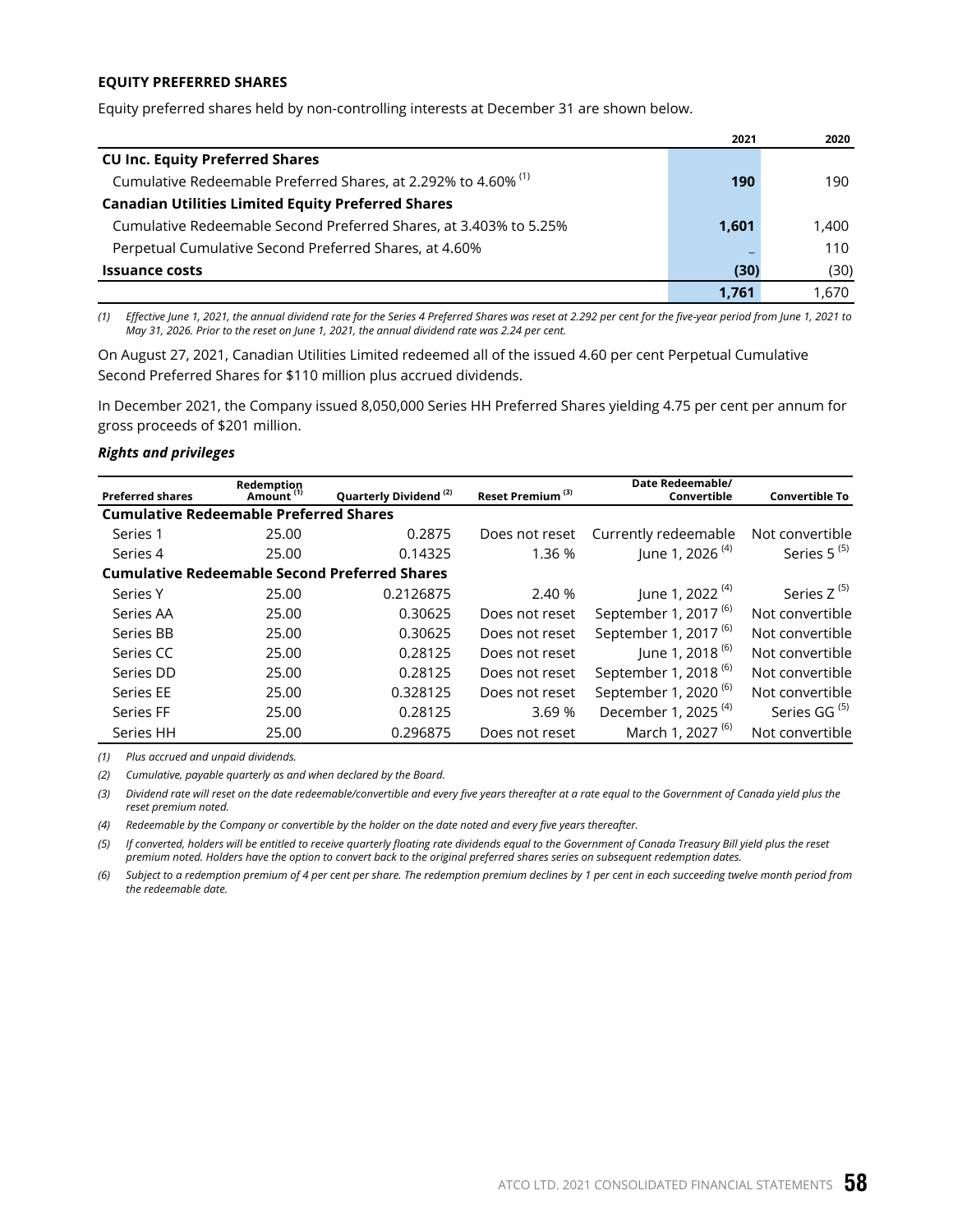## **29. SHARE-BASED COMPENSATION PLANS**

## **PLAN FEATURES**

Share based forms of compensation are granted at the discretion of the Corporate Governance – Nomination, Compensation and Succession Committee. Plan features are described below.

| Form of compensation                     | Eligibility                              | <b>Vesting Period</b>        | Term          | Settlement                                         |
|------------------------------------------|------------------------------------------|------------------------------|---------------|----------------------------------------------------|
| Stock options <sup>(1)(2)</sup>          | Officers and key employees               | 20% per year<br>over 5 years |               | 10 years Class I Non-Voting Shares <sup>(4)</sup>  |
|                                          |                                          | 25% per year<br>over 4 years |               | 8 years Class I Non-Voting Shares <sup>(4)</sup>   |
| Share appreciation rights <sup>(1)</sup> | Directors, officers and key<br>employees | 20% per year<br>over 5 years | 10 years Cash |                                                    |
| Mid-term incentive plan                  | Officers and key employees               | 2-3 years $(3)$              |               | 2-3 years Class I Non-Voting Shares <sup>(5)</sup> |

*(1) Exercise price is equal to the weighted average of the trading price of the shares on the Toronto Stock Exchange for the five trading days immediately preceding the date of grant.*

*(2) Stock Options granted from 2020 onwards vest over 4 years with a term of 8 years. Stock Options that were granted prior to 2020 vest over 5 years with a term of 10 years.* 

*(3) Based on achieving certain performance criteria.*

*(4) Issued from Treasury.*

*(5) Purchased on the secondary market.*

#### **STOCK OPTION PLAN**

Information about the options outstanding and exercisable at December 31 is summarized below.

|                                        |                | 2021                                         |                | 2020                                         |
|----------------------------------------|----------------|----------------------------------------------|----------------|----------------------------------------------|
|                                        | <b>Options</b> | Weighted<br>Average<br><b>Exercise Price</b> | <b>Options</b> | Weighted<br>Average<br><b>Exercise Price</b> |
| Options authorized for grant           | 10,200,000     |                                              | 10,200,000     |                                              |
| Options available for issuance         | 107,150        |                                              | 482,750        |                                              |
| Outstanding options, beginning of year | 1,115,200      | \$42.33                                      | 693,000        | \$44.40                                      |
| Granted                                | 515,000        | 45.30                                        | 450,000        | 38.40                                        |
| Exercised                              | (59, 750)      | 34.12                                        | (27, 300)      | 29.96                                        |
| Forfeited                              | (139, 400)     | 42.76                                        | (500)          | 42.08                                        |
| Outstanding options, end of year       | 1,431,050      | \$43.70                                      | 1,115,200      | \$42.33                                      |
| Options exercisable, end of year       | 572,300        | \$44.53                                      | 461,950        | \$44.44                                      |

| <b>Options</b>                     |                                     |                                                      | Outstanding                                  |                              | Exercisable                                  |
|------------------------------------|-------------------------------------|------------------------------------------------------|----------------------------------------------|------------------------------|----------------------------------------------|
| Range of<br><b>Exercise Prices</b> | <b>Number</b><br><b>Outstanding</b> | Weighted<br>Average<br>Remaining<br>Contractual Life | Weighted<br>Average<br><b>Exercise Price</b> | <b>Number</b><br>Exercisable | Weighted<br>Average<br><b>Exercise Price</b> |
| $$35.12 - $38.93$                  | 474.050                             | 6.4                                                  | \$38.43                                      | 181.550                      | \$38.49                                      |
| $$40.38 - $44.97$                  | 182,550                             | 4.3                                                  | 43.20                                        | 134,250                      | 43.64                                        |
| $$45.38 - $49.51$                  | 702,750                             | 6.8                                                  | 46.55                                        | 184,900                      | 48.27                                        |
| $$50.33 - $51.97$                  | 71.700                              | 2.4                                                  | 51.89                                        | 71,600                       | 51.90                                        |
| $$35.12 - $51.97$                  | 1,431,050                           | 6.2                                                  | \$43.70                                      | 572,300                      | \$44.53                                      |

Compensation expense related to stock options was \$2 million in 2021 (less than \$1 million in 2020), with a corresponding increase to contributed surplus.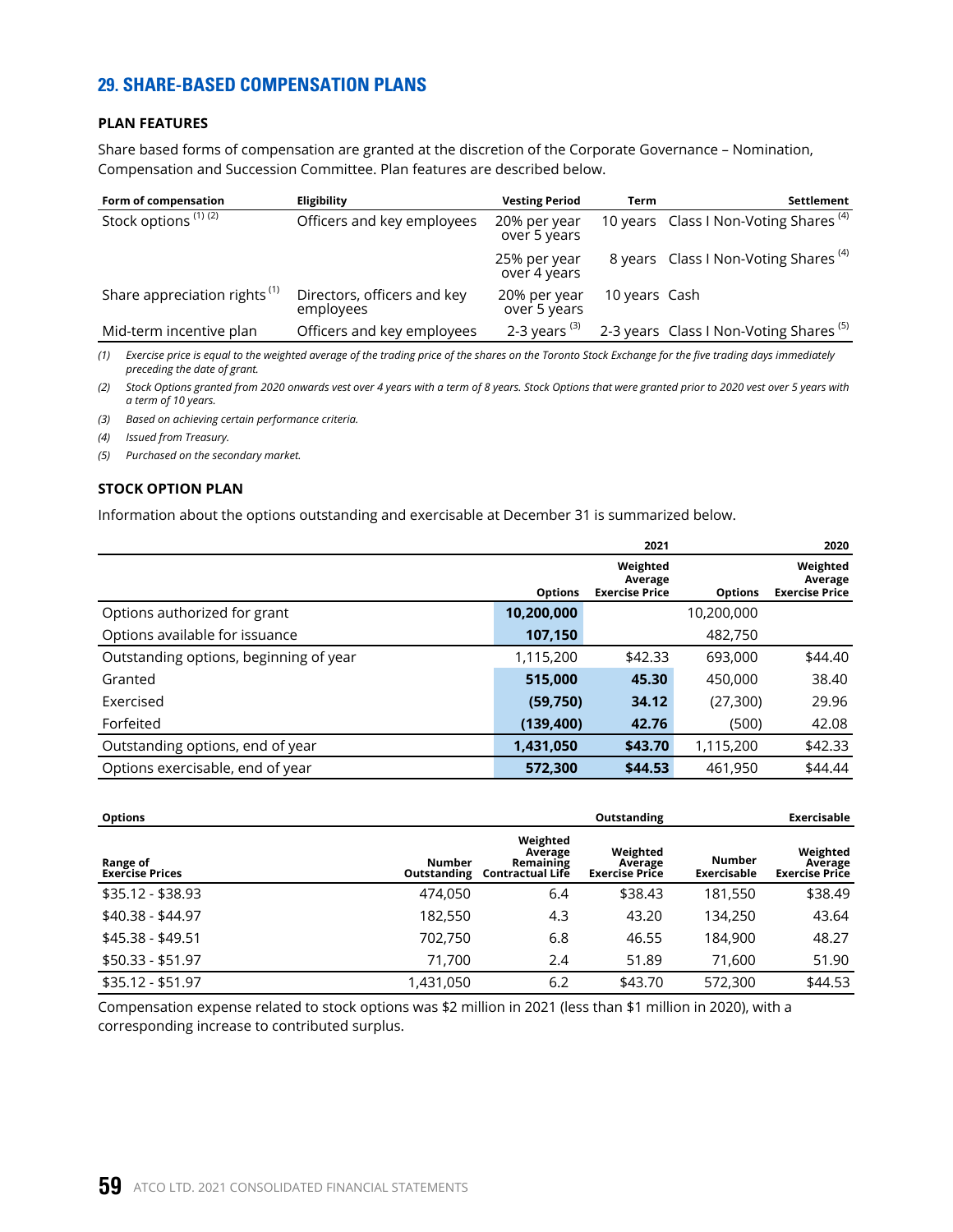#### **SHARE APPRECIATION RIGHTS**

Information about the share appreciation rights (SARs) outstanding and exercisable at December 31 is summarized below.

|                                     |                              |                                                             | 2021                                         |                              | 2020                                         |
|-------------------------------------|------------------------------|-------------------------------------------------------------|----------------------------------------------|------------------------------|----------------------------------------------|
|                                     |                              | <b>SARs</b>                                                 | Weighted<br>Average<br><b>Exercise Price</b> | <b>SARs</b>                  | Weighted<br>Average<br><b>Exercise Price</b> |
| Outstanding SARs, beginning of year |                              | 736,200                                                     | \$44.99                                      | 775,000                      | \$44.56                                      |
| Granted                             |                              | 8,000                                                       | 45.38                                        | 7,000                        | 38.40                                        |
| Exercised                           |                              | (72, 100)                                                   | 35.28                                        | (27, 300)                    | 29.96                                        |
| Forfeited                           |                              | (32, 400)                                                   | 46.65                                        | (18,500)                     | 46.79                                        |
| Outstanding SARs, end of year       |                              | 639,700                                                     | \$46.01                                      | 736,200                      | \$44.99                                      |
| SARs exercisable, end of year       |                              | 472,450                                                     | \$45.81                                      | 461,950                      | \$44.44                                      |
|                                     |                              |                                                             |                                              |                              |                                              |
| <b>SARs</b>                         |                              |                                                             | Outstanding                                  |                              | Exercisable                                  |
| Range of<br><b>Exercise Prices</b>  | <b>Number</b><br>Outstanding | Weighted<br>Average<br>Remaining<br><b>Contractual Life</b> | Weighted<br>Average<br><b>Exercise Price</b> | <b>Number</b><br>Exercisable | Weighted<br>Average<br><b>Exercise Price</b> |
| \$35.12 - \$38.93                   | 87,700                       | 4.1                                                         | \$38.58                                      | 83,700                       | \$38.59                                      |
| $$40.38 - $44.97$                   | 187,550                      | 4.3                                                         | 43.19                                        | 132,250                      | 43.66                                        |
| \$45.38 - \$49.51                   | 290,750                      | 5.8                                                         | 48.58                                        | 184,900                      | 48.27                                        |
| $$50.33 - $51.97$                   | 73,700                       | 2.5                                                         | 51.86                                        | 71,600                       | 51.90                                        |

In 2021, compensation expense related to SARs was an expense of \$2 million (2020 - credit of \$1 million). The total carrying value of liabilities arising from SARs at December 31, 2021 was \$3 million (2020 - \$2 million). The total intrinsic value of all vested SARs at December 31, 2021 was less than \$1 million (2020 - less than \$1 million).

## **STOCK OPTION AND SARS WEIGHTED AVERAGE ASSUMPTIONS**

The Company uses the Black-Scholes option pricing model to estimate the weighted average fair value of the stock options and SARs granted. The following weighted average assumptions were used:

|                                           |                | 2021        |                | 2020        |
|-------------------------------------------|----------------|-------------|----------------|-------------|
|                                           | <b>Options</b> | <b>SARs</b> | <b>Options</b> | <b>SARs</b> |
| Class I share price                       | \$45.30        | \$45.38     | \$38.40        | \$38.40     |
| Risk-free interest rate                   | 1.11%          | 0.67%       | 0.52%          | 0.37%       |
| Share price volatility <sup>(1)</sup>     | 26.19 %        | 24.87 %     | 21.76 %        | 24.67 %     |
| Estimated annual Class I share dividend   | 4.89 %         | 3.93 %      | 4.62 %         | 4.62 %      |
| Expected holding period prior to exercise | 7.1 years      | 4.0 years   | 7.1 years      | 4.0 years   |

*(1) The share price volatility is based on historical data and reflects the assumption that historical volatility over a period similar to the life of the option or SAR is indicative of future trends, which may not necessarily be indicative of exercise patterns that may occur.*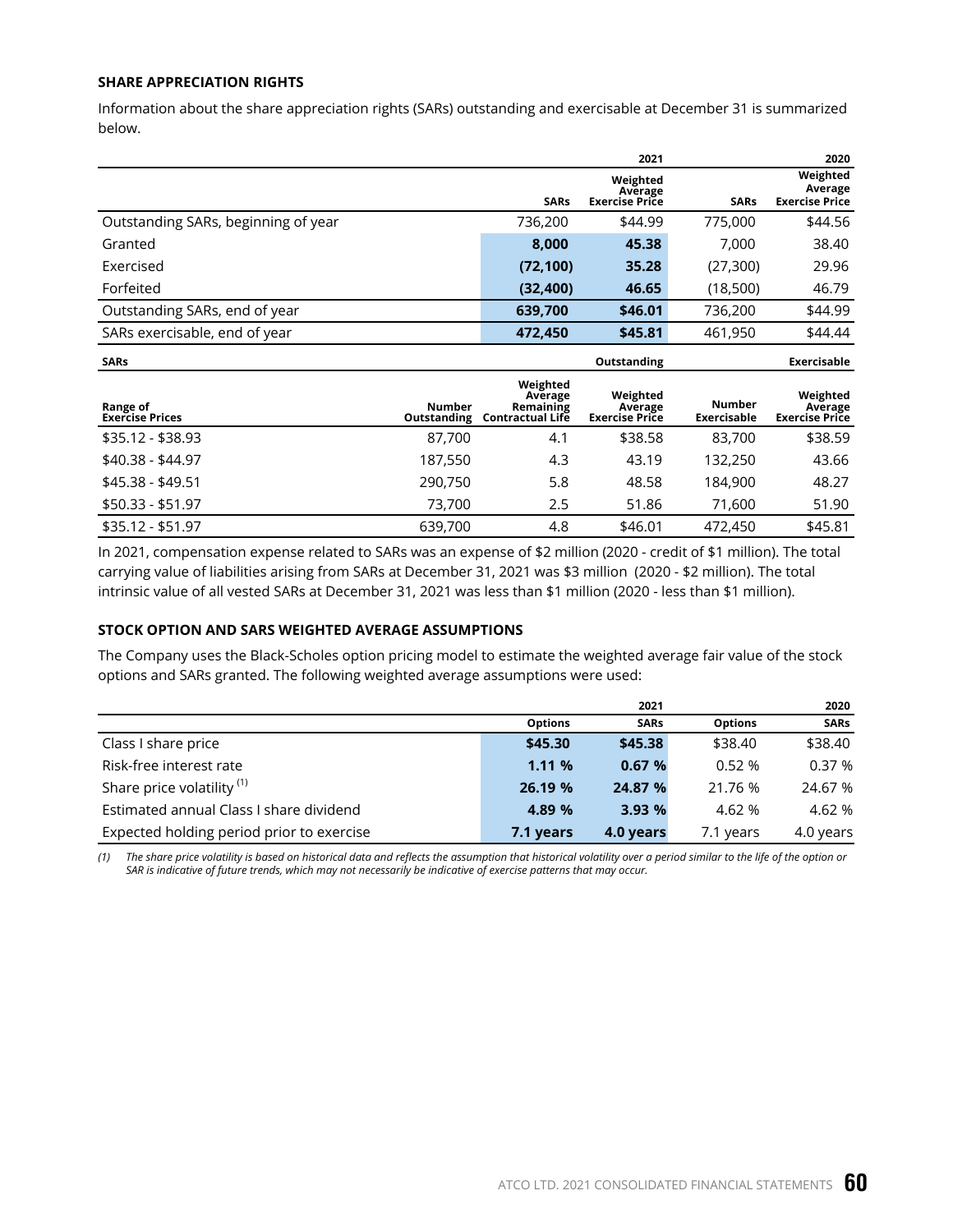## **MID-TERM INCENTIVE PLAN**

Information about the MTIPs outstanding at December 31 is summarized below.

|                                             |              | 2021                                                          |              | 2020                                                          |
|---------------------------------------------|--------------|---------------------------------------------------------------|--------------|---------------------------------------------------------------|
|                                             | <b>MTIPs</b> | Weighted<br>Average<br><b>Grant Date</b><br><b>Fair Value</b> | <b>MTIPs</b> | Weighted<br>Average<br><b>Grant Date</b><br><b>Fair Value</b> |
| Outstanding MTIPs, beginning of year        | 244,209      | \$42.16                                                       | 321,948      | \$45.00                                                       |
| Vested                                      | (8,400)      | 41.34                                                         | (78, 401)    | 49.21                                                         |
| Forfeited <sup>(1)</sup>                    | (1,400)      | 42.36                                                         | (224, 799)   | 43.49                                                         |
| Change in unallocated shares <sup>(2)</sup> | 9,229        | -                                                             | 225,461      |                                                               |
| Outstanding MTIPs, end of year              | 243,638      | \$44.38                                                       | 244,209      | \$42.16                                                       |

*(1) Forfeitures occur when certain performance criteria are not met.*

*(2) Unallocated shares are Class I Shares held by the trustee which have not been awarded to officers or key employees.*

| <b>MTIPs</b>           |         |                                                                         | Outstanding                                                   |
|------------------------|---------|-------------------------------------------------------------------------|---------------------------------------------------------------|
| <b>Range of Prices</b> | Number  | Weighted<br>Average<br>Remaining<br><b>Outstanding Contractual Life</b> | Weighted<br>Average<br><b>Grant Date</b><br><b>Fair Value</b> |
| \$44.38                | 3.150   | 0.6                                                                     | \$44.38                                                       |
| Unallocated shares     | 240,488 |                                                                         |                                                               |
|                        | 243,638 | 0.6                                                                     | \$44.38                                                       |

Compensation expense related to MTIP grants was less than \$1 million for 2021 with a corresponding increase to contributed surplus (2020 - credit of \$3 million with a corresponding decrease to contributed surplus).

The Company, through a trustee, did not purchase any shares during 2021 to be distributed to employees on vesting of the awards (2020 - nil).

## **30. CONTINGENCIES**

## *AUC enforcement proceeding*

On November 29, 2021, the AUC enforcement branch filed an application with the AUC recommending an enforcement proceeding be initiated. This proceeding is to determine whether ATCO Electric Transmission failed to comply with AUC decisions and enactments under the AUC's jurisdiction with respect to the sole source contract for the Jasper interconnection project and the actions leading up to and including the filing of the 2018-2020 Deferral Account Application. This proceeding will also determine any future remedies that may be required.

AUC Enforcement and Electricity Transmission are pursuing settlement discussions prior to the AUC determining the next process steps. In 2021, the Company recognized expenses of \$16 million (\$7 million after-tax and NCI) related to the proceeding, however, the ultimate outcome of the enforcement proceeding is uncertain and could differ materially from the amount recognized.

## *Measurement inaccuracies*

Measurement inaccuracies occur from time to time on electricity and gas metering facilities. The measurement adjustments relating to the Canadian utilities are settled between the parties according to the Electricity and Gas Inspections Act (Canada) and related regulations. The AUC may disallow recovery of a measurement adjustment if it finds that controls and timely follow-up are inadequate. The measurement adjustments relating to ATCO Gas Australia are reconciled by the market operator and settled between the parties. Recovery of the costs is via a predetermined allowance contained in the current Access Arrangement.

## *Direct Energy Partnership retail obligation*

In 2004, ATCO Gas and ATCO Electric Distribution transferred their retail energy supply businesses to Direct Energy Partnership (Direct Energy). The legal obligations of ATCO Gas and ATCO Electric Distribution for the retail functions transferred to Direct Energy, which include the supply of natural gas and electricity to customers as well as billing and customer care, remain if Direct Energy fails to perform. In certain circumstances, the functions will revert to ATCO Gas and/or ATCO Electric Distribution, with no refund of the transfer proceeds to Direct Energy.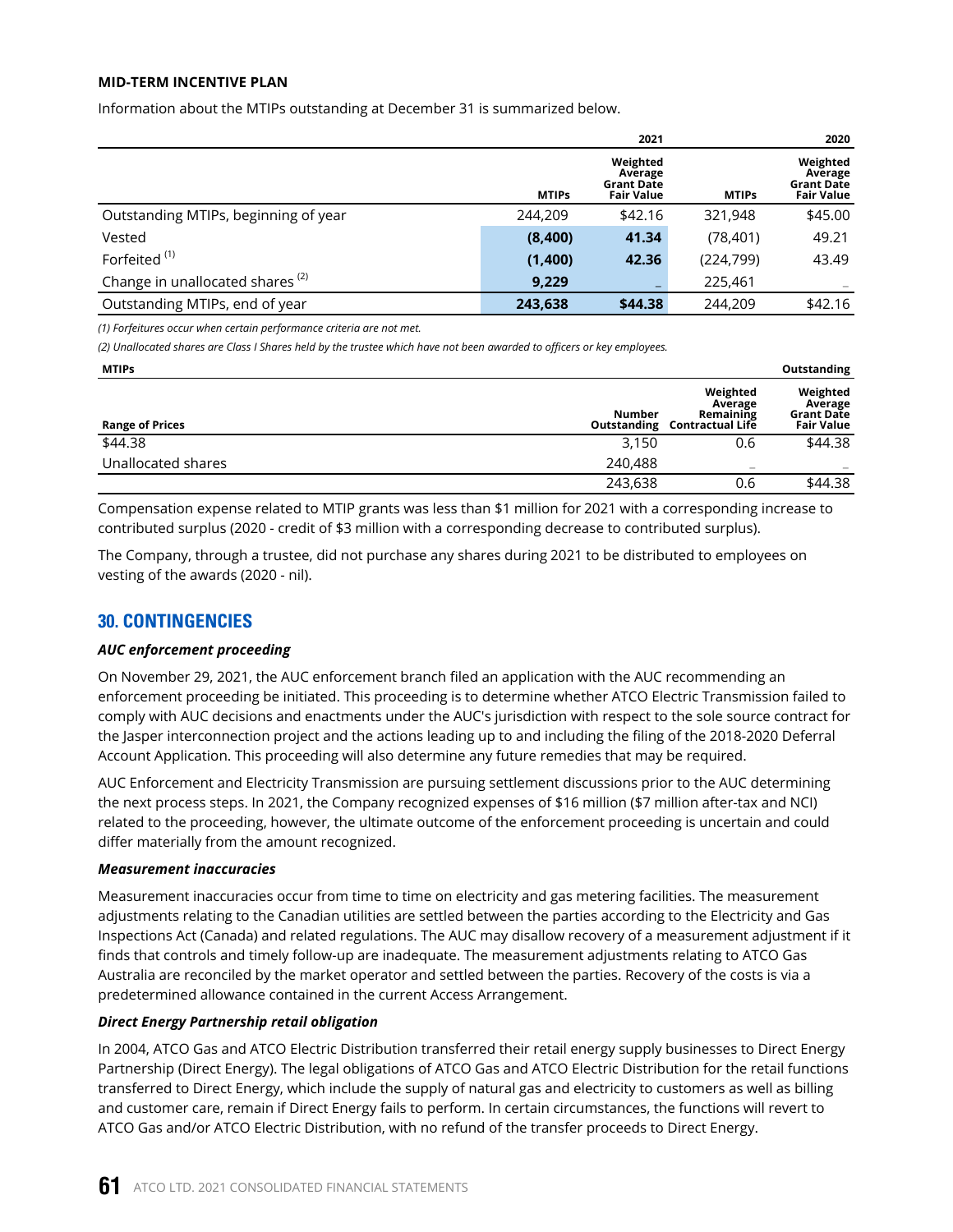NRG Energy Inc. (NRG), Direct Energy's parent company, provided a \$300 million guarantee, supported by a \$300 million letter of credit for Direct Energy's obligations to ATCO Gas and ATCO Electric Distribution under the transaction agreements. However, there can be no assurance that the coverage under these agreements will be adequate to defray all costs that could arise if the obligations are not met.

#### *Other*

The Company is party to a number of other disputes and lawsuits in the normal course of business. The Company believes that the ultimate liability arising from these matters will have no material impact on the consolidated financial statements.

## **31. COMMITMENTS**

In addition to commitments disclosed elsewhere in these financial statements, the Company has entered into a number of operating and maintenance agreements and agreements to purchase capital assets. Approximate future undiscounted payments under these agreements are as follows:

|                                      | 2022 | 2023 | 2024 | 2025 | 2026 | 2027 and<br>thereafter |
|--------------------------------------|------|------|------|------|------|------------------------|
| Purchase obligations:                |      |      |      |      |      |                        |
| Operating and maintenance agreements | 350  | 326  | 286  | 51   | 40   | 96                     |
| Capital expenditures                 | 359  | -    |      | -    |      |                        |
| Other                                | 6    | -    |      | -    |      |                        |
|                                      | 715  | 326  | 286  | 51   | 40   | 96                     |

## **32. RELATED PARTY TRANSACTIONS**

In transactions with the Company's joint ventures, the Company recognized revenues of \$38 million relating to management fees and other charges (2020 - \$21 million).

In transactions with the Company's group pension plans, the Company paid occupancy costs of \$5 million relating to property owned by the pension plans (2020 - \$7 million).

The Company received less than \$1 million (2020 - less than \$1 million) in retail electricity and natural gas services revenue and incurred \$1 million in advertising, promotion and other expenses from entities related through common control (2020 - \$1 million).

## **KEY MANAGEMENT COMPENSATION**

Information on management compensation for the year ended December 31 is shown below.

|                                           | 2021 | 2020 |
|-------------------------------------------|------|------|
| Salaries and short-term employee benefits | 15   | 10   |
| Retirement benefits                       |      |      |
| Share-based compensation <sup>(1)</sup>   |      | (3)  |
|                                           | 23   |      |

*(1) In 2020, related to certain forfeitures of mid-term incentive plan grants.*

Key management personnel comprise members of executive management and the Board, a total of 23 individuals (2020 - 18 individuals).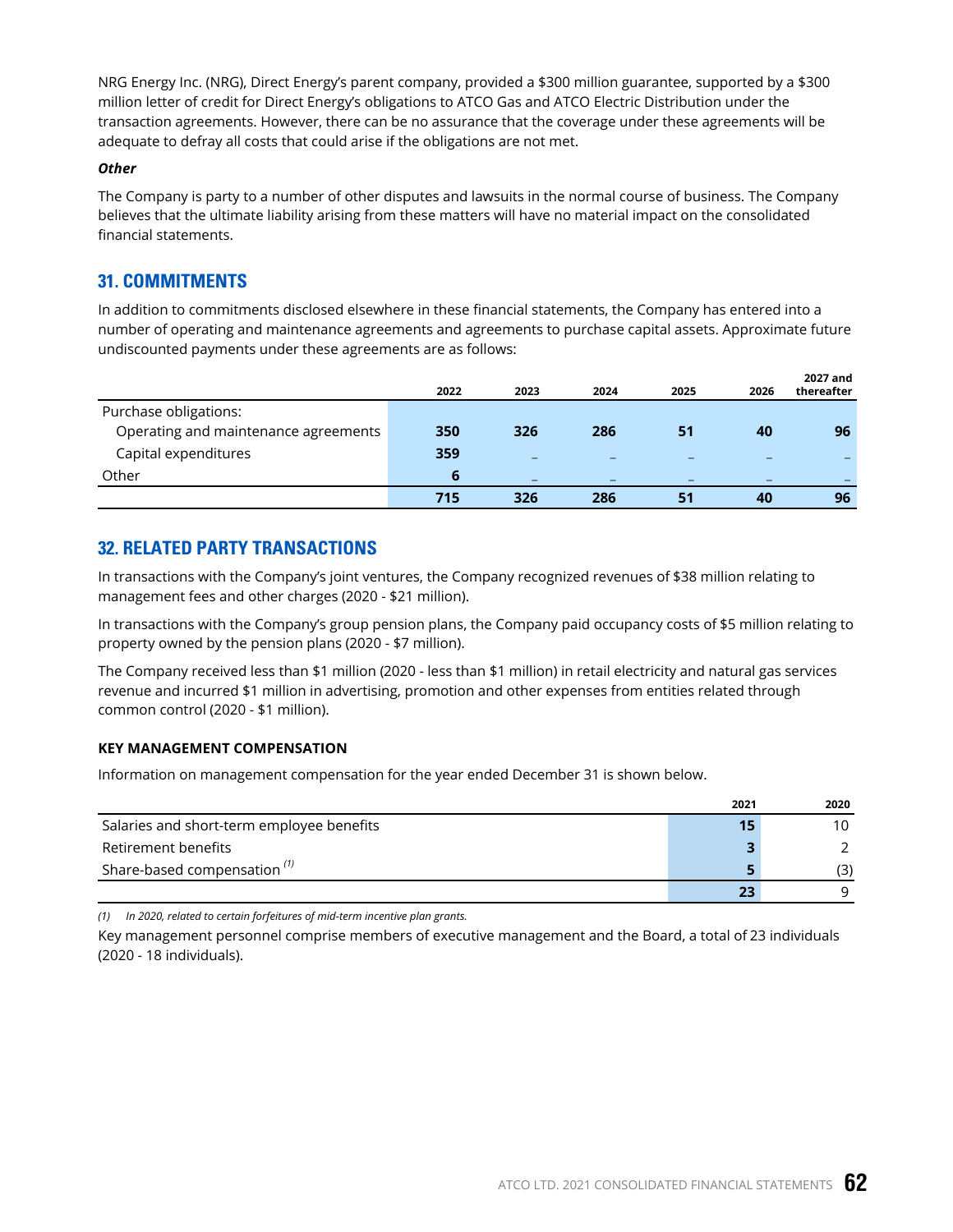# **33. ACCOUNTING POLICIES**

## **PRINCIPLES OF CONSOLIDATION**

Subsidiaries are consolidated from the date control is obtained until the date control ends. Control exists where the Company has power over the investee, exposure or rights to variable returns from the investee and the ability to use its power over the investee to affect returns.

All intra-group balances and transactions are eliminated on consolidation.

Interests in subsidiaries owned by other parties are included in NCI. NCI in subsidiaries are identified separately from equity attributable to Class I and Class II owners of the Company. Earnings and each component of OCI are attributed to the Class I and Class II owners of the Company and to NCI, even if this results in the NCI having a deficit balance. Earnings attributable to the Class I and Class II owners are determined after adjusting for dividends on equity preferred shares held by NCI.

Changes in the Company's ownership interests that do not result in a loss of control are accounted for as equity transactions. The carrying amounts of the Company's interest and the NCI are adjusted to reflect the changes in their relative interests in the subsidiaries. Any difference between the amount by which the NCI are adjusted and the fair value of the consideration paid or received is recognized directly in equity and attributed to the Class I and Class II owners of the Company.

## **ASSOCIATES**

Associates are those entities over which the Company has significant influence, but not control or joint control, over the financial and operating policies. This is generally the case where the group holds between 20% and 50% of the voting rights.

Associates are equity accounted. Under this method, the Company's interests in associates are initially recognized at cost. The interests are subsequently adjusted to recognize the Company's share of post-acquisition profits or losses, movements in OCI and dividends or distributions received.

The Company's interests in associates are tested for recoverability when events or circumstances indicate a possible impairment. An impairment loss is recognized in earnings when the carrying value of the Company's interest in an individual associate is higher than its recoverable amount. The recoverable amount is the higher of fair value less disposal costs and value in use. An impairment loss may be reversed if there is objective evidence that a change in the estimated recoverable amount of the investment is warranted.

## **JOINT ARRANGEMENTS**

A joint arrangement can be classified as either a joint operation or joint venture and represents the contractually agreed sharing of control by two or more parties. A joint operation is an arrangement in which the Company has the rights and obligations to the corresponding assets and liabilities of the arrangement, whereas a joint venture is an arrangement in which the Company has the rights to the net assets of the arrangement.

Joint operations are proportionately consolidated by including the Company's share of assets, liabilities, revenues, expenses and OCI in the respective consolidated accounts.

Joint ventures are equity accounted. Under this method, the Company's interests in joint ventures are initially recognized at cost. The interests are subsequently adjusted to recognize the Company's share of post-acquisition profits or losses, movements in OCI and dividends or distributions received.

The Company's interests in joint ventures are tested for recoverability when events or circumstances indicate a possible impairment. An impairment loss is recognized in earnings when the carrying value of the Company's interest in an individual joint venture is higher than its recoverable amount. The recoverable amount is the higher of fair value less disposal costs and value in use. An impairment loss may be reversed if there is objective evidence that a change in the estimated recoverable amount of the investment is warranted.

## **BUSINESS COMBINATIONS**

Business combinations are accounted for using the acquisition method. Assets acquired and liabilities assumed are measured at their fair value at the acquisition date. Acquisition costs are expensed in the period incurred.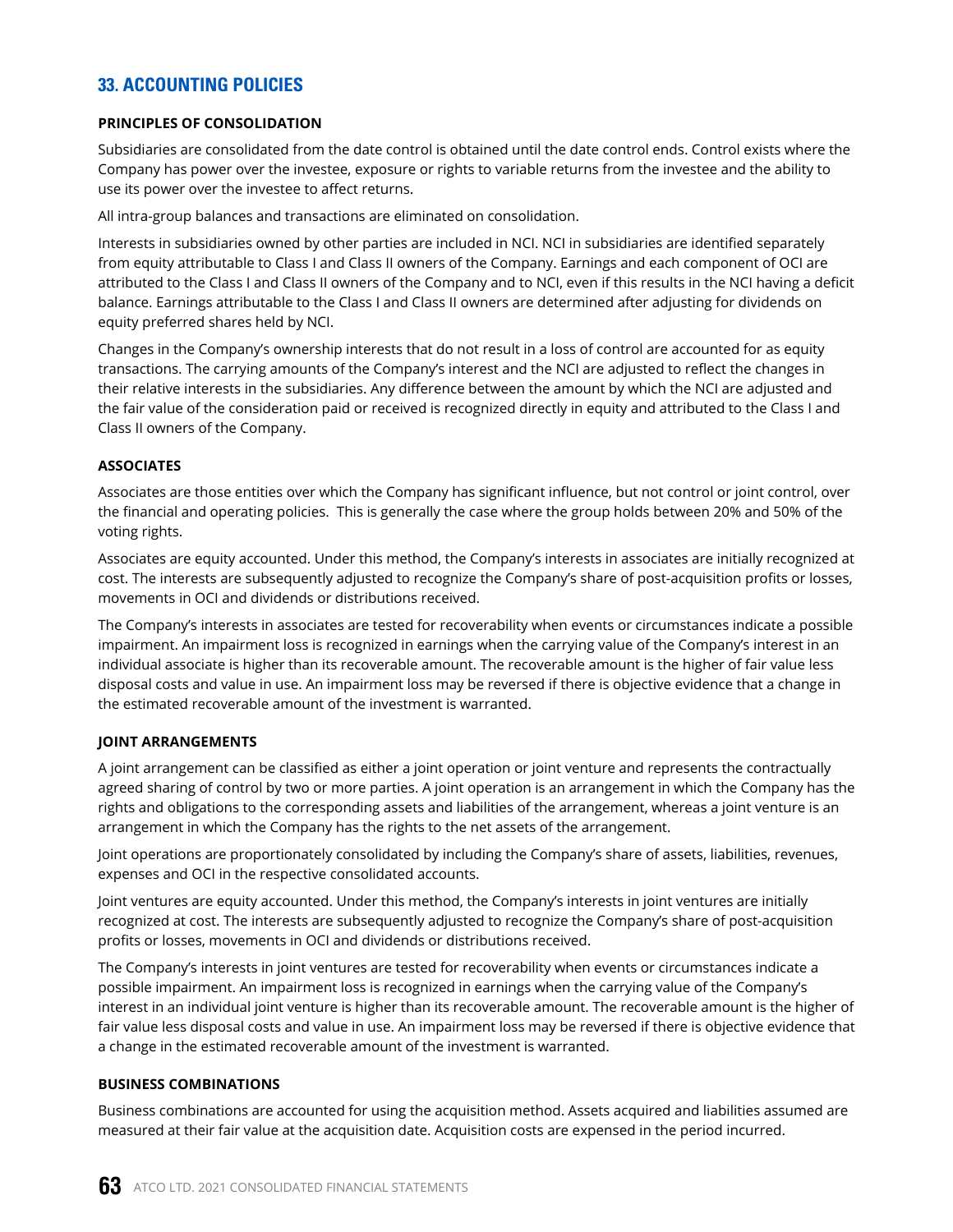## **REVENUE RECOGNITION**

Revenue is allocated to the respective performance obligations based on relative transaction prices, and is recognized as goods and services are delivered to the customer. Revenue is measured as the amount of consideration expected to be received in exchange for the goods transferred or services delivered. The amount of revenue recognized reflects the time value of money where a significant financing component has been identified.

Contract modifications are accounted for prospectively or as a cumulative catch-up adjustment depending on the nature of the change.

Where the amount of goods and services delivered to the customer corresponds directly to the amount invoiced, the Company recognizes revenue equal to what it has the right to invoice.

Where the Company arranges for another party to provide a specified good or service (that is, it does not control the specified good or service provided by another party before that good or service is transferred to the customer), only revenues net of payments to the other party for the goods or services provided are recognized.

Non-cash considerations received from the Company's customers are included in the amount of revenue recognized and measured at fair value.

Costs incurred directly to obtain or fulfill a contract are capitalized and amortized to expense over the life of the contract.

#### *Electricity generation and delivery*

Revenue from independent power plant (IPP) contracts providing generation capacity to customers is recognized over the contract term and is measured based on fixed or variable capacity payments. Revenue from operating and maintaining the plant is recognized as the Company incurs costs to service the plant.

#### *Electricity and natural gas transmission*

Revenue from electricity and natural gas transmission services is recognized when service is provided to customers and is measured in proportion to the amount it has the right to invoice under the contract.

Customer contributions for extensions to plant are recognized as revenue over the life of the related asset.

#### *Electricity and natural gas distribution*

Revenue from distribution of electricity and natural gas is recognized when the services are provided to the customer based on metered consumption, which is adjusted periodically to reflect differences between estimated and actual consumption. Distribution of regulated and non-regulated electricity and natural gas is based on tariffapproved rates established by the Alberta Electric System Operator and Natural Gas Exchange and rates stipulated in the contracts, respectively. The Company recognizes revenue in an amount that corresponds directly with the services delivered and the amount invoiced.

Customer contributions for extensions to plant are recognized as revenue over the life of the related asset.

#### *Gas storage and transportation*

Revenue from hydrocarbon storage and transportation is recognized as the service is rendered to customers based on the length of the required service and contracted schedule of injections and withdrawals from the storage facilities.

## *Modular structures and related services*

Revenue on manufactured modular structures is recognized upon delivery to or acceptance by the customer. Revenue from certain long-term contracts that relate to highly customized modular structures is recognized over time based on the costs incurred.

#### *Lease revenue*

Power purchase arrangements (PPA) for the generation of electricity are accounted for as operating leases, finance leases or executory contracts, depending on the terms of the PPAs.

Operating lease PPAs are subject to incentives and penalties relating to the generating unit's availability. Incentives are paid to the Company by the PPA counterparties for availability in excess of predetermined targets, whereas penalties are paid by the Company to the PPA counterparties when the availability targets are not achieved. The Company recognizes operating lease income on a declining rate base method, in accordance with the lease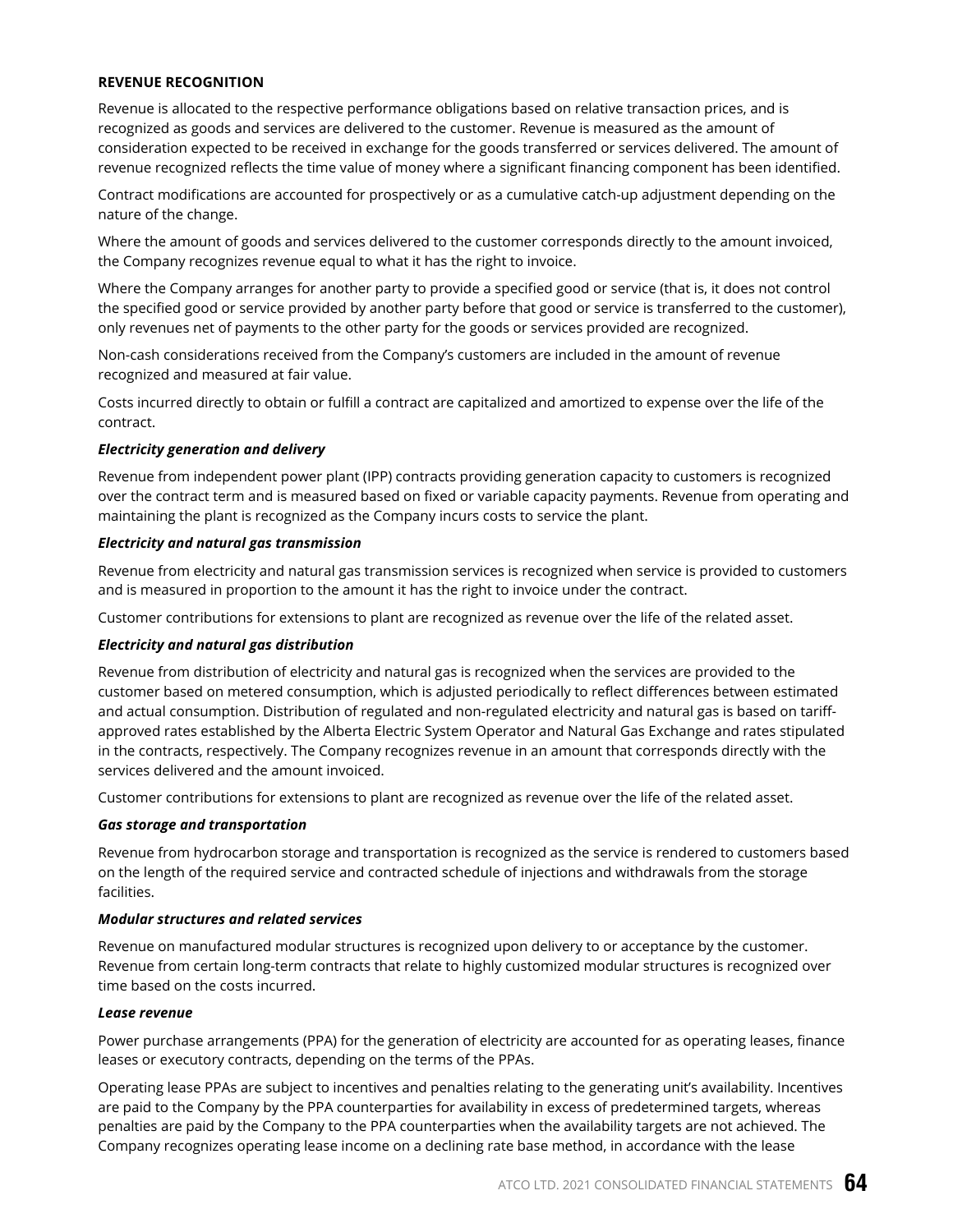contract. Accumulated incentives in excess of accumulated penalties are deferred and operating lease income is recognized over the remaining term of the PPA. Conversely, any shortfall is expensed in the year the shortfall occurs.

Certain PPAs are classified as finance leases. Finance lease income is included in revenues. Non-lease components of the PPAs are accounted for based on the applicable performance obligations.

## *Franchise fees*

Municipal governments charge franchise fees to the utilities in Canada for the exclusive right to provide service in their community. These costs are charged to customers through rates approved by the regulator. Franchise fees do not represent a separate performance obligation to a customer and are recovered through utility transmission and distribution prices. The recovery is part of the provision of continuous electricity and natural gas transmission and distribution service performance obligation. Franchise fees invoiced to customers are recognized as revenues.

## **SHORT-TERM EMPLOYEE BENEFITS**

Short-term employee benefits are recognized as an expense in salaries, wages and benefits as employees render service. These benefits include wages, salaries, social security contributions, short-term compensated absences, incentives and non-monetary benefits, such as medical care. Costs for employee services incurred in constructing an asset that meet the asset recognition criteria are included in the related property, plant and equipment or intangible asset.

Termination benefits are recognized as an expense in salaries, wages and benefits at the earlier of when the Company can no longer withdraw the offer of those benefits and when the Company recognizes costs for a restructuring that includes the payment of termination benefits. In the case of an offer made to encourage voluntary redundancy, the termination benefits are measured based on the number of employees expected to accept the offer.

#### **INCOME TAXES**

Income taxes are the sum of current and deferred taxes. Income tax is recognized in earnings, except to the extent it relates to items recorded in OCI or in equity.

Current tax is calculated on taxable earnings using rates enacted or substantively enacted at the balance sheet date in the jurisdictions in which the Company operates.

The liability method is used to determine deferred income tax on temporary differences between the financial statement carrying amounts of assets and liabilities and their respective tax bases. Deferred income tax is calculated using the enacted or substantively enacted tax rates that are expected to apply in the period when the liability is settled or the asset is realized. If expected tax rates change, deferred income taxes are adjusted to the new rates.

Deferred income tax assets and liabilities are not recognized if the temporary differences arise from the initial recognition of goodwill or of other assets and liabilities in a transaction, other than a business combination, that does not affect accounting or taxable earnings. The tax effect of temporary differences from investments in subsidiaries and joint arrangements are not accounted for where the Company is able to control the reversal of the temporary differences and it is probable that the temporary differences will not reverse in the foreseeable future. Deferred income tax assets are recognized only when it is probable that future taxable earnings will be available against which the temporary differences can be applied.

Current income tax assets and liabilities are offset where the Company has the legally enforceable right to offset and the Company intends to either settle on a net basis or realize the asset and settle the liability simultaneously.

Deferred income tax assets and liabilities are offset where the Company has a legally enforceable right to set off tax assets and liabilities, and when the deferred income tax assets and liabilities relate to income taxes levied by the same tax authority.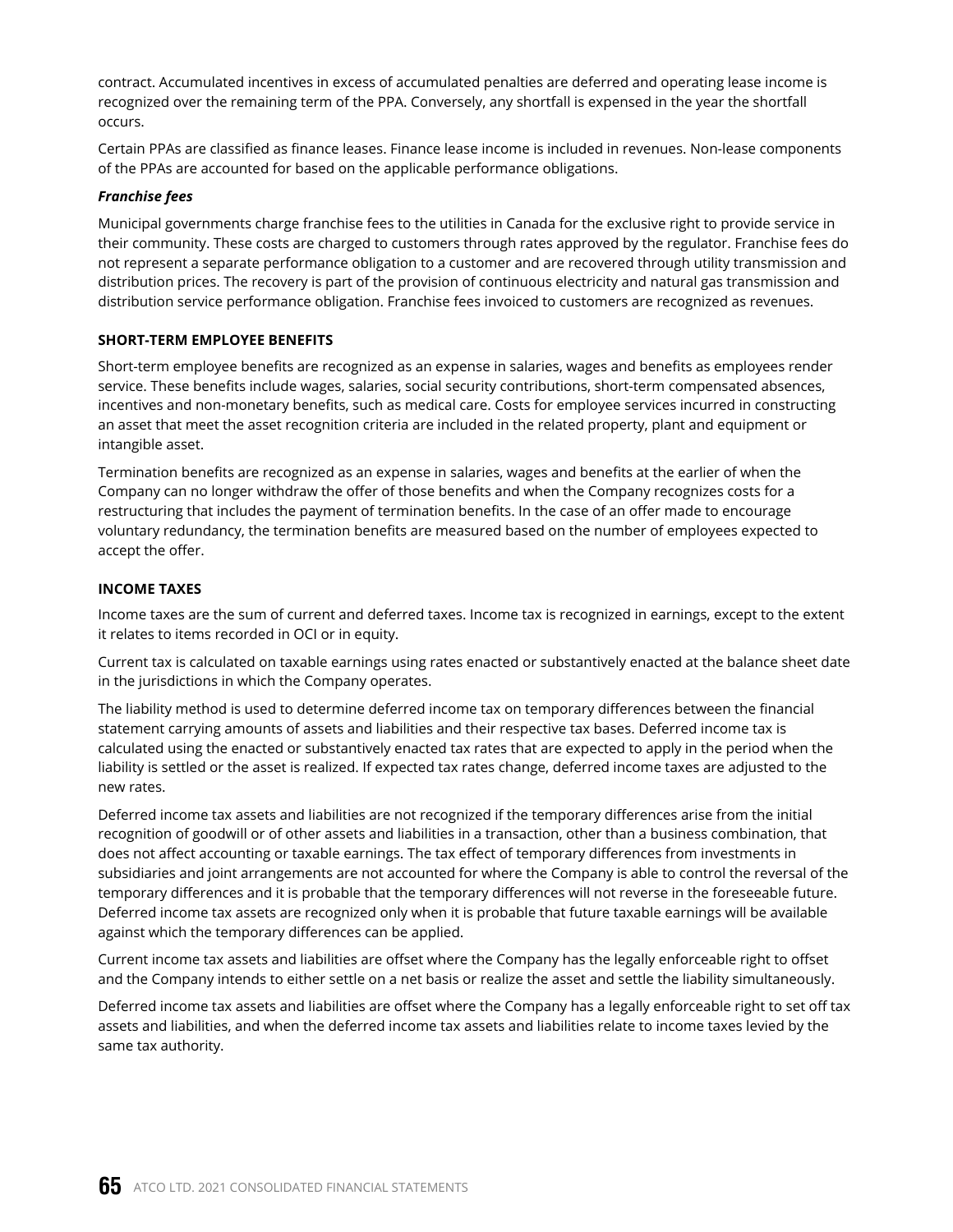#### **CASH AND CASH EQUIVALENTS**

Cash and cash equivalents consist of cash at bank, bankers' acceptances, certificates of deposit issued or guaranteed by credit worthy financial institutions and federal government issued short-term investments with maturities generally of 90 days or less at purchase.

#### **INVENTORIES**

Inventories are valued at the lower of cost or net realizable value. The cost of inventories that are interchangeable is assigned using the weighted average cost method. For inventories that are not interchangeable, cost is assigned using specific identification of their individual costs. Net realizable value is the estimated selling price in the ordinary course of business, less variable selling expenses.

The cost of inventories is comprised of all purchase, conversion and other costs to bring inventories to their present condition and location. Purchase costs consist of the purchase price, import duties, non-recoverable taxes, transport, handling and other costs directly attributable to the purchase of finished goods, materials or services. Conversion costs include direct material and labour costs and a systematic allocation of fixed and variable overheads incurred in converting materials into finished goods. The standard cost method is used to approximate cost in the Company's Structures & Logistics manufacturing operations.

#### **PROPERTY, PLANT AND EQUIPMENT**

Property, plant and equipment are recorded at cost less accumulated depreciation and any recognized impairment losses. Cost includes expenditures that are directly attributable to the purchase or construction of the asset, such as materials, labour, borrowing costs incurred during construction, contracted services and asset retirement costs. Subsequent costs are included in the asset's carrying amount or recognized as a separate asset only when it is probable that future economic benefits will flow to the Company and the cost can be measured reliably.

Major overhaul costs are capitalized and depreciated on a straight-line basis over the period to the next major overhaul, which varies from three to eight years. The cost of repair and maintenance activities performed every two years or less which do not enhance or extend the useful life of the asset are expensed when incurred.

Borrowing costs attributable to a construction period of substantial duration are added to the cost of the asset. The effective interest method is used to calculate capitalized interest using specified rates for specific borrowings and a weighted average rate for general borrowings. Interest capitalization starts when borrowing costs and expenditures are incurred at the onset of construction and ends when construction is substantially complete.

The Company allocates the amount initially recognized in property, plant and equipment to its significant components and depreciates each component separately. Assets are depreciated mainly on a straight-line basis over their estimated useful lives. No depreciation is provided on land and construction work-in-progress.

The carrying amount of a replaced asset is derecognized when the cost of replacing the asset is capitalized. When an asset is derecognized, any resulting gain or loss is recorded in earnings.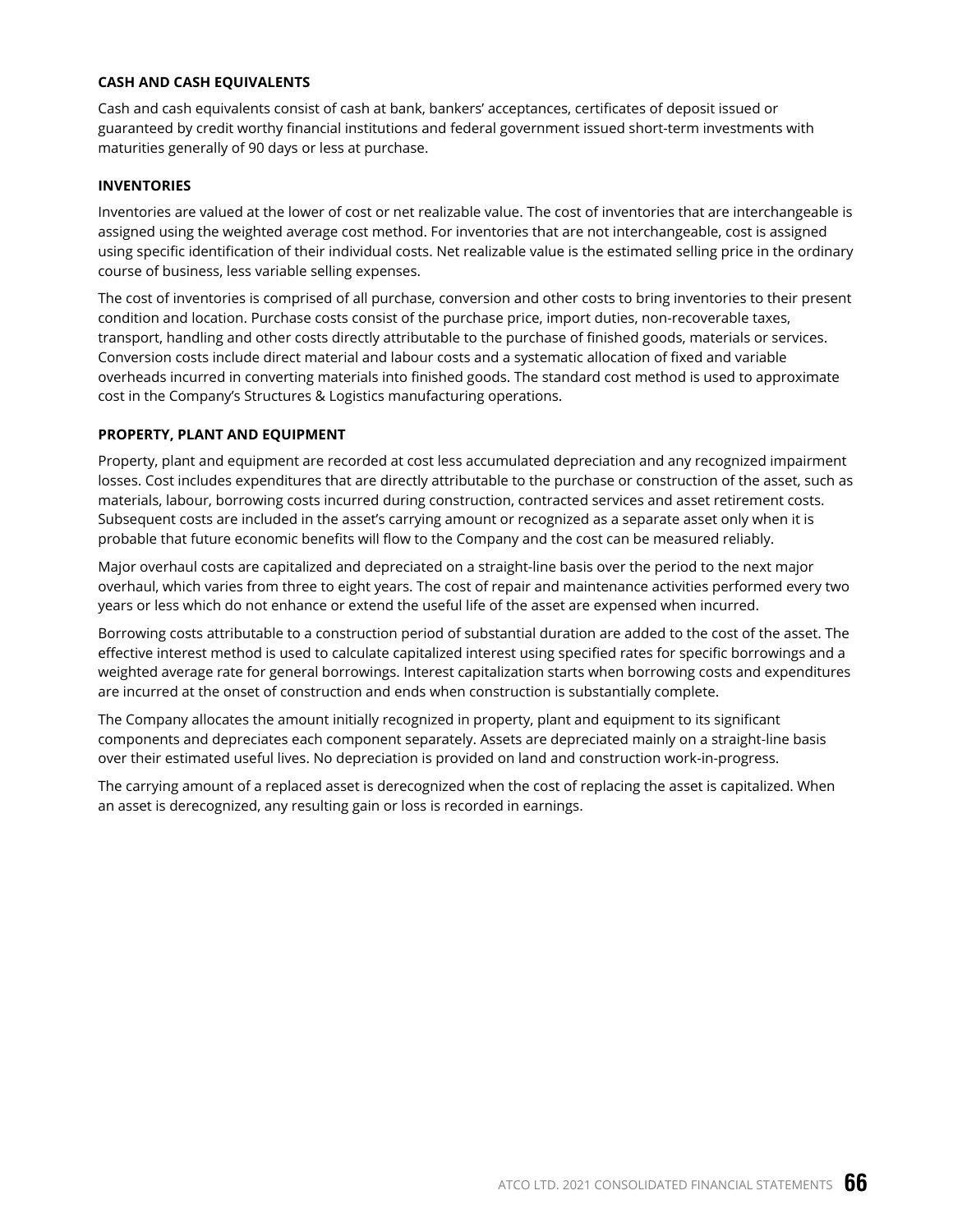Depreciation periods for the principal categories of property, plant and equipment are shown in the table below.

|                                            | <b>Useful Life</b> | Average<br>Useful Life | Average<br><b>Depreciation Rate</b> |
|--------------------------------------------|--------------------|------------------------|-------------------------------------|
| Utility transmission and distribution:     |                    |                        |                                     |
| Electricity transmission equipment         | 10 to 67 years     | 51 years               | 2.0 %                               |
| Electricity distribution equipment         | 10 to 103 years    | 43 years               | 2.3 %                               |
| Gas transmission equipment                 | 3 to 57 years      | 42 years               | 2.4 %                               |
| Gas distribution plant and equipment       | 3 to 120 years     | 40 years               | 2.5 %                               |
| Energy infrastructure plant and equipment: |                    |                        |                                     |
| Gas-fired generation                       | 15 years           | 14 years               | 7.4 %                               |
| Hydroelectric generation                   | 43 to 50 years     | 50 years               | 1.8 %                               |
| Solar power generation                     | 10 to 30 years     | 22 years               | 4.6 %                               |
| Other energy infrastructure                | 3 to 100 years     | 36 years               | 2.8 %                               |
| <b>Buildings</b>                           | 10 to 73 years     | 30 years               | 3.3 %                               |
| Other:                                     |                    |                        |                                     |
| Rental assets                              | 2 to 17 years      | 16 years               | 6.1%                                |
| Other plant, equipment and machinery       | 2 to 50 years      | 18 years               | 5.7 %                               |

Depreciation methods and the estimated residual values and useful lives of assets are reviewed on an annual basis. Any changes in these accounting estimates are recorded prospectively.

## **INTANGIBLES**

Intangible assets are recorded at cost less accumulated amortization and any recognized impairment losses. The Company amortizes intangible assets on a straight-line basis over their useful lives. Useful life is not longer than 10 years for computer software and between 74 and 80 years for land rights based on the contractual life of the underlying agreements. Software work-in-progress is not amortized as the software is not available for use.

Amortization methods and useful lives of assets are reviewed annually. Any changes in these accounting estimates are recorded prospectively.

## **IMPAIRMENT OF PROPERTY, PLANT AND EQUIPMENT AND INTANGIBLES**

Property, plant and equipment and intangible assets with finite lives are tested for recoverability when events or circumstances indicate a possible impairment. Impairment is assessed at the CGU level, which is the smallest identifiable group of assets that generates independent cash inflows. An impairment loss is recognized in earnings when the CGU's carrying value is higher than its recoverable amount. The recoverable amount is the greater of the CGU's fair value less disposal costs and its value in use. An impairment loss may be reversed in whole or in part if there is objective evidence that a change in the estimated recoverable amount is warranted. A reversal of an impairment loss shall not exceed the carrying amount that would have been determined (net of depreciation) had no impairment loss been recognized for the asset in prior years.

## **GOODWILL**

Goodwill is not amortized. The carrying value of goodwill is tested for impairment annually or more frequently if there is an indicator of impairment. Impairment is tested at the operating segment level. If the carrying value of the segment to which goodwill has been assigned exceeds its recoverable amount, then any excess of the carrying value of a segment's goodwill over its recoverable amount is expensed and is not subsequently reversed.

## **LEASES**

## *The Company as a lessee*

At the inception of a contract, the Company assesses whether the contract is, or contains, a lease based on whether the contract conveys the right to control the use of an identified asset for a period of time in exchange for consideration.

A right-of-use asset representing the right to use the underlying asset with a corresponding lease liability is recognized when the leased asset becomes available for use by the Company.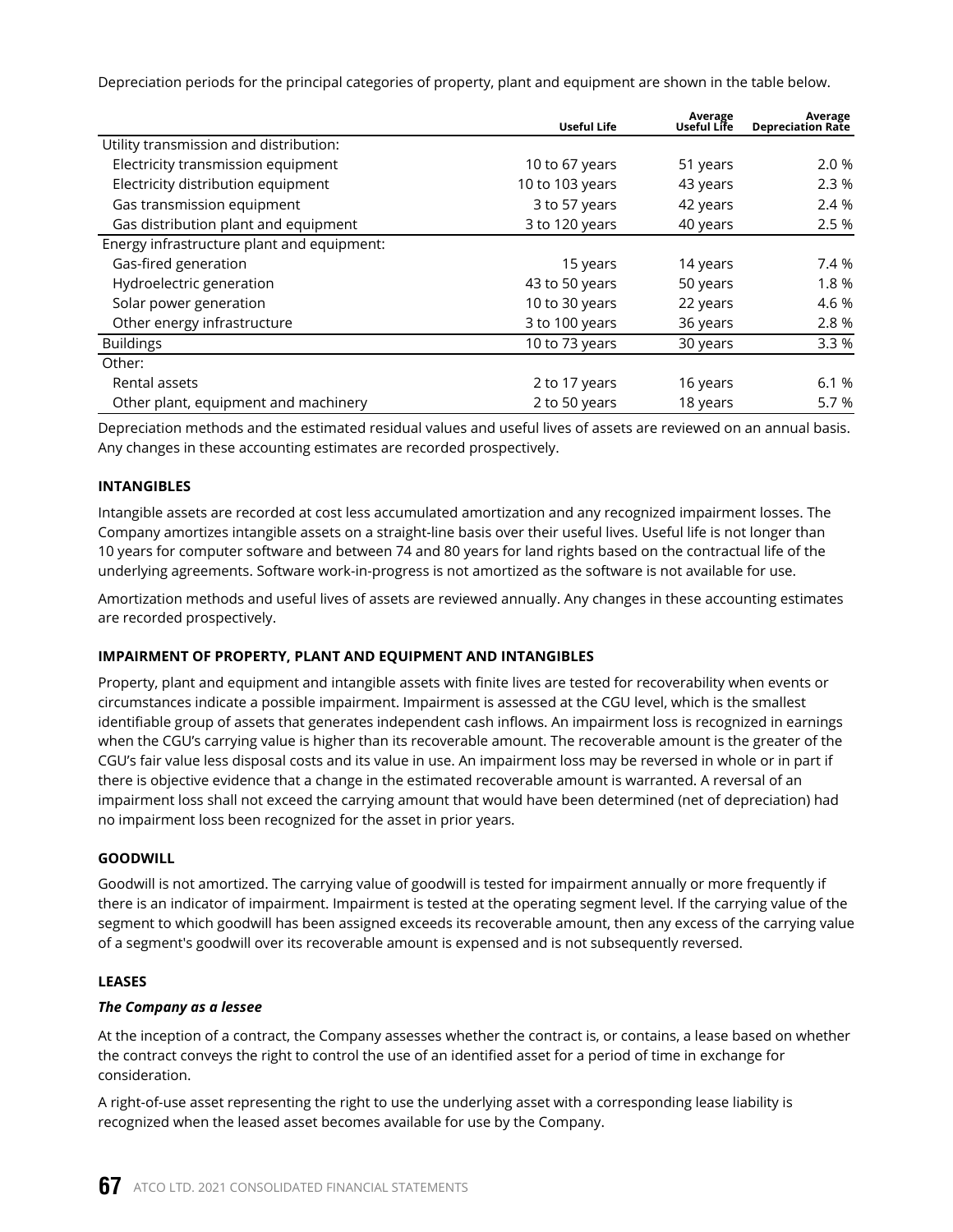The right-of-use asset is recognized at cost and is depreciated on a straight-line basis over the shorter of the estimated useful life of the asset and the lease term on a straight-line basis. The cost of the right-of-use asset is based on the following:

- the amount of initial recognition of related lease liability;
- adjusted by any lease payments made on or before inception of the lease;
- increased by any initial direct costs incurred; and
- decreased by lease incentives received and any costs to dismantle the leased asset.

The lease term includes consideration of an option to extend or to terminate if the Company is reasonably certain to exercise that option. In addition, the right-of-use asset is periodically reduced by impairment losses, if any, and adjusted for certain re-measurements of the lease liability.

Lease liabilities are initially recognized at the present value of the lease payments. The lease payments are discounted using the interest rate implicit in the lease or, if that rate cannot be readily determined, the Company's incremental borrowing rate. Generally, the Company uses its incremental borrowing rate as the discount rate. Subsequent to recognition, lease liabilities are measured at amortized cost using the effective interest rate method. Lease liabilities are remeasured when there is a change in future lease payments arising mainly from a change in an index or rate, if there is a change in the Company's estimate of the amount expected to be payable under a residual value guarantee, or if the Company changes its assessment of whether it will exercise a purchase, renewal or termination option.

The payments related to short-term leases and low-value leases are recognized as other expenses over the lease term in the consolidated statements of earnings.

## *The Company as a lessor*

A finance lease exists when the terms of the lease transfer substantially all the risks and rewards incidental to ownership of the leased asset to the lessee. Amounts due from lessees under finance leases are recorded as finance lease receivables. They are initially recognized at amounts equal to the present value of the minimum lease payments receivable. Payments that are part of the leasing arrangement are divided between a reduction in the finance lease receivable and finance lease income. Finance lease income is recognized so as to produce a constant rate of return on the Company's investment in the lease and is included in revenues.

## **ASSETS AND LIABILITIES OF DISPOSAL GROUPS CLASSIFIED AS HELD FOR SALE**

Assets and liabilities of disposal groups are classified as held for sale if their carrying amount will be recovered principally through a sale transaction. They are measured at the lower of their carrying value and fair value less costs to sell, except for deferred tax assets, assets arising from employee benefits and financial assets and liabilities that are carried at fair value.

Assets held for sale are not depreciated or amortized while they are classified as held for sale. Interest and other expenses attributable to the liabilities of a disposal group classified as held for sale continue to be recognized.

## **PROVISIONS**

The Company recognizes provisions when:

- (i) there is a current legal or constructive obligation as a result of a past event;
- (ii) a probable outflow of economic benefits will be required to settle the obligation; and
- (iii) a reliable estimate of the obligation can be made.

Current legal or constructive obligations arising from onerous contracts are recognized as provisions when the unavoidable cost of meeting the obligation under the contract exceeds the economic benefits expected to be received.

If the effect is material, provisions are determined by discounting the expected future cash flows at a pre-tax rate that reflects current market assessments of the time value of money and the risks specific to the liability. If discounting is used, the increase in the provision due to the passage of time is recognized in interest expense.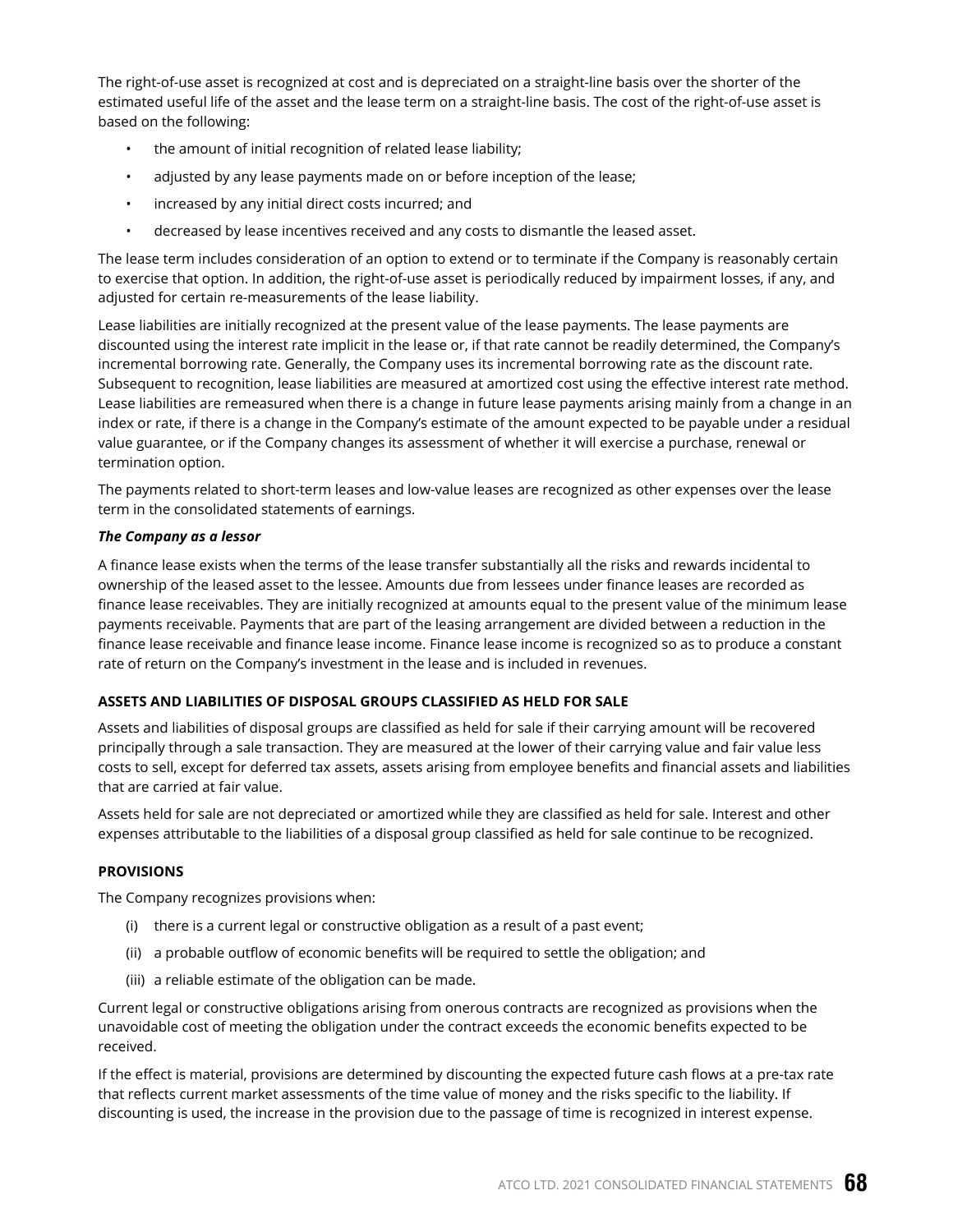## **CONTINGENCIES**

A contingent liability is a possible obligation, and a contingent asset is a possible asset, that arises from past events and whose existence will be confirmed only by the occurrence or non-occurrence of one or more uncertain future events not wholly within the control of the Company. A contingent liability may also be a present obligation that arises from past events that is not recognized because it is not probable that an outflow of economic resources will be required to settle the obligation or the amount of the obligation cannot be measured reliably.

Neither contingent liabilities nor assets are recognized in the consolidated financial statements. However, a contingent liability is disclosed, unless the possibility of an outflow of resources is remote. A contingent asset is only disclosed where an inflow of economic benefits is probable.

Management evaluates the likelihood of contingent events based on the probability of exposure to potential loss. Actual results could differ from these estimates.

#### **ASSET RETIREMENT OBLIGATIONS**

Asset retirement obligations (AROs) are legal and constructive obligations connected with the retirement of tangible long-lived assets. These obligations are measured at management's best estimate of the expenditure required to settle the obligation and are discounted to present value when the effect is material. Cash flows for AROs are adjusted to take risks and uncertainties into account and are discounted using a pre-tax, risk-free discount rate.

Initially, an ARO is recorded in provisions, included in other liabilities, with a corresponding increase to property, plant and equipment. Subsequently, the carrying amount of the provision is accreted over the estimated time period until the obligation is to be settled; the accretion expense is recognized as interest expense. The asset is depreciated over its estimated useful life. Revaluations of the ARO at each reporting period take into account changes in estimated future cash flows and the discount rate.

#### **FINANCIAL INSTRUMENTS**

The Company classifies financial assets when they are first recognized as amortized cost or fair value through profit or loss. Classification is determined based on the Company's business model for managing financial assets and the contractual cash flow characteristics of the financial assets. Financial assets are measured at amortized cost if the financial asset is:

- (i) held for the purpose of collecting contractual cash flows, and
- (ii) the contractual cash flows of the financial asset solely represent payments of principal and interest.

All other financial assets are classified as fair value through profit or loss.

Financial liabilities are classified as amortized cost or fair value through profit or loss.

#### *Amortized cost*

Financial instruments classified as amortized cost are initially measured at fair value and subsequently measured at their amortized cost using the effective interest method.

#### *Fair value through profit or loss*

Financial instruments classified as fair value through profit or loss are initially measured at fair value with subsequent changes in fair value recognized in earnings.

#### *Transaction costs*

Transaction costs directly attributable to the purchase or issue of financial assets or financial liabilities that are not classified as fair value through profit or loss are added to the fair value of such assets or liabilities when initially recognized. Transaction costs for long-term debt are amortized over the life of the respective financial liability using the effective interest method. The Company's long-term debt and equity preferred shares are presented net of their respective transaction costs.

#### *Offsetting financial instruments*

Financial assets and financial liabilities are offset and the net amount is reported in the consolidated balance sheet:

(i) if there is a legally enforceable right to offset the recognized amounts, and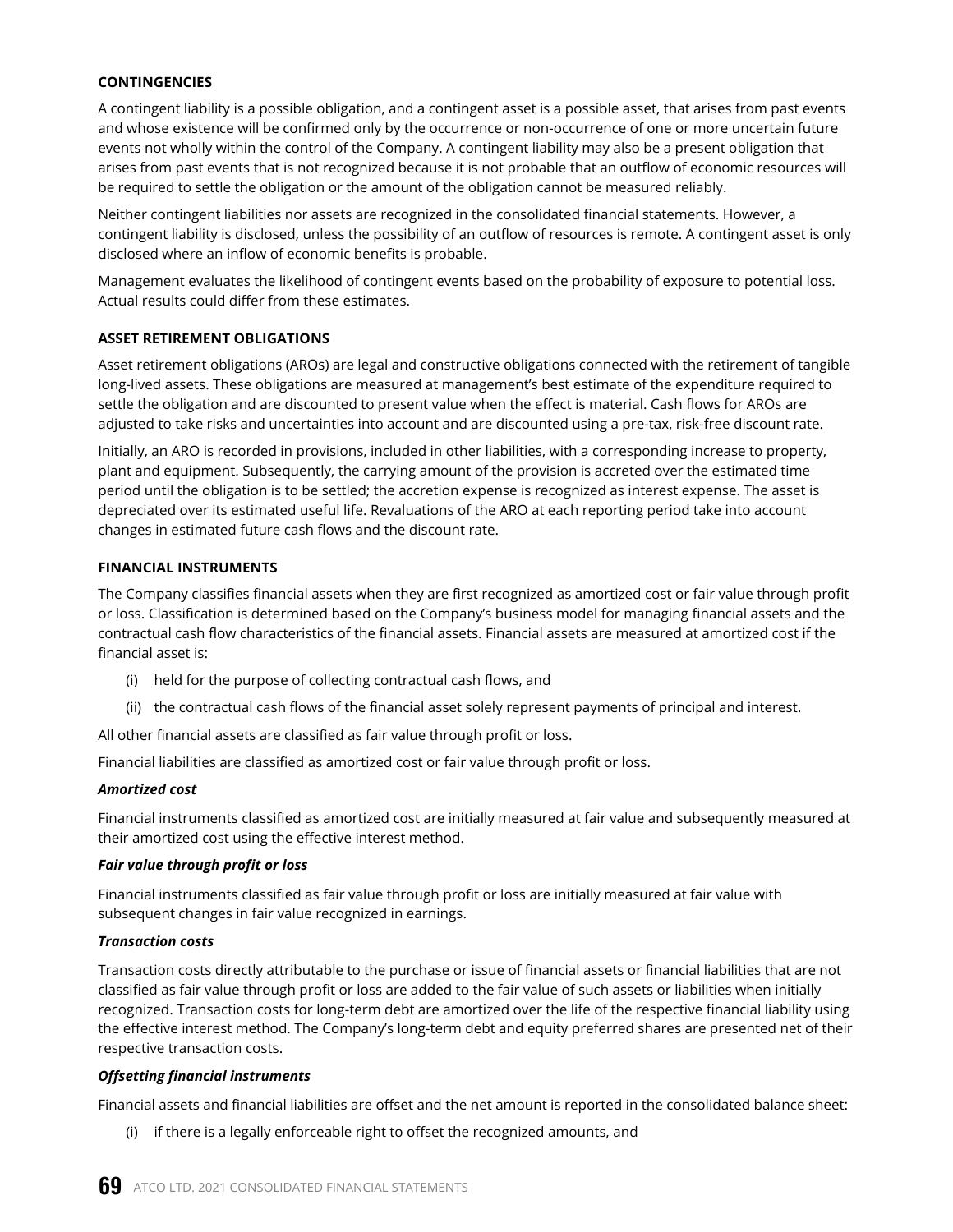(ii) if the Company intends either to settle on a net basis or to realize the assets and settle the liabilities simultaneously.

#### *Derecognition of financial instruments*

Financial assets are derecognized:

- (i) when the right to receive cash flows from the financial assets has expired or been transferred, and
- (ii) the Company has transferred substantially all the risks and rewards of ownership.

Financial liabilities are derecognized when the obligation is discharged, cancelled, or expired.

#### *Fair value hierarchy*

The Company uses quoted market prices when available to estimate fair value. Models incorporating observable market data, along with transaction specific factors, are also used to estimate fair value. Financial assets and liabilities are classified in the fair value hierarchy according to the lowest level of input that is significant to the fair value measurement. Management's judgment as to the significance of a particular input may affect placement within the fair value hierarchy levels.

The hierarchy is as follows:

- Level 1: quoted prices (unadjusted) in active markets for identical assets or liabilities.
- Level 2: inputs other than quoted prices included in Level 1 that are observable for the asset or liability, either directly (i.e., as prices) or indirectly (i.e., derived from prices).
- Level 3: inputs for the asset or liability that are not based on observable market data (unobservable inputs).

The Company applies settlement date accounting to the purchases and sales of financial assets. Settlement date accounting means recognizing an asset on the day it is received by the Company and recognizing the disposal of an asset on the day it is delivered by the Company. Any gain or loss on disposal is also recognized on that day.

#### **IMPAIRMENT OF FINANCIAL INSTRUMENTS**

At each reporting date, the Company assesses whether there is evidence that a financial asset or group of financial assets is impaired. If such evidence exists, an impairment loss is recognized in earnings.

Impairment losses on financial assets carried at amortized cost are calculated as the difference between the amortized cost and the present value of estimated future cash flows discounted at the financial asset's original effective interest rate. Impairment losses on financial assets carried at amortized cost may be reversed in whole or in part if there is evidence that a change in the estimated recoverable amount is warranted. The revised recoverable amount cannot exceed the carrying amount that would have been determined had no impairment charge been recognized in previous periods.

The Company applies the expected credit loss allowance matrix based on historical credit loss experience, aging of financial assets, default probabilities, forward-looking information specific to the counterparty, and industry-specific economic outlooks.

For accounts receivable and contract assets and finance lease receivables, the Company estimates credit loss allowances at initial recognition and throughout the life of the receivable. For receivable under service concession arrangement, the Company estimates credit loss allowances from possible default events within the twelve months after the balance sheet date.

## **DERIVATIVE FINANCIAL INSTRUMENTS**

Contracts settled net in cash or in another financial asset are classified as derivatives, unless they meet the Company's own use requirements.

All derivative financial instruments are measured at fair value. The gain or loss that results from changes in fair value of the derivative is recognized in earnings immediately, unless the derivative is designated and effective as a hedging instrument, in which case the timing of recognition in earnings depends on the hedging relationship.

Where the Company elects to apply hedge accounting, the Company documents the relationship between the derivative and the hedged item at inception of the hedge, based on the Company's risk management policies. A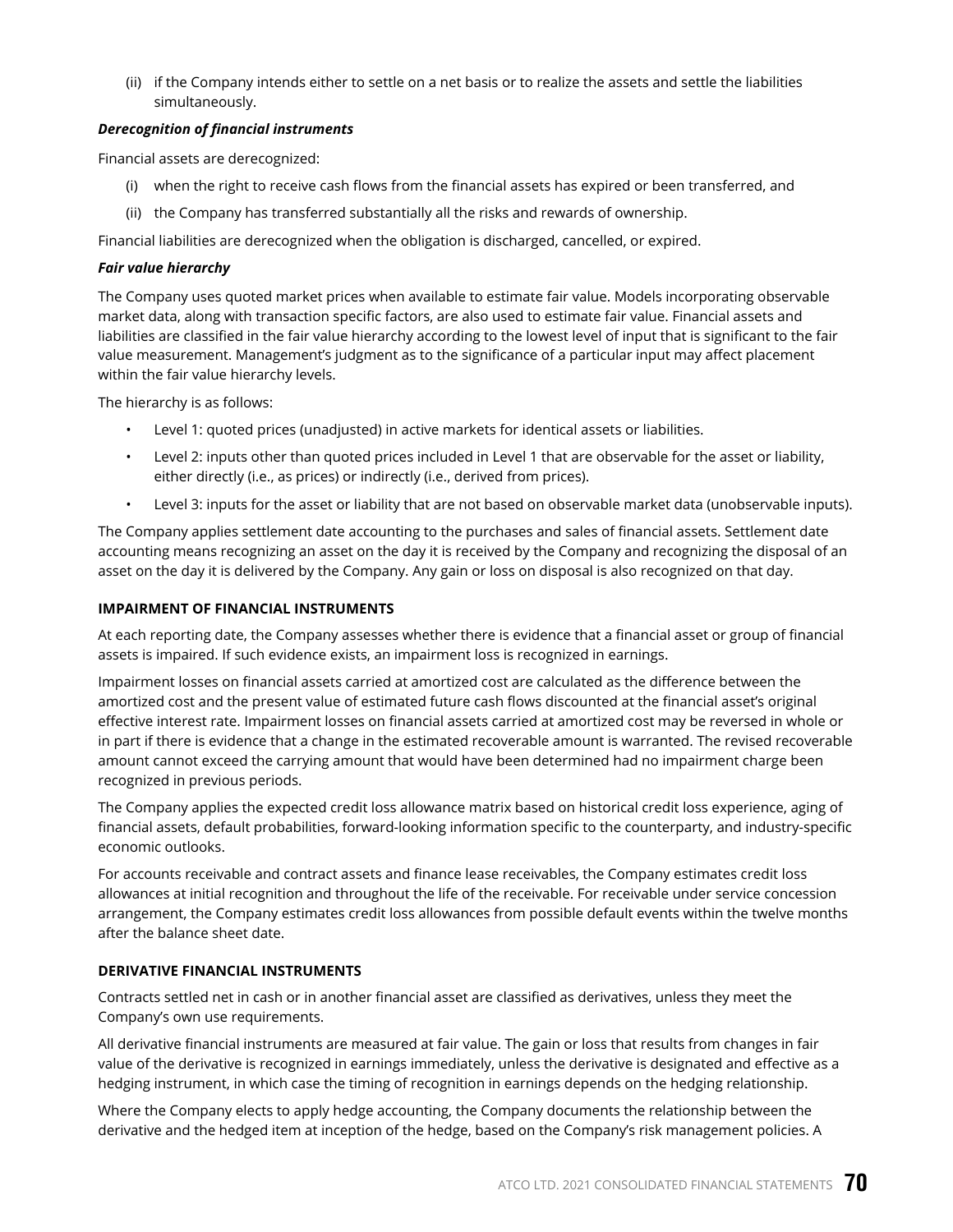qualitative assessment of the effectiveness of the hedging relationship is performed at each reporting period if both the critical terms of the hedging relationship and the economic relationship between the hedged item and hedging instrument continue to remain the same or similar. If the mismatch in terms is significant, a quantitative assessment may be required. Ineffectiveness, if any, is measured at the end of each reporting period.

If the risk management hedge ratio used to form the economic relationship of the hedged item and hedging instrument changes, rebalancing of the hedging relationship is required. Under this circumstance, an adjustment to the quantities of the hedged item or hedging instrument would be allowed to realign the hedging relationship in accordance with the appropriate risk management hedge ratio. The Company can only discontinue hedge accounting prospectively if there is no longer an economic relationship between the hedged item and hedging instrument, the risk management objective changes, the derivative no longer is designated as a hedging instrument, or the underlying hedged item is derecognized.

## *Cash flow hedges*

The Company enters into interest rate swaps, foreign currency forward contracts and natural gas and forward power purchase and sale contracts to offset the risk of volatility in the variable cash flows arising from a recognized asset or liability, a highly probable forecast transaction or a firm commitment in a foreign currency transaction. The effective portion of changes in fair value of the derivative is recognized in OCI, whereas the ineffective portion is recognized in earnings immediately. Sources of hedge ineffectiveness can occur as a result of credit risk, change in hedge ratio, changes in the timing of payment, and forecast adjustments leading to over-hedging. The cumulative gain or loss in AOCI is transferred to earnings when the hedged item affects earnings. If a forecast transaction results in the recognition of a non-financial asset or liability, the amount in AOCI is added to the initial cost of the non-financial asset or liability.

If the Company discontinues hedge accounting, the cumulative gain or loss in AOCI is transferred to earnings at the same time as the hedged item affects earnings.

The amount in AOCI is immediately transferred to earnings if the hedged item is derecognized or it is probable that a forecast transaction will not occur in the originally specified time frame.

## **RETIREMENT BENEFITS**

The Company accrues for its obligations under defined benefit pension and OPEB plans.

Pension plan assets at the balance sheet date are reported at fair value. Accrued benefit obligations at the balance sheet date are determined using a discount rate that reflects market interest rates. The rates are equivalent to those on high quality corporate bonds that match the timing and amount of expected benefit payments.

The cost for defined benefit plans includes net interest expense. This expense is calculated by applying the discount rate to the net defined benefit asset or liability at the beginning of the year plus projected contributions and benefit payments during the year.

Gains and losses resulting from experience adjustments and changes in assumptions used to measure the accrued benefit obligations are recognized in OCI in the period in which they occur. Those gains and losses are then transferred directly to retained earnings.

Employer contributions to the defined contribution pension plans are expensed as employees render service.

For defined benefit pension plans and OPEB plans, service cost is recognized as an expense in salaries, wages and benefits, and net interest expense is recognized in interest expense. The cost of defined contribution pension plans is recognized as an expense in salaries, wages and benefits. Past service costs are recognized immediately in earnings in the period of a plan amendment or curtailment. The change in the present value of the defined benefit pension plans resulting from a curtailment is accounted for as a past service cost. When retirement benefit costs for employee services are incurred in constructing an asset and meet asset recognition criteria, they are included in the related property, plant and equipment or intangible asset.

## **SHARE-BASED COMPENSATION PLANS**

The Company expenses stock options granted by ATCO Ltd. and its subsidiary, Canadian Utilities Limited. The Company determines the fair value of the options on the date of grant. The fair value is recognized over the vesting period of the options granted by applying graded vesting, adjusted for estimated forfeitures. The fair value of the